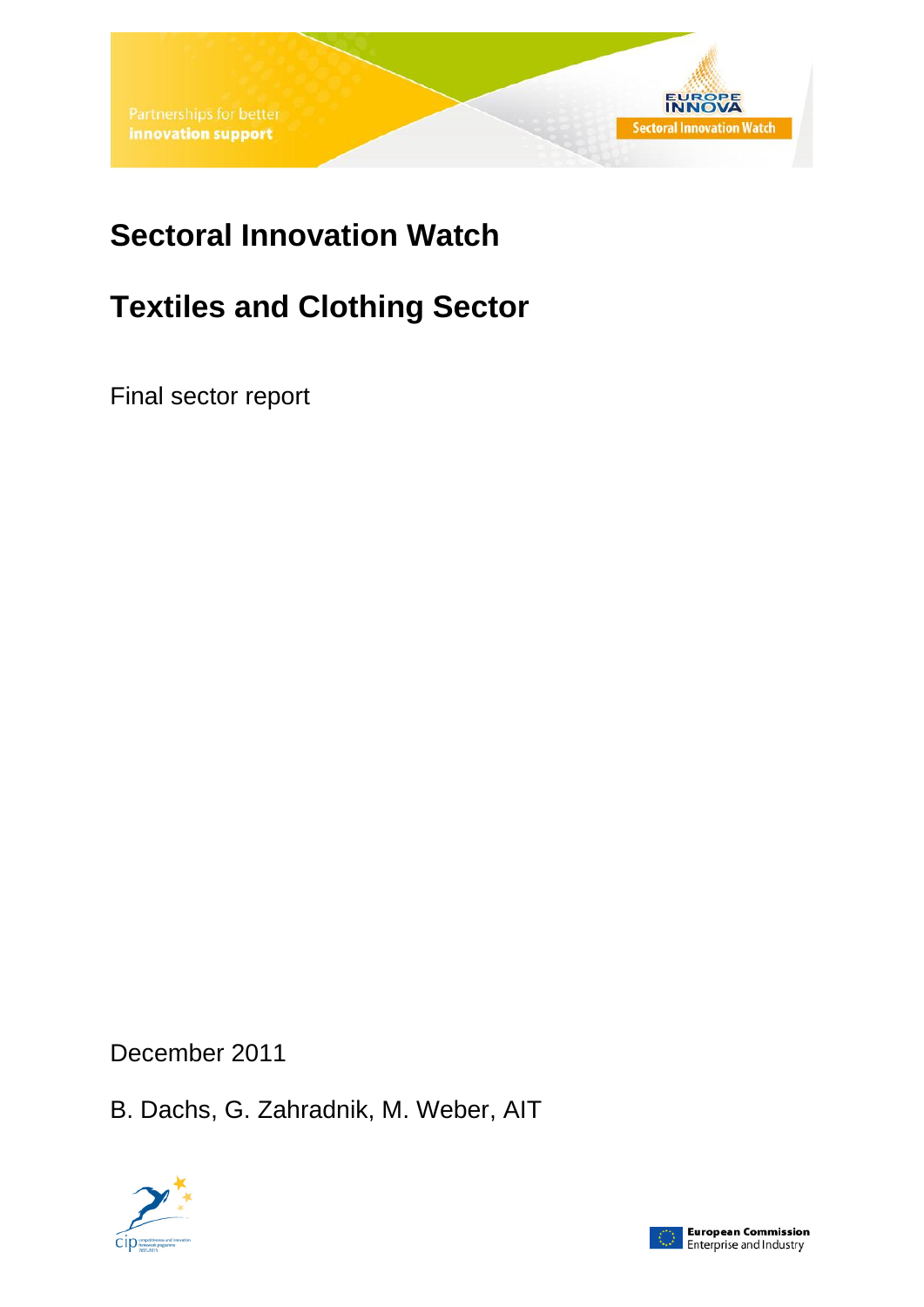# **Consortium Europe INNOVA Sectoral Innovation Watch**



*This publication has been produced as part of the Europe INNOVA initiative. The views expressed in*  this report, as well as the information included in it, do not necessarily reflect the opinion or position of *the European Commission and in no way commit the institution.*

*This publication is financed under the Competitiveness and Innovation Framework Programme (CIP) which aims to encourage the competitiveness of European enterprises.*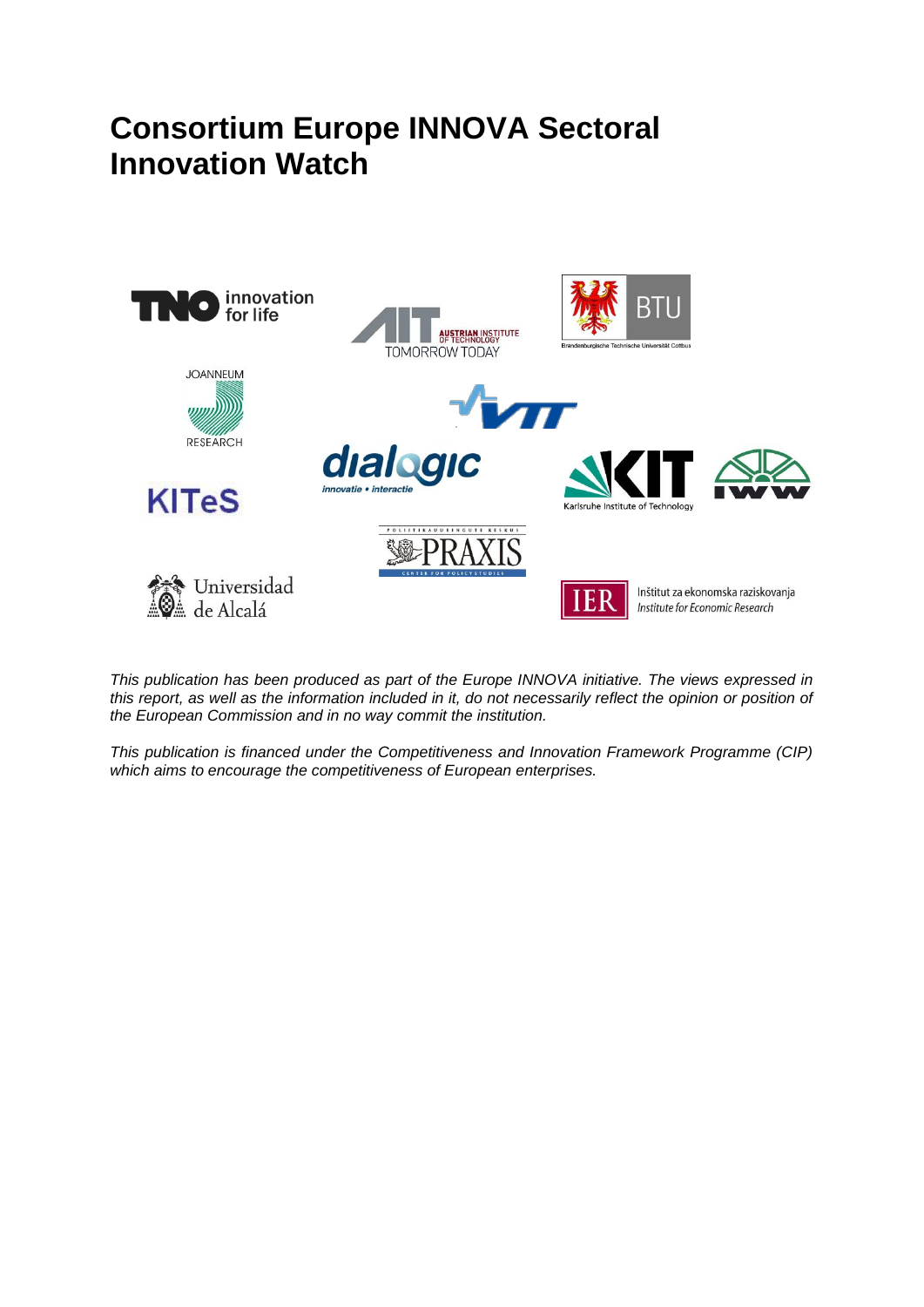# **Europe INNOVA Sectoral Innovation Watch**

Detailed insights into sectoral innovation performance are essential for the development of effective innovation policy at regional, national and European levels. A fundamental question is to what extent and why innovation performance differs across sectors. The second SIW project phase (2008-2010) aims to provide policy-makers and innovation professionals with a better understanding of current sectoral innovation dynamics across Europe

| <b>SIW Coordination: TNO</b>             |                                  |
|------------------------------------------|----------------------------------|
| Carlos Montalvo (carlos.montalvo@tno.nl) | Annelieke van der Giessen        |
|                                          | (annelieke.vandergiessen@tno.nl) |

Central to the work of the Sectoral Innovation Watch is **analysing trends in, and reporting on, innovation performance in nine sectors** (Task 1). For each of the nine sectors, the focus will be on identifying the innovative agents, innovation performance, necessary skills for innovation, and the relationship between innovation, labour productivity and skills availability.

| Sector Innovation Performance: Carlos Montalvo (TNO)          |                                                                                    |  |  |  |  |  |
|---------------------------------------------------------------|------------------------------------------------------------------------------------|--|--|--|--|--|
| Automotive: Michael Ploder (Joanneum Research)                | Knowledge Intensive Business Services: Christiane<br>Hipp (BTU-Cottbus)            |  |  |  |  |  |
| Biotechnology: Christien Enzing (Technopolis)                 | Space and Aeronautics: Annelieke van der Giessen<br>(TNO)                          |  |  |  |  |  |
| Construction: Hannes Toivanen (VTT)                           | Textiles: Bernhard Dachs (AIT)                                                     |  |  |  |  |  |
| Electrical and Optical Equipment: Tijs van den Broek<br>(TNO) | Wholesale and Retail Trade: Luis Rubalcaba (Alcala) /<br>Hans Schaffers (Dialogic) |  |  |  |  |  |
| Food and Drinks: Govert Gijsbers (TNO)                        |                                                                                    |  |  |  |  |  |

The **foresight of sectoral innovation challenges and opportunities** (Task 2) aims at identifying markets and technologies that may have a disruptive effect in the nine sectors in the future, as well as extracting challenges and implications for European companies and public policy.

| Sector Innovation Foresight: Matthias Weber (Austrian Institute of Technology) |                                                    |  |  |  |  |  |  |
|--------------------------------------------------------------------------------|----------------------------------------------------|--|--|--|--|--|--|
| Automotive: Karl Heinz Leitner (AIT)                                           | Knowledge Intensive Business Services: Bernhard    |  |  |  |  |  |  |
|                                                                                | Dachs (AIT)                                        |  |  |  |  |  |  |
| Biotechnology: Govert Gijsbers (TNO)                                           | Space and Aeronautics: Felix Brandes (TNO)         |  |  |  |  |  |  |
| Construction: Doris Schartinger (AIT)                                          | Textiles: Georg Zahradnik (AIT)                    |  |  |  |  |  |  |
| Electrical and Optical Equipment: Tijs van den Broek                           | Wholesale and Retail Trade: Susanne Giesecke (AIT) |  |  |  |  |  |  |
| (TNO)                                                                          |                                                    |  |  |  |  |  |  |
| Food and Drinks: Govert Gijsbers (TNO)                                         |                                                    |  |  |  |  |  |  |

Task 3 will **identify and analyse current and potential bottlenecks that influence sectoral innovation performance, paying special attention to the role of markets and regulations.** Specifically, the analysis will cover the importance of the different factors in the propensity of firms to innovate.

| Role of markets and policy/regulation on sectoral patterns of innovation: Carlos Montalvo (TNO) |                    |  |  |  |
|-------------------------------------------------------------------------------------------------|--------------------|--|--|--|
| Katrin Pihor (PRAXIS)                                                                           | Klemen Koman (IER) |  |  |  |

Task 4 concerns **five horizontal, cross-cutting, themes related to innovation**. The analyses of these horizontal themes will be fed by the insights from the sectoral innovation studies performed in the previous tasks. The **horizontal reports will also be used for organising five thematic panels** (Task 5). The purpose of these panels is to provide the Commission services with feedback on current and proposed policy initiatives.

| <b>Horizontal reports</b>                          |                                                   |
|----------------------------------------------------|---------------------------------------------------|
| National specialisation and innovation performance | Fabio Montobbio (KITes) and Kay Mitusch (KIT-IWW) |
| Organisational innovation in services              | Luis Rubalcaba (Alcala) and Christiane Hipp (BTU- |
|                                                    | Cottbus)                                          |
| Emerging lead markets                              | Bernhard Dachs (AIT) and Hannes Toivanen (VTT)    |
| Potential of eco-innovation                        | Carlos Montalvo and Fernando Diaz Lopez (TNO)     |
| High-growth companies                              | Kay Mitusch (KIT-IWW)                             |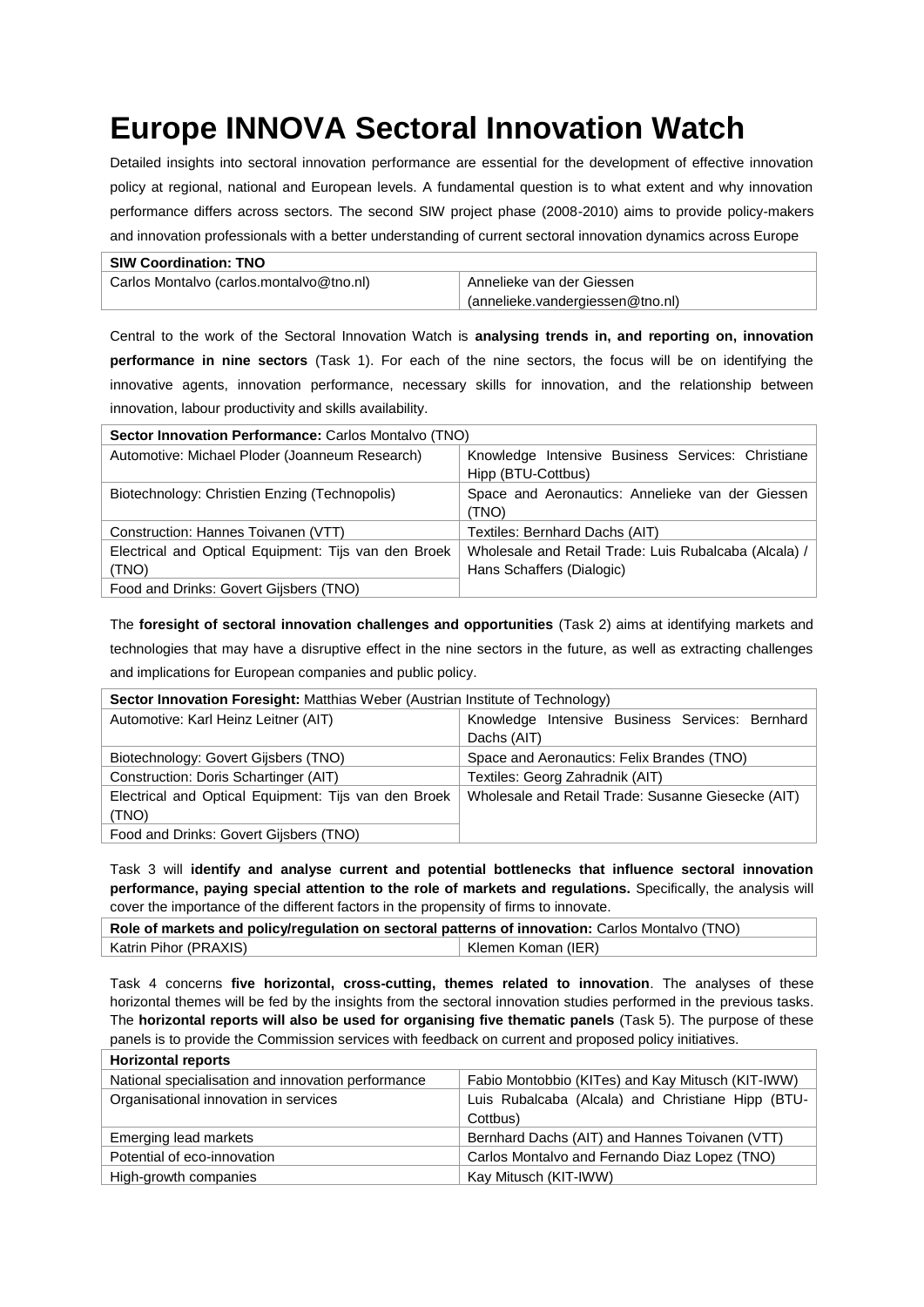# **Contents**

| 1.1 |       |                                                                                      |  |
|-----|-------|--------------------------------------------------------------------------------------|--|
| 1.2 |       |                                                                                      |  |
| 1.3 |       |                                                                                      |  |
| 1.4 |       |                                                                                      |  |
|     | 1.4.1 |                                                                                      |  |
|     | 1.4.2 | The role of non-technological innovation in textiles and clothing19                  |  |
|     | 1.4.3 |                                                                                      |  |
|     |       |                                                                                      |  |
| 2.1 |       |                                                                                      |  |
| 2.2 |       |                                                                                      |  |
| 2.3 |       |                                                                                      |  |
|     | 2.3.1 | The use of external information and knowledge in the T/C sector35                    |  |
|     | 2.3.2 |                                                                                      |  |
|     |       |                                                                                      |  |
| 3.1 |       | Emerging and future drivers of innovation between S&T and (market) demand40          |  |
| 3.2 |       |                                                                                      |  |
| 3.3 |       |                                                                                      |  |
| 3.4 |       | Future innovation themes and corresponding linkages with other sectors 45            |  |
| 3.5 |       | New requirements for sectoral innovation: new forms of knowledge, organisational and |  |
| 3.6 |       |                                                                                      |  |
|     |       |                                                                                      |  |
|     |       |                                                                                      |  |
| 5.1 |       |                                                                                      |  |
| 5.2 |       |                                                                                      |  |
| 5.3 |       |                                                                                      |  |
|     |       |                                                                                      |  |
|     |       |                                                                                      |  |
|     |       |                                                                                      |  |
|     |       |                                                                                      |  |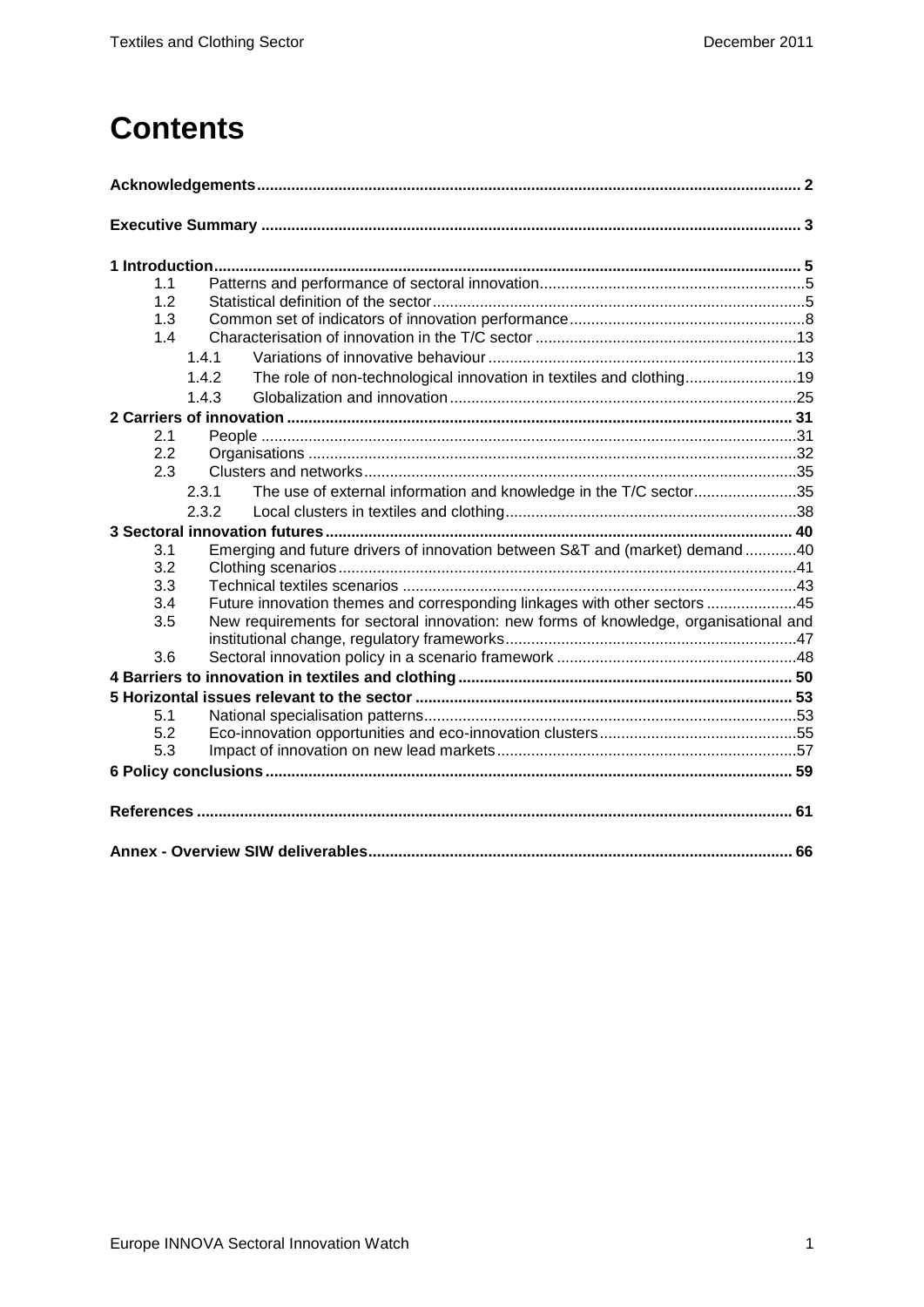## <span id="page-4-0"></span>**Acknowledgements**

The final sector report for the textiles and clothing sector builds on the results of various tasks in the Europe INNOVA Sectoral Innovation Watch:

Dachs, B. and G. Zahradnik (2010) *Sectoral Innovation Performance in the Textiles and Clothing Sector*, Final Report Task 1, Europe INNOVA Sectoral Innovation Watch, for DG Enterprise and Industry, European Commission, May 2010

Zahradnik, G., B, Dachs and M. Weber (2010 *Sectoral Innovation Foresight - Textiles and Clothing Sector*, Final Report Task 2, Europe INNOVA Sectoral Innovation Watch, for DG Enterprise and Industry, European Commission, December 2010

Montalvo, C., K. Pihor and B. Dachs (2011) Analysis of market and regulatory factors influencing sector innovation patterns – Textiles and Clothing Sector, Final Report Task 3, Europe INNOVA Sectoral Innovation Watch, for DG Enterprise and Industry, European Commission, December 2011

H. Grupp<sup>†</sup>, D. Fornahl, C.A.Tran, J. Stohr, T. Schubert, F. Malerba, Montobbio F., L. Cusmano, E. Bacchiocchi, F. Puzone, (2010) *National Specialisation and Innovation Performance*, Final Report Task 4 Horizontal Report 1, Europe INNOVA Sectoral Innovation Watch, for DG Enterprise and Industry, European Commission, March 2010

Rubalcaba, L, J. Gallego, C. Hipp, and M. Gotsch (2010) *Organisational innovation in Services*, Final Report Task 4, Horizontal Report 2, Europe INNOVA Sectoral Innovation Watch, for DG Enterprise and Industry, European Commission, February 2010

Dachs, B., I. Wanzenböck, M. Weber, J. Hyvönen and H. Toivanen (2011) *Lead Markets*, Final Report Task 4, Horizontal Report 3, for DG Enterprise and Industry, European Commission, March 2011

Montalvo, C., Diaz Lopez F.J., and F. Brandes, (2011) *Potential for eco-innovation in nine sectors of the European economy*, Final Report Task 4, Horizontal Report 4, Europe INNOVA Sectoral Innovation Watch, DG Enterprise and Industry, European Commission, December 2011

Mitusch K. and A. Schimke (2011) *Gazelles – High-Growth Companies*, Final Report Task 4, Horizontal Report 5, Europe INNOVA Sectoral Innovation Watch, for DG Enterprise and Industry, European Commission, January 2011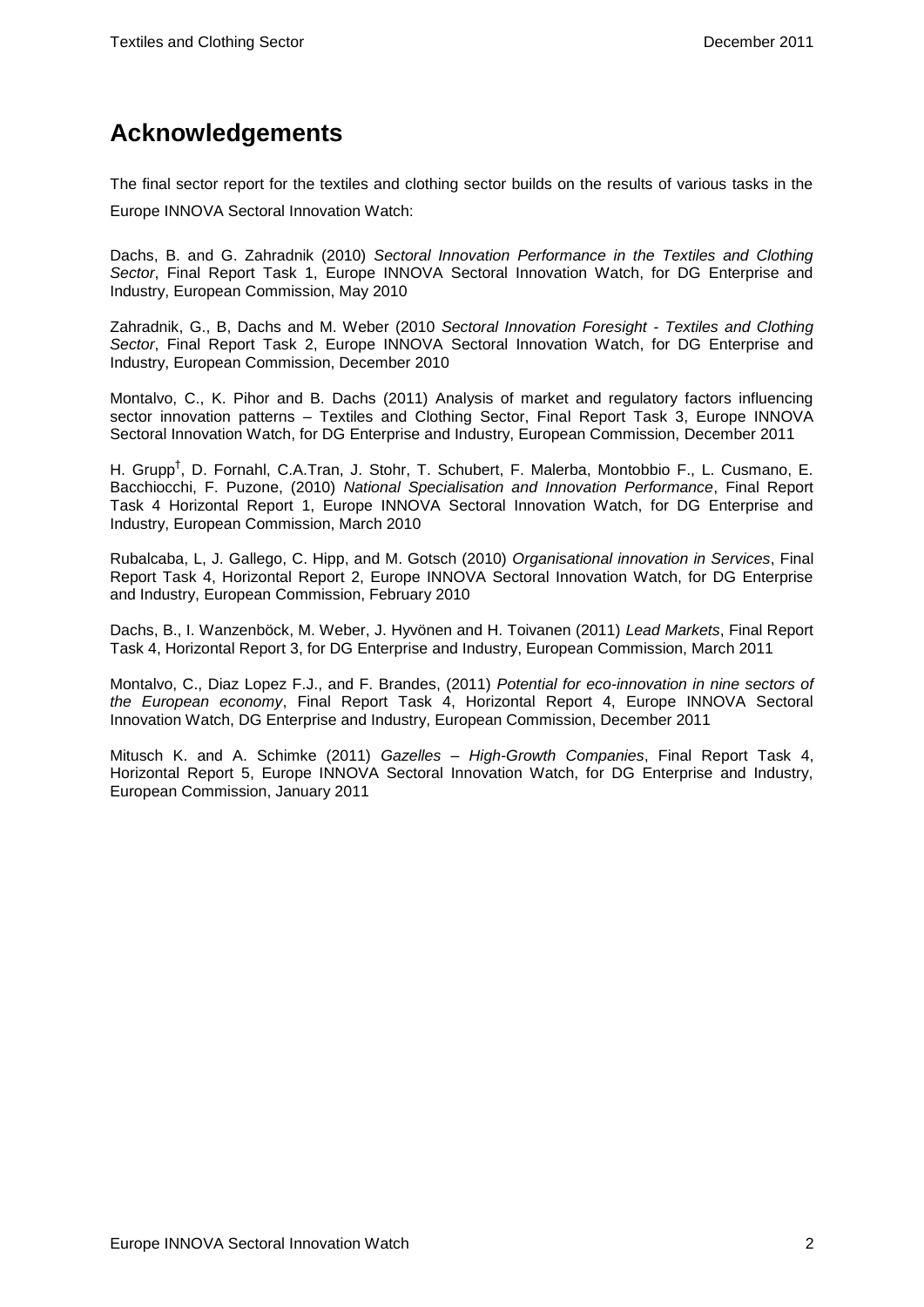# <span id="page-5-0"></span>**Executive Summary**

The textiles and clothing (T/C) industry is often regarded as a 'low tech' sector. Various studies point to its underperformance in terms of R&D intensity, output of new products, or skill levels of their employees and draw a pessimistic picture of the future of the sector.

Our results draw a more differentiated picture of innovation in the T/C industry. Innovation performance at the aggregate level is indeed below manufacturing average. Innovation activity relies to a higher degree on the acquisition of external technologies and is - to a lesser degree - based on inhouse R&D. Innovation co-operation is less frequent, and patents or other means to protect intellectual property are rarely used. Explanations for this weak innovation performance include the low average firm size, poor access to financial resources, a lack of qualified personnel, and shortcomings in the ability to transfer research into products.

The statement that T/C generally lacks behind in innovation, however, is misleading for some reasons. First, various indicators indicate a considerable variety in innovation intensity and strategies at a more disaggregates level. Empirical analysis reveals that a number of enterprises - both in the textiles and in the clothing industry - that are R&D-oriented, link to external sources of knowledge and invest a considerable share of their turnover in innovation projects. In many aspects of their innovative behaviour, these firms are similar to firms in 'high-technology' sectors. These firms, however, are still only a minority in the T/C industry.

Second, it is also worth noting that the competitiveness of enterprises in textiles and clothing is based on non-technological activity to a considerable degree. Innovation statistics, however, often fail to capture these activities, and may therefore underestimate innovative efforts in particular in the clothing industry.

Third, despite a lower innovation intensity, there is a considerably degree of entrepreneurship in T/C firms, as can be seen in the large number of fast-growing "Gazelles" firms. Fourth, is seems that globalisation poses incentives to invest in R&D, advanced production technologies, and new organisational concepts.

In a dynamic perspective, we expect that new technological opportunities will emerge for the T/C sector. Intelligent clothing and smart materials will find widespread applications. Materials made of advanced fibres offer a variety of new properties and applications for textile products. New production methods are another main technological driver, enabling the T/C sector to reduce the still-high share of rather low-skilled manual labour, reduce the amount of energy and raw materials used, and increase the flexibility and quality of production processes. New products and production methods are complemented by the more frequent use of E-Commerce and other interactive technologies, offering a wide range of new business models. On the demand side, changes in consumer behaviour are driven by demographic changes or an increasing consumer awareness of factors affecting health and sustainability.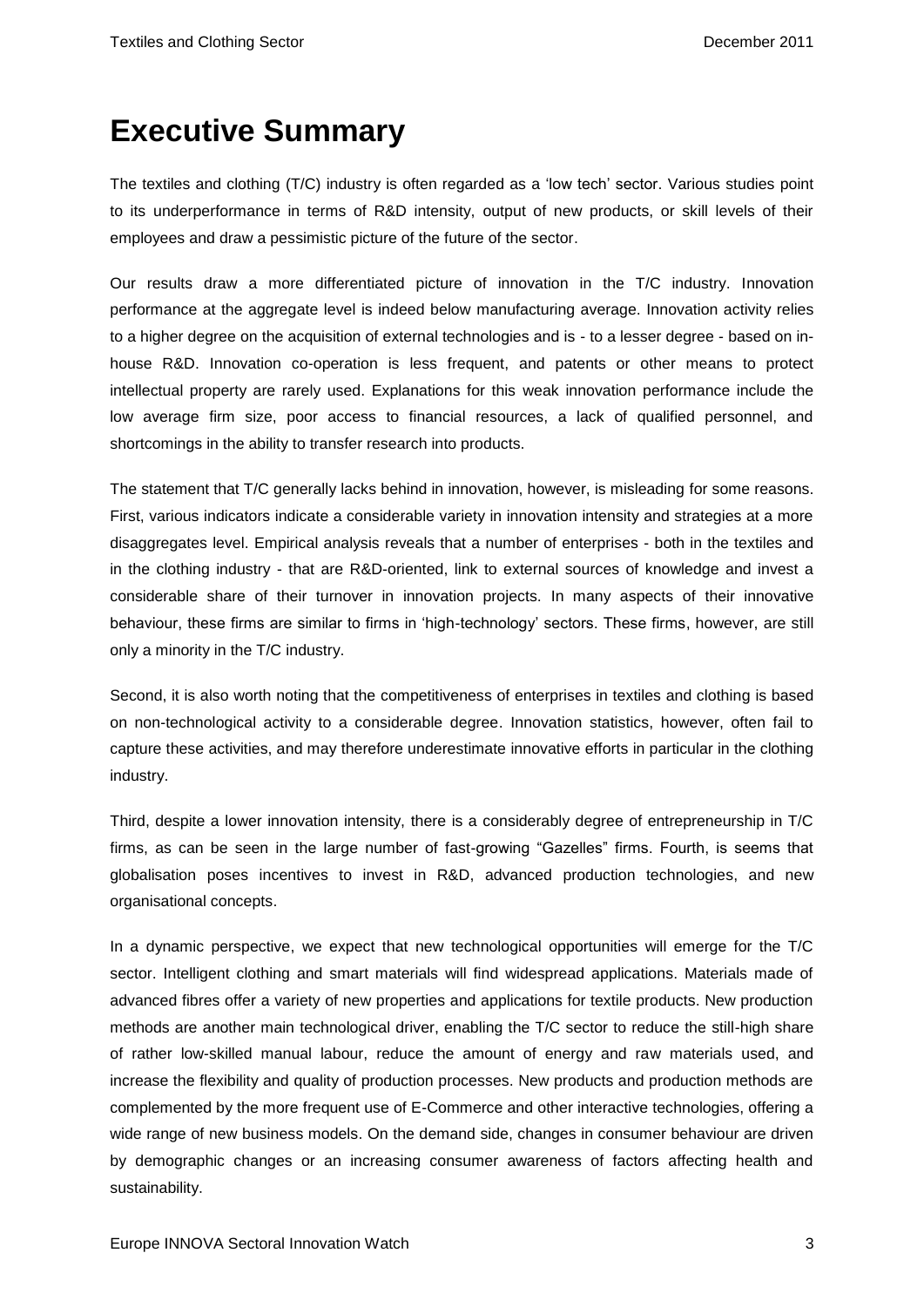Policy can support this transformation by fostering an innovation culture in textiles and clothing and removing barriers to innovation: first, the sector suffers from a a lack of skilled employees. A second main challenge is the sufficient access to funds. Branding and design are important innovation activities for clothing enterprises in particular, but only rarely supported by many funding schemes which still focus on R&D. Third, with respect to globalisation, levelling the playing field and creating equal conditions for EU and non-EU competitions is the way forward. Moreover, our results illustrate a variety of innovation strategies in the textiles and clothing sector. Policy should account for this variety by horizontal policies to create favourable framework conditions rather than concrete policy intervention.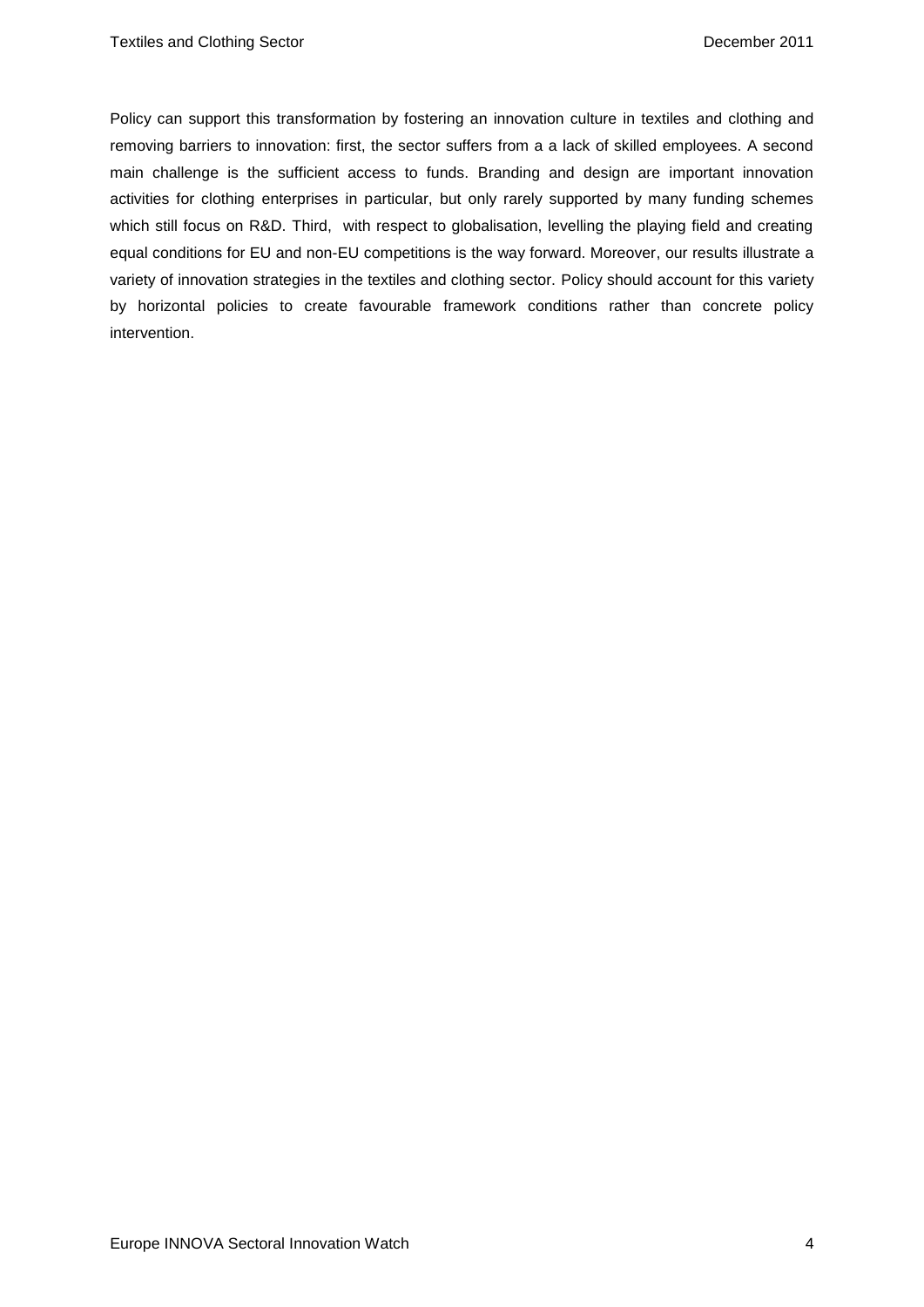# <span id="page-7-0"></span>**1 Introduction**

## <span id="page-7-1"></span>**1.1 Patterns and performance of sectoral innovation**

There are different public perceptions of innovation in the textiles and clothing (T/C) industry. On the one side, the T/C industry is today often described as 'low tech' in terms of R&D intensity, output of new products, or skill levels of their employees (von Tunzelmann and Acha 2005; Harris and Halkett 2007; Hirsch-Kreinsen 2008). The industry faced substantial structural change in the past, partly due to pressure from competitors in Asian and African countries; according to the 2008 EU Competitiveness Report, the sector lost about one third of its total employment since 1995 (EC 2009).

But there is also a different side of innovation in the T/C industry. T/C firms in different parts of Europe invest considerable resources in developing new materials – such as technical textiles - or new combinations of existing materials and improving their production technologies to raise labour productivity. Companies are exploring new ways of commercializing their products, integrating with clients and suppliers or identifying new markets for their products. A considerable degree of creativity can also be found in small, entrepreneurial the design firms.

This first section of the report wants to examine these two sides of innovation activities in the T/C industry. The report builds on previous work done by the Europe INNOVA programme (Böheim 2006; Peneder 2007; Peters et al. 2007; Böheim 2008) as well as literature from outside Europe INNOVA (von Tunzelmann and Acha 2005; Bender 2006; NetFinTex 2006; Harris and Halkett 2007; Hirsch-Kreinsen 2008). It is not the goal of this contribution to replicate results already reported in previous Europe INNOVA reports. Instead, we try to add additional aspects to the picture of how innovation takes place in the textiles and clothing industry.

After a short discussion of the statistical definition of textiles and clothing industry (chapter 2), chapter 3 investigates the innovation performance of the textiles clothing industry. Special attention is given to differences between the textiles and the clothing industry. Chapter 4 describes main actors of innovation in the T/C industry – people, organisations, and clusters and networks. Chapter 5 focuses on four important aspects of innovation in T/C industry; variations of innovation behaviour between sub-sectors of the T/C industry; non-technological innovation; eco-innovation; and the link between globalisation and innovation in T/C.

## <span id="page-7-2"></span>**1.2 Statistical definition of the sector**

There are several ways to define the textiles and clothing industry. The most comprehensive approach is to think of the industry as a 'value chain' of activities that span from the treatment of raw materials (cotton, wool, artificial fibres) to final consumption of textiles and clothing goods [\(Figure 1.](#page-8-0)1). This value chain includes also retail and distribution of textiles and clothing and firms that provide services such as textiles rentals to hotels, restaurants or hospitals. Moreover, one could also add the suppliers of machinery to produce textiles and clothing, the suppliers of information and communication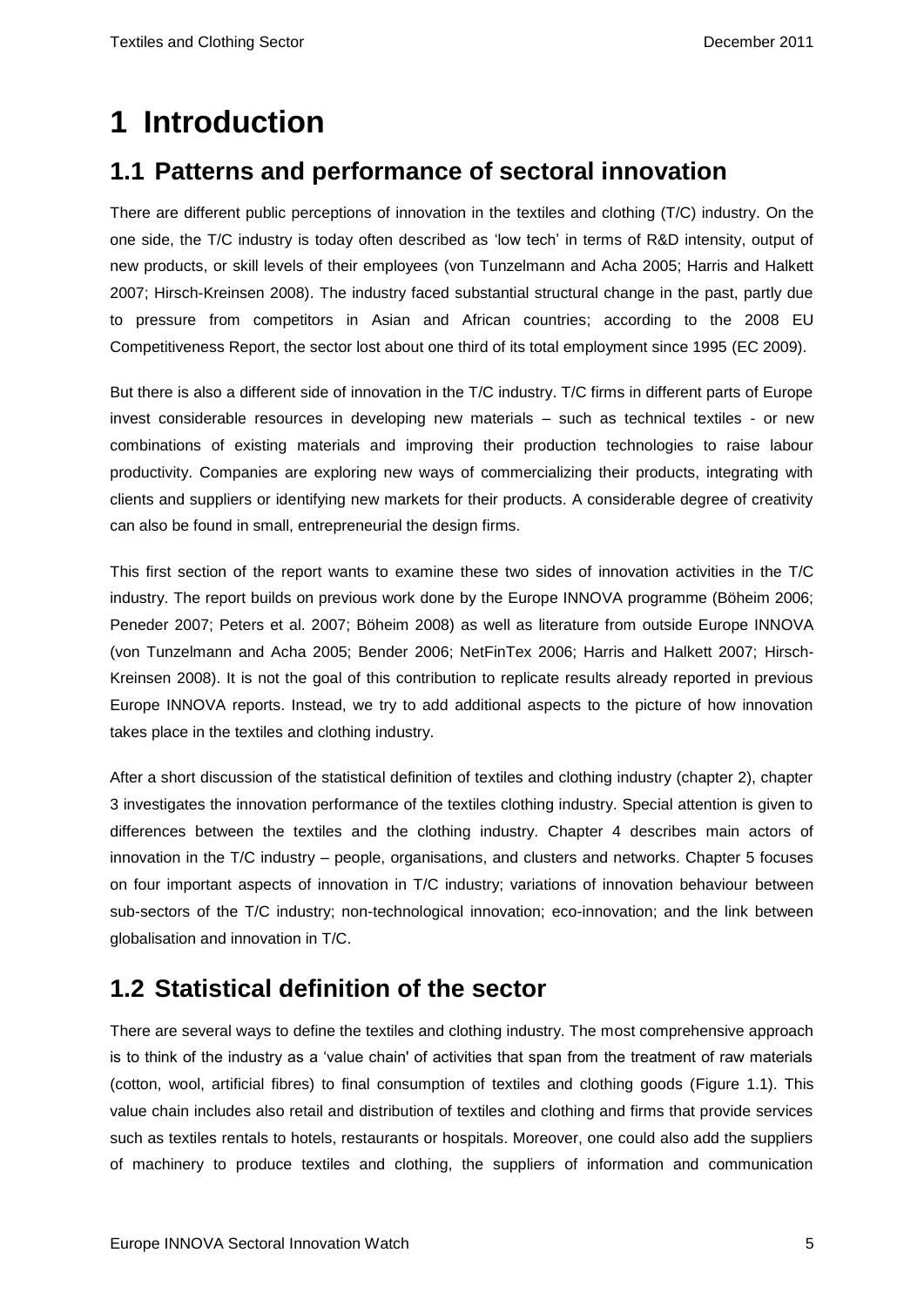equipment, or the chemicals industry. We could even add some types of knowledge-intensive services such as the creative industries to this textiles and clothing value chain.



<span id="page-8-0"></span>

Source: own illustration after EMCC (2008c), p. 2

INNOVA follows a more narrow definition of T/C provided by EUROSTAT'S NACE classification. This definition focuses on the production of textiles and clothing (Table 1.1). EUROSTAT defines the industry by NACE (Rev 1.1) codes 17 'manufacture of textiles' and 18 'manufacture of wearing apparel; dressing and dyeing of fur'. This structure is also retained in a new version of NACE (Rev 2) which came into effect in 2007. Many data sources referring to years before 2008, however, are only available in the NACE Rev. 1.1 classification.

Unfortunately, there are some differences between sub-sectors of the T/C industry which are neither by the old nor the new classification adequately reflected. One important issue is the manufacture of technical textiles, which cannot be separated from the manufacture of textiles for non-technical applications on grounds of the NACE classification. Producers of textiles for non-clothing applications (for example in health services or in the automotive industry) often regard themselves as part of their client industries rather than as part of the T/C sector. These linkages are not adequately reproduced by the NACE classification.

According to EUROSTAT (2008, p. 73), about two Third of all enterprises in the European T/C sector belong to NACE 18 (clothing) which also employs 57% of all personnel in T/C. NACE 17 (textiles) accounts for 57% of turnover and 58% of value added. It follows that textiles enterprises, on average, are larger than enterprises in clothing and have a higher personnel productivity which points to a higher capital intensity.

Clothing, in contrast, is based on human labour to a considerably higher degree than textiles. According to EUROSTAT, the clothing sector is, at the level of NACE divisions, the industry with the lowest level of labour productivity within the European business sector. Average labour productivity in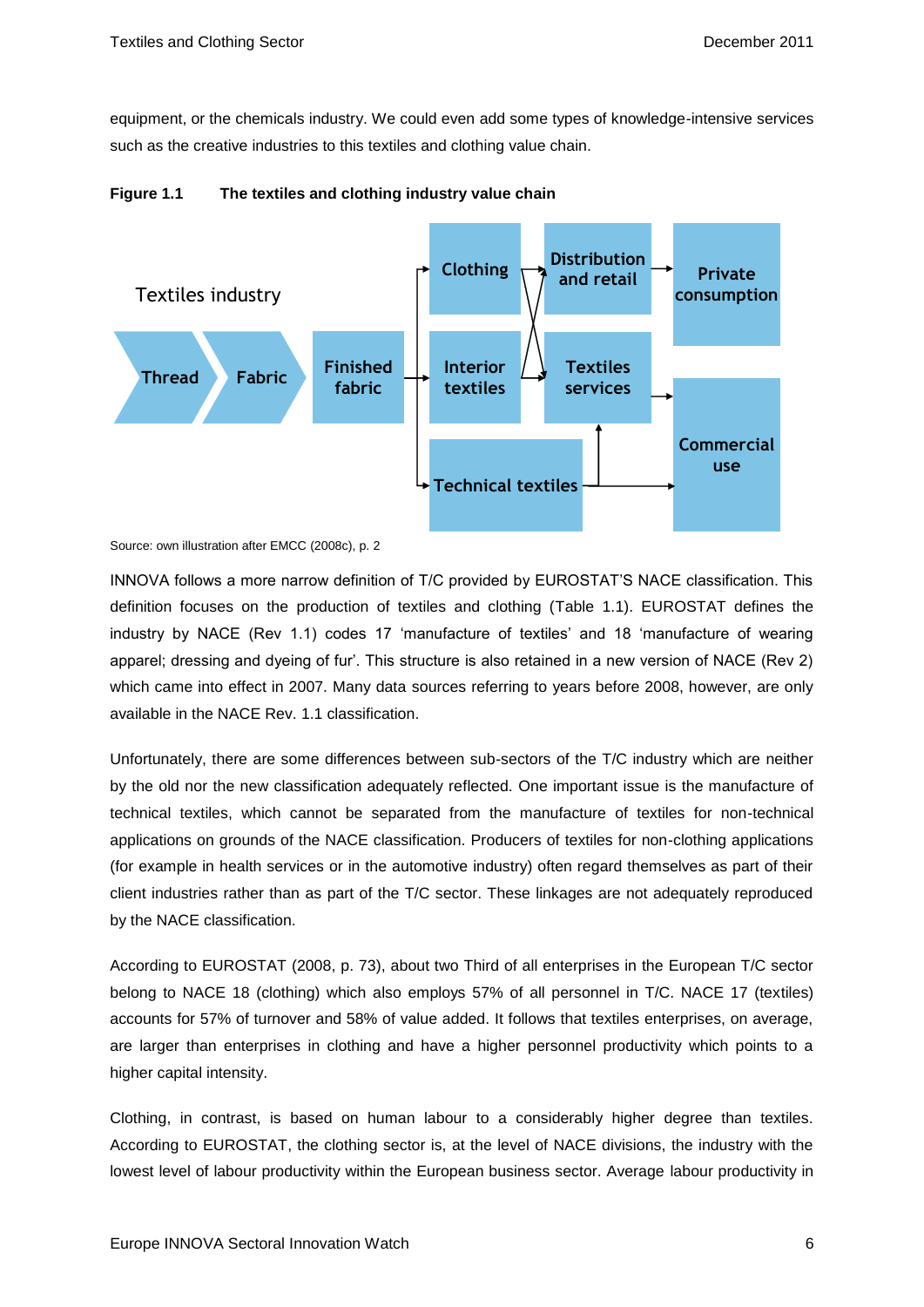clothing reaches only 36.7 % of average productivity level in the European non-financial business sector (EUROSTAT 2008, p. 81).

**Table 1.1 Classification of activities: the textiles and clothing industry, NACE Rev. 1.1 and Rev. 2, 2-digit level**

|      | <b>NACE Rev. 1.1</b>                                                             |      | <b>NACE Rev. 2</b>                           |
|------|----------------------------------------------------------------------------------|------|----------------------------------------------|
| 17   | <b>Manufacture of textiles</b>                                                   | 13   | <b>Manufacture of textiles</b>               |
| 17.1 | Preparation and spinning of textile fibres                                       | 13.1 | Preparation and spinning of textile fibres   |
| 17.2 | Textile weaving                                                                  | 13.2 | Weaving of textiles                          |
| 17.3 | Finishing of textiles                                                            | 13.3 | Finishing of textiles                        |
| 17.4 | Manufacture of made-up textile articles,                                         | 13.9 | Manufacture of other textiles                |
|      | except apparel                                                                   |      |                                              |
| 17.5 | Manufacture of other textiles                                                    |      |                                              |
| 17.6 | Manufacture of knitted and crocheted                                             |      |                                              |
|      | fabrics                                                                          |      |                                              |
| 17.7 | Manufacture of knitted and crocheted                                             |      |                                              |
|      | articles                                                                         |      |                                              |
| 18   | Manufacture of wearing apparel;                                                  | 14   | Manufacture of wearing apparel               |
|      | dressing and dyeing of fur                                                       |      |                                              |
| 18.1 | Manufacture of leather clothes                                                   | 14.1 | Manufacture of wearing apparel, except fur   |
|      |                                                                                  |      | apparel                                      |
| 18.2 | Manufacture of other wearing apparel and                                         | 14.2 | Manufacture of articles of fur               |
|      | accessories                                                                      |      |                                              |
| 18.3 | Dressing and dyeing of fur; manufacture of                                       | 14.3 | Manufacture of knitted and crocheted apparel |
|      | articles of fur                                                                  |      |                                              |
|      | $C_{\text{out}}$ $\sim$ $C_{\text{H}}$ $D_{\text{C}}$ $T$ $T$ $D_{\text{M}}$ $M$ |      |                                              |

Source: EUROSTAT RAMON

Italy has the largest textile sector in the EU27 with a share of about 30% on total value added generated in the EU27. Other important countries are Germany, France and the United Kingdom which together account for a third of total value added in the EU27 (EUROSTAT 2008, p. 77). A similar concentration can be found in clothing, where Italy accounts for 31.8% of total EU27 value added, followed by France and Germany. Clothing has also a high importance for the EU12 in terms of employment. Every fifth employee in employee of the European clothing industry works in Romania, followed by Italy with a employment share of 16.6%, Poland (10.6%) and Bulgaria (9.6%).

It is difficult to assess the industrial structure of the European T/C sector with the NACE classification because, as already mentioned, NACE does not distinguish between various textiles according to their usage. Based on the fibre consumption in the EU, we can say that about a fourth of total EU fibre usage goes into industrial and technical textiles, and another third into home and interior textiles. Clothing is the largest user sector within T/C with a share of about 40% (NetFinTex 2006, p. 7).

Before we start our analysis of innovation performance in the T/C sector, it is important to highlight some characteristics of T/C products. We have already introduced the distinction between fabrics, textiles for technical use, interior textiles and clothing. We suggest that keeping in mind this distinction is essential for the analysis of innovation in the sector; the utility (and their price) derived from fabrics, technical textiles and interiors is mostly based on their physical propensities. Clothing, in contrast, very much carries a symbolic value, and includes a non-tangible, emotional component that creates utility for the user (Ravasi and Lojacono 2005; Di Maria and Finotto 2008). Clothing allows to express personality and identity, to distinguish oneself from others or to demonstrate membership in a certain group. Due to their reputation and their strong brands, some clothing enterprises can therefore yield a price premium for their products. The ability of enterprises to build and sustain brand identity and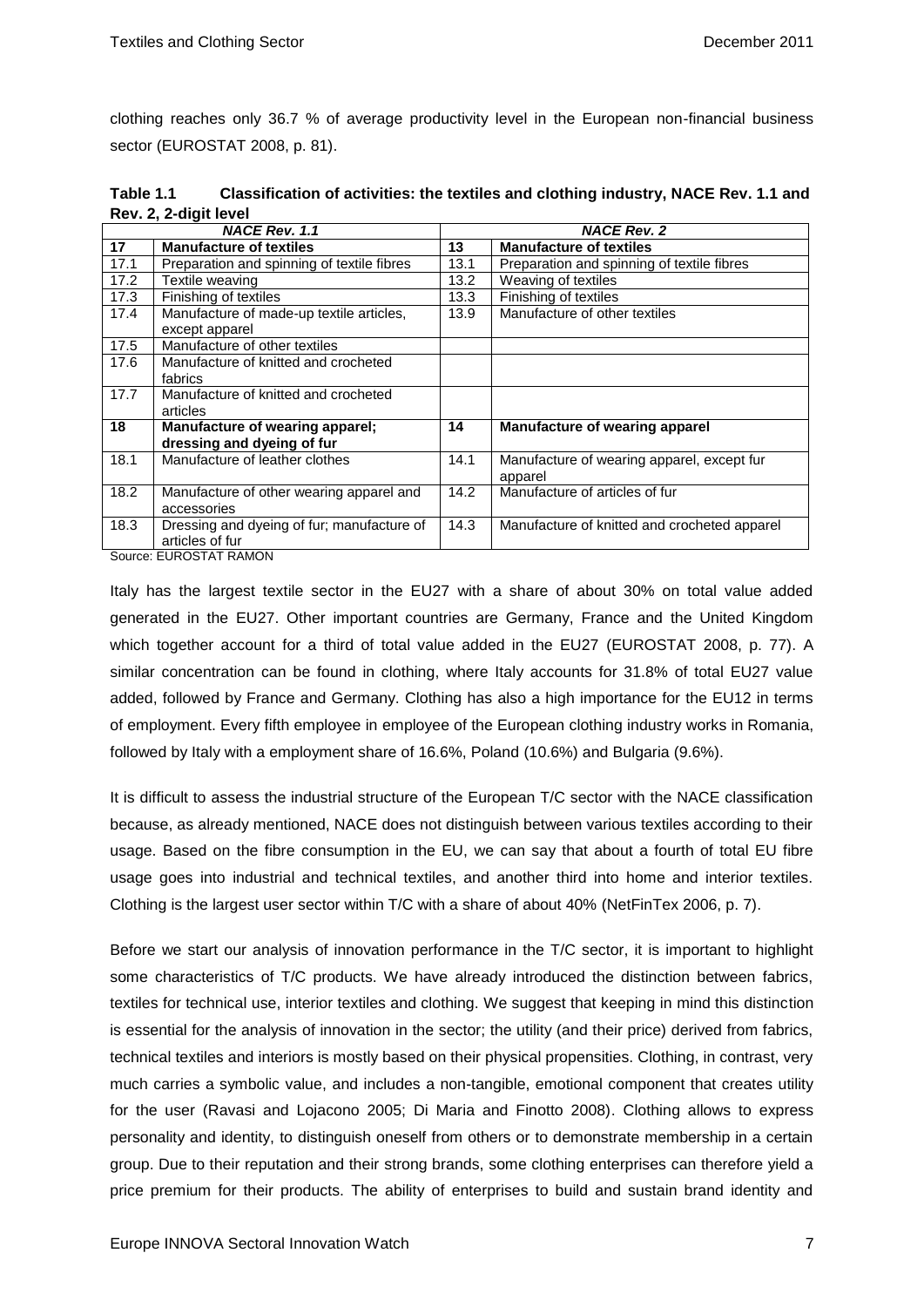brand recognition over time is therefore an important source of competitive advantage in the clothing market (Davies 1992; Bridson and Evans 2004). A lot of firms in the T/C would regard these activities as highly innovative; they are, however, to a considerable degree outside of the definition of innovation brought forward by the OECD (a discussion of this issue can be found in chapter 5.2).

## <span id="page-10-0"></span>**1.3 Common set of indicators of innovation performance**

We will now give an overview on the innovation performance of the sector with data from the fourth round of the Community Innovation Survey (CIS). In contrast to the sectoral report of the previous INNOVA project, we have separated the textile from the clothing industry. Columns '% GAP' reports the value of the sector as a percentage of the value of the total business sector average<sup>1</sup>. We calculated most indicators twice, for innovative firms only [\(Table 1.2\)](#page-11-0) and for all firms [\(Table 1.3\)](#page-12-0).

From the comparison in Table 1.2 it is obvious that in terms of innovative behaviour, the textiles (column 2) and clothing industry (column 4) differ significantly in almost all indicators. A first main difference is that 36.1% of all enterprises in textiles report innovative activity, compared to only 17.4% in clothing. The value for clothing is considerably below business sector average (columns 1 and 3).

All following information in Table 1.2 include only enterprises that reported innovative activity, and do not refer to the whole firm population of the sector. In textiles, new products and processes are based on own in-house innovative activity to a high degree. 56.3% of all innovative active textiles enterprises perform in-house innovation, compared to 40.4% of the clothing enterprises. Differences in innovative efforts measured by innovation expenditure intensity are even larger. Textiles enterprises spend 3.4% of their turnover on innovation, compared to 2.1% in clothing. Compared with total business sector average, textiles enterprises spend more than the average firm on innovation, while clothing enterprises spend less.

Major differences can also be found in innovative output. The share of total sales from new to market products is significantly higher for the textiles (5.3%) than for the clothing industry (2.8%). Clothing, in contrast, has a slightly higher share from innovations which are only new to the enterprise (6.5% vs. 6.2%). Moreover, the ratio of total turnover to the number of employees which may be used as a crude proxy for productivity is twice the value of clothing in textiles. In all these indicators, the textiles industry performs above or around total business sector average, while the clothing industry lies far below that average.

There is also a difference how policy promotes innovation in the two sectors. While more than one third (36.2%) of all innovative active enterprises in the textiles sector receive public subsidies to innovate, this is only the case for 16.7% of the enterprises in the clothing industry. This may simply be caused by less innovative activity in clothing; it may be, however, also sign that innovation in clothing

 $\overline{a}$ 

<sup>&</sup>lt;sup>1</sup> Total business sector averages vary between columns 2 and 4 because not all countries included textiles and clothing industry in their surveys. Only countries which covered the sector are included in the average. A list of these countries for each variable is given in the Annex.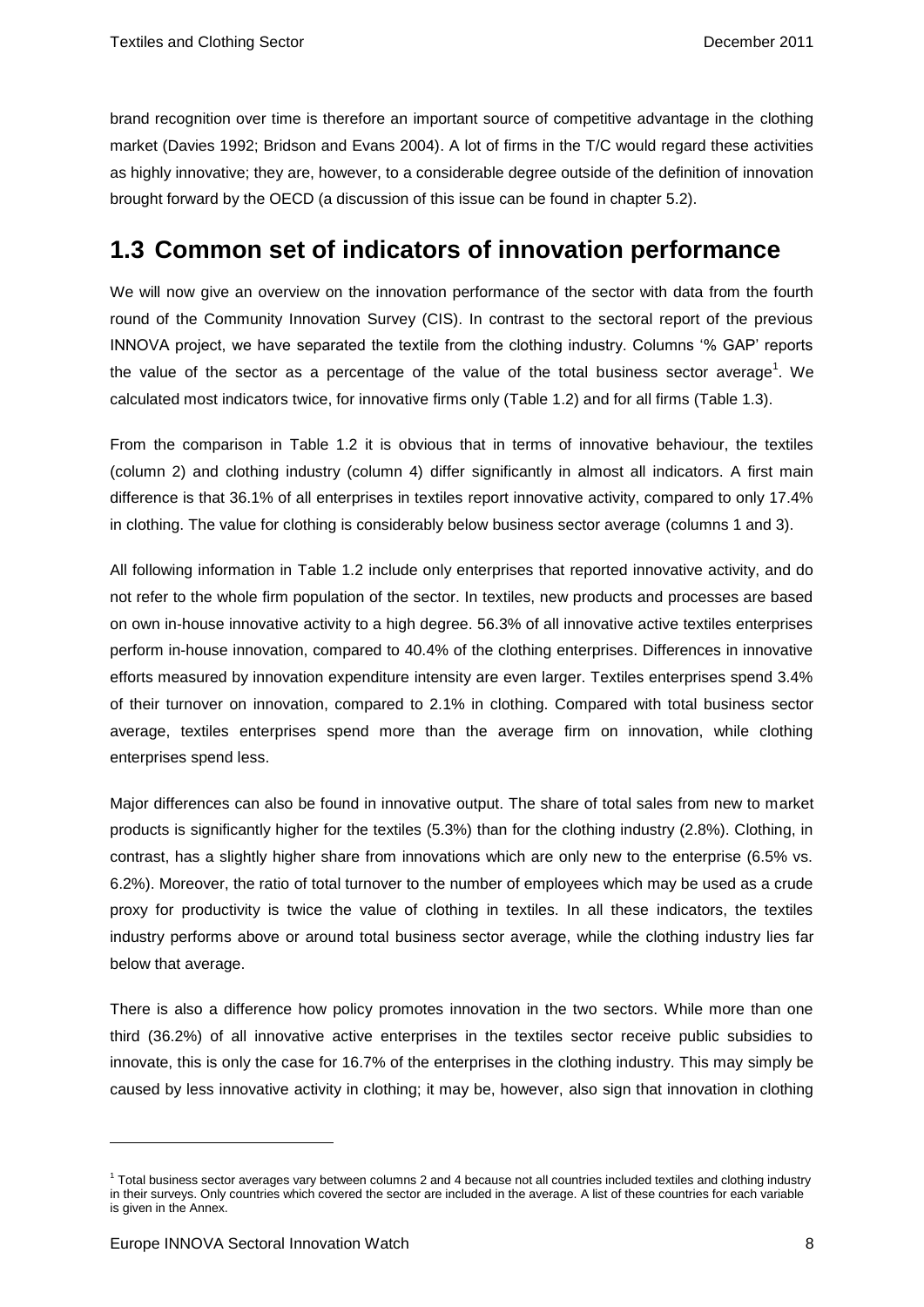often does not match with the criteria for funding laid out by innovation support schemes, which often focus und R&D and technological innovation and leave design out.

|                                                                         | Average<br><b>Textiles</b><br>(2) | Average<br>Core<br><b>NACE (1)</b> | % GAP<br>(2/1) | Average<br><b>Clothing</b><br>(4) | Average<br>Core<br>NACE (3) | % GAP<br>(4/3) |
|-------------------------------------------------------------------------|-----------------------------------|------------------------------------|----------------|-----------------------------------|-----------------------------|----------------|
| Share of innovative active enterprises                                  | 36.1%                             | 39.4%                              | 91.6%          | 17.4%                             | 38.4%                       | 45.3%          |
| Share of enterprises innovating in-<br>house                            | 56.3%                             | 51.1%                              | 110.1%         | 40.4%                             | 51.4%                       | 78.6%          |
| Innovation expenditures as a<br>percentage of total turnover            | 3.4%                              | 3.0%                               | 114.0%         | 2.1%                              | 3.0%                        | 69.0%          |
| Share of total sales from new-to-<br>market                             | 5.3%                              | 6.1%                               | 85.7%          | 2.8%                              | 5.9%                        | 47.9%          |
| Share of total sales from new-to-firm<br>but not new-to-market products | 6.2%                              | 6.1%                               | 101.9%         | 6.5%                              | 6.2%                        | 104.5%         |
| Share of enterprises that use patents                                   | 10.1%                             | 14.9%                              | 67.7%          | 5.4%                              | 14.9%                       | 36.1%          |
| Share of enterprises that use<br>trademarks                             | 13.5%                             | 17.5%                              | 77.1%          | 18.4%                             | 17.5%                       | 105.1%         |
| Share of enterprises that use design<br>registrations                   | 15.9%                             | 14.7%                              | 107.8%         | 15.9%                             | 15.1%                       | 105.3%         |
| Ratio between total turnover and<br>number of employees (in 1000)       | 108                               | 260                                | 41.4%          | 75                                | 257                         | 29.0%          |
| Share of enterprises that receive public<br>subsidies to innovate       | 36.2%                             | 22.9%                              | 157.8%         | 16.7%                             | 21.8%                       | 76.6%          |
| Enterprise introduced marketing<br>innovation                           | 31.4%                             | 34.1%                              | 92.0%          | 33.1%                             | 33.4%                       | 99.1%          |

<span id="page-11-0"></span>

| Table 1.2 | Textiles (NACE 17) and clothing (NACE 18) industries over CIS innovation |
|-----------|--------------------------------------------------------------------------|
|           | dimensions; only innovative enterprises                                  |

Source: CIS 4, own calculations, countries included see annex

Finally, both sectors are also distinct in their strategies to protect innovation. Patents are more frequently used in textiles. Compared to the whole business sector, however, enterprises that apply for a patent are underrepresented in both, textiles and the clothing. Much more important than patents are trademarks. This is the only variable where clothing performs considerably *better* - compared to textiles as well as to the total business sector. 13.5% of the innovating enterprises in the textiles industry, but 18.4% of the enterprises in the clothing industry used trademarks to protect their intellectual property.

Similarities between the two sectors are only found in three indicators: both show quite similar shares of new-to-the-firm products on turnover, a similar propensity to use design registration and a fairly similar share enterprises that introduced marketing innovations. Another major similarity of textiles and clothing is their position compared to the whole business sector as indicated by the columns '% GAP' in table 1.2. These columns report the value of the sector as a percentage of the value of the total business sector average. We see that both sectors perform below average in the majority of the indicators.

The numbers in Table 1.2 are percentage values of all *innovative* enterprises, and do not refer to the *whole enterprise population* of the sector. While the share of innovative active enterprises in textiles is on average, it is less than half of the average in the clothing sector (table 1.2, row 1). Therefore, the clothing sector performs even worse if we consider all enterprises and not only the innovative active, as can be seen in Table 1.3. Only 6.8% of all enterprises in clothing industry have in-house innovation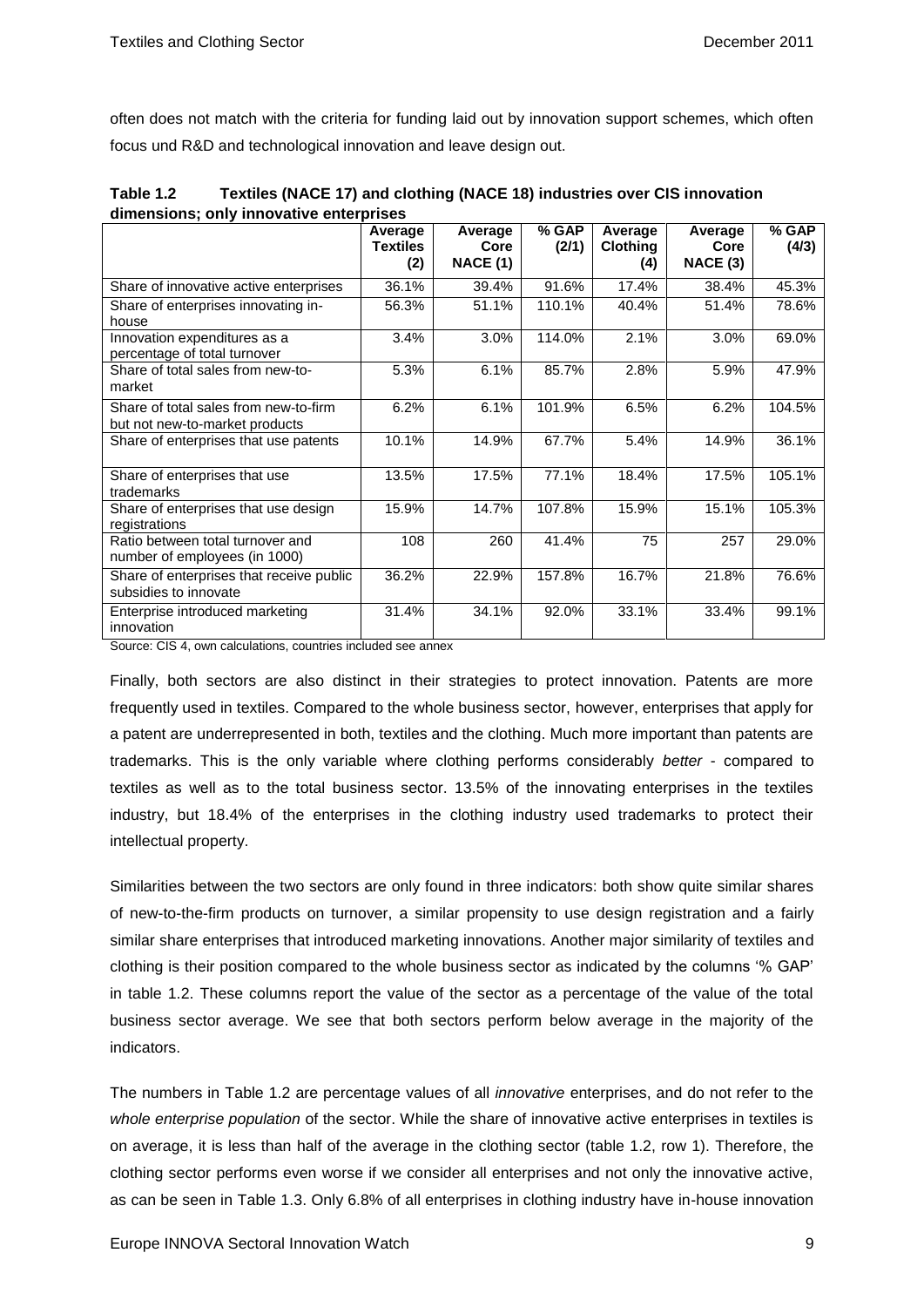activities, compared to 20% in the whole enterprise sector. Similar performance differences can also be found in other indicators.

<span id="page-12-0"></span>

| Table 1.3 | Textiles (NACE 17) and clothing (NACE 18) industries over CIS innovation |  |  |  |
|-----------|--------------------------------------------------------------------------|--|--|--|
|           | dimensions: all enterprises                                              |  |  |  |
|           |                                                                          |  |  |  |

|                                                                   | Average<br><b>Textiles</b><br>(2) | Average<br>Core<br><b>NACE</b><br>(1) | % GAP<br>(2/1) | Average<br><b>Clothing</b><br>(4) | Average<br>Core<br>NACE (3) | % GAP<br>(4/3) |
|-------------------------------------------------------------------|-----------------------------------|---------------------------------------|----------------|-----------------------------------|-----------------------------|----------------|
| Share of innovative active enterprises                            | 36.1%                             | 39.4%                                 | 91.6%          | 17.4%                             | 38.4%                       | 45.3%          |
| Share of enterprises innovating in-<br>house                      | 20.0%                             | 19.7%                                 | 101.2%         | 6.8%                              | 19.9%                       | 34.3%          |
| Innovation expenditures as a<br>percentage of total turnover      | $2.0\%$                           | 2.2%                                  | 91.6%          | 0.7%                              | 2.3%                        | 33.0%          |
| Share of enterprises that use patents                             | $3.7\%$                           | 5.9%                                  | 62.0%          | 1.0%                              | 5.9%                        | 16.3%          |
| Share of enterprises that use<br>trademarks                       | 4.8%                              | 6.8%                                  | 70.8%          | 3.2%                              | 6.8%                        | 46.2%          |
| Share of enterprises that use design<br>registrations             | 5.8%                              | 5.8%                                  | 98.6%          | 2.7%                              | 5.9%                        | 46.1%          |
| Ratio between total turnover and<br>number of employees (in 1000) | 94                                | 229                                   | 41.1%          | 56                                | 224                         | 24.8%          |
| Share of enterprises that receive public<br>subsidies to innovate | 13.3%                             | 9.2%                                  | 144.7%         | 2.8%                              | 8.5%                        | 33.2%          |
| Enterprise introduced marketing<br>innovation                     | 11.4%                             | 13.5%                                 | 84.3%          | 5.6%                              | 12.9%                       | 43.4%          |

Source: CIS 4, own calculations, countries included see annex

We have argued that textiles and clothing industries differ considerable in their innovation strategies.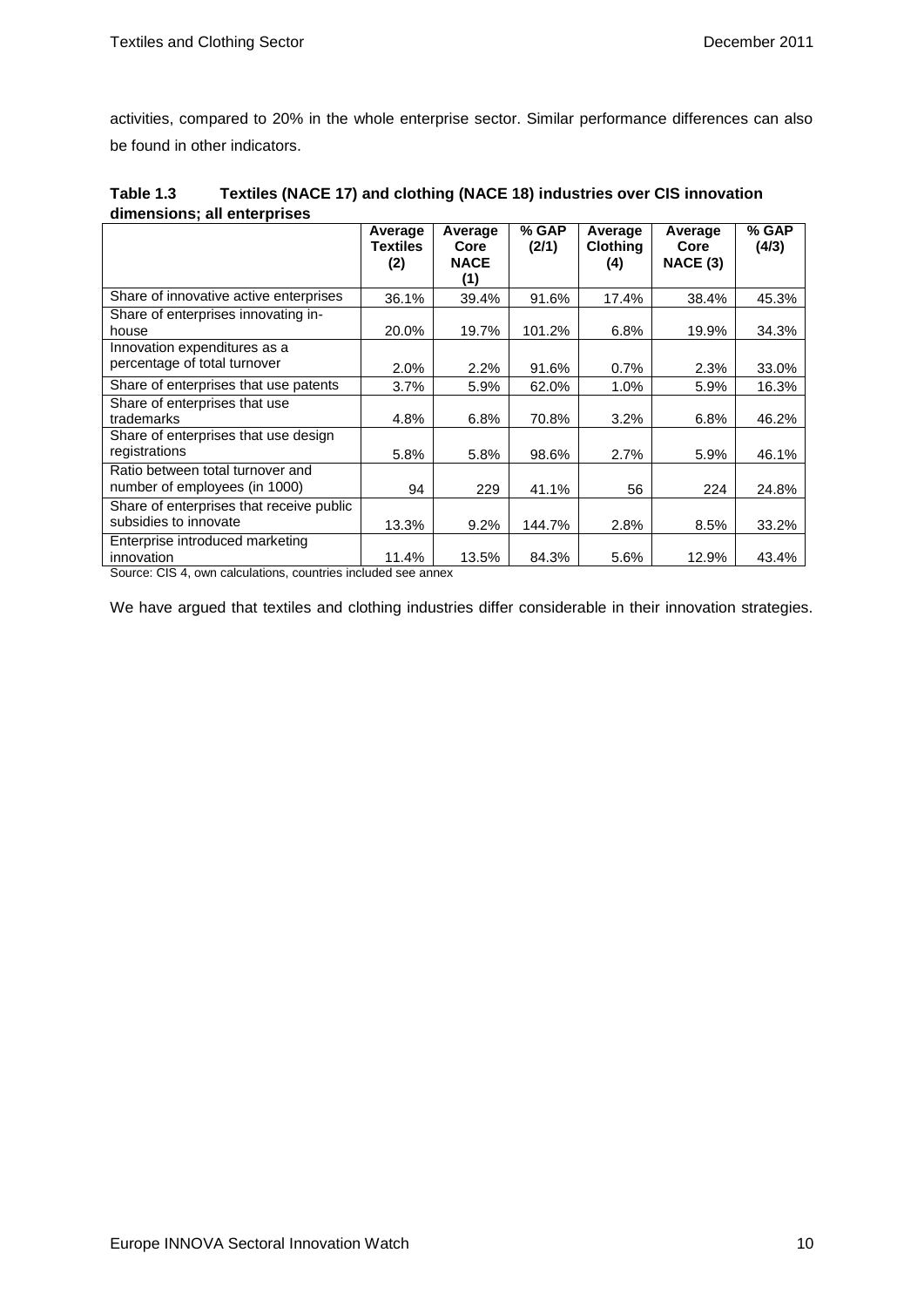Table **1.4** brings additional evidence for this claim, by showing the share of enterprises in each sector engaged in a number of particular innovation activities.

The textiles industry again does not differ in most categories from the manufacturing average, with only two exceptions: the share of enterprises that invest in the acquisition of external knowledge and training is lower than average in the textiles sector. The clothing sector, in contrast, shows lower levels of innovative activity in almost all dimensions, compared to the industry average as well as to textiles. The acquisition of equipment and software is in both industries of about average importance and is in both cases by far the most frequent innovative activity employed by about  $\frac{3}{4}$  of all enterprises, followed by intramural R&D, which is performed by 57.1% of all enterprises in the clothing sector and 40.4% of all enterprises in the textiles sector. Surprisingly, clothing enterprises also are less frequently investing in training activities – given the problems with a lack of qualified personnel; one may assume that these activities can be found more frequently in the sector.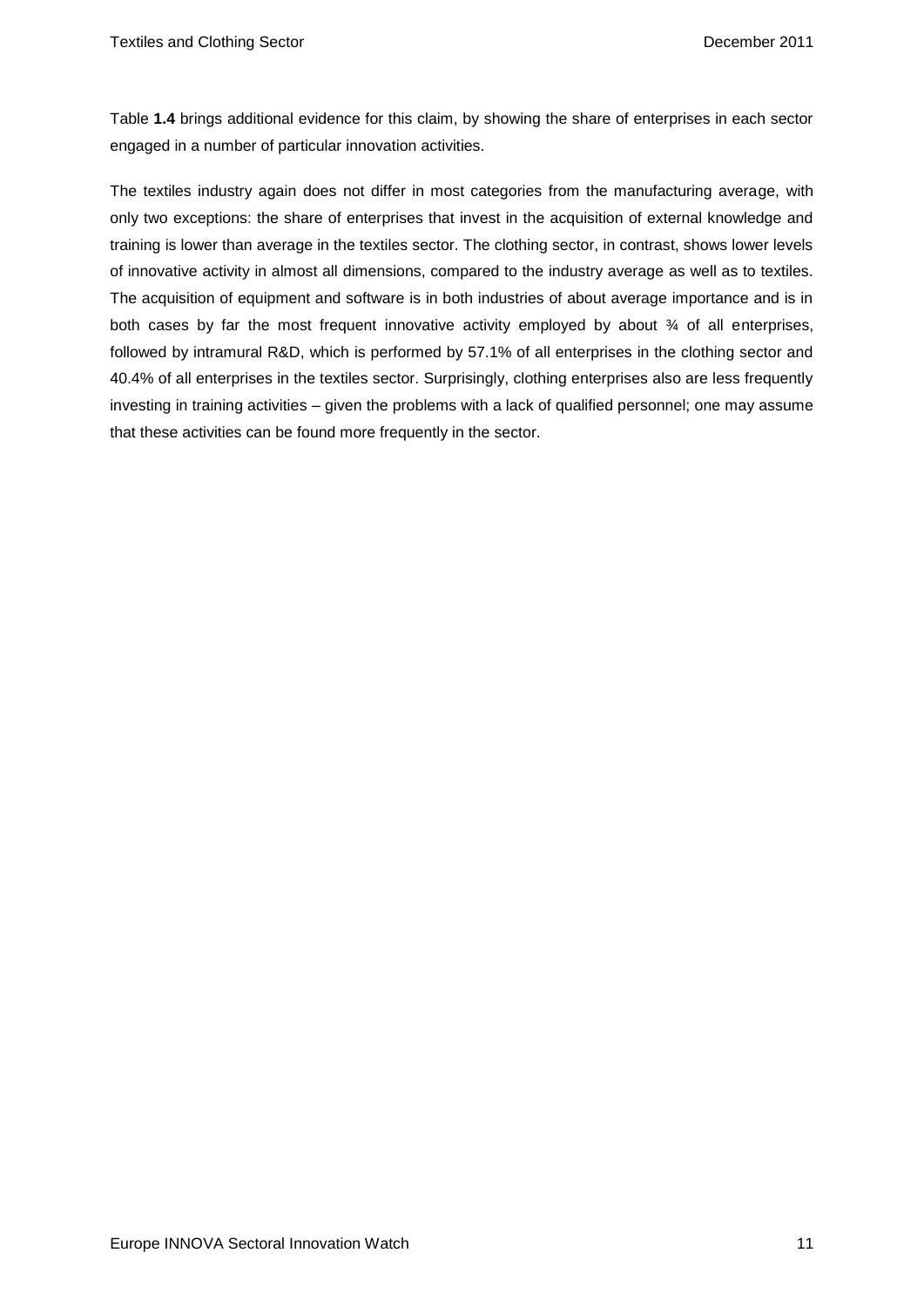|                                                                                                                         | Average<br><b>Textiles</b><br>(2) | Average<br>Core<br><b>NACE</b><br>(1) | % GAP<br>(2/1) | Average<br><b>Clothing</b><br>(4) | Average<br>Core<br><b>NACE</b><br>(3) | % GAP<br>(4/3) |
|-------------------------------------------------------------------------------------------------------------------------|-----------------------------------|---------------------------------------|----------------|-----------------------------------|---------------------------------------|----------------|
| Enterprises, engaged in intramural R&D                                                                                  | 57.1%                             | 52.1%                                 | 109.6%         | 40.4%                             | 51.4%                                 | 78.6%          |
| Enterprises, engaged in extramural R&D                                                                                  | 20.4%                             | 22.1%                                 | 92.3%          | 16.8%                             | 22.0%                                 | 76.3%          |
| Enterprises, engaged in acquisition of<br>machinery, equipment and software                                             | 81.5%                             | 75.4%                                 | 108.1%         | 77.3%                             | 75.9%                                 | 101.9%         |
| Enterprises, engaged in acquisition of<br>other external knowledge                                                      | 16.5%                             | 21.2%                                 | 77.9%          | 19.2%                             | 21.0%                                 | 91.4%          |
| Enterprises, engagement in training                                                                                     | 40.7%                             | 51.3%                                 | 79.3%          | 41.9%                             | 51.5%                                 | 81.3%          |
| Enterprises, engaged in market<br>introduction of innovation                                                            | 27.4%                             | 33.1%                                 | 82.9%          | 23.4%                             | 33.0%                                 | 71.0%          |
| Enterprises, engaged in other<br>preparations                                                                           | 35.1%                             | 37.4%                                 | 93.9%          | 21.3%                             | 37.3%                                 | 57.2%          |
| Enterprises, engaged in innovation<br>activities                                                                        | 94.9%                             | 92.3%                                 | 102.7%         | 93.0%                             | 92.8%                                 | 100.2%         |
| Enterprises, engaged continuously in<br>intramural R&D                                                                  | 32.1%                             | 28.9%                                 | 111.2%         | 22.6%                             | 28.1%                                 | 80.5%          |
| Enterprises, engaged occasionally in<br>intramural R&D<br>Source: CIS 4, own calculations, countries included see annex | 25.4%                             | 23.3%                                 | 109.1%         | 19.7%                             | 23.8%                                 | 82.8%          |

| Table 1.4 | Textiles (NACE 17) and clothing (NACE 18) industries over CIS innovation |
|-----------|--------------------------------------------------------------------------|
|           | dimensions; kind of innovative activity                                  |

To sum up, a comparison of innovative behaviour in the textiles and clothing sector has found that:

- Innovation performance of the T/C sector, at least at the aggregate level, is poor compared to the industry average.
- Innovation in the T/C sector relies to a higher degree on the acquisition of external technologies from suppliers, and is to a lesser extend based on in-house R&D
- Non-technological innovation like marketing innovation or design protected by trademarks plays a more important role compared to other sectors.

Moreover, the indicators show significant differences between the textiles and clothing industry in terms of innovative behaviour. Textiles enterprises have more in-house innovation activities and invest a higher share on turnover in innovation activity compared to clothing enterprises. Innovation cooperations are also more frequent in the textiles sector than in the clothing sector. While the clothing sector performs comparable poor in most dimension this holds not true for the use of information for innovation, here clothing lies above textiles and the business sector average.

Explanations for this innovation pattern brought forward in the literature include the low average firm size and poor access to financial resources, innovation strategies that are based on external technology, a lack of qualified personnel, shortcomings in the ability to transfer research into products or problems in enforcing intellectual property rights (EURATEX 2004; Ożegalska-Trybalska and Winkler 2006; Böheim 2008; EMCC 2008c; Hirsch-Kreinsen 2008). Policy that wants to improve the innovative performance of the T/C sector should tackle these factors.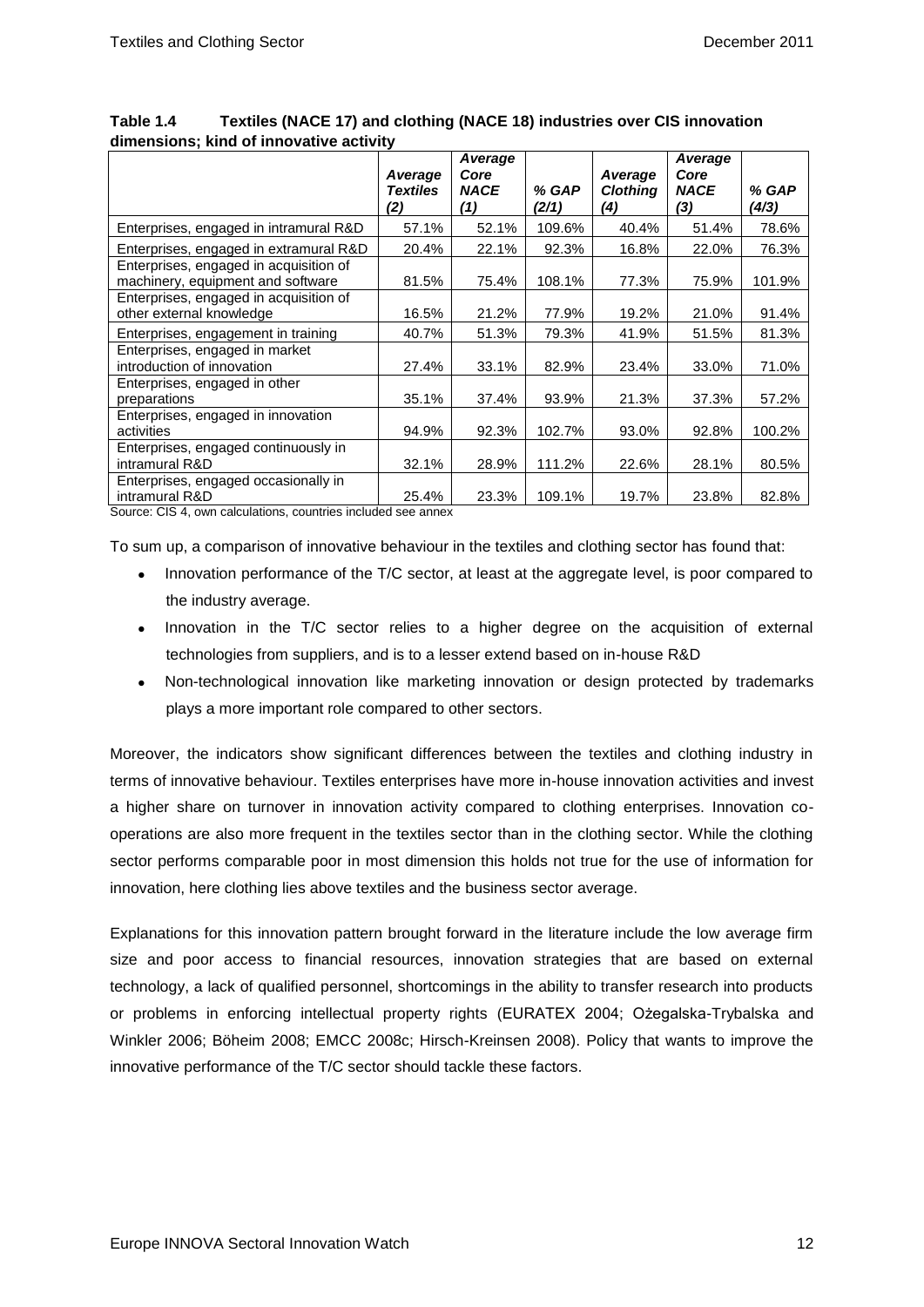## <span id="page-15-0"></span>**1.4 Characterisation of innovation in the T/C sector**

In order to understand better the innovative performance of the T/C sector, will now take a closer look at three issues important aspects of innovation in the sector: Variations in the innovation process between sub-sectors of the T/C industry, non-technological innovation, and the relationship of innovation globalisation. Variation of innovation strategies, on the one hand, indicates that the *sources* of innovation as well as innovative behaviour and performance differ in various sub-sectors of the T/C sector. Non-technical innovation addresses the nature of innovation and knowledge in clothing enterprises. Eco-innovation points to the importance of regulation and demand for innovation in T/C. Globalisation, finally, addresses the geography of knowledge creation in T/C sector.

### <span id="page-15-1"></span>**1.4.1 Variations of innovative behaviour**

The previous section has shown a considerable degree of heterogeneity in the innovation strategies of T/C enterprises. *Textiles* enterprises tend to engage in (technological) innovation more frequently, pursue in-house innovation activities, and invest a higher share of their turnover in innovation activity than the average enterprise in the business sector. Patents as a means to protect the results of innovative activity are more important than in clothing. More than a third of all innovating enterprises receive public support for innovation. *Clothing* enterprises, in contrast, pursue less frequently in-house innovative activities and invest far less in these activities than textiles enterprises and enterprises in the whole business sector. Trademarks are a more important means to protect innovation than for textiles enterprises. The probability to receive public funding for innovation is only half of that in textiles.

The frequent notion of T/C as a 'low-tech' sector is therefore certainly not true for all enterprises in T/C; it is even wrong for large parts of the sector. The textiles industry does not match biotechnologies or the aerospace industry with respect to R&D intensity or science linkages; nevertheless, there are areas within the sector which are highly innovative, engage in formal R&D and exhibit little differences to these high-technology industries. Leaving aside this intra-sectoral heterogeneity would lead to an oversimplification and to wrong conclusions. Further support for this claim is delivered by some very recent studies based on CIS microdata (Clausen 2007; Leiponen and Drejer 2008; Srholec and Verspagen 2008). These studies suggest that industries are in no way homogenous in terms of how enterprises innovate. Previous work within the Europe INNOVA framework has only partly considered variations of innovation strategies in the T/C sector. The sectoral analysis on T/C (Böheim 2008) does not put too much emphasis on the issue and treats textiles (NACE 17) and clothing (NACE 18) as one uniform industry. Michael Peneder, in contrast, brings forward a more differentiated picture of the T/C sector in his contribution on sectoral taxonomies. Peneder (2007, p. 54) sees the textiles industry as a 'Medium-High-Technology' sector, the second-highest rank in his classification, with innovation activity characterized by intramural R&D. The clothing industry, in contrast, is a 'Low-Technology' industry in his taxonomy. Hugo Hollanders (Arundel and Hollanders 2005; Hollanders 2007) identified four types of innovation modes and found that most innovators in the T/C sector innovate through diffusionbased innovation strategies. Strategic innovators with continuous R&D and in-house development of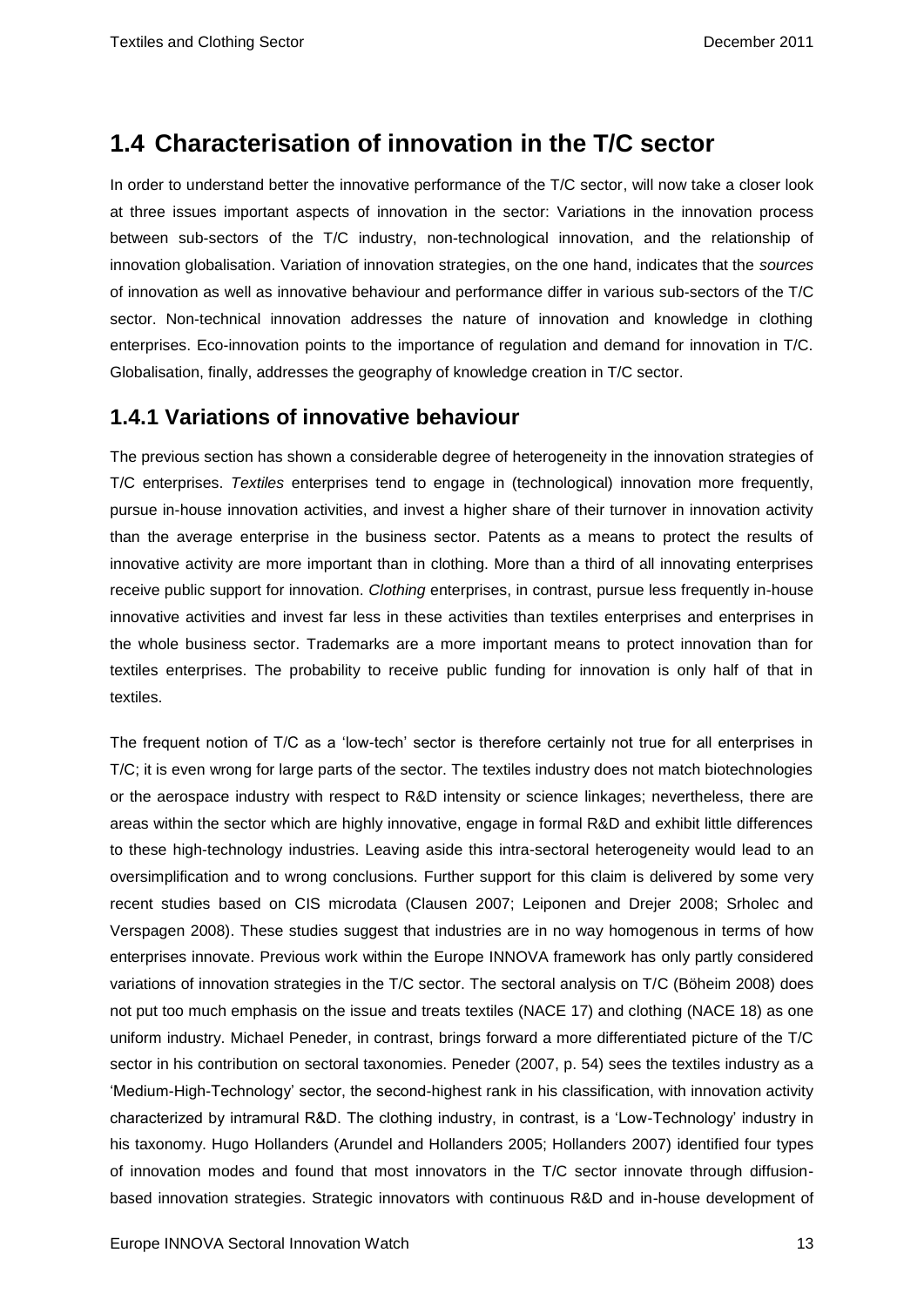innovations, in contrast, are found rarely. Hollander's analysis has the advantage that it reveals intrasectoral heterogeneity, the differences in innovation strategies between enterprises of the same sector. The main drawback from Hollander's analysis, however, is the fact that he does not distinguish between textiles and clothing.

We will follow and continue Peneder's and Hollander's approach and study differences in innovation strategies between enterprises of the T/C sector. The purpose of our analysis is to find sub-groups within the T/C sector consisting of firms that share a similar innovative strategy. A tool that helps to find such sub-groups is statistical cluster analysis (not to be confused with the analysis of industrial clusters or agglomerations), a method to identify entities that have much in common with other members of the same sub-group, but only little with members of other groups (Kaufman and Rousseeuw 2005).

Since we are mostly interested in differences between enterprises within the T/C sector, we have to base our analysis on observations in individual enterprises. A new dataset offered by EUROSTAT allows to study enterprise behaviour with data from the Community Innovation Survey at the enterprise level with microdata. The sample from the CIS database includes 1,528 innovative active enterprises, 828 textile enterprises (NACE 17) and 700 clothing enterprises (NACE 18). 676 of these enterprises are located in Central and Eastern European countries (CEE) including the Czech Republic, Slovakia, Slovenia, Hungary, Latvia, Estonia and Lithuania. 484 of the enterprises are based in Southern Europe (SE), in Spain, Portugal, Greece and Italy. The remaining 368 enterprises are located in the North and Western European countries (NWE) of Sweden, Denmark, Luxembourg, France and Norway.

The sub-group analysis is based on six input variables to describe innovative strategies of enterprises:

- Engagement in intramural R&D
- Intensity of the innovative activities (share of innovative expenditure on turnover)
- Co-operation arrangements on innovation activities
- Engagement in training
- Engagement in design and activities that prepare the market introduction of innovation
- Engagement in acquisition of machinery

We choose these variables because it is completely in the discretion of each enterprise to invest or not to invest in one of these categories. Output variables, like the share of new products on turnover, in contrast, depend very much on market acceptance of innovations and can therefore only partly be influenced by the enterprise. Information on the amount spent on various expenditure categories is not available for many enterprises, so we decided not to include metric variables with the exception of innovation intensity.

Using the Ward algorithm we identified four sub-groups, each representing a different innovation strategy. Enterprises within one sub-group are as homogenous as possible regarding these variables. The input variables, the four resulting sub-groups and means for each input variable for the four subgroups are summarized in Table 1.5. The last column of the table reports values for the total sample.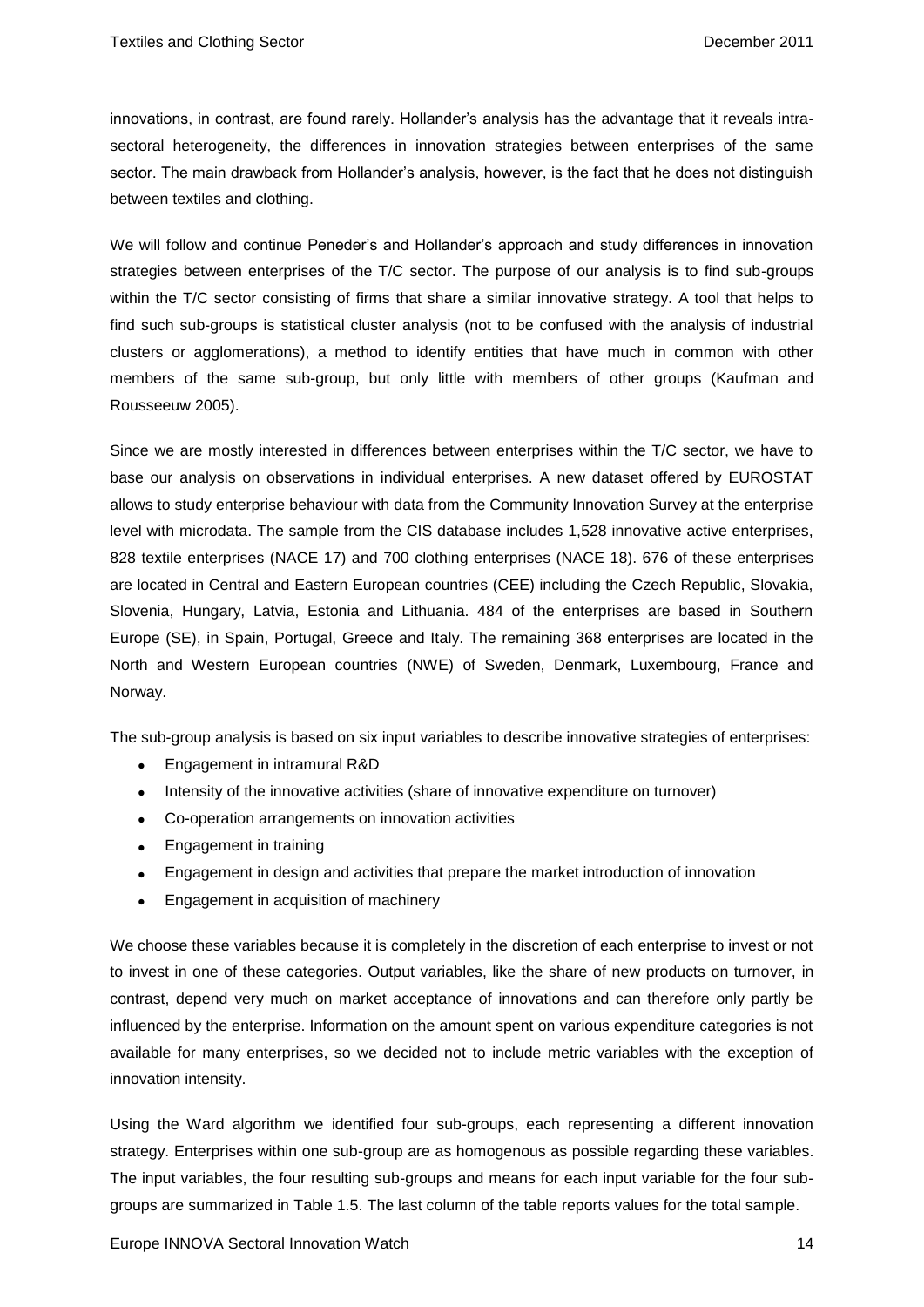|                                                       | R&D  | <b>Internal</b><br><b>Capabilities</b> | <b>Open</b><br><b>Innovation</b> | Technology<br><b>Adoption</b> | Total<br>sample |
|-------------------------------------------------------|------|----------------------------------------|----------------------------------|-------------------------------|-----------------|
| Number of firms                                       | 448  | 450                                    | 231                              | 399                           | 1,528           |
| Engagement in intramural R&D                          | 88%  | 61%                                    | 41%                              | $0\%$                         | 50%             |
| Innovation intensity                                  | 7%   | 3%                                     | 13%                              | 7%                            | 7%              |
| Co-operation arrangements on<br>innovation activities | 32%  | 9%                                     | 97%                              | 0%                            | 50%             |
| Engagement in training                                | 86%  | 32%                                    | 31%                              | 27%                           | 44%             |
| Engagement in market introduction of<br>innovation    | 55%  | 43%                                    | 32%                              | 0%                            | 40%             |
| Engagement in acquisition of<br>machinery             | 100% | 15%                                    | 64%                              | 100%                          | 63%             |

#### **Table 1.5 Sub-groups relating to different innovation strategies in the T/C sector**

Source: Eurostat CIS microdata, own calculations

The first sub-group is named "*R&D*"; enterprises following this strategy are characterized by a high level of intramural *R&D* (88% of the enterprises in this sub-group perform intramural R&D). Moreover, a large share (86%) of the enterprises in this sub-group is also engaged in training activities and all of the enterprises in this sub-group have acquired machinery during the reporting period. More than half of the enterprises engaged in design and the market introduction of innovation, and about one third has co-operation arrangements on innovation activities. The Innovation intensity, the ratio of total innovation expenditures to turnover, is 7%, which matches the average of the whole sample.

Firms in the second sub-group have a considerably lower level of innovation intensity compared to the first one. They rather focus on the development of internal capabilities through R&D and training than on external knowledge acquired by the purchase of machinery of co-operative arrangements. We have named this strategy "*Internal Capabilities*".

Almost all enterprises (97%) following the "*Open Innovation*" strategy have co-operated for innovation activities. The second specific fact about this strategy is the high innovation intensity, which is almost two times higher than for any other strategy. While about two thirds of the enterprises in this sub-group have acquired machinery in the reporting period, about one third was engaged in training and the market introduction of innovation. With 231 enterprises, this strategy is the least common innovation mode.

Firms in the fourth sub-group, "*Technology Adoption*", follow an innovation strategy which is closest to the conventional image of innovation in T/C. This strategy is characterized by the acquisition of external technology. Not a single enterprise in this sub-group is engaged in intramural R&D, cooperation for innovation or the market introduction of innovation, but all of the enterprises were engaged in the acquisition of machinery. About a fourth of the enterprises also perform training, which seems to accompany the acquisition of external technology. The innovation intensity is about 7% of turnover which is the average.

How do these different innovation strategies translate into differences in the innovative output and growth? We have calculated means for various output variables which are shown in the figures below.

In terms of innovative success measured by innovative output, the results show that the two most ambitious strategies in terms of novelty and innovation intensity – *R&D* and *Open Innovation* – also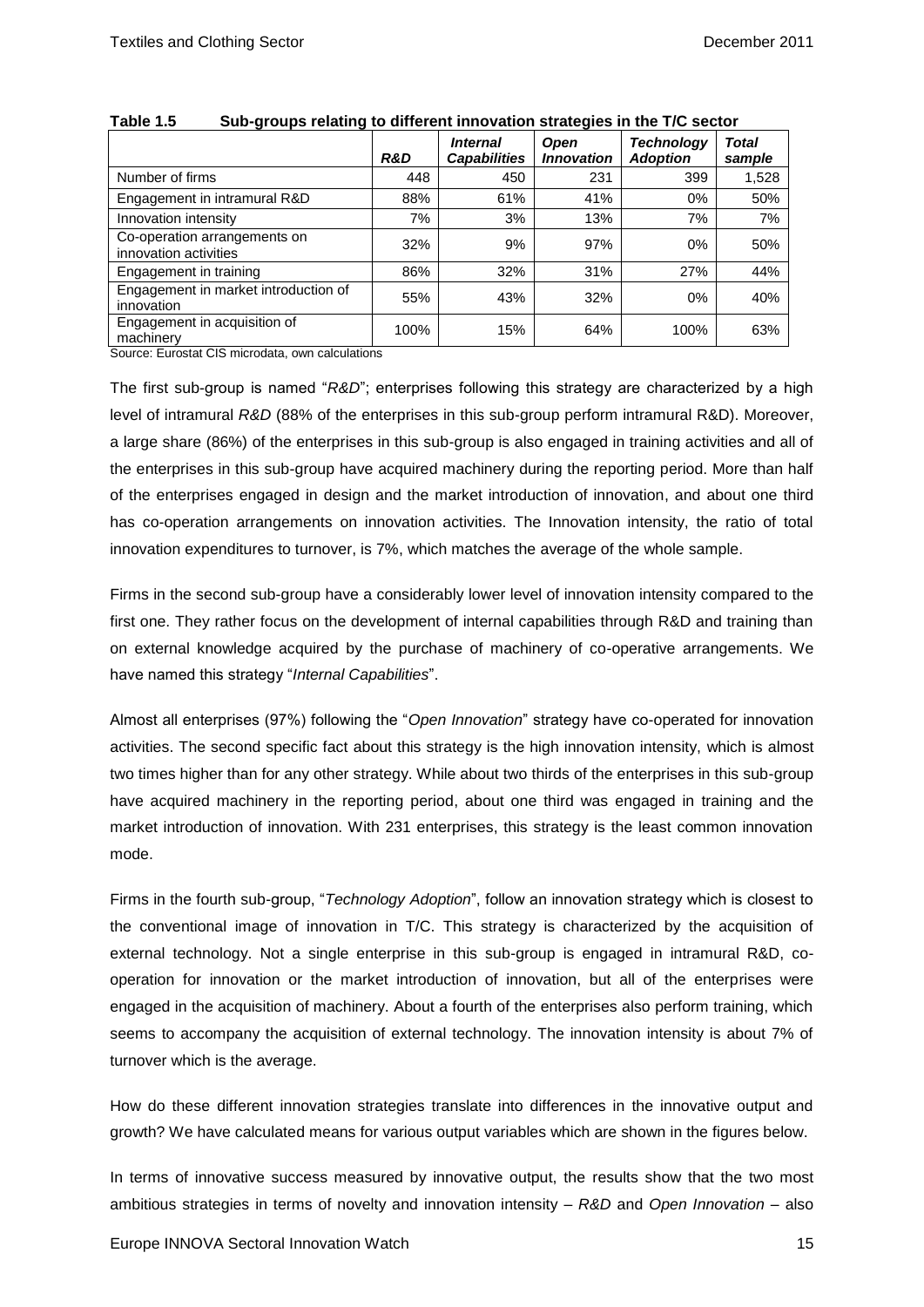yield the highest returns in terms of market novelties. The other two strategies are significantly worse off. While more than 50% of the enterprises pursing the *Open Innovation* strategy or the *R&D* strategy have introduced a product that was new to the market between 2002 and 2004, this was only the case for less than 20% of the enterprises following a *Technology Adaptation* strategy (Figure 1.2). Despite its low innovative input, more than 40% of the enterprises in the *Internal Capabilities* sub-group developed a market novelty.

Looking at the corresponding turnover shares of new products (see [Figure 1.2\)](#page-18-0), the overall picture is similar: Turnover generated with market novelties is significantly higher for *Open Innovation* than for *Technology Adaptors* and *Internal Capabilities*. The difference to the *R&D* strategy is not significant.



<span id="page-18-0"></span>**Figure 1.2 Share of enterprises with new to market/firm products and share of these innovations on turnover, 2002 to 2004**

Source: Eurostat CIS microdata, own calculations

A different picture emerges when we turn to innovations that are only new to the enterprise. Again, *R&D* and *Open Innovation* firms perform superior compared to the other two sub-groups. However, differences are considerably smaller between the sub-groups and these differences are not significant anymore. The same can be said for differences between the four strategies in the share of turnover generated by innovations, which are not significant.

The protection of intellectual property rights (IPRs) is a key issue in innovative activities of T/C enterprises. Intellectual property is violated by product piracy, and many innovations, such as design novelties, cannot be protected adequately. There is no common strategy for the textile and clothing industry as a whole how enterprises could effectively protect their IPRs (Ożegalska-Trybalska and Winkler 2006). The choice of strategy (patent, trademark, industrial design or copyright) depends on the size of the enterprise, the degree to which its knowledge can be codified, the risk of unprotected knowledge to be copied etc.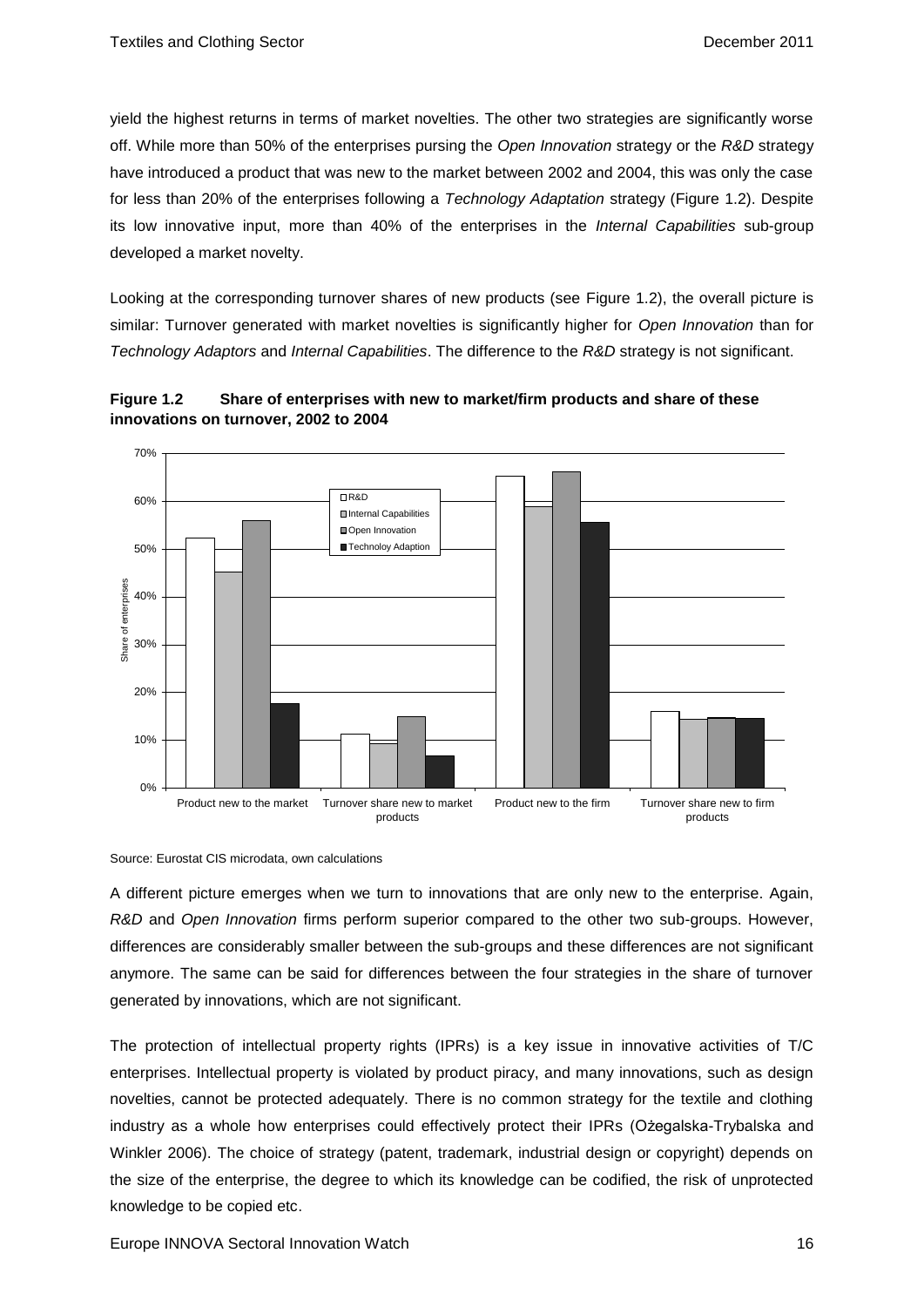Our results show that 30 to 40% of all enterprises in the *R&D*, *Internal Capabilities* and *Open Innovation* sub-groups have applied for an intellectual property right (patent, trademark, industrial design, or copyright). In the *Technology Adoption* sub-group in contrast, this share is only around 13%. We remember that this is also the sub-group which includes the lowest share of firms with products new to the market. The most usual protection strategy is to apply for a trademark (30% in the R&D sub-group).

Different innovation strategies create different outputs and different incentives to protect innovations. The choice of strategy, however, does not seem to influence the export potential of the enterprises. There are also only few differences in the share of enterprises exporting products which account for between 70 and 85% in all for strategies.





Source: Eurostat CIS microdata, own calculation

A surprising result yields a comparison of employment growth between the four sub-groups. There is a significant growth in employment for the average enterprise in each sub-group which corresponds to the result that innovative enterprises are more likely to expand employment than non-innovative enterprises (Pianta 2005, p. 576). Readers, however, should keep in mind that this outcome may be influenced by a selection bias. We can only include innovative enterprises in the analysis, because we don't have information on innovative inputs and outputs from non-innovative firms. Innovative firms, however, may have a higher employment growth compared to non-innovative enterprises. Moreover, we have no information about enterprises which failed and left the market.

Employment Growth is highest for *Technology Adaptors* and *Open Innovation*, followed by enterprises in the *R&D* sub-group and the *Internal Capabilities* enterprises lacking behind. The slow growth in the *Internal Capabilities sub-group* may be a result of the considerably lower innovation intensity. It is,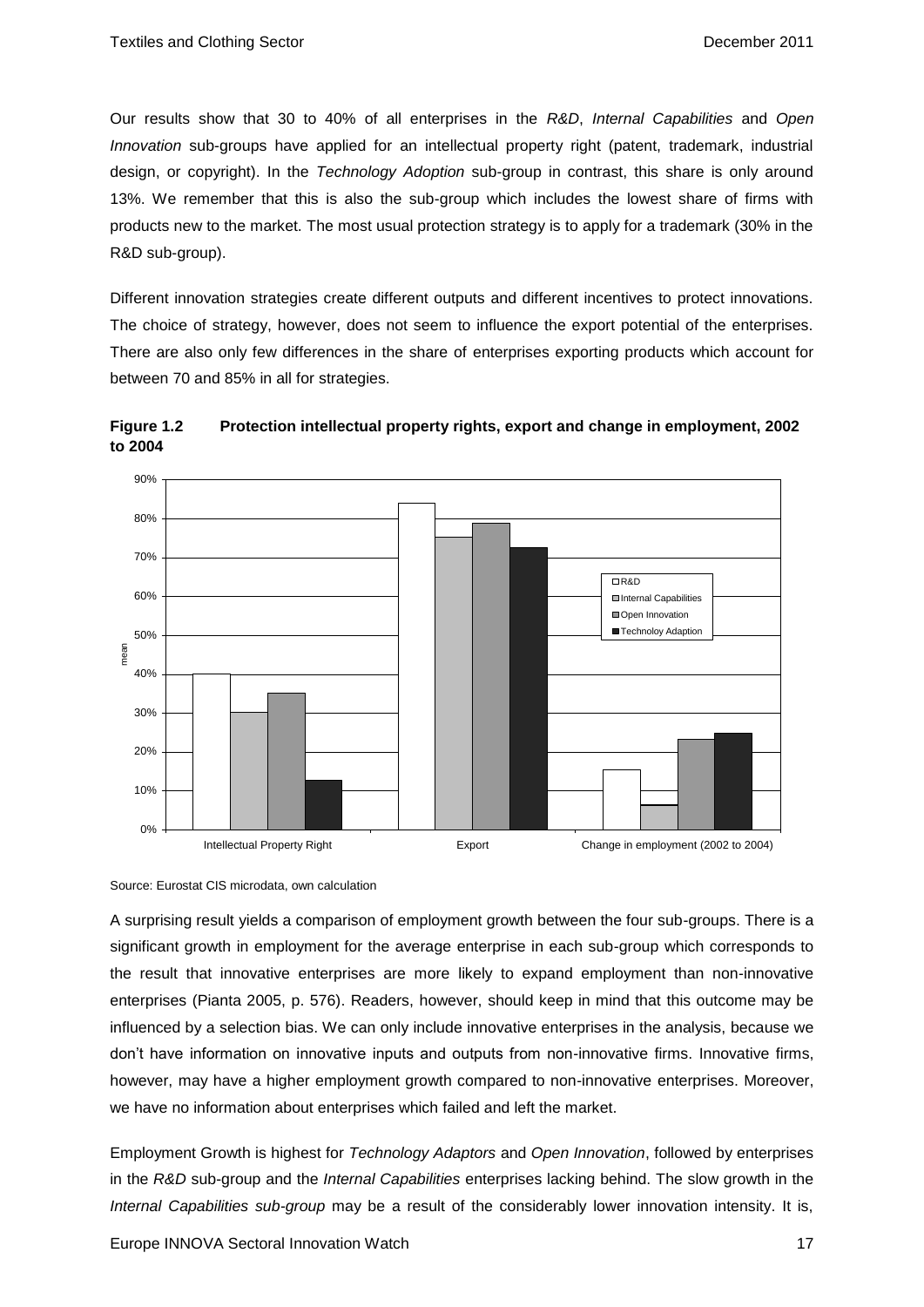however, difficult to explain why enterprises that pursue the *Technology Adoption* strategy are superior to *R&D*-focussed enterprises in terms of employment growth. There may be a third factor not taken into consideration. Pianta (2005 p. 576), for example, suggests that positive employment effects of innovations are linked to organisational change in the enterprise. Another factor that has to be remembered is that the data only indicates employment changes between 2002 and 2004, while the effects of innovations on employment may only be observable in the following years.





Another possible explanation is linked to different opportunities for innovation in different parts of the European Union. For enterprises located in Central and Eastern Europe (CEE), the *Technology Adoption* strategy is by far the most important strategy and can be found in nearly 40% of all enterprises (see Figure 1.3). Hence, employment gains in these countries may be fuelled by imported technology (*Technology Adoption),* wage differences and a surge in T/C to Western and Southern Europe due to offshoring. Differences in employment growth between European regions may therefore reflect the fact that the opportunities for *Technology Adoption* have not been fully exploited in this region compared to other regions. In North Western Europe, in contrast, *R&D* strategies and the *Internal Capabilities* strategy are dominating. More than ¾ of all enterprises in this region are following one of these two innovation strategies, while another 15% make use of the *Open Innovation* strategy. *Technology Adoption* plays a very limited role in this region. *R&D* and *Internal Capabilities* are also the two most important strategies in Southern Europe, with a share slightly below the corresponding shares in North Western Europe. Here, also *Technology Adoption* is of importance, with almost one quarter of all enterprises following of this strategy.

Finally, we investigate how the innovation strategies differ by T/C sub-sector (see Figure 1.4). We divided the T/C sector into three groups: The first group, including NACE classes 17.1, 17.2 and 17.6,

Source: Eurostat CIS microdata, own calculation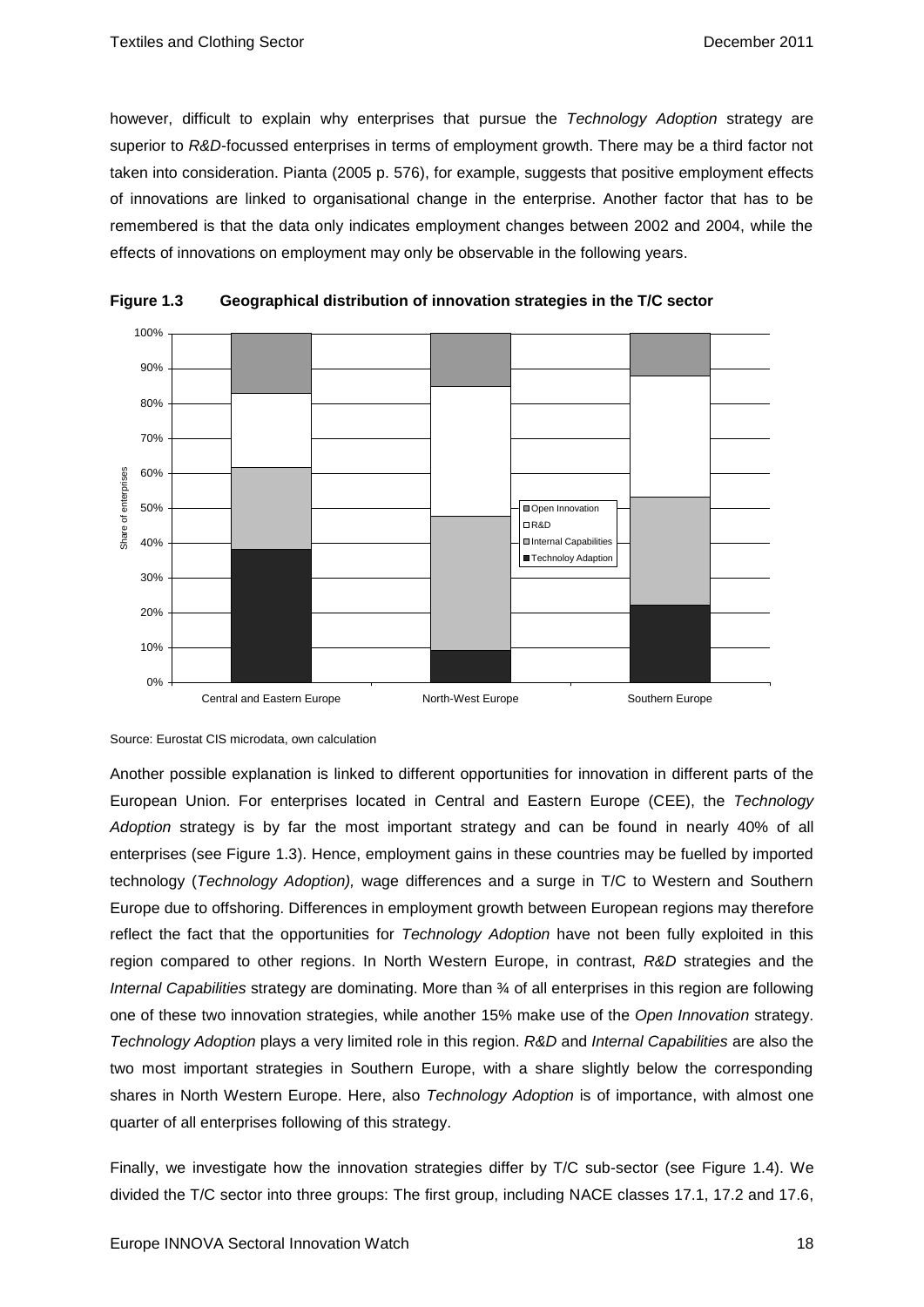roughly equals the processing of textile fibres into intermediate products. The second group (NACE 17.3, 17.4, 17.5 and 17.7) consists of producers of final textile products of any kind. The third group contains all clothing enterprises (NACE 18).





Source: Eurostat CIS microdata, own calculations

*Open Innovation,* the smallest of the four strategies*,* plays only a niche role in all three sub sectors. For producers of intermediate textile products, *R&D* and *Internal Capabilities* are the two most important strategies with one third of the enterprises making use of each. In case of the producers of textile final products, *R&D* is the most common strategy (about 40%), followed by *Internal Capabilities* with 30%.

The picture changes when looking at the clothing sector. Here, *Technology Adoption* is by far the most important strategy. But we also find also a considerable share of enterprises which pursue *R&D* and *Open Innovation* strategies. Their share may be smaller than in the textiles sector, but together these two R&D-oriented strategies account for around 40% of all innovators in the clothing sector.

To sum up, there is a considerable variety in the innovation strategies of T/C enterprises. Innovation in T/C is more than just 'Low-Tech'; there are a considerable number of R&D-oriented enterprises, enterprises which make frequent use of external knowledge etc. Surprisingly, these different strategies have only little significant influence on innovative output and turnover growth.

### <span id="page-21-0"></span>**1.4.2 The role of non-technological innovation in textiles and clothing**

The of the preceding section results clearly demonstrate that 'Low technology' – often associated with 'low innovation' - is hardly a correct description for innovative activities in T/C. Innovation strategies in the textiles and clothing industry follow more complicated patterns. We have identified four of these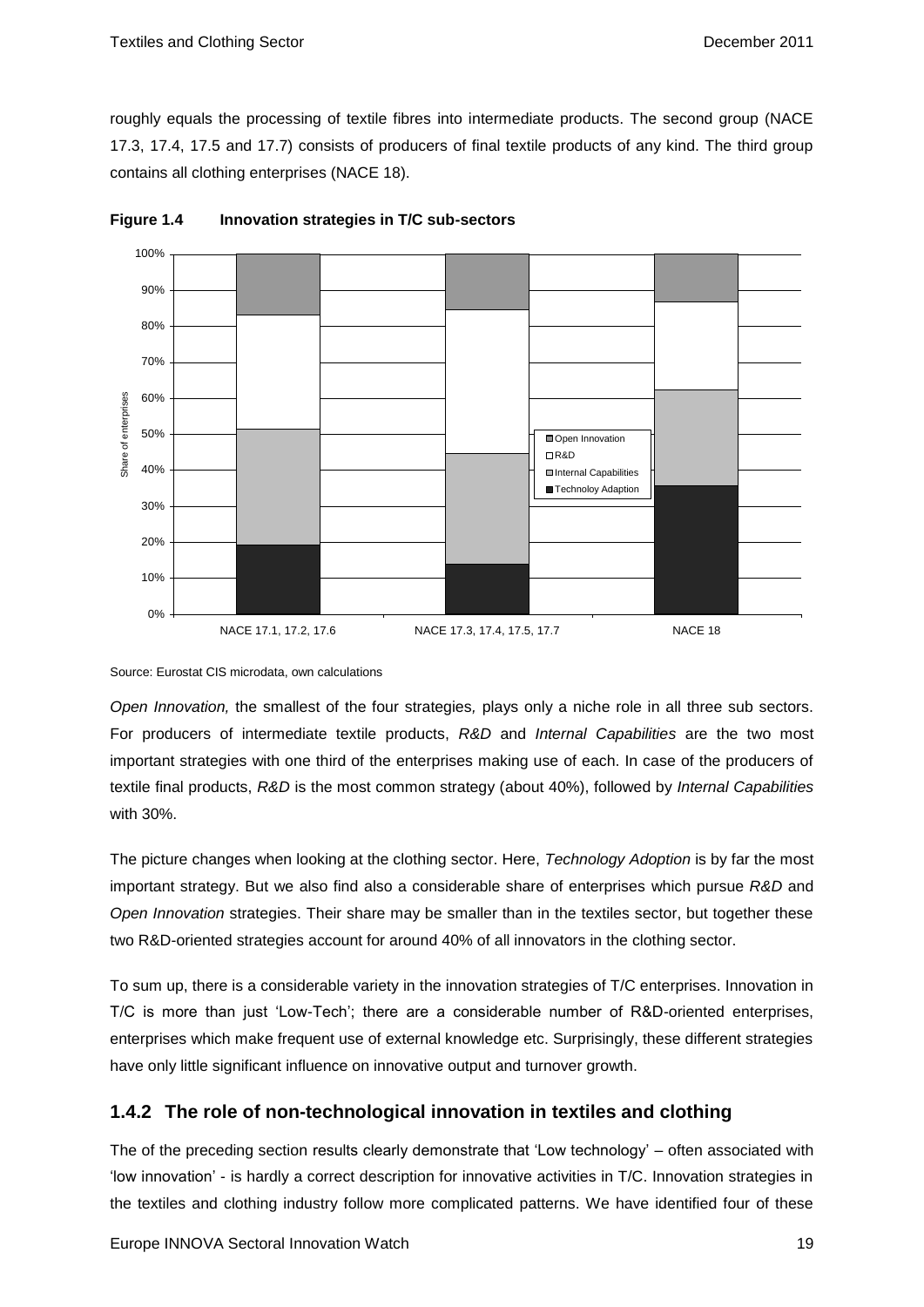strategies, and demonstrated that *R&D* and *Open Innovation* strategies are also pursued in the clothing industry. There is, however, an uneven distribution of strategies over textiles and clothing industries that leads to the lower average values for the innovation indicators at NACE 2-digit levels presented in Table 1.2 and the following tables.

There is also second, more fundamental reason why 'Low technology' is a misleading; our empirical analysis of CIS data in [Table 1.2](#page-11-0) - has revealed that a lower innovation expenditure in the clothing industry has only little effect on innovative output, measured by the share of sales due to products new to the firm. Clothing enterprises also make frequent use of trademarks; this indicates that there has to be an innovative outcome worth to be protected. Both facts indicate the existence of other innovation activities and inputs to the innovation process the CIS may not measure correctly (Djellal and Gallouj 1999; Salazar and Holbrook 2004).

Previous Europe INNOVA studies have already highlighted this issue. Michael Böheim (2008, p. 22 and 106) points out that both, the textiles and clothing industry invest heavily in non-technological innovation. These investments, however, remain invisible in official statistics, and the sector therefore suffers from quantitative underestimation of its innovative efforts. Peters, Gottschalk and Rammer (2007) tried to establish a link between innovation inputs, innovation output and productivity with regression analysis for a number of sectors. In the T/C sector, the results of this exercise were disappointing. Statistically significant association could only be identified in a small number of input/output variable pairings (Peters et al. 2007, p. 15 and 16). Results with respect to economic performance were even more disappointing. Peters et al (2007, p. 18) discuss possible reasons for this outcome. Besides different sample size and time lags in the relationship between input, output and performance, they conclude that innovative output and economic performance may also be influenced by factors not measured by CIS.

We suggest that these missing inputs and activities are of non-technological nature. They fall rather into the definition of design, than into the definition of R&D, although design also includes some technological aspects (see European Commission 2009, p. 9 for some definitons of design). Nontechnological innovation is important in the T/C sector because textiles and clothing goods not only deliver tangible, physical functionality (covering and protecting the body). They have also a symbolic value, a non-tangible, emotional component (Ravasi and Lojacono 2005; Di Maria and Finotto 2008). Textiles and clothing allow the consumer to express personality and identity, to distinguish oneself from others or to demonstrate membership in a certain group. These characteristics can satisfy consumer demand, help enterprises to distinguish their products from those of their competitors and create economic impact by increasing significantly the value added of the products.

This type of non-technological innovation constitutes a considerable part of the innovation activities in textiles and clothing, but also other sectors dealt with in Europe INNOVA such as food and drink. Most of these innovations, although extremely important for the success of the enterprise, hardly match the criteria for technological product or process innovation activity proposed by the OECD. The OECD defines product innovation as: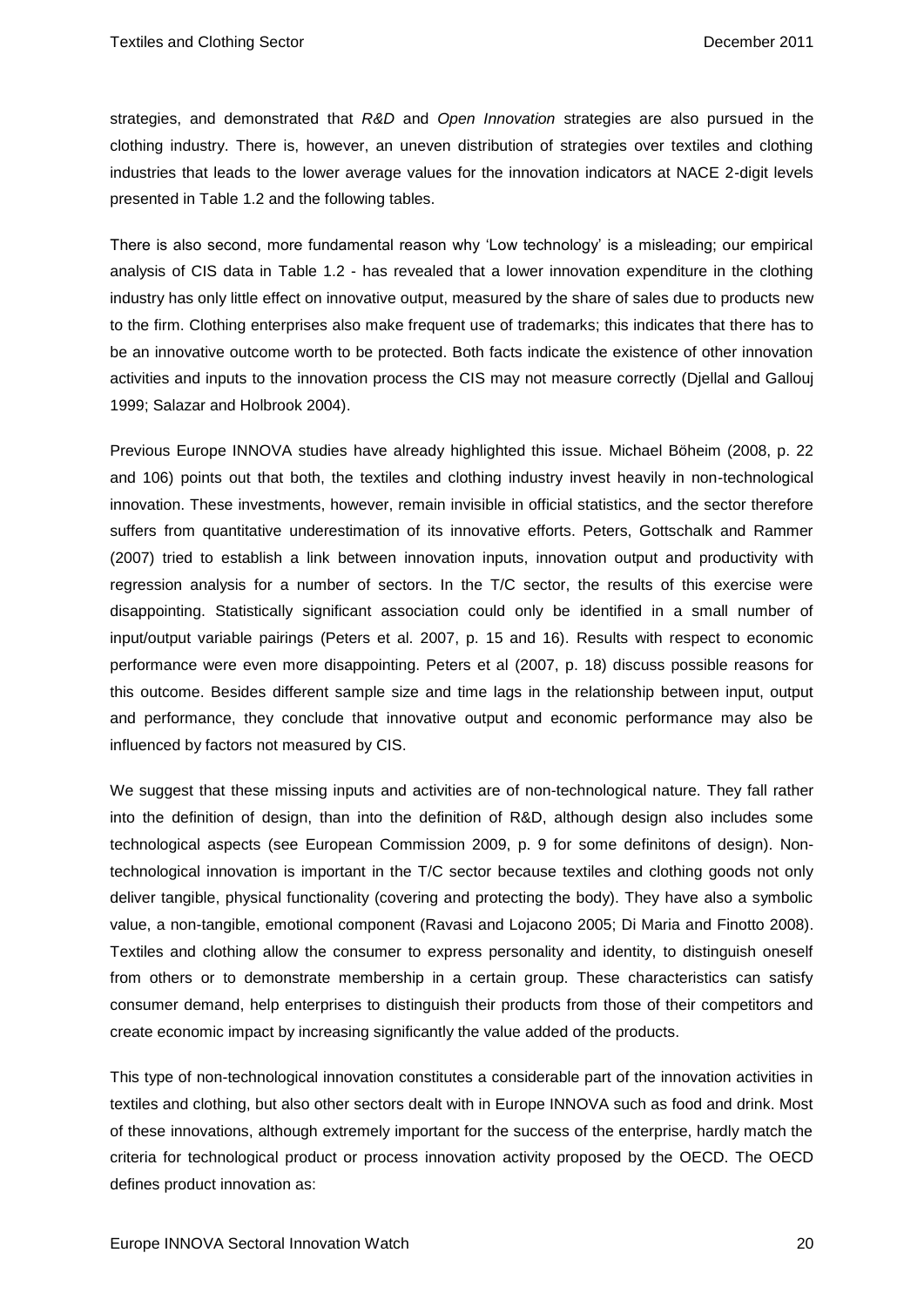*"… the introduction of a good or service that is new or significantly improved with respect to its characteristics or intended uses. This includes significant improvements in technical specifications, components and materials, incorporated software, user friendliness or other functional characteristics" (OECD 2005, p. 48).*

Process innovation is*:*

*" ... the implementation of a new or significantly improved production or delivery method. This includes significant changes in techniques, equipment and/or software" (OECD 2005, p. 49).*

The focus of these two definitions is clearly on technological innovation and on improvements in functionality (Stoneman 2007, p. 5). In contrast, many activities associated with new products in clothing fall in the category marketing innovation, which is *"the implementation of a new marketing method involving significant changes in product design or packaging, product placement, product promotion or pricing"* (OECD 2005, p. 49). A change in the characteristics of a product "is a marketing innovation but not a product innovation, as long as the functional or user characteristics of the product are not significantly changed" (OECD 2005, p. 54).

Marketing innovation has a paramount importance in T/C sector and the OECD refers to textiles and clothing when discussing marketing innovation (OECD 2005, pp. 48, 57 and 149). The problem with marketing innovation, however, is that data on expenditure for or the effects of marketing innovation (for example, turnover from marketing innovation) is not available. In the recent version of the Community Innovation Survey (CIS) similar questions are only included for product and process innovation. The CIS questionnaire also includes marketing innovation, but treats is separated from product and process innovation. This leads to an underestimation, because marketing innovation is neither included in innovative expenditure nor in innovative output. As a result, there is an underestimation of marketing innovation efforts, which leads to the low shares of enterprises with marketing innovation reported in [Table 1.2](#page-11-0) and lower overall innovation expenditure in the T/C sector.

Why is marketing innovation not fully covered by the CIS and other innovation surveys? It is certainly not because marketing innovation is regarded as inferior type of innovation by the OECD and others – the OECD Oslo manual devotes considerable space to discuss it. Rather, this underestimation may be the result of measurement issues. The literature has discussed some characteristics of nontechnological innovation which are related to these measurement issues (Tether 2006; Harris and Halkett 2007; Stoneman 2007; Miles and Green 2008):

First, it is often difficult to measure the degree of novelty of a non-technological innovation. Is a jacket in a different colour an innovation? The Oslo manual states that an innovation has to be a "*new* or *considerably improved* product (good or service), or process, a new marketing method, or a new organisational method in business practices" (OECD 2005, p. 47). Marketing innovation have to be a "significant departure from the firm's existing marketing methods" (OECD 2005, p. 49). The minimum requirement for an innovation is that it must be new to the enterprise, but not necessarily new to the market or the world (OECD 2005, p. 48). This new-to-the-firm criterion reflects the fact that economic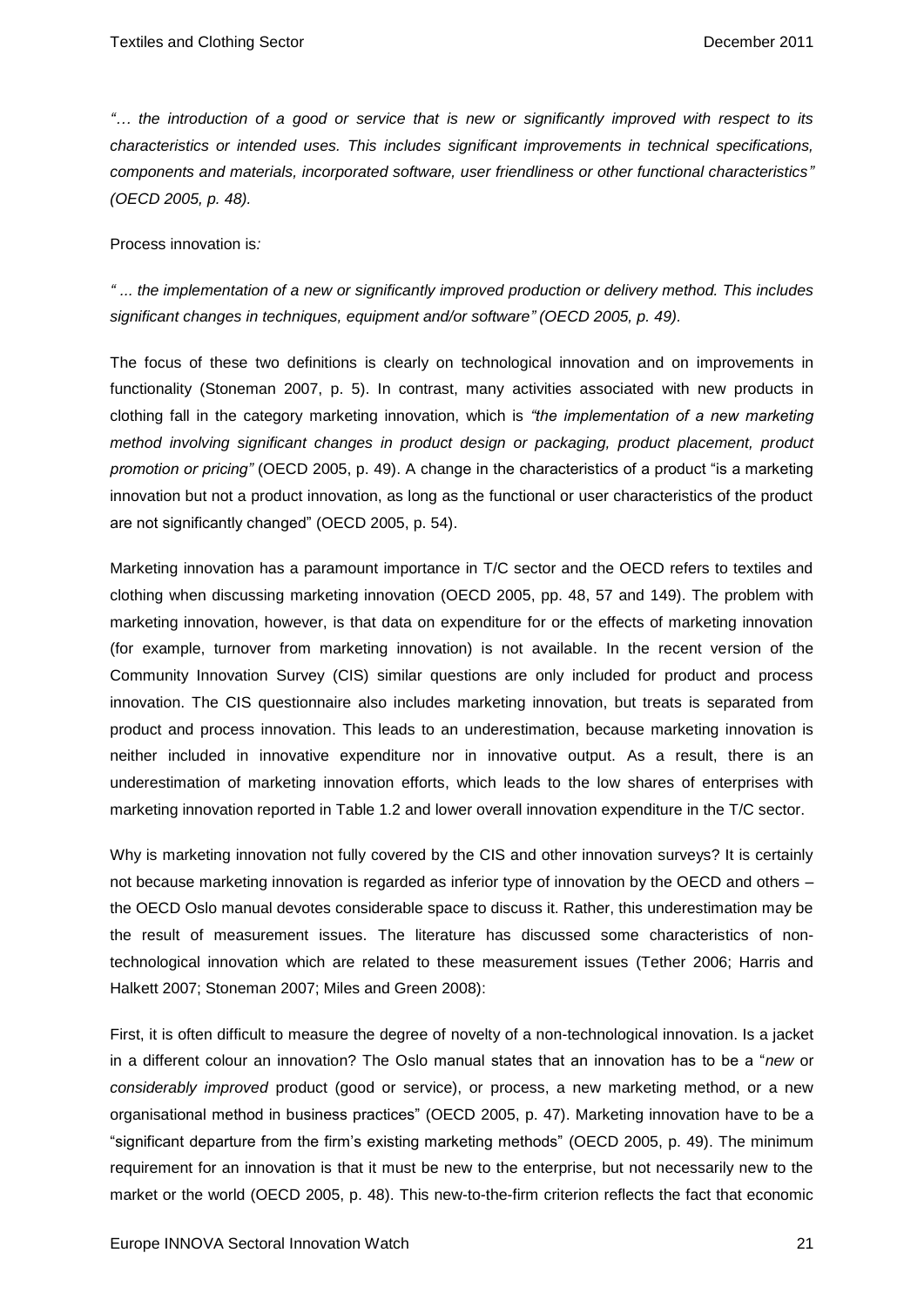growth not only results from an invention, but also from the subsequent diffusion of a new product. Besides novelty, the OECD focuses on the *economic effects* to judge if a product or process change is an innovation. The essential criterion for an innovation is that it has been implemented, which is, introduced to the market.

In the context of textiles and clothing, these definitions mean that new products, even if they lack technological novelty, can be an innovation. They have to constitute, however, a significant departure from previous products and must have been introduced the market, which is, unfortunately, a rather vague criterion. Unlike in science and technology, metrics for judging significant aesthetic novelty are arguably less well established. A product change can be an innovation for one enterprise, and no innovation for the other. The innovating enterprise may have a different opinion on this than outside observers, like in the case of ad-hoc innovation and customisation. Customisation means that enterprises create an item which is a specific solution to a particular problem posed by a customer. The OECD does not regard customisation as an innovative activity until it includes "significantly different attributes compared to products made for other clients" (OECD 2005, p. 56). Customisation nevertheless constitutes a considerable part of the creative activities in the clothing industry, but also in client-centred services (Miles 2005, p. 435).

Another important characteristic of non-technological innovation is that it is often intimately conjoined with technological innovation. Non-technological and technological product and process innovation are not rivals, but can also complement each other. Changes in the functionality of a product often go hand in hand with aesthetic changes, because new materials incorporate potential for changes in both dimensions. It is very rare that an enterprise in T/C only pursues technological or non-technological innovation, and advances in one field may promote activities in the other field.

The sub-group analysis on innovation strategies clearly shows that technological innovation (R&D and acquisition of new machinery occur in a large number of cases together with non-technological innovation (design, which is in the terminology of the CIS "market introduction of innovations" and may catch some of the expenditures for non-technological innovation activities). The R&D strategy contains the largest number of enterprises with intramural R&D activity, but also the largest share of enterprises with design activities. ICT-based manufacturing technologies such as customized textiles printing or rapid prototyping, for example, can simplify the design process and trigger new forms of aesthetic creation. Box 1.1 and 1.2 give illustrations of how the relationship between technological and nontechnological in two enterprises.

This joint appearance of technological and non-technological innovation may be a major hampering factor for the measurement of non-technological innovation, because it leads to an underestimation of non-technological innovation in input (it is not included in the expenditure categories asked by the CIS questionnaire), and allows no distinction between the effects of technological innovation on innovation output (the CIS just asks for shares of new products on turnover, but not if these new products are the result of technological or non-technological innovation).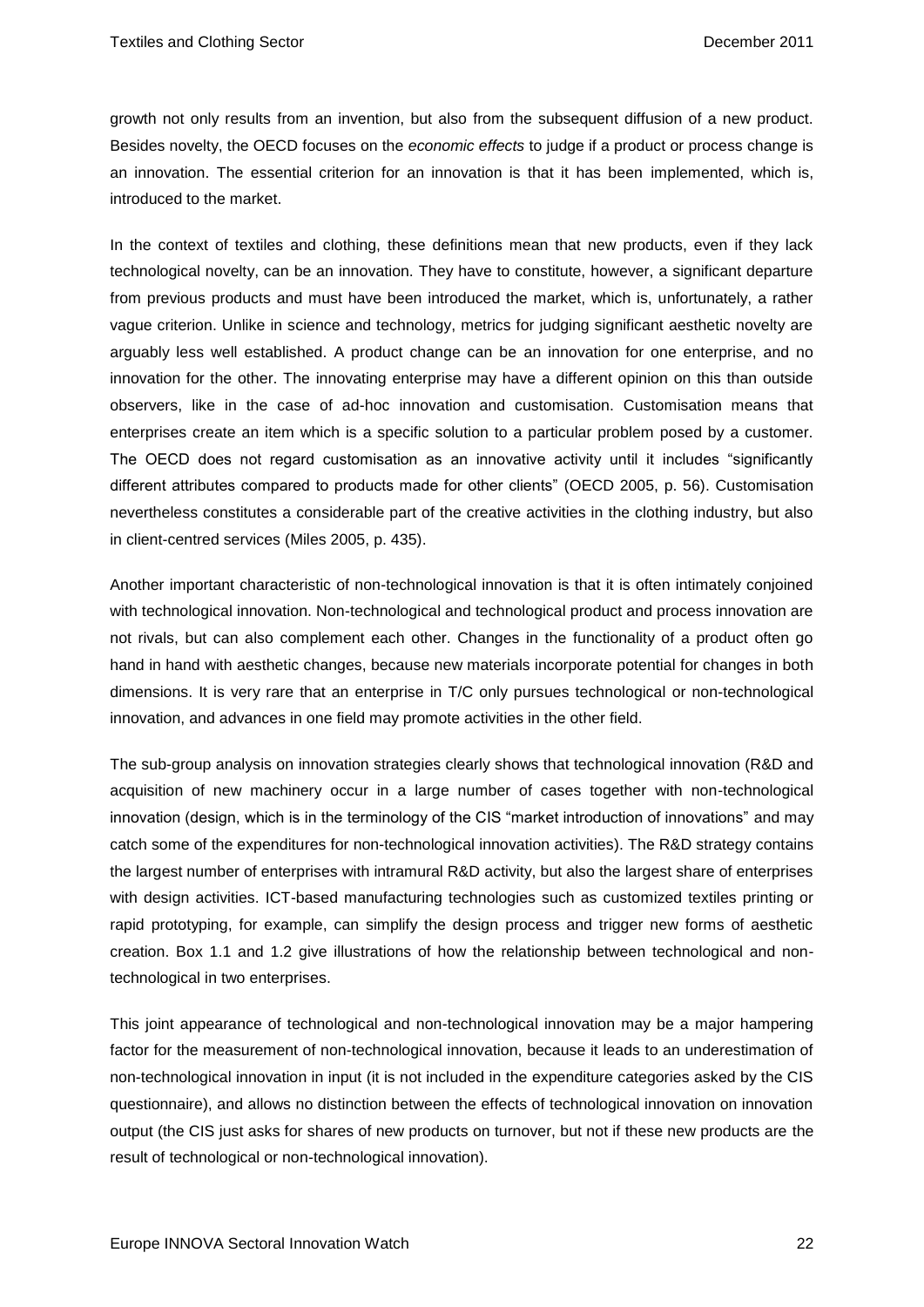#### **Box 1.1 The linkage between technological innovation and creativity in clothing design**

Lena Hoschek<sup>2</sup> is a clothing enterprise located in Graz, Austria. The firm consists of Lena Hoschek, who is also the designer, and three other employees. The firm has no own production – this is outsourced to another Austrian company – and focuses solely on design of clothing. Lena Hoschek sells its products through two own shops in Austria and various retailers in Austria, Germany, Switzerland, the Netherlands.

Creating new products is very much an emotional process for Lena Hoschek, which may be not very rational and cannot be planned. However, even her artisan approach is influenced by new technology. Her designs often use printed fabrics, and due to advances in digital fabric printing in recent years, customized fabric prints can not be produced in very small bulk sizes at reasonable prices. This has enabled her to have more influence on the fabrics and therefore allowed more possible variations for design. The prints are created in co-operation with a textiles designer who is can be regarded as a part of a wider network which is not part of the firm, but regularly contribute to its activities.

Source: Interview with Lena Hoschek

Finally, non-technological innovation is often associated with seasonal changes – products may only alter their aesthetic appearance, but stay unchanged in their functional characteristics. This is an essential characteristic of the clothing industry. The OECD, however, does not regard seasonal changes as an innovation. The Oslo Manual clearly states that changes and "… routine changes in design are generally neither product nor marketing innovations" (OECD 2005, p. 57). But how to distinguish routine changes from 'real' innovations? And what if these seasonal changes satisfy the implementation as well as the novelty criterion? Sticking to this rule inevitably reduces innovation expenditure T/C firms report, even if they include non-technological innovation.

### **Box 1.2 Technological and non-technological aspects in textiles development**

Getzner Textil AG<sup>3</sup> is a weaving company located in Bludenz, Austria with subsidiaries in Germany and Switzerland. The main products are shirting and of damask fabrics. Main clients for shiring include a number of well-known European clothing companies. Although Getzner is a weaving company and invests heavily in machinery, the importance of design and other non-technological innovation is high and non-technological and technological innovation is very closely related. Getzner regards design activities as very important and sees that their importance has increased in recent years. If the don't change the design of their products for three years, the company will not existent anymore.

The development of new shirting is a combination of technological and non-technological innovation. Mr Komploy describes a the development of a new shirting as working with a 'construction kit' consisting of different treads, garments, colours, fabric constructions (for example densities) and weaving techniques. This allows a very large number of theoretical combinations, only limited by production technology. For each season, the company decides what components are in this construction kit, and the designers can combine whatever they want. This is the creative part. Getzner has its own design department and only works with in-house designers and the design team consists of people with design and technical skills. The number of people dealing with design is roughly equal to the number of people dealing with technological innovation.

The technological aspect of developing shirting is to change the physical propensities of the shirting, for example to improve the appearance of white shirting. Black is also very challenging, in particular to create deep black shirting and black shirting that resists washing. There are also some activities to add anti-bacterial propensities to textiles with silver threads and other things. Another technical aspect is to add new components to the construction kit, for example new garments made of new threads (for example elastic threads) or new weaving techniques. These potential improvements are tested and then made available to the in-house designers. Finally, another type of innovative activity is market observation and market development. Here, the question is what other things can we do with our competencies? Only recently, the company has discovered the market for corporate wear, which is becoming more and more important in a number of industries and also in the service sector. The firm was not aware of this market which is, in many ways, different from the shirt manufacturers, and will see how they can enter it.

Source: Interview with Mr Georg Comploj, Member of the Board and Chief Technical Officer, Getzner Textil AG

 $\overline{a}$ 

<sup>&</sup>lt;sup>2</sup> http://www.lenahoschek.com/

<sup>&</sup>lt;sup>3</sup> http://www.getzner.at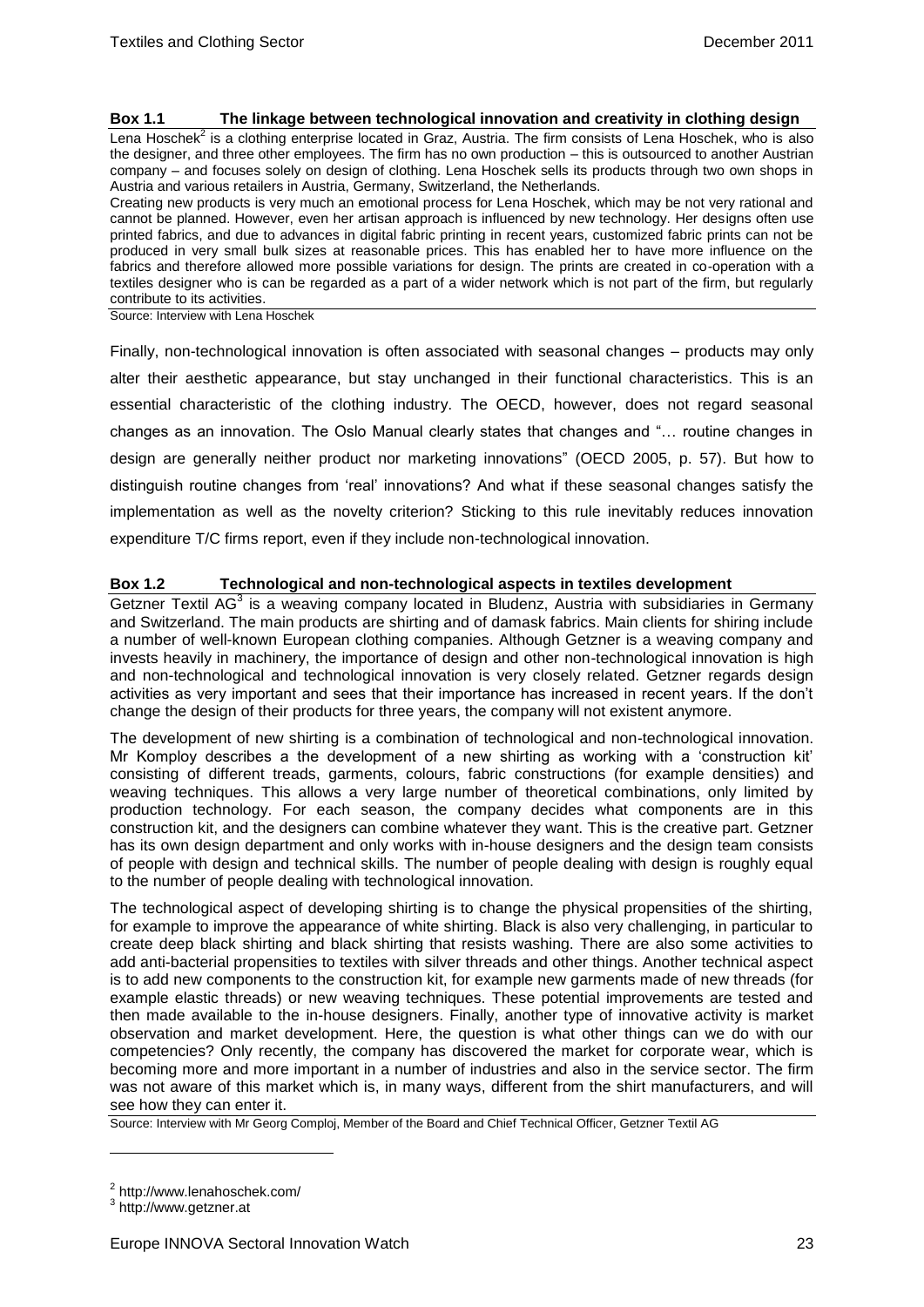Attempts to improve in the measurement of non-technological innovation should regard these characteristics. We suggest that a modification in the way innovation effort is measured is needed to get a more realistic picture of innovation in T/C.

In the framework of the OECD Oslo Manual, this would at first require to make non-technological, marketing innovation more visible. Design activities, for example, are included in product innovation efforts only when they significantly change the product's functional characteristics. If they change the product's sensory perception and aesthetic appearance, it is marketing innovation. This distinction may be quite unfamiliar to firms and difficult to implement in answering the questionnaire. It may therefore be advantageous to implement additional questions on design, or run a separate survey on design compatible with the CIS. Various surveys, such as the 2007 Innobarometer or the UK Community Innovation Survey have incorporated separate questions on design (European Commission 2009).

A first, basic question on design would be if the enterprise has a design department, and, if not, which department covers tasks related design. It would also be quite easy to complement a question on the size of R&D personnel by a question that asks for the number of persons employed with design and non-technological innovation and give examples for it.

A second suggestion relates to the output side of non-technological innovation. Stoneman (2007; 2008) proposed to focus on the its market impact when judging if a single non-technological innovation is an innovation: "If a soft innovation has a large impact upon the demand curve (perhaps proxied by sales) it is considered to be significant, whereas if it has little impact it is considered not significant" (Stoneman 2007, p. 8). This approach also reflects that the concept of innovation has been introduced to explain economic change, not the creation of scientific novelty. It is, however, only applicable for single innovation and cannot be used to measure the complete innovative efforts of an enterprise. A basic question that evaluates the enterprise dimension could be if the enterprise regards design as important determinant of its success.

Empirical evidence at the impact of non-technological innovation on enterprise output may also be given by questions that relate changes in product range to changes in turnover. A questionnaire could, for example, ask what changes in turnover the respondents expect if the enterprises does not change it product range. More generally, respondents could also be asked to judge the importance of nontechnological vis-à-vis technological forms of innovation and the weight both forms have in their firm strategy.

Another approach which may measure the quality or radicalness of a single non-technical innovation is its external reputation and influence. Marzal and Esparza (2007) have proposed to use the external influence of a product change, the number of imitators, or the extent of copying as proxies for quality. Again, this only works for individual innovations, but may help to overcome the problem of how to evaluate the novelty in areas where a lot of innovative activity is customization and bespoke production.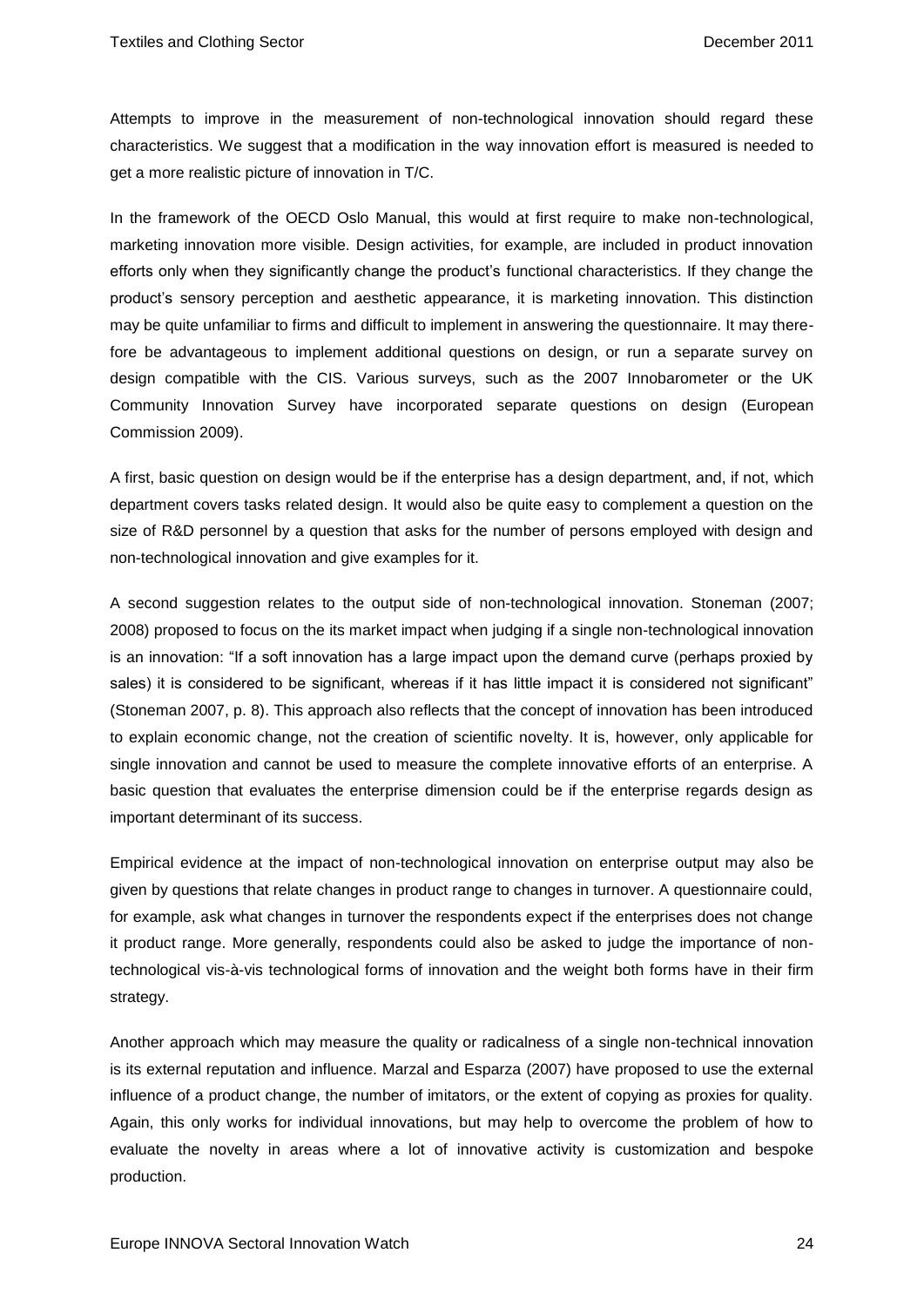### <span id="page-27-0"></span>**1.4.3 Globalization and innovation**

Textiles and clothing represent a significant sector in world trade with the EU27 being a main player. Today, the EU27 is the world's largest exporter of textiles, the second largest exporter of clothing, but also the second largest importer of textiles and clothing (EUROSTAT 2008, p. 76). The European T/C industry is among the industries most open to globalization and, therefore, also strongly affected by globalization in recent years. Imports from China, Bangladesh and other developing countries surged after the removal of quotas in 2005 and put considerable pressure on producers located in the EU. T/C is among the industries with the highest share of foreign direct investment (FDI), offshoring and production relocation (OECD 2007, p. 50 and 51). But competitive pressure comes also from within the EU: almost three quarters of the total exports by the EU-27 Member States are intra-EU trade and go to another EU-27 Member State. This is a higher share than for many other products (EUROSTAT 2008, p. 76).

This high degree of international economic integration calls for a thorough discussion of the effects of globalization on the technological and non-technological competencies of the European T/C industry. Globalization links in various ways to R&D, technological and non-technological innovation of enterprises. Rising *imports* and *incoming* FDI may impose a stronger competitive pressure on domestic enterprises and force them to specialise on more innovative segments of the market. The host country may also benefit from information and knowledge spillovers from foreign-owned enterprises. A stronger competitive pressure due to a higher degree of internationalisation, however, may also cause market exits by enterprises which did not manage to adapt.

There is also a strong link between innovation and *outward internationalisation* – the effects of exports and outward FDI. The relationship between innovation and *exports* is straightforward. Rising exports indicate an increasing demand for the products of the firm and are a major incentive to innovate because of higher sales expectations. Moreover, innovative efforts of exporting enterprises may also be higher compared to non-exporting enterprises, because the former need to adapt products to the export markets.

The link between innovation and investments of domestic firms abroad is more difficult to see. Both factors are positively related for two reasons. First, it is assumed that the most innovative and productive enterprises have the biggest incentives to go abroad. These enterprises possess superior products, brands, or technological and design capabilities and want to commercialise these assets at foreign markets (Dunning 1973; 1995). Exports and foreign investment may help to cover considerable fixed costs for the development of new products, which do not seem economical when sales are restricted to one country. The expansion of LVMH and other major European fashion producers to Asian markets is an example for this incentive. This selection effect that drives the most productive enterprises to internationalisation can also found in the results of Camuffo et al (2008) on Italian textiles producers. Hence, a high domestic productivity is an important prerequisite for internationalisation, even if cost-cutting is the main motive for going abroad (Barba Navaretti and Venables 2004).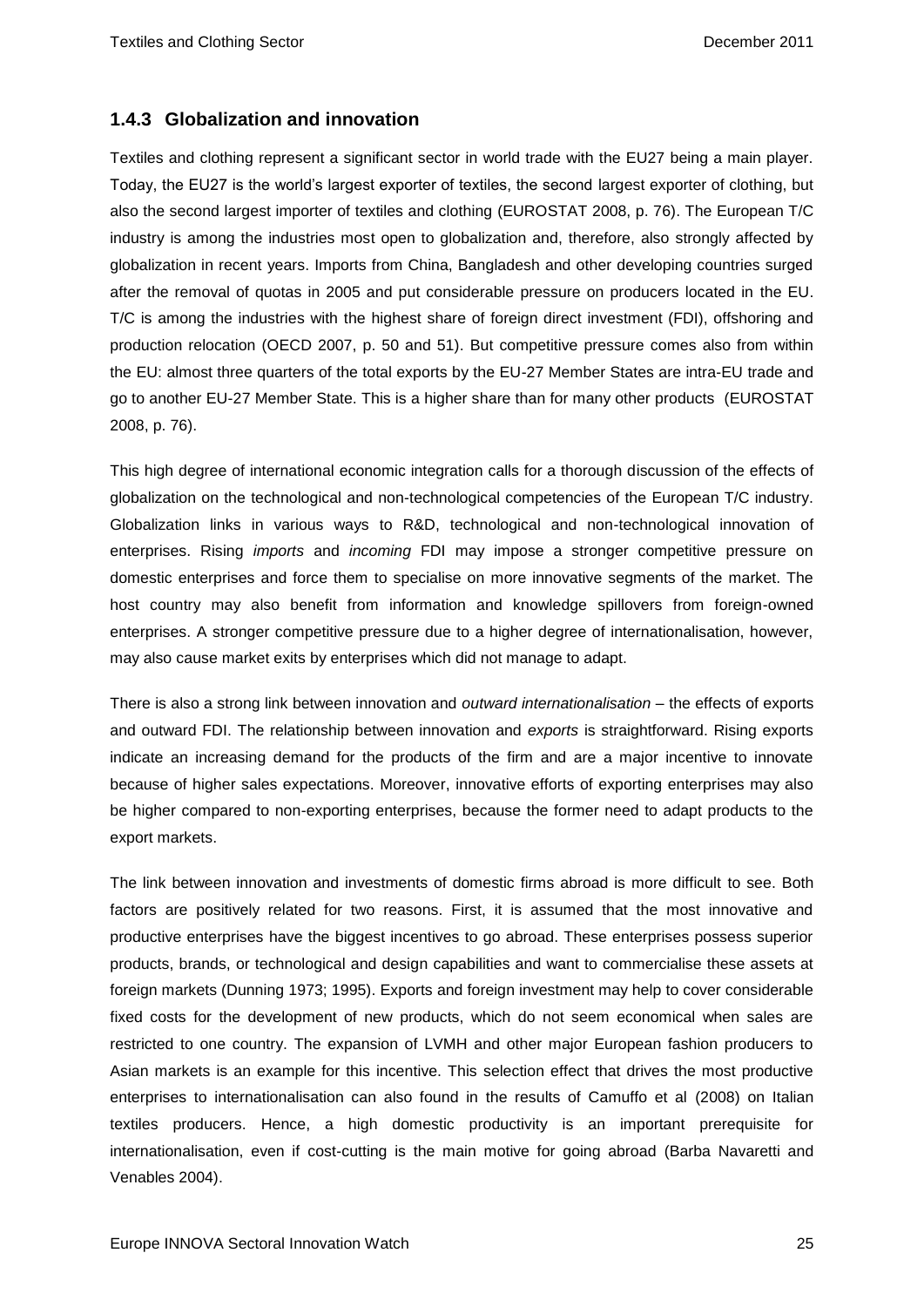Second, outgoing internationalisation is also associated with higher knowledge and information *requirements* of the firm. Enterprises need to know the local markets in their host countries in order to adapt their products to local tastes, environmental conditions, regulation etc (von Zedtwitz and Gassmann 2002; Narula and Zanfei 2005). Clothing, as has been stated above, is a product with a number of connotations to status, identity and culture. This may imply that differences between countries have to be reflected in the product range offered by clothing enterprises or at least in the way goods are offered. Knowledge about local markets is often tacit and 'localized', which means that it can only be accessed locally and cannot be transferred over distance (Breschi and Lissoni 2001). This adaptation, however, ends at the point when it touches the unique brand identity of the firm.

Foreign investment, therefore, is likely to lead to a higher level of innovative activities. The question, however, is *where* these additional innovative activities show up. Additional innovative activities will be located in the home country when the company sees higher benefits from a *concentration of these activities in the home country*. These benefits may include scale advantages, a higher degree of specialization, less co-ordination cost and higher spillovers from the home country innovation system (Sanna-Randaccio and Veugelers 2003; Gersbach and Schmutzler 2006 - see also the box below). Moreover, enterprises usually have strong ties to the innovation systems of their home countries (Narula (2003) that pose another diseconomy for the offshoring of innovation activity.

### **Box 1.3 The benefits of centralizing R&D at home**

Lenzing  $AG<sup>4</sup>$  is a producer of cellulose fibres for the textile and non-wovens industries located in Lenzing, Austria. Cellulose fibres are a niche product in the global fibre business which is dominated by cotton or synthetic fibres. In this niche, Lenzing is the most important player with a market share of 24% in the global cellulose staple fibre market. Production activities are located in Austria, Indonesia, China, the US and the UK.

In 2007 Lenzing spent 18.3 Mio. EUR (or 1.5% of turnover) on R&D. Product development is centralized at the headquarters in Austria. This is, at first, a consequence of the need to integrate product development and testing. These stages of product development are connected through multiple feedback loops to see if a new technical principle or a new substance is also suitable for industrial production. This concentration allows fast product development because development and testing happens at the same place. Second, Lenzing has to take care that its fibres are also suited for the production processes of its clients (threading, spinning, dyeing, weaving etc.). The firms finds it easier to test this at its own development facilities, which include a test spinning mill, weaving mill, dyeing mill, etc. It would be too costly to duplicate these facilities somewhere else and run two development centres. Third, the concentration of skills and development activities helps to protect knowledge from being copied. Forth, as a fibre producer, Lenzing stands at the beginning of the T/C value chain and has no direct contact with the final consumer. So, there is no point in co-operation with clothing firms etc. External partners (lead customers) are included in the development process not until the main propensities of new products are fixed.

Source: Interview with Mr Wilhelm Feilmair, Head of Quality Management and Process Innovation, Lenzing Textil AG

A major factor that favours a decentralized organisation of innovation activities, in contrast, is the need to develop products in the main target markets explained above. Enterprises with a considerable share of turnover in China, for example, may find it very difficult to develop products for this market in Europe, because they don't have access to context-specific, local knowledge for the Chinese market. Moreover, enterprises with centralized design and innovation activities may find it hard to bring

 $\overline{a}$ 

<sup>&</sup>lt;sup>4</sup> http://www.lenzing.com/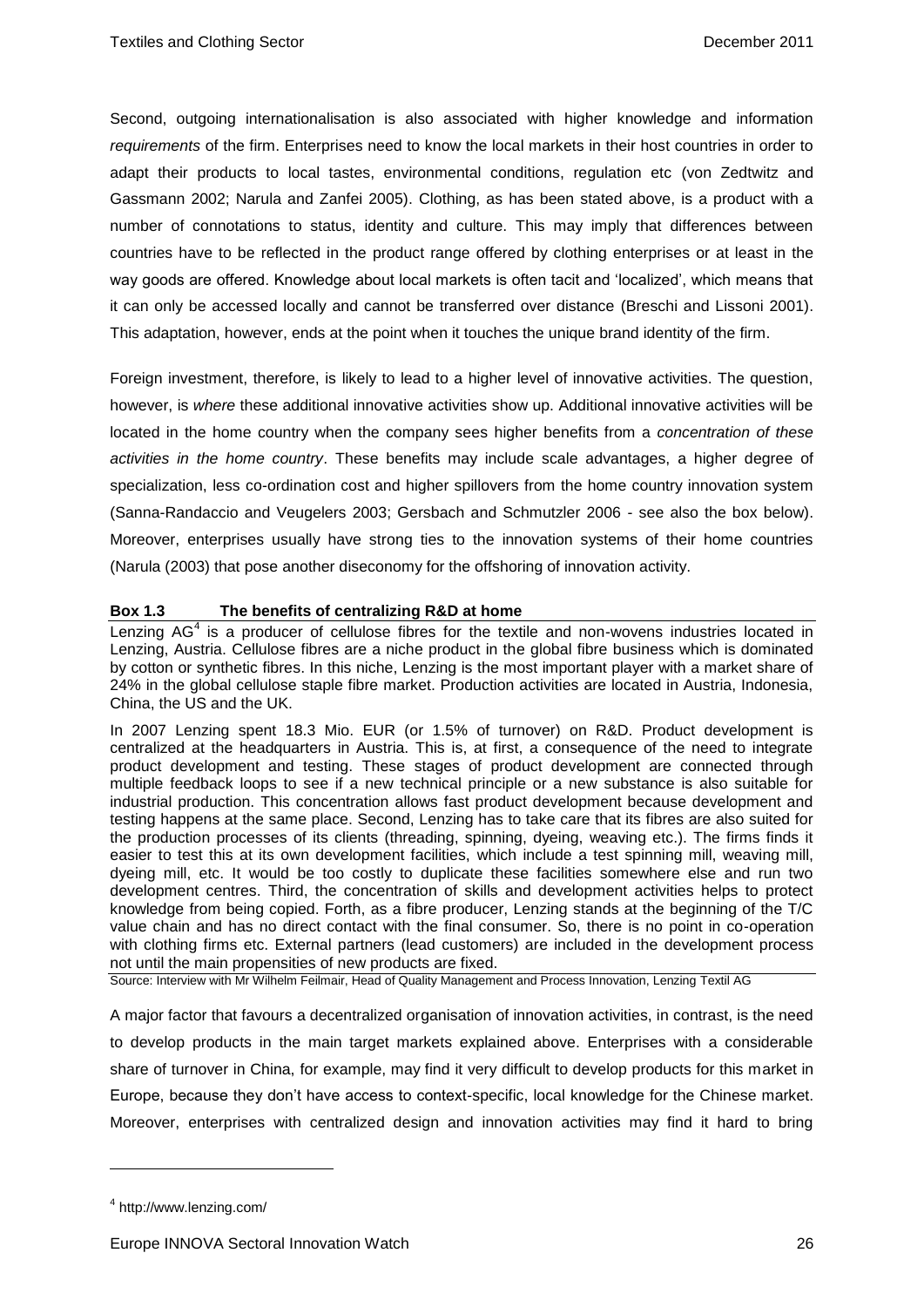products in a short time to the market, because the transfer of knowledge takes considerable time due to a lack of proximity to main clients. Other reasons for foreign-located innovation activities include proximity to competitors or universities, skills shortage at home or cost advantages in innovation. If these factors prevail, foreign investment may lead to a stagnant or even lower level of innovative activity in the home country.

Investment abroad may therefore have a substitutive and/or a complementary relationship with innovative activities at home. We may assume that this relationship will be mostly complementary for some reasons. First, there is a large literature that shows that being innovative (and thus more productive) is a pre-requisite for internationalisation. This selection effect implies that only the most productive enterprises go abroad while less productive enterprises solely focus on domestic markets (Helpman 2006; Greenaway and Kneller 2007).

Second, empirical research has shown that innovation is a typical complementary 'headquarters activity' and innovative activities are still largely concentrated in the home country (le Bas and Sierra 2002). If the demand for the products of the enterprise rises due to internationalisation, it is likely that demand for these headquarter functions also increases. This may even offset job losses from offshoring as could be seen in the case studies on cluster restructuring in Denmark and Catalonia (EMCC 2008a; European Cluster Mapping Project 2008) As a result of international expansion, jobs in the home office become more knowledge-intensive. Third, empirical evidence on the relationship between FDI and other economic activities at home such as production finds mostly no substitutive relationship (Brainard and Riker 1997; Braconier and Ekholm 2000; Bruno and Falzoni 2003). In the long run, most authors find no association or a complementary relationship between production activities at home and abroad.

We will now examine the relationships between technology, innovation and globalisation empirically. In the previous chapters of this report we employed data from the Community Innovation Survey (CIS); this data source, however, is not suitable for this task since internationalisation is not a topic in the CIS. We will therefore employ data from the European Manufacturing Survey (EMS), a survey conducted in a number of European countries by a group of institutes co-ordinated by Fraunhofer ISI<sup>5</sup>. EMS includes data on manufacturing strategies including investment in advanced production technologies and new organisational concepts.

The EMS also includes a question on offshoring of production activities, which allows us to study the effects of offshoring on innovation and investment at the enterprise level. The last round of the EMS took place in 2006 and included more than 3,500 manufacturing enterprises. For the first time, EMS also covered textiles and clothing sectors in this round. Data is available from 121 enterprises in the textiles and clothing sectors. A short inspection of the data, however, revealed that offshoring is very rarely found in a number of countries including Turkey, Greece or Spain. We therefore decided to use

 $\overline{a}$ 

<sup>5</sup> Data has been provided by Austrian Institute of Technology for Austria, Fraunhofer ISI (Germany), Radboud University Nijmegen (Netherlands) and Lucerne University of Applied Sciences (Switzerland).

Additional information on the EMS is available at www.european-manufacturing-survey.eu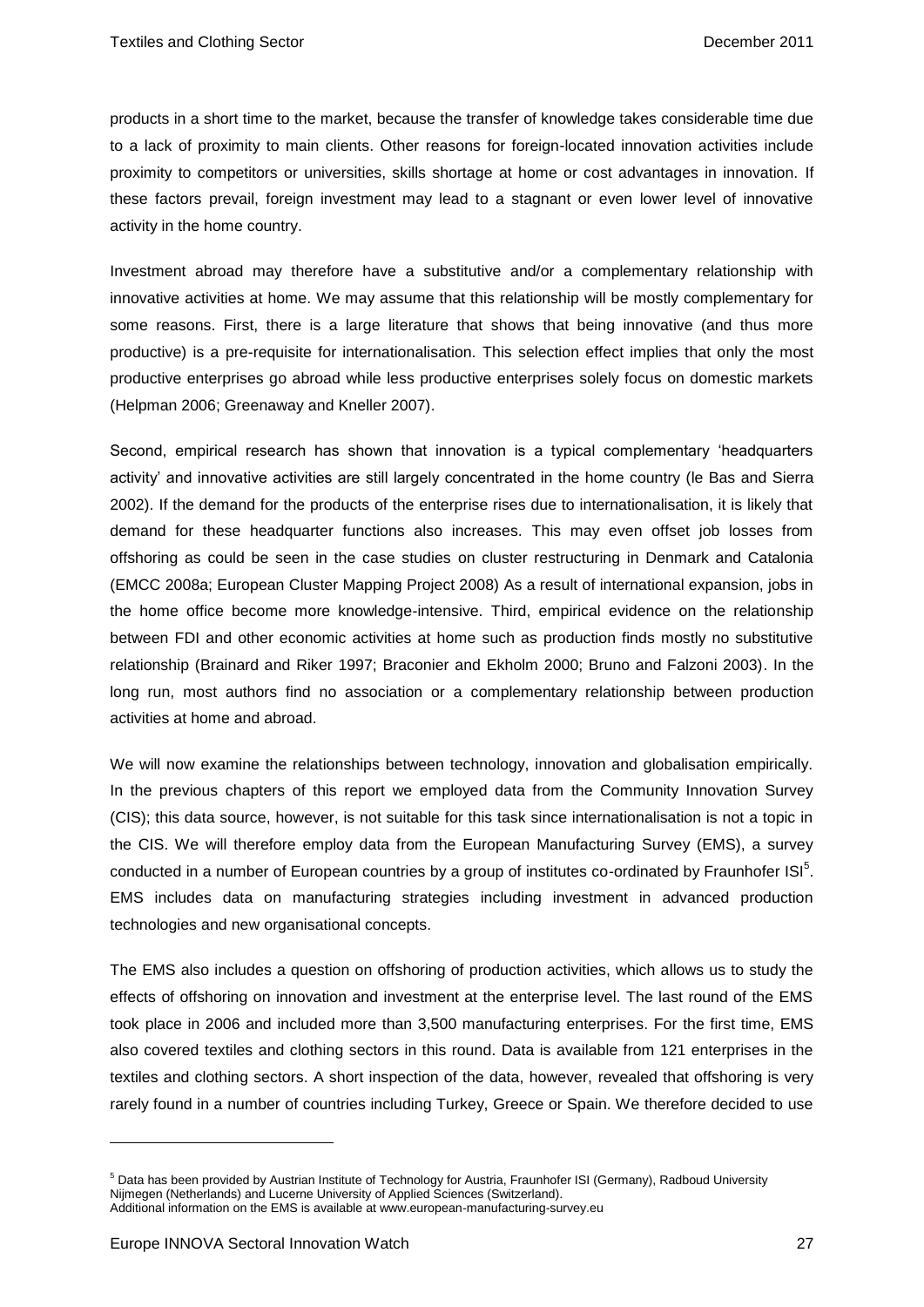a smaller dataset which only includes countries with a noticeable level of offshoring activity. These countries are Austria, Germany, the Netherlands and Switzerland.

The smaller sample includes 64 enterprises, 52 of them are in the textiles sector. The enterprises have on average 110 employees (range is 10 to about 1,000), and export about 40% or their products. The enterprises are, on average, 60 years old (4 years the youngest). The majority of them is R&Dactive. They spend on average 3.8% of their turnover on R&D. 60% of the have introduced an innovation to the market in the last two years. These innovations account for 21% of turnover on average. A comparison with the CIS results on the innovative behaviour reported in Table 1.2 shows that this sample is certainly not representative for the T/C sector. The sample, however, is appropriate to study the effects of offshoring on innovation and technological investment since these effects can only be studied on enterprises the use technologically advanced equipment and invest in innovation and R&D.

Offshoring of production activities is frequently found in the T/C sector. The data show that 35% of all T/C enterprises relocated some parts of their production activities to foreign locations between 2004 and 2005. This is considerable more than the average in the manufacturing sector in Austria (25%) or in Germany (15%; Kinkel and Maloca 2008).

We have assumed that innovation activities at home and investment abroad have a complementary relationship, and, thus, offshoring enterprises have a higher propensity to innovate. Due to the small sample it is not possible to evaluate this assumption in a multivariate framework. However, a simple comparison of offshoring and non-offshoring enterprises and a T-test show that the data support this assumption.

On average, 82% of the offshoring enterprises introduced innovations in the last two years, compared to a share of only 50% for the non-offshoring enterprises. The difference is significant at the 5% error level (table 1.6) Offshoring enterprises also achieve a higher turnover generated by innovations than non-offshoring enterprises. Moreover, they also introduce significantly more often market novelties and spend on average more for research and development. There is, however, also a downside of offshoring; offshoring enterprises reduced staff at a considerably faster rate than non-offshoring enterprises (table 1.6 last row). This means that a higher innovativeness in offshoring enterprises and more headquarter functions due to internationalisation did not create enough additional jobs to compensate job losses due to offshoring.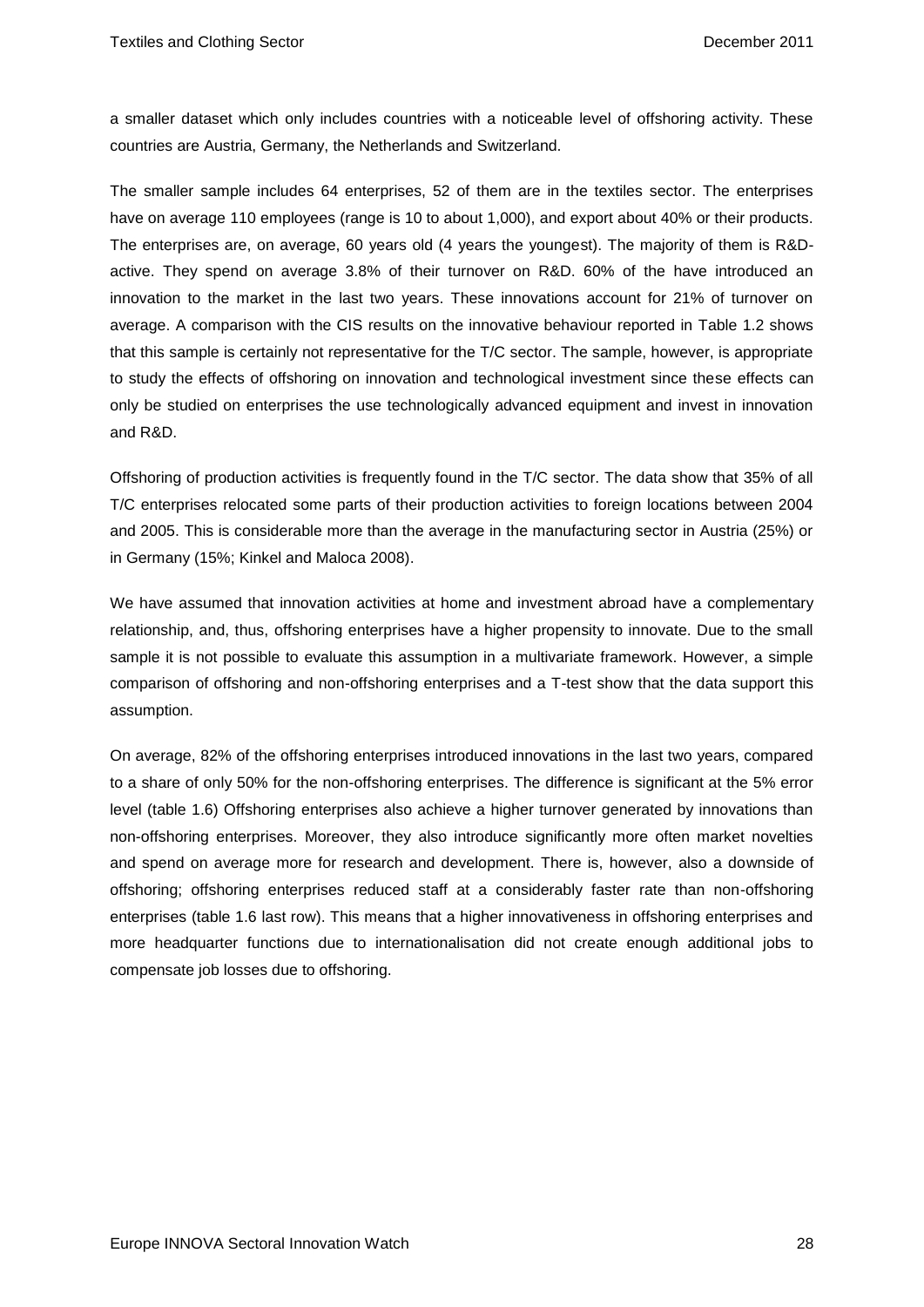|                                            | <b>Non-offshoring</b><br>enterprises | <b>Offshoring</b><br>enterprises | T-value and<br>significance |
|--------------------------------------------|--------------------------------------|----------------------------------|-----------------------------|
| Share of enterprises with innovations      | 50%                                  | 82%                              | $0.01$ **                   |
| Share of turnover generated by innovations | 19%                                  | 24%                              | 0.37                        |
| Share of enterprises with market novelties | 26%                                  | 67%                              | $0.01$ **                   |
| Share enterprises with old products        | 88%                                  | 100%                             | 0.09                        |
| R&D expenditure on turnover                | 3.7%                                 | 4%                               | 0.91                        |
| Employment growth (persons)                | 2.92                                 | 34.71                            | **<br>0.02                  |

### **Table 1.6 Indicators of innovative behaviour for offshoring and non-offshoring T/C enterprises**

Source: EMS 2006, own calculations; countries included are Austria, Germany, the Netherlands, Switzerland.

A second question we want to discuss is the relationship between offshoring and technological competencies of the firm measured by investment in advanced production technologies at home. We have seen from the CIS data and the sub-group analysis that the acquisition of new equipment is a very important source for innovation in the T/C sector. If offshoring enterprises attempt to substitute these expensive investments by production in low-cost countries, this may lead to a considerable weakening or 'hollowing out' of the technological competencies of the European T/C industries.

The EMS results show that enterprises do not substitute advanced technologies for cheap labour. Offshoring enterprises have a higher or similar propensity to invest in advanced technologies in most cases compared to non-offshoring enterprises (see Figure below). The differences, however, are small and not significant in many cases and it is difficult to relate them to internationalisation. Fears that offshoring may lead to a 'hollowing out' of the technological competencies of European T/C enterprises are therefore not justified. But we cannot say that offshoring promotes the technological competencies of T/C enterprises, either. There may be other factors not accounted for which affect both, offshoring and the incentives to employ advanced technologies.

A similar result can be found when we compare the utilization of various organisational concepts in offshoring and non-offshoring enterprises. Differences are small and not significant, with the exception of decentralisation of functions which is significantly more often found among offshoring enterprises. Offshoring is indeed a fundamental organisational change in the firm with alters many firm functions.

We conclude from the analysis that offshoring enterprises have a higher incentive to innovate and invest in R&D. Moreover, offshoring is not associated with a lower incentive to invest in advanced production technologies or organisational concepts in the home country. This result is also confirmed with a dataset including a broad range of manufacturing industries (Dachs et al. 2008). However, we have to stress the fact that our analysis only covered one aspect of the internationalisation in T/C, leaving other important aspects, such as the effects of imports and price competition from Asia on innovation activities of European T/C enterprises aside.

From a policy perspective, fears that offshoring may lead to a 'hollowing out' of the technological competencies of European T/C enterprises are not justified. Job gains in innovation, R&D or other headquarter functions, however, are not sufficient to compensate for job losses due to offshoring.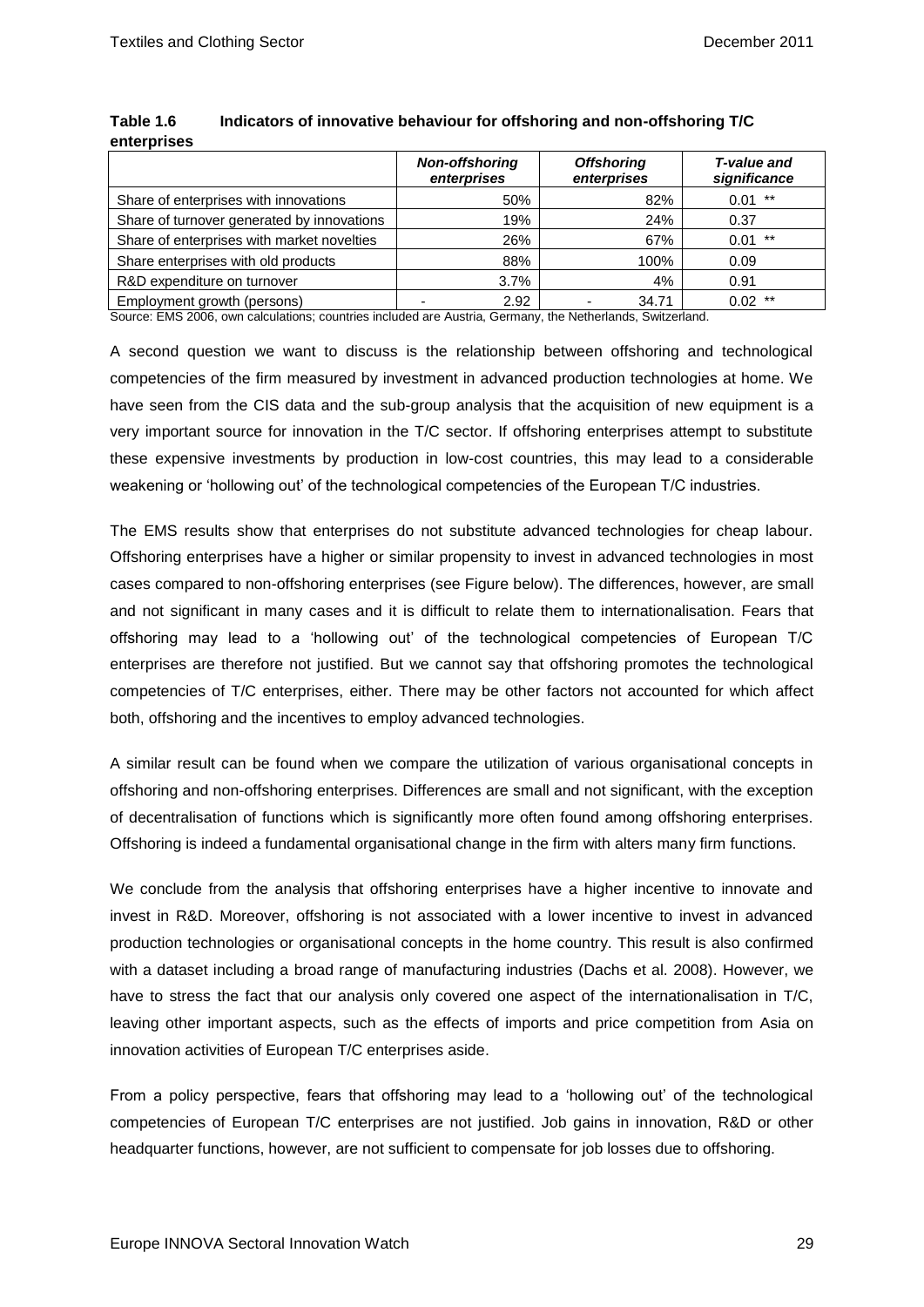

**Figure 1.5 Usage of different technologies and organisational concepts by offshoring and non-offshoring enterprises**

Source: EMS 2006, own calculations; countries included are Austria, Germany, the Netherlands, Switzerland.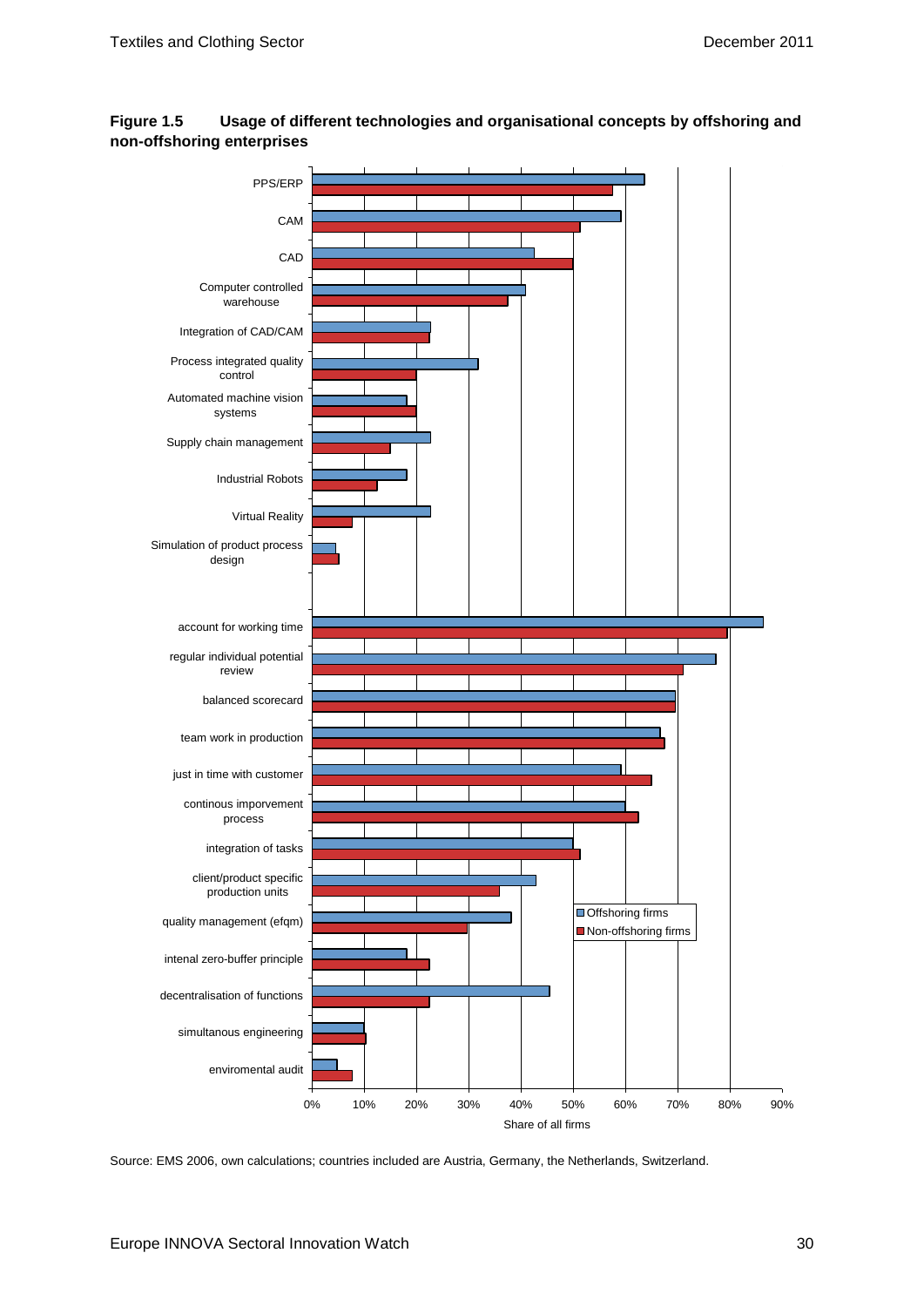# <span id="page-33-0"></span>**2 Carriers of innovation**

## <span id="page-33-1"></span>**2.1 People**

The textiles and clothing industry differs from other sectors with respect to employment characteristics (EUROSTAT 2008, p. 74ff). First, it is the only industry at EU27 level that employs more women than men; in 2006 more than two thirds (69.1 %) of the workforce were women compared to about one third (35.0 %) in the non-financial business sector.

Second, the T/C industry is a low-wage sector; average personnel cost is about half of the average personnel cost in the non-financial business sector and below national average in every single member state where data is available. There are, however, considerable variations with respect to wage levels throughout Europe. In a recent study, the *Institut Français de la Mode* (IFM 2007) reports that the average cost per hour in spinning and weaving is about 30 USD in Belgium and Germany, whereas the cost in Poland, Slovakia or Estonia is only 3-4 EUD. In general, T/C enterprises located in the North-West parts of Europe have the highest average personnel costs, while Bulgaria, Romania and the Baltic states are at the lower end of the range. Average personnel costs in the latter countries are only slightly higher than in Turkey or Morocco, but still considerably higher than in China, Bangladesh or India (IFM 2007, p. 92).

Third, labour productivity in T/C is low and labour intensity is high compared to other industrial sectors. On average, each person employed in T/C sector creates about Euro 20.000 value added per year, which is only half of the average value added per employee in the whole business sector (EUROSTAT 2008, p. 75). Labour productivity in T/C can be compared to that of the hotels and restaurants industry. The SIW report on national specialisation finds out that textiles and clothing exhibits a decline in average TFP during the period 1996-2002.

Forth, average age of the workforce in T/C (including the footwear and leather industry) is higher than in the total manufacturing sector (Vogler-Ludwig and Valente 2009, p. 53). This can be explained, on the one hand, by a stronger legal protection for older workers. As a result, job cuts mainly affected younger workers. On the other hand, the high average age can be explained by a low level of recruitment in T/C, combined with the fact that graduates seem to think that career opportunities are brighter in another sector than in the T/C industry.

Fifth, T/C is a sector with a high share of low-skilled workers. According to Vogler-Ludwig and Valente (2009, p. 55), more than half of the workers in the textiles, clothing and leather sector in the EU15 have only basic formal education (ISCED 1, 2), one third has a medium level (ISCED 3, 4), and 9.3% have higher education (ISCED 5, 6). The situation is different in the EU10, where the majority of workers have a medium level (81.1%), and only 13.1% have a low level. 5.8% of T/C workers in the EU10 attain a high level. Since 2000, the share of employees with basic education has decreased throughout the EU, while the medium and high levels have risen.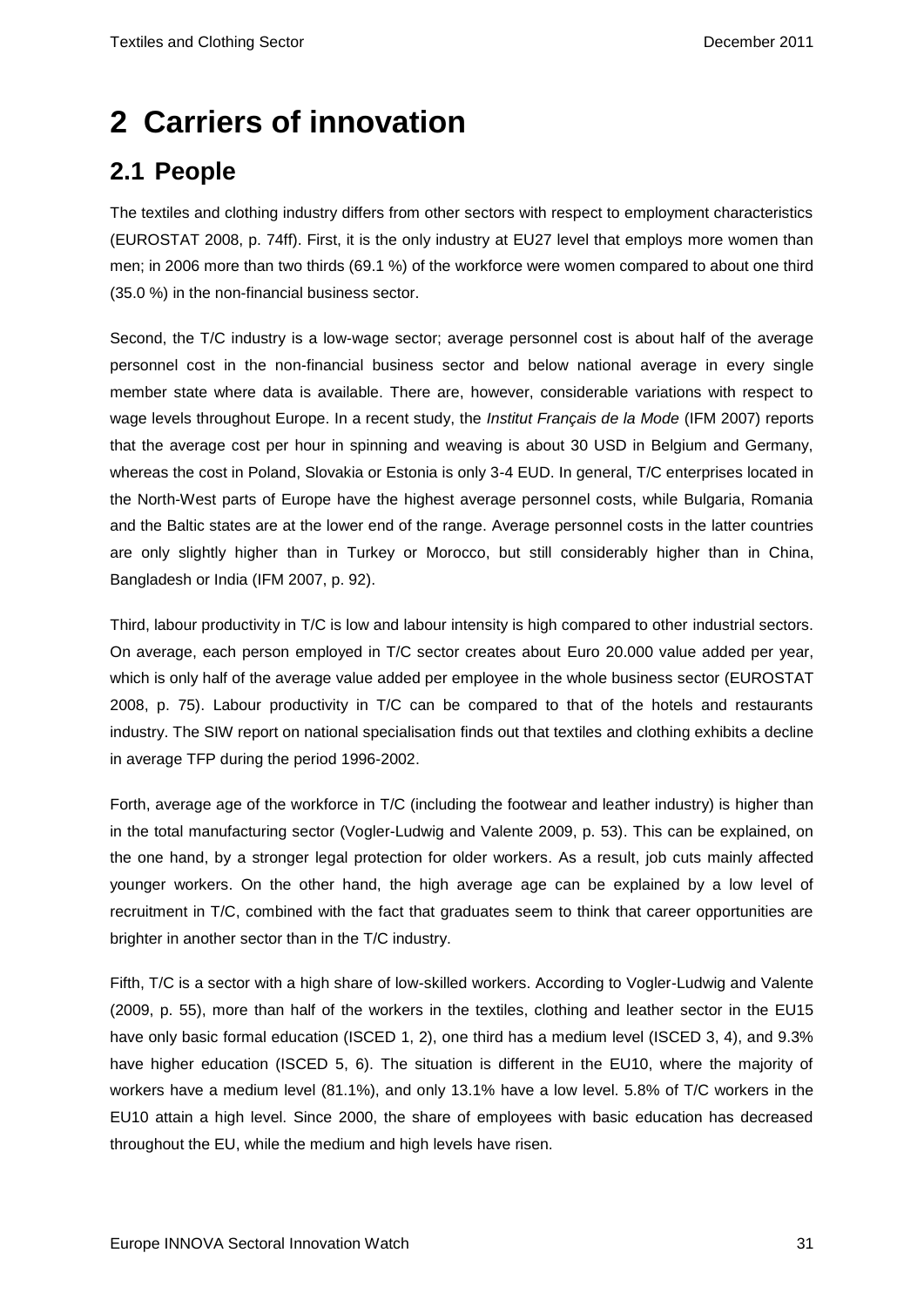As a consequence, various studies such as the EU Competitiveness Report 2007 (EC 2008, p. 93- 101) indicate that there is a growing need for improving the skills of the workforce in the sector (see also EURATEX 2002; IFM 2007; EMCC 2008c; Vogler-Ludwig and Valente 2009) T/C enterprises may be challenged by skill shortages in the future even despite a shrinking total employment. Experts see possible shortages in technical skills, but also in marketing skills such as knowledge about external markets, creative and design skills (EC 2008). These shortages are a consequence of the change in the nature of employment in T/C which shifts away from physical production to more immaterial, ancillary activities – sales, design and marketing. This development is pronounced by offshoring which allows enterprises to focus on sales, design and marketing activities and the advance of business models that focus on brand development rather than on the production of goods.

The employment characteristics of the T/C sector have also consequences for the development of skills in the sector (IFM 2007). The decline of employment and the considerably lower wage level limits the inflow of new personnel for various reasons – indicated by the ageing of the workforce in the sector. First, enterprises that are faced with decreasing market shares may be reluctant to hire new staff. Second, it becomes difficult for enterprises to compete with other sectors for talent and convince graduates to start a career in T/C when the wage level in the sector is low. New personnel, however, is also the carrier of new knowledge and new ideas. Third, a high level of unskilled workers and an ageing workforce may also set considerable obstacles for training and the acquisition of new skills by the workforce. Moreover, the decline of the T/C sector has also led to an erosion of schools and training centres specialized on T/C which have existed – and still exist – in regions with a high share of T/&C industry (IFM 2007, p. 100). The threat from skill shortages creates the need for policy responses such as new training programmes (EC 2004; EURATEX 2004; EMCC 2008c).

### <span id="page-34-0"></span>**2.2 Organisations**

In 2004, there were around 77,300 enterprises active in the textiles and 141,800 enterprises operating in the clothing sector of the European Union (EUROSTAT 2008, p. 85). If we combine this information with employment data, it follows that the average enterprise size in T/C is considerably smaller than in other sectors.

Another important feature of the T/C sector are high entry and exit rates in the enterprise population. According to the 2008 European Competitiveness Report, the annual entry rate in T/C is 8.4% for the period 1998 and 2003 (EC 2009, p. 138). This is an important observation if we consider that economic theory in the Schumpeterian tradition has identified market entrants as the carriers of new ideas and new business routines and as agents that could stimulate employment and competition in a sector (Nelson and Winter 1982; Marsili 2001; Aghion and Griffith 2005). There are, however, also a large number of market exits. Around 9.37% of all enterprises were leaving the sector annually between 1998 and 2003. As a result, the T/C sector has - as one of only a few sectors - a negative net entry rate between 1998 and 2003 which also corresponds to the decline in employment over this period.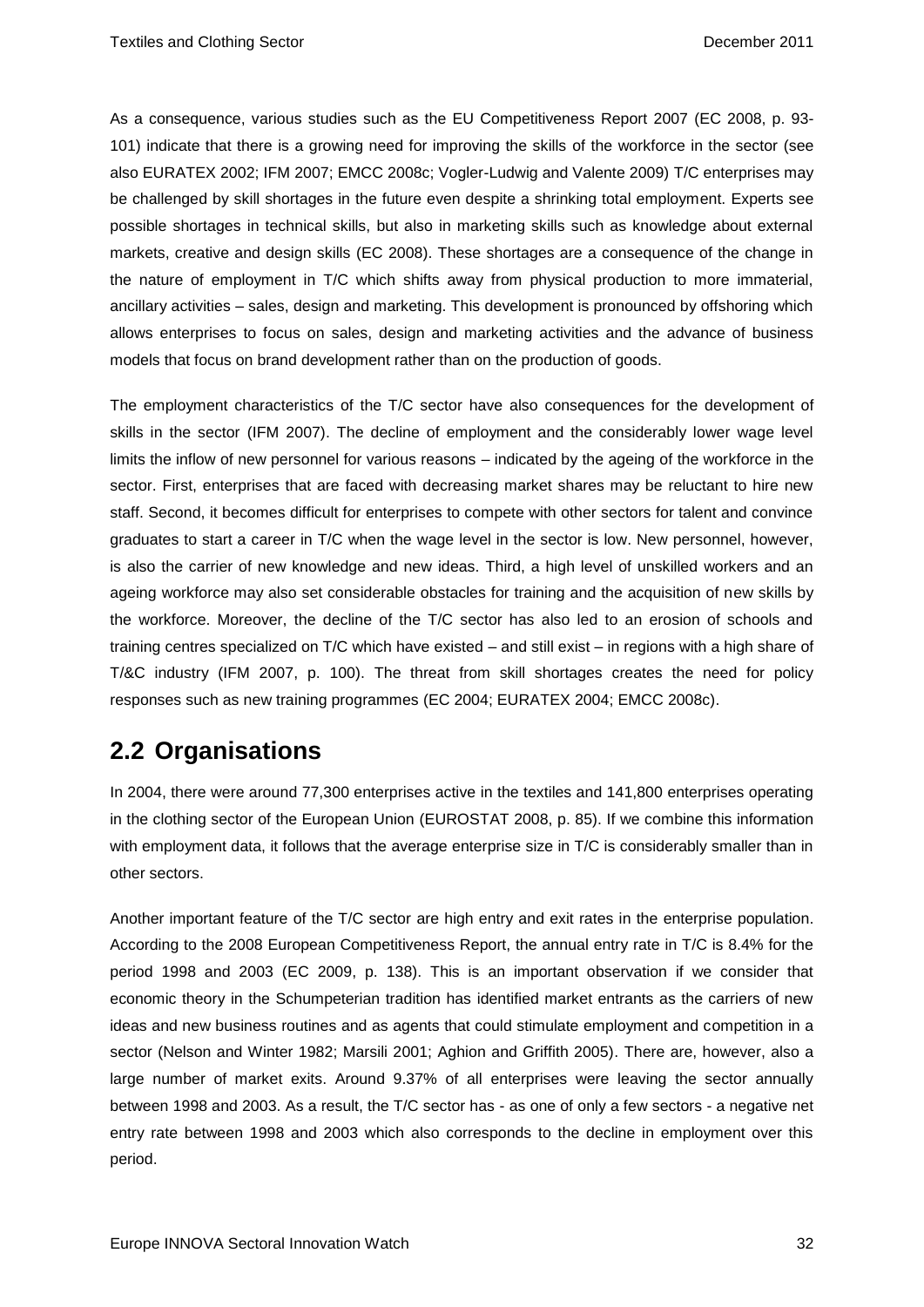One effect of these is a high number of gazelles. The analysis of high-growth companies (Horizontal Report 4) reveals that T/C firms are quite frequent among gazelles firms – the fastest growing 10% or 5% of all growing SMEs. T/C firms hold a share of 6.3% of the Top 10% fastest growing firms and a share of 6.6% Top 5% fastest growing firms. Both shares are well above the share T/C firms have on aggregate value added or employment in the business sector (EUROSTAT 2008, p. 73). There are more gazelles in T/C than in a number of medium- and high-tech sectors including machinery, manufacture of electrical and optical equipment, or manufacture of transport equipment. Gazelles in T/C are predominantly found in Southern Europe and in South-East Europe, in particular Romania and Bulgaria.

The prominent role of T/C firms among high-growth companies is presumably less due to their R&D and innovation efforts. The T/C sector reveals a considerably lower innovation performance compared to manufacturing average, despite some exceptional R&D and innovation intensive firms in the sector. The high number of gazelles in T/C is more likely to be related to high entry rates in T/C and low entry costs in the sector, and may also be explained by the predominant role of small and medium-sized firms in the sector.

Large firms and multinationals, in contrast, play only a limited role in the textiles and clothing industry compared to other sectors in manufacturing. Firm sizes tend to be larger in textiles than in clothing. There are, however, some large multinational firms in other sectors up or down the T/C supply chain which considerably influence innovation in the sector. These firms include, for example, multinationals in textiles trade or suppliers of machinery and materials.

In a wider perspective, the T/C sector consists not only of textiles and clothing enterprises, but also of suppliers, customers, and research and training organisations which all considerably shape innovative performance of the sector. Important actors in such a wider perspective are, at first, downstream activities in the value chain such as retail and distribution enterprises. The data on innovation cooperation presented in the preceding section of this chapter show the dominant role of customers for the innovation processes of T/C firms. In both, textiles and clothing, the share of firms that co-operate with customers is considerably above average of the business sector.

Some of these retailers (most notably Benetton, Zara and Hennes & Mauritz) have managed to reach a very tight integration of their upstream value chains by using technologies such as electronic data interchange (EDI) or the integration of computer-aided design with production (CAD-CAM integration). As a result, the result that time between the first idea for a new product and the final production has been shortened considerably (Böheim 2006, p. 27, Box 1). Moreover, real-time inventory registration and the integration of suppliers into the information systems of the retailer allowed to overcome the old seasonal system of production on stocks and reduced sales of overproduction (IFM 2007, p. 71).

A tighter integration of retailers and producers of textiles and clothing is not only beneficial for the retail chains. Producers may also gain, because this system is only feasible with long-term contracts. Moreover, we can assume that this integration created considerable demonstration effects and other spillovers, because suppliers were forced to adapt up-to-date communication technologies and have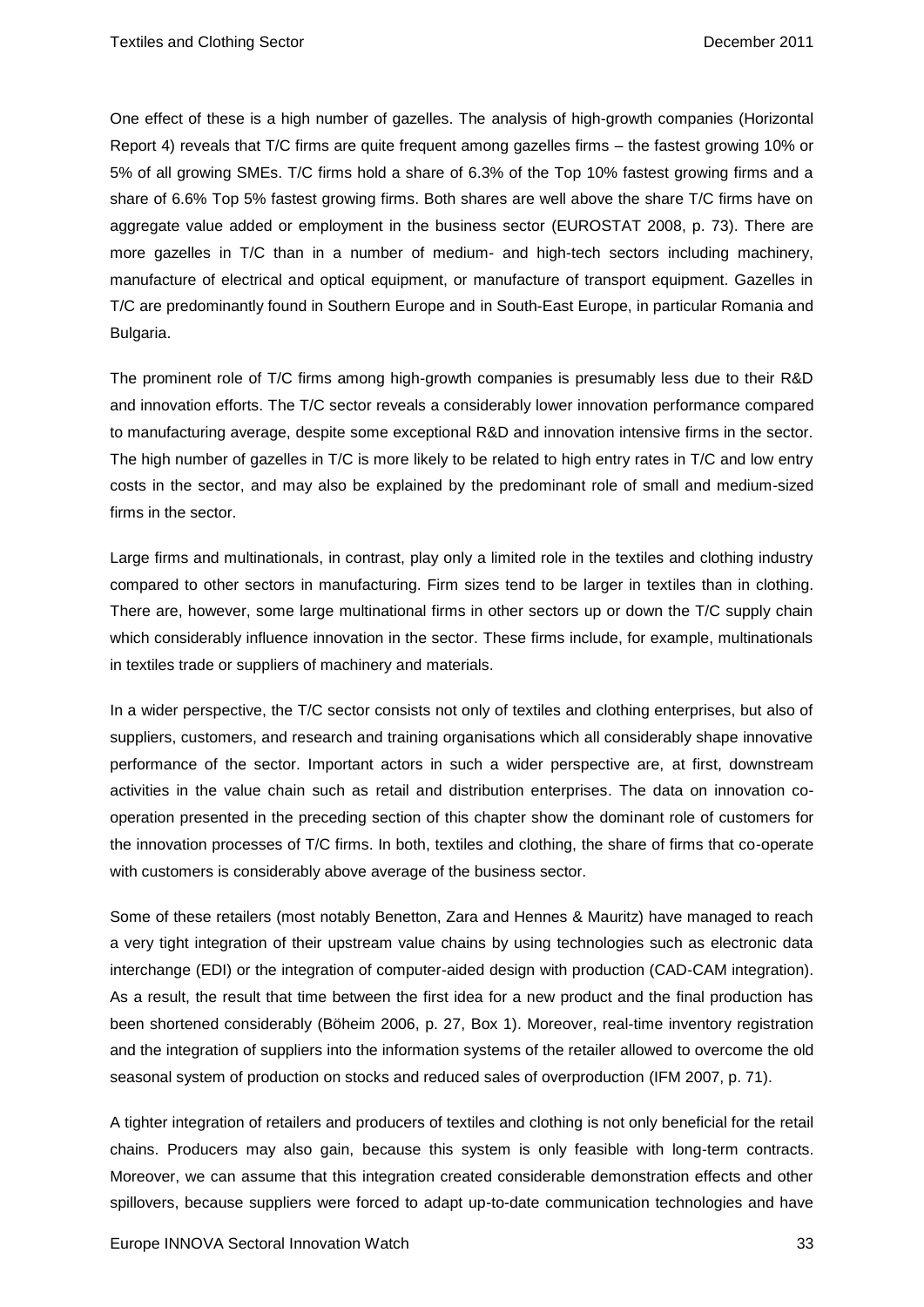to improve their internal processes. A severe disadvantage from such arrangements for suppliers is the fact that retailers now completely control the entire value chain and can exert considerable pressure on their suppliers (Dunkel et al. 2007; Saviolo and Ravasi 2007). It should be noted, however, that value chain integration was not only initiated by retailers, but also by some manufacturers who went downstream the value chain and established their own sales outlets.

Another important group of organisations that exert influence on innovation in the T/C sector are suppliers, in particular suppliers of equipment. Following the classical typology of Pavitt (1984) textiles and clothing are often described as sectors where innovation is "supplier-driven", which means that a main impetus for new products and processes comes from new equipment and new raw materials. In the case of T/C the most important supplier industries are the producers of machinery and chemical industry. The relationships between T/C (and other supplier-driven sectors) and their "high-tech suppliers" are not just one-way, as the term may suggest. A number of case studies have indicated that information flows in both directions, in particular when equipment is tailored to the needs of T/C and other client industries (Bender 2006, p. 57).

Suppliers can contribute to innovation at their clients in two ways. First, by improving the efficiency in the production of existing goods (process innovation). A current example is the the introduction of information and communication technologies such as EDI in the T/C sector described above, which shortens development cycles. Second, new production technologies may also allow to manufacture completely new products. Here, one of the most important trends is digigal printing, which offers an economical alternative for small production batches of highly creative products and allows a high degree of customization (IFM 2007, p. 117).

Empirical results from the CIS do not fully reflect this complex relationship. The share of firms cooperating with suppliers is below average both textiles and clothing, as is the share of firms buying equipment in the innovation process. There is however, a slightly higher than average share in the firms which consider suppliers as their most valuable co-operation partner in textiles. Moreover, the share of firms that regard suppliers as a highly important information source in the innovation process is higher in T/C than in the business sector.

Besides customers and suppliers, there are also other service enterprises which influence innovation in T/C, for example enterprises which provide textiles rentals to hotels, restaurants or hospitals or supply knowledge-intensive and creative services. Other important drivers of innovation in T/C outside the sector include the suppliers of machinery, information and communication equipment or the chemical industry.

A traditional strength of the T/C sector is the availability of a training, education and research infrastructure specialised in knowledge relevant to the T/C industry (IFM 2007, p. 100f). According to the Institut Français de la Mode (2007, p. 101) the existence of schools focussed on T/C and higher education on related issues at the University of Iasi constitutes a considerable competitive advantage for the Romanian clothing industry. Similar evidence can be found for textiles machinery engineering in the Lyons region, for the Flanders region where IFM highlights co-operation between clothing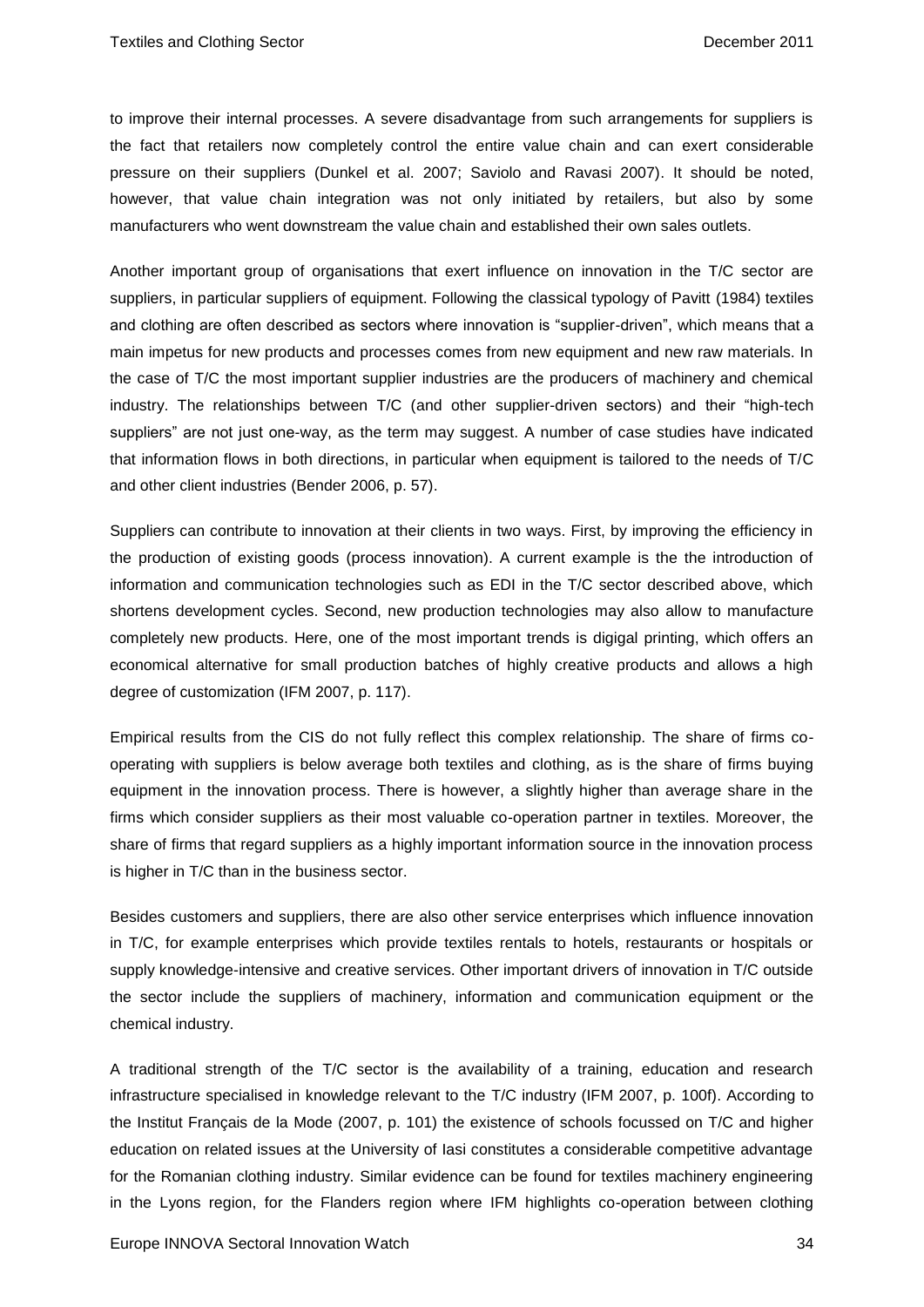enterprises and design universities, or in Biella, Svenljunga or Brianza area (IFM 2007, p. 101). Such co-operations trigger knowledge exchange, but also increase the visibility of the T/C sector as a prospective employer for graduates. Despite this infrastructure, the willingness to co-operate in the T/C sector, however, is only average compared to other industries, as has been noted above.

### **2.3 Clusters and networks**

### **2.3.1 The use of external information and knowledge in the T/C sector**

Enterprises increasingly rely upon external actors in the innovation process, a strategy which has been labelled as "Open Innovation" in the literature (Chesbrough 2003). Chesbrough and other authors stress the importance of integrating the customer into the innovation process in particular. There is evidence that enterprises that pursue such a strategy perform better and have a higher probability to create market novelties (Laursen and Salter 2006).

Learning from external sources is essential in industries that have to deal with a high degree of uncertainty regarding changes in demand and/or technology. Anticipating changes in customer demand is of paramount importance in textiles and clothing sector, arguably even more important than in other sectors, because changes happen faster than, for example, in the production of investment goods of in food processing. Moreover we have seen that innovation in the T/C sector relies to a higher degree the acquisition of external technologies from suppliers.

It is therefore surprising that innovative enterprises in textiles and clothing co-operate less frequently than enterprises in other sectors (see Table on innovation co-operation below). While the share of cooperating enterprises in the textiles industry is close to the average of all industries in most dimensions, the clothing industry lies considerably below the industry average and below the values for the textile industry in most variables. Two areas where clothing enterprises perform particularly worse are international co-operation and co-operation with universities. The share of trans-border cooperation is considerably lower in clothing than in textiles and in the whole business sector. Only 2.2% of all clothing enterprises co-operate with universities or similar institutions. Differences between textiles and the business sector are considerably smaller.

The literature on innovation co-operation (Fritsch and Lukas 2001; Tether 2002; Abramovsky et al. 2009) offers some explanations for this low participation. Most important, besides the sector of the firm, are firm specific characteristics such as absorptive capacity and capabilities to manage cooperation over time. The lack of these abilities, in turn, is related to a low average firm size and poor access to financial resources, a lack of qualified personnel, and problems in enforcing intellectual property rights. Policy measures that want to foster co-operation in the T/C sector may find it necessary to help firms to improve on these factors.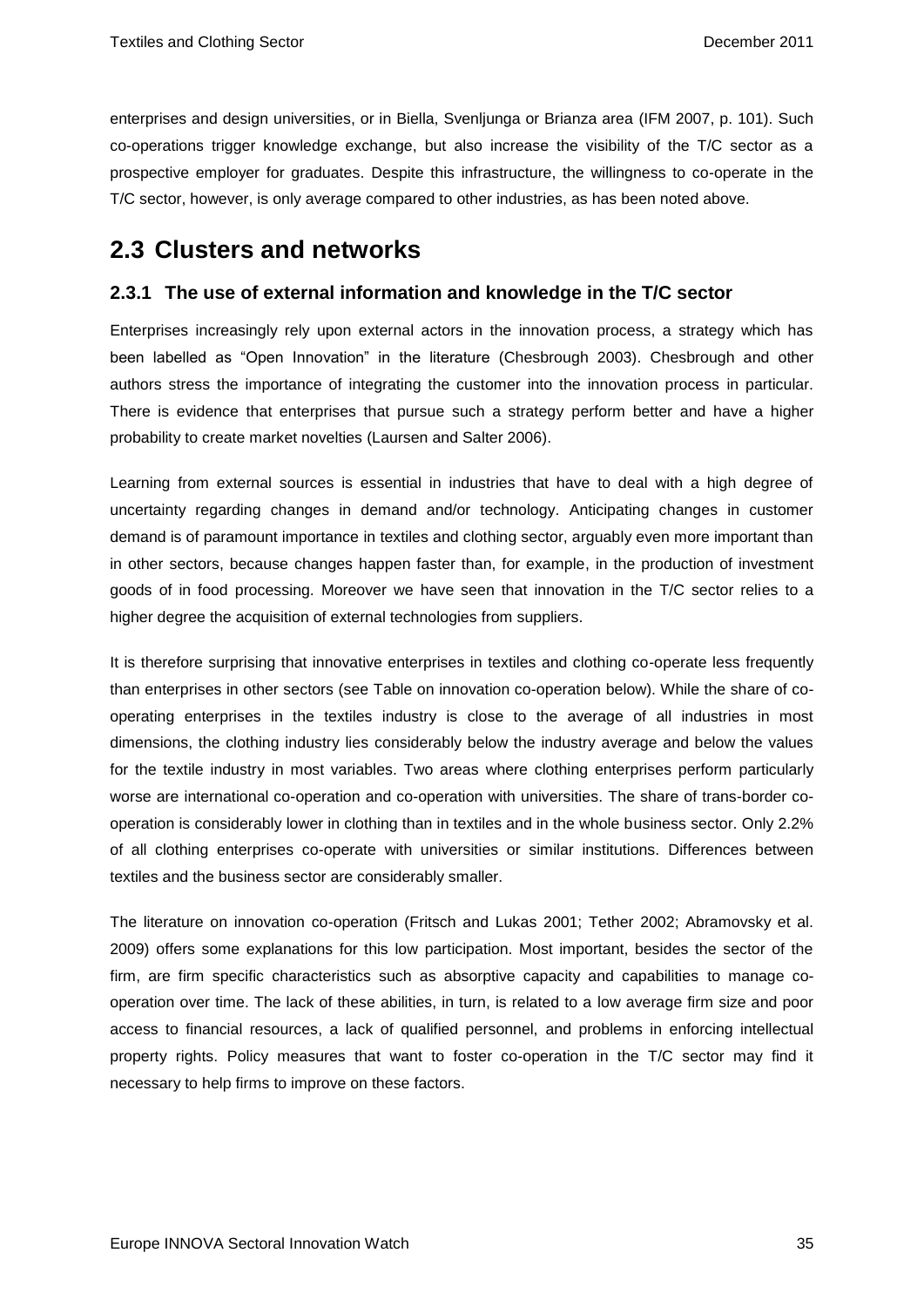|                                                                                          | Average<br><b>Textiles</b><br>(2) | Average<br>Core<br><b>NACE</b><br>(1) | % GAP<br>(2/1) | Average<br><b>Clothing</b><br>(4) | Average<br>Core<br><b>NACE</b><br>(3) | % GAP<br>(4/3) |
|------------------------------------------------------------------------------------------|-----------------------------------|---------------------------------------|----------------|-----------------------------------|---------------------------------------|----------------|
|                                                                                          | 22.9%                             | 25.1%                                 | 91.1%          | 15.2%                             | 24.8%                                 | 61.4%          |
| All types of co-operation<br>Other enterprises within your enterprise                    |                                   |                                       |                |                                   |                                       |                |
|                                                                                          | 6.4%                              | 9.2%                                  | 69.8%          | 3.4%                              | 7.8%                                  | 43.3%          |
| group                                                                                    |                                   |                                       |                |                                   |                                       |                |
| Suppliers of equipment, materials,                                                       |                                   |                                       |                |                                   |                                       |                |
| components or software                                                                   | 14.7%                             | 16.1%                                 | 91.3%          | 10.2%                             | 16.0%                                 | 64.0%          |
| Clients or customers                                                                     | 11.3%                             | 13.5%                                 | 83.8%          | 10.2%                             | 13.4%                                 | 76.4%          |
| Competitors or other enterprises of the                                                  |                                   |                                       |                |                                   |                                       |                |
| same sector                                                                              | 6.9%                              | 8.1%                                  | 86.1%          | 5.2%                              | 7.3%                                  | 71.2%          |
| Consultants, commercial labs, or private                                                 |                                   |                                       |                |                                   |                                       |                |
| <b>R&amp;D</b> institutes                                                                | 8.3%                              | 8.6%                                  | 96.7%          | 4.9%                              | 7.8%                                  | 63.6%          |
| Universities or other higher education                                                   |                                   |                                       |                |                                   |                                       |                |
| institutions                                                                             | 7.5%                              | 8.8%                                  | 85.3%          | 2.2%                              | 8.1%                                  | 27.7%          |
| Government or public research institutes                                                 | 4.6%                              | 5.6%                                  | 82.4%          | 3.0%                              | 5.0%                                  | 59.7%          |
| Enterprise engaged in any type of                                                        |                                   |                                       |                |                                   |                                       |                |
| national innovation co-operation                                                         | 19.0%                             | 22.3%                                 | 85.6%          | 13.5%                             | 21.9%                                 | 61.3%          |
| Enterprise engaged in any type of                                                        |                                   |                                       |                |                                   |                                       |                |
| innovation co-operation within other                                                     |                                   |                                       |                |                                   |                                       |                |
| Europe                                                                                   | 10.1%                             | 10.0%                                 | 100.2%         | 6.9%                              | 9.7%                                  | 70.5%          |
| Enterprise engaged in any type of                                                        |                                   |                                       |                |                                   |                                       |                |
| innovation co-operation with the United                                                  |                                   |                                       |                |                                   |                                       |                |
| States and other countries<br>Course: CIC 4, sum soloulations, sountries included ass or | 2.9%                              | 4.3%                                  | 67.7%          | 3.3%                              | 4.1%                                  | 80.2%          |

**Table 2.1 Textiles (NACE 17) and clothing (NACE 18) industries over CIS innovation dimensions; innovation co-operation**

Source: CIS 4, own calculations, countries included see annex

The CIS questionnaire also asked which type of co-operation partner the enterprise did find most valuable for its innovation activities. This allows a ranking of external sources of information and knowledge by their importance as seen by the firms.

The most important co-operation partners in textiles are suppliers, while the most important partner of clothing firms are clients. This indicates that innovation in the textiles sector is rather driven by technology-related information and knowledge from suppliers, while market-related information and knowledge gathered from customers relatively more important in clothing. Both industries, however, are quite similar in the fact that clients have in both sectors a much higher importance than in the whole business sector. So both industries are client-driven, with the addition that the textiles sector seems to have another focus on suppliers as co-operation partners.

Formal co-operation, we conclude, is less important in the clothing sector compared to textiles and compared to the whole business sector. This, however, does not mean that clothing enterprises don't draw on external information and expertise as can be seen from the valuation of different information sources by enterprises in the two sectors (see table below).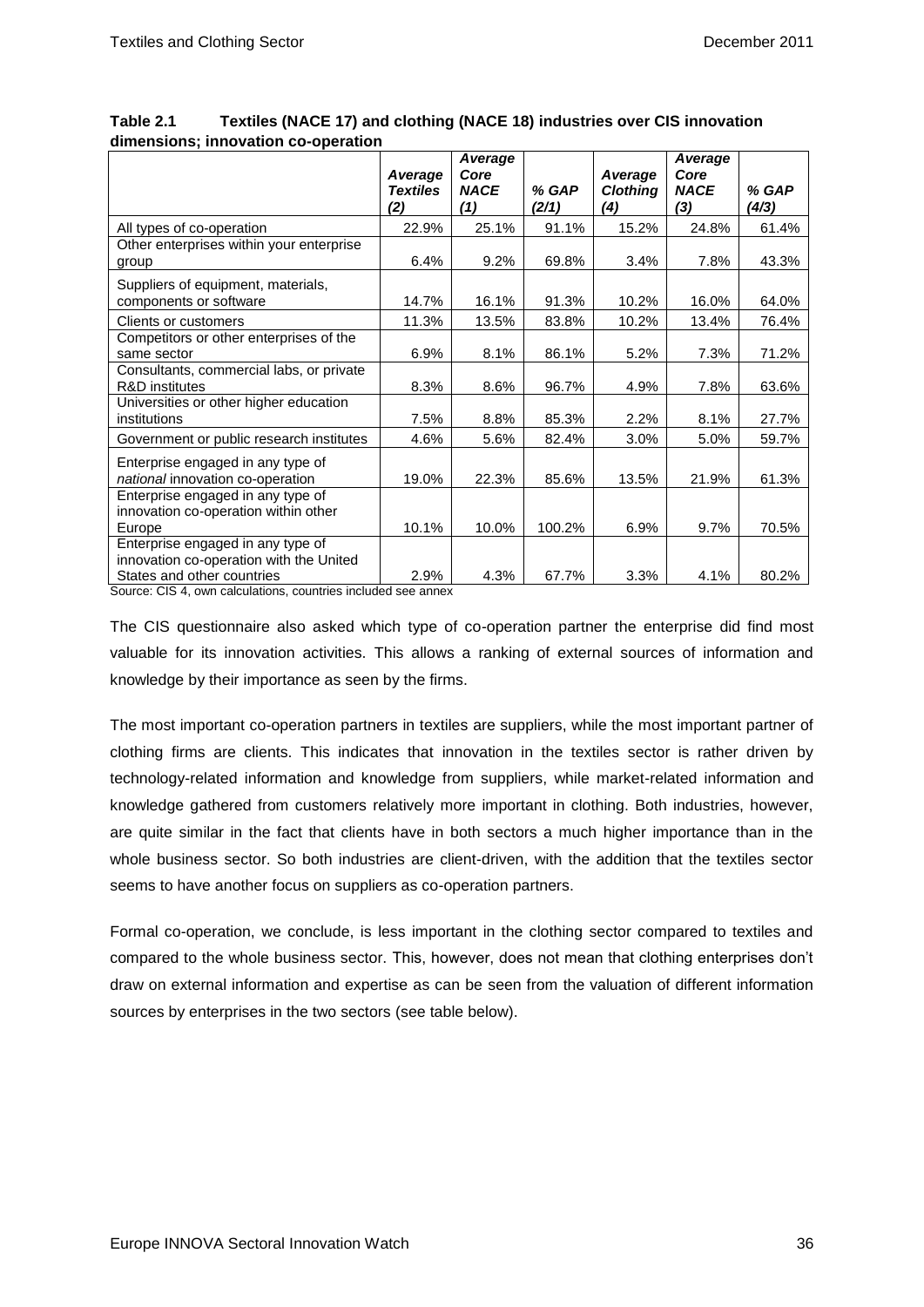|                                                                       | Average<br><b>Textiles</b><br>(2) | Average<br>Core<br><b>NACE</b><br>(1) | % GAP<br>(2/1) | Average<br><b>Clothing</b><br>(4) | Average<br>Core<br><b>NACE</b><br>(3) | % GAP<br>(4/3) |
|-----------------------------------------------------------------------|-----------------------------------|---------------------------------------|----------------|-----------------------------------|---------------------------------------|----------------|
| Other enterprises within your enterprise<br>group                     | 4.2%                              | 4.5%                                  | 93.2%          | 1.5%                              | 4.1%                                  | 37.9%          |
| Suppliers of equipment, materials,<br>components or software          | 8.4%                              | 7.7%                                  | 108.8%         | 5.8%                              | 7.4%                                  | 78.3%          |
| Clients or customers                                                  | 6.6%                              | 5.2%                                  | 126.7%         | 6.0%                              | 4.7%                                  | 126.9%         |
| Competitors or other enterprises of the<br>same sector                | 1.3%                              | 1.7%                                  | 77.1%          | 0.2%                              | 1.8%                                  | 10.3%          |
| Consultants, commercial labs, or private<br><b>R&amp;D</b> institutes | 2.6%                              | 1.7%                                  | 157.1%         | $1.2\%$                           | 1.6%                                  | 70.8%          |
| Universities or other higher education<br>institutions                | 2.1%                              | 2.0%                                  | 100.6%         | 0.7%                              | 2.0%                                  | 35.4%          |
| Government or public research institutes                              | 1.0%                              | 1.4%                                  | 67.9%          | 1.3%                              | 1.4%                                  | 97.3%          |

**Table 2.2 Textiles (NACE 17) and clothing (NACE 18) industries over CIS innovation dimensions; most valuable partners in innovation co-operation**

Source: CIS 4, own calculations, countries included see annex

| Table 2.3 | Textiles (NACE 17) and clothing (NACE 18) industries over CIS innovation  |
|-----------|---------------------------------------------------------------------------|
|           | dimensions; sources of information enterprises regard as highly important |

|                                                                      | Average<br><b>Textiles</b><br>(2) | Average<br>Core<br><b>NACE</b><br>(1) | % GAP<br>(2/1) | Average<br><b>Clothing</b><br>(4) | Average<br>Core<br><b>NACE</b><br>(3) | % GAP<br>(4/3) |
|----------------------------------------------------------------------|-----------------------------------|---------------------------------------|----------------|-----------------------------------|---------------------------------------|----------------|
| Within the enterprise or enterprise group                            | 44.3%                             | 45.8%                                 | 96.7%          | 28.8%                             | 45.6%                                 | 63.3%          |
| Suppliers of equipment, materials,<br>components or software         | 23.9%                             | 23.1%                                 | 103.2%         | 27.2%                             | 23.2%                                 | 117.2%         |
| Clients or customers                                                 | 25.5%                             | 26.4%                                 | 96.4%          | 24.1%                             | 26.4%                                 | 91.2%          |
| Competitors or other enterprises of the<br>same sector               | 8.8%                              | 12.2%                                 | 72.0%          | 11.7%                             | 12.3%                                 | 95.1%          |
| Consultants, commercial labs or private<br><b>R&amp;D</b> institutes | 10.5%                             | 6.1%                                  | 172.6%         | 7.4%                              | 6.2%                                  | 119.0%         |
| Universities or other higher education<br>institutes                 | 2.1%                              | 3.7%                                  | 56.3%          | 4.8%                              | $3.8\%$                               | 126.1%         |
| Government or public research institutes                             | 4.4%                              | 2.7%                                  | 160.2%         | 4.3%                              | 2.8%                                  | 150.0%         |
| Conferences, trade fairs, exhibitions                                | 11.1%                             | 11.4%                                 | 97.5%          | 14.4%                             | 11.7%                                 | 123.4%         |
| Scientific journals and trade/technical<br>publications              | 7.0%                              | 8.2%                                  | 85.9%          | 11.8%                             | 8.4%                                  | 140.0%         |
| Professional and industry associations                               | 6.3%                              | 5.7%                                  | 109.6%         | 7.8%                              | 5.8%                                  | 134.5%         |

Source: CIS 4, own calculations, countries included see annex

In contrast to formal co-operation, these information sources indicate a more informal exchange of information. Here, the clothing sector lies at or above average in all but one (use of information within the enterprise or enterprise group – this may be explained by the high share of unaffiliated firms in clothing) categories. Universities, government or public research institutes, scientific journals and professional and industry associations, in contrast to internal sources, are even more highly valuated in the clothing industry than in the total business sector. The high valuation of universities as an information source is also in sharp contrast to the low degree of co-operation between clothing firms and universities. Here, we have to ask if this is a result of the specific conditions for innovation in the sector of if this result is caused by market failure which may justify policy intervention. Since knowledge in the clothing industry may be less codifyable in patents or written instructions than in textiles, we may assume that the preference of clothing firms for informal information exchange is a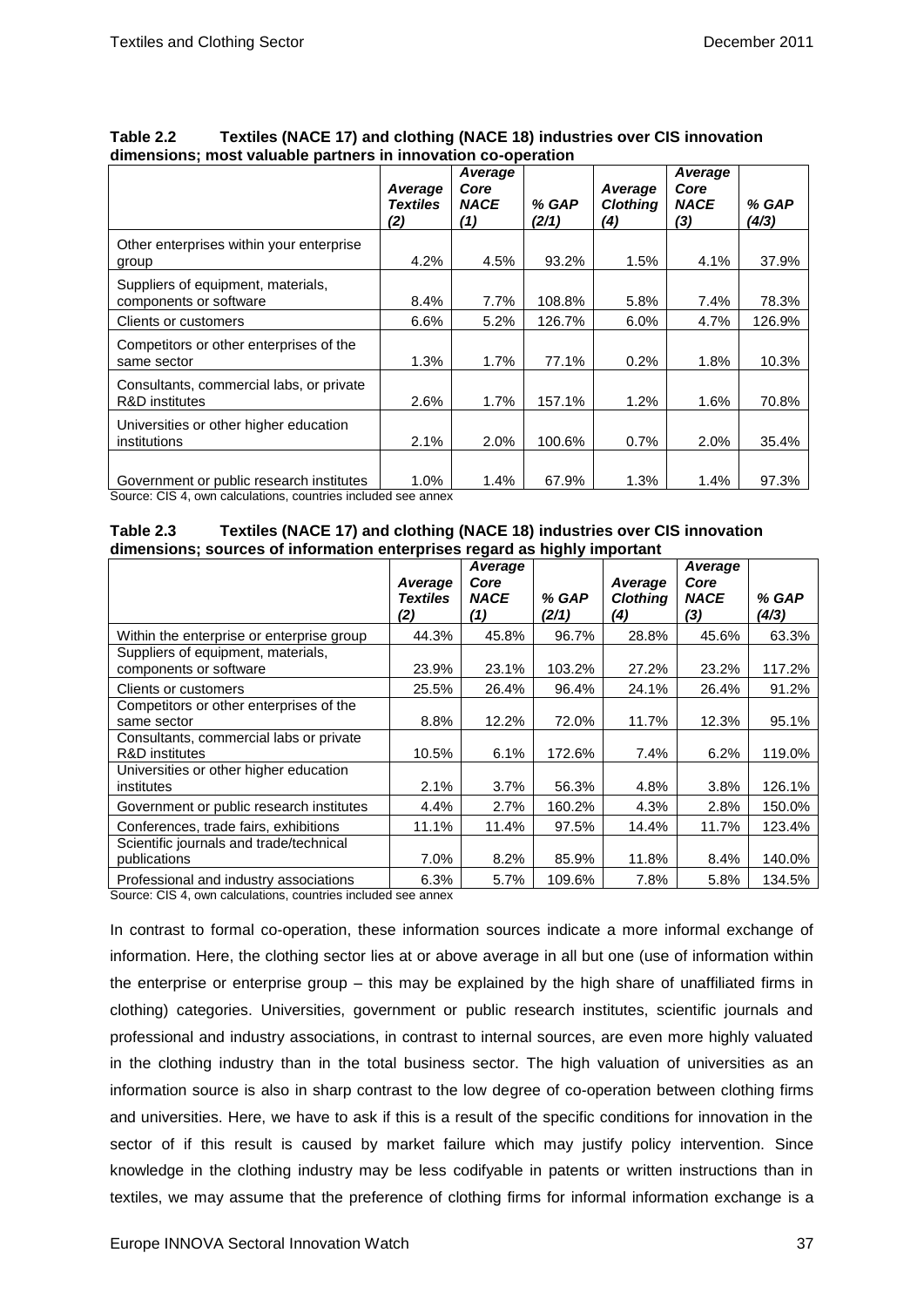feature of innovation in the sector. The general attitude of the sector towards co-operation, however, could be fostered by increasing the organisational and absorptive capacities of firms which are a prerequisite for innovation co-operation.

### **2.3.2 Local clusters in textiles and clothing**

The importance of textile and clothing in terms of their share on GDP may be shrinking; the T/C sector, however, is still of paramount importance for a number of European regions due to its strong regional concentration. According to statistics provided by the European Commission (2006, p. 103), concentration is highest in Northern Portugal and in Flanders. Both regions encompass close to 80% of their respective national textile and clothing employment. In the Severočeský region (CZ) and Macedonia (GR) this figure is around 50%, in Catalonia (ES) it is 40%. Other important regional concentrations of T/C enterprises include East Hungary (36%), North-Rhine-Westfalia (DE - 28%), Lombardy (IT - 27%), North West and Yorkshire (UK - 27%) with, and Rhone Alpes (FR - 24%). More clusters in T/C can be found in the European Cluster Observatory<sup>6</sup>, which identified 29 textiles and 35 clothing clusters in the EU27. A considerable number of these clusters are located in the EU12: 15 of them are in Romania, 11 in Bulgaria and 9 in Poland. Moreover, all clusters which are considered to have a critical mass in terms of size, specialisation and focus are established in the EU12 with the exception of two Portuguese clusters.

It is also worth noting that out of these 64 clusters, only the textiles clusters in Rhône-Alpes (Lyon) and Vlaams Gewest (Flanders) are regarded as highly innovative<sup>7</sup> - so, how will these clusters survive?

An answer to this question can be found in various case studies that analyzed cluster formation and cluster evolution in the textiles and clothing industry of Denmark, Catalonia and Italy (EMCC 2008a; EMCC 2008b; European Cluster Mapping Project 2008). All three clusters already exist for a long time, and each has been 'deemed dead' as least one time. They all have faced and still face similar challenges – the increasing pressure from international competition, combined with cost disadvantages to their foreign competitors which forced enterprises to restructure, rethink their products and strategies, or to leave the market.

CIS results reported in a previous section of this study show that propensity of clothing enterprises to co-operate for innovation in considerably lower than in other sectors, in particular when it comes to cooperation with universities and other higher education organisations. To a minor degree this finding is also confirmed for the textiles industry. The case studies show that co-operation and exchange within the clusters is highly informal to a considerably degree which may be the reason why these linkages are not reflected in the CIS results. Many of these exchanges are arranged and promoted by industrial associations, which are also driving forces in other aspects of cluster renewal.

 $\overline{a}$ 

<sup>&</sup>lt;sup>6</sup> http://www.clusterobservatory.eu/

<sup>&</sup>lt;sup>7</sup> In the context of the European Cluster Observatory, this means that they are situated in a region that scores high on a compound RIS index which itself consists of seven innovation indicators ranging from Participation in life-long learning to EPO patent applications, see http://www.clusterobservatory.eu/index.php?id=50&nid=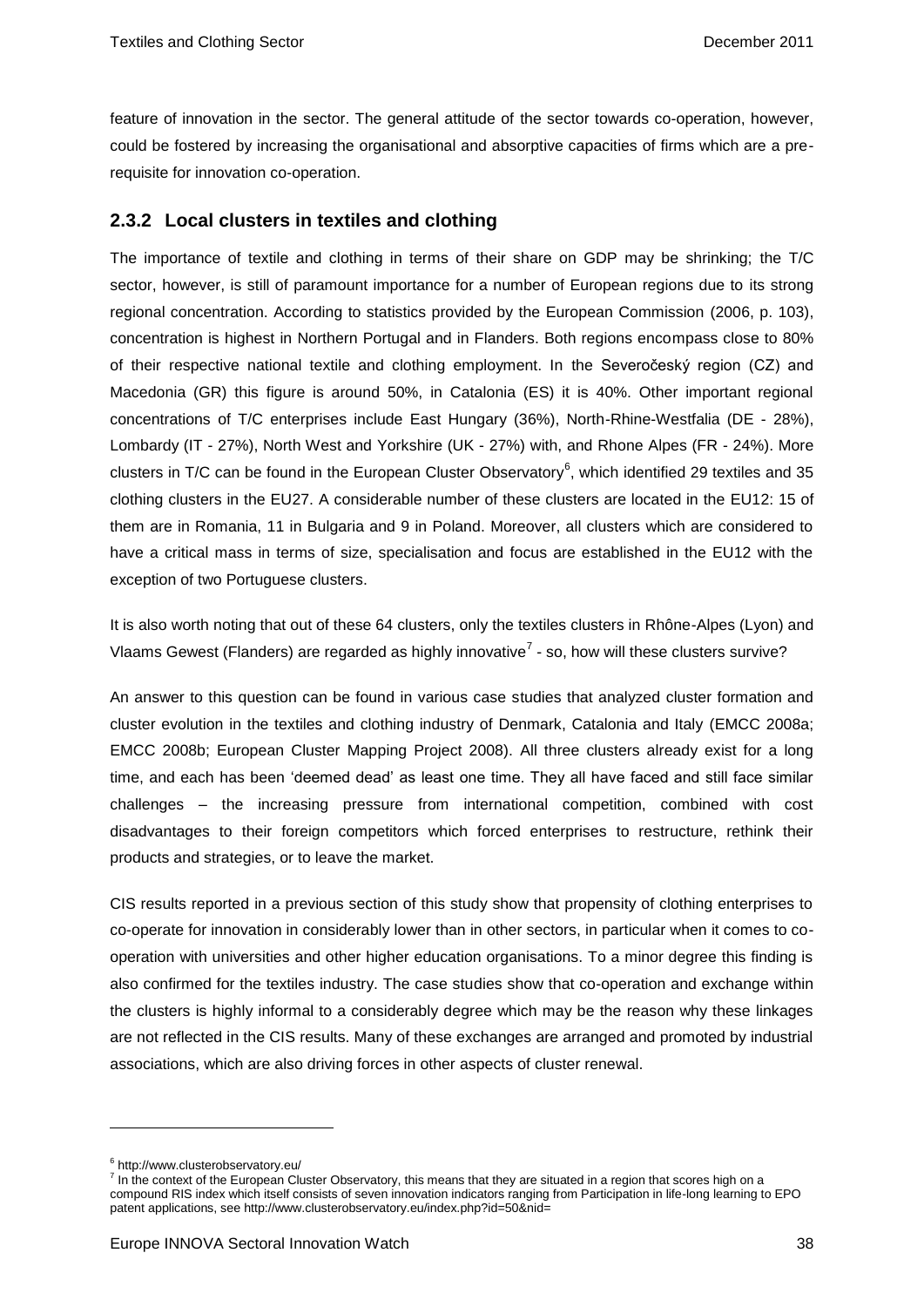A common strategy that can be observed in all three clusters is brand building: a number of enterprises have gone from the production of textiles and clothing to the creation of brands by launching own labels. The most important of them is Mango, a Catalonian enterprise with no previous T/C history. Mango focussed on design and retailing of clothing and outsourced all production activities. The enterprise grows at double-digit rates. Today, there are 38 other significant brand enterprises in the Catalonian T/C clusters that follow this success (European Cluster Mapping Project 2008, p. 2).

An important part of the strategy from product to value chain control is to outsource the parts of the production process which are too labour intensive and to focus on activities with a higher value content such as design, engineering or marketing. We see national and international outsourcing in all three clusters, Danish enterprises started outsourcing already in the 1980s (EMCC 2008a). In Catalonia, there were even initiatives to co-ordinate production outsourcing for enterprises in the cluster (European Cluster Mapping Project 2008, p. 6). The case study on the Italian Valle del Liri cluster, however, also delivers arguments against international outsourcing: it is more costly to establish and maintain relations with international partners compared to national suppliers; it may reduce product quality; geographical proximity allows a higher flexibility. As a consequence, Italian enterprises have established Chinese workshops in Italy for the most labour-intensive stages of production. The move towards value chain control included also an intensified use of ICT and other technologies to allow faster design cycles and a more rapid response to changes in consumer demand. Market research is another tool implemented to know the customer better.

Business reorganisation has created a need for training in areas that were new to the enterprises, such as logistics, IT etc. This has been supported by a well-developed knowledge infrastructure of colleges, universities and other education organisations. Outsourcing and re-structuring has, of course, resulted in job losses; the case studies, however, also report about job gains in new areas. Mango, for example, employs 1,500 in their Catalan headquarters, which is a considerable part of total cluster employment (European Cluster Mapping Project 2008, p. 11). The Danish experience shows that a large number of employees which were laid off found a new job in the same industry and a small number of them – compared to other sectors – entered unemployment (EMCC 2008a, p. 8). Moreover, outsourcing also takes place within countries and Zara still produces 40% of its items in Spain (European Cluster Mapping Project 2008, p. 6).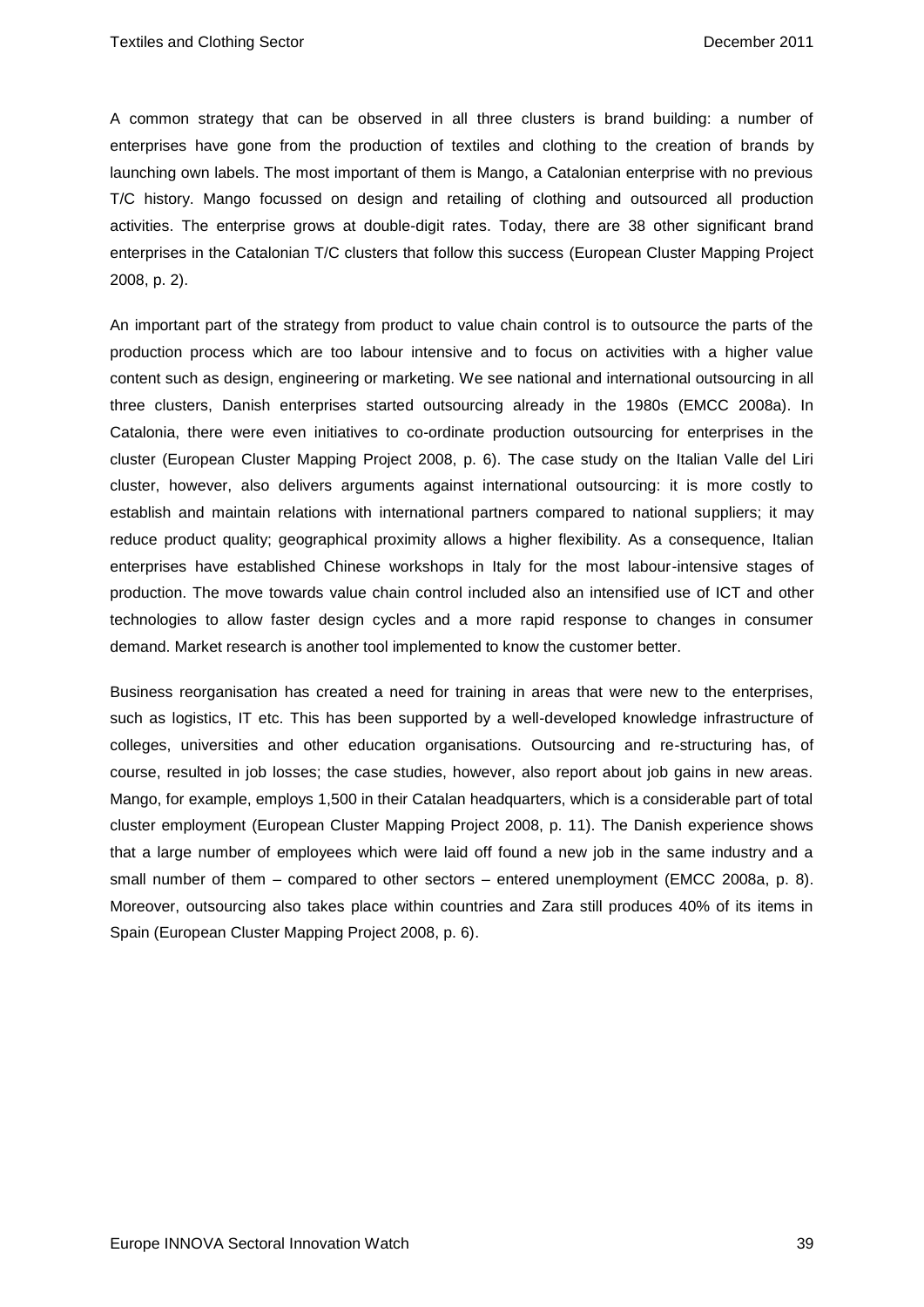# **3 Sectoral innovation futures**

## **3.1 Emerging and future drivers of innovation between S&T and (market) demand**

The European textiles and clothing sector is currently undergoing major changes. It is under severe pressure from external competition; increasing imports and relocation has eroded the market share of European producers at their home markets. At the same time, new technologies come into the industry, and the sector moves from a labour-intensive low-technology sector to a knowledge-intensive industry. This move, however, is still at an early stage.

A major impetus towards a more knowledge-intensive T/C sector comes from *new materials*. 'intelligent textiles/clothing' or 'smart materials' refers to materials that integrate non-textiles technologies into textiles and clothing to add additional features. Smart materials make use of embedded communication and information technologies, and/or new fibres, often based on findings in nanotechnology, biotechnology or chemistry. Examples of the new functions that can be obtained with smart materials are antimicrobial functionality and the possibility of embedding sensors for monitoring the wearer's health into clothing are important functions. First application areas are military and medical applications, but also leisure and sports clothing.

*E-commerce* and the increasing use of online shopping enables producers to introduce new business models that allow them to sell their products directly to customers. Business-to-Customer (B2C) ecommerce enables producers to bypass retailers and helps to reduce their influence. In addition, ecommerce also fosters information flows between consumers and producers and helps producers to watch closely market trends on the consumer side. E-commerce upstream the production chain can help to reduce time-to-the-market and allows a closer integration of production and supply.

*New production technologies* such as Rapid Manufacturing (RM) reduces the time between design and production, allows complex designs and reduces the minimum batch sizes of many production processes. This increases flexibility and the ability to react to market changes. Moreover, new production technologies can also help to reduce the amount of energy and natural resources needed, minimize the impact on the environment, and abolish substances harmful to employees and consumers.

Globalisation and the ongoing relocation of production out of Europe is also expected to change the textiles and clothing industry considerably. While new technological opportunities for the T/C sector are emerging, various user industries depend on a competitive textiles sector and emerging textile technologies can potentially help solve major economic, environmental and social challenges.

Major changes from the demand side that may create new market opportunities can be expected from different sources; first, increasing health awareness among European citizens may lead to a higher demand for functional clothing. This may be strengthened by long-term trends such as the ageing society. Moreover, it can be expected that niche clothing that represents a certain life-style will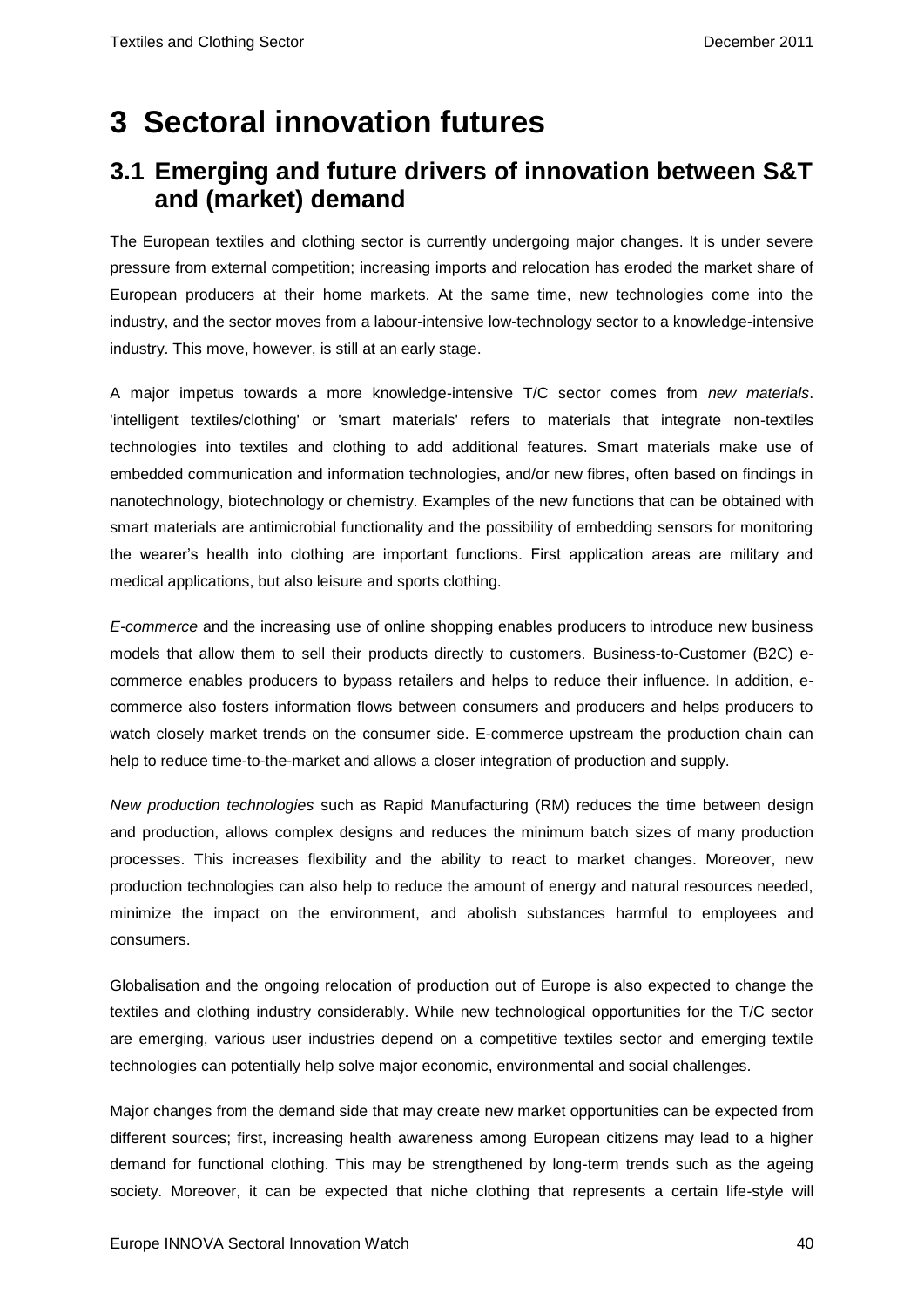become even more prominent due to a further differentiation in society. Textiles and clothing is also a sector where sustainability issues already have a prominent role . It can be expected that the trend towards ecologically, socially and economically sustainable textiles and clothing products will continue. Another major driver in textiles and clothing is globalisation. T/C is already one of the most open sectors in the European Union. Possible future developments considered for the scenarios are a) that significant parts of the supply chain remain in Europe, b) that a globalized supply chain within production emerges, and that c) in the long-run design moves away from Europe and goes hand in hand with a return to localized production chains.

## **3.2 Clothing scenarios**

The drivers are the starting point for the development of different scenarios of future development in the T/C sector. Due to the huge inter-sectoral differences, we decided to propose a different set of scenarios for the clothing sector and for technical textiles.

The three clothing scenarios are constructed along the following five variables: Changes in consumer demand; globalisation of the supply chain; globalisation of markets; branding and sustainability. Plausible combinations of these variables result in three scenarios:

### **Scenario: "Sophisticated and high value"**

The "Sophisticated and High Value" scenario has as a central point an educated, demanding consumer base demanding sophisticated high quality products that are produced in a sustainable way. In this scenario significant parts of the supply chain remain in Europe, and production occurs under carbon and water conscious production models. Unique brands play an important role in this scenario; these brands are often but not necessarily European. Consumers know that these brands ensure that their high expectations are met and are ready to pay a higher price for such products. The T/C market continues to be open and without serious barriers to trade, and at the same time basic international standards regarding health, safety and labour are introduced under the pressure of consumer demand for sustainable clothing.

The main driving force in this scenario is a demanding and educated consumer base. Such consumers are aware of the potential negative effects of clothes on the environmental, health and labour conditions in producer countries and are interested in new, sophisticated clothes. New technologies are applied in the clothing markets because producers know that there is a consumer base for these products in the sector. While the market perspective is clearly positive for European clothing producers under the assumptions of this scenario, generally speaking consumers want sophisticated products and low prices at the same time. Therefore, this scenario should be considered a best-case scenario, rather than a likely future. However, even with a consumer base willing to pay higher prices for sophisticated products and European producers able to meet this demand, the protection of intellectual property rights remains an important issue. Another risk for the European clothing industry under the assumptions of this scenario is the increasing level of skills, in design as well as technical skills, outside Europe. Therefore, producers outside Europe are also more and more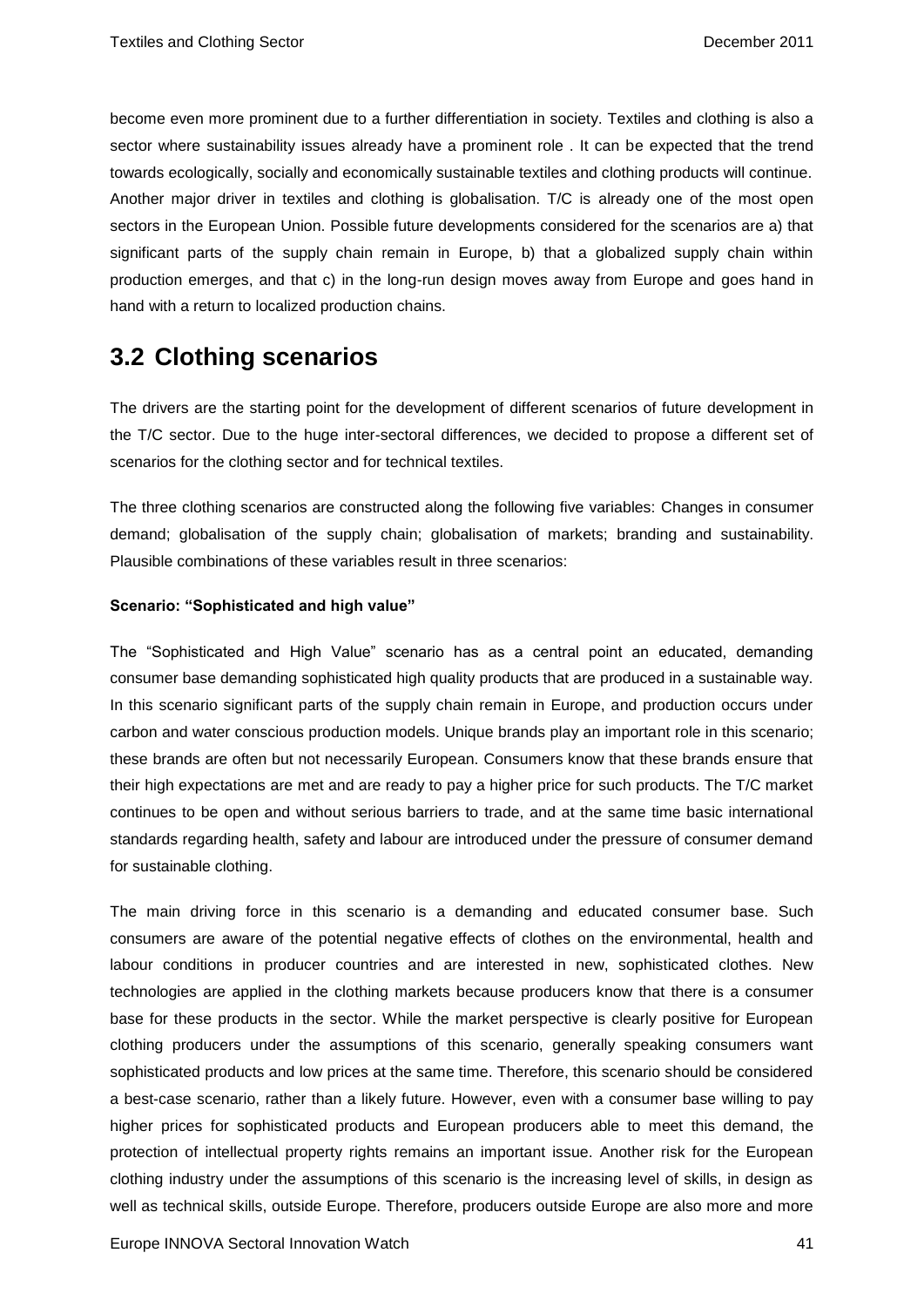able to satisfy even the most sophisticated demand, and thus the competitive pressure from producers outside Europe remains very high.

### **Scenario: "Sustained globalisation"**

In contrast, the *"Sustained Globalisation"* scenario is based on very price-sensitive consumers. They reject (expensive) mass brands and prefer cheaper and simpler products. Due to cost pressure, these cheaper clothing products are mainly produced in low-labour -cost countries outside Europe. As a low price is the main factor for consumer buying decisions, sustainable production plays a very limited role in this scenario due to the costs involved. Open markets with a very low level of regulation accelerate the shift of production to low wage countries.

The main demand side driver in this scenario is price. This demand is met by continued globalisation without regulation. Due to lack for sophisticated demand, clothing producers reduce their efforts to introduce new technologies and designs, and this slowdown in innovativeness again accelerates the move to low wage countries. The already ongoing loss in low-skilled jobs within T/C production will be complimented by a loss of high-skilled jobs in design and product development, which could lead to the reduction of the European clothing industry to an almost non-existing niche player in the global economy. This development would go along with a disappearance of today's valuable global brands, and significant parts of the value chain would be permanently lost in Europe.

### **Scenario: "High risk, new options"**

The third scenario, *"High Risk, New Options"* centres on the assumption that scarcity of resources is a serious problem. The potential scarce resources crucial for clothing production include water, energy, natural fibres and oil for the production of artificial fibres. A shortage in natural fibres can be caused by the rivalry in production between textile fibres, bio-fuel and food. This shortage of resources would force the T/C sector to more sustainable production models; an additional feature of this scenario would also be a return to localised production chains in combination with a closed market. With the return to local production chains international brands disappear and are replaced by local brands

The main element that distinguishes the "High Risk, New Options" scenario from the two others is the serious scarcity problem. Sustainable production models are not introduced because of consumer demand or regulative pressure they come about because of economic need. While we assume localised production, interaction with other sectors plays a vital role in solving scarcity problems. New production and recycling technologies are needed to replace fibres that are not locally available and also to enhance resource efficiency. As the outsourcing of labour-intense production processes is no longer possible, automation is another key issue.

While this scenario offers highly specialised niches in local production chains and the potential that production that has already moved out of Europe will be relocated back in proximity to local markets, the main challenge under the assumptions of this scenario is to safeguard the supply of raw materials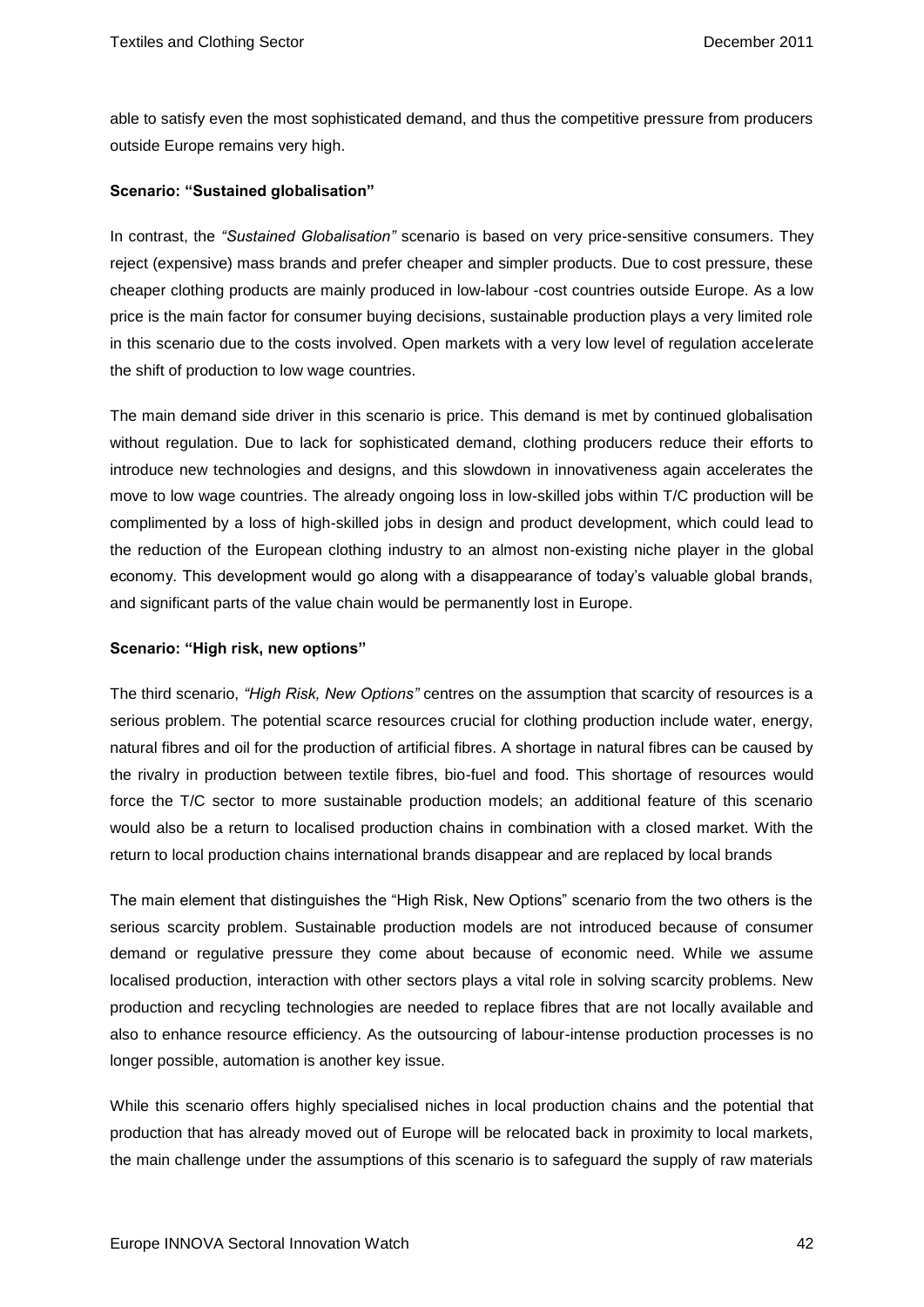for clothing producers. Radical changes in the production methods, raw materials used and organisation of the supply chain are therefore of crucial importance.

| Table 3.1 | <b>Clothing scenarios</b> |
|-----------|---------------------------|
|-----------|---------------------------|

|                                      | Sophisticated and High<br>Value                                                                      | <b>Sustained Globalisation</b>                                                          | <b>High Risk, New Options</b>            |
|--------------------------------------|------------------------------------------------------------------------------------------------------|-----------------------------------------------------------------------------------------|------------------------------------------|
| <b>Consumer Demand</b>               | Educated, demanding<br>consumers, sophisticated<br>products, ethical, high<br>quality                | Low price, low quality,<br>cheap, simple and<br>standard                                | Diversity high                           |
| Globalisation of the<br>Supply Chain | Significant parts of supply<br>chain remain in Europe,<br>mass customization,<br>flexible production | Open, global supply chain<br>Sensitive<br>Shift from EU to 3 <sup>rd</sup><br>countries | <b>Localised</b> production<br>chains    |
| Globalisation of markets             | Basis standards "light":<br>Health<br>Safety<br>Labour                                               | Open                                                                                    | Return to more <b>closed</b><br>markets  |
| <b>Branding</b>                      | Unique brands<br>In Europe but also from<br>elsewhere                                                | Rejection of mass brands<br>"value for money"                                           | <b>Disappearance of global</b><br>brands |
| <b>Sustainability Models</b>         | Carbon and Water<br>conscious production<br>models                                                   | Business as usual                                                                       | Serious scarcity<br>problems             |

Source: INNOVA SIW, Task 2

### **3.3 Technical textiles scenarios**

The considerable differences between clothing and textiles calls for a separate set of scenarios for technical textiles. The technical textiles scenarios constitute of six variables: integration of new technologies; availability of skills; user industries/markets; competition; scarcity of raw materials and appropriability.

### **Scenario: "Evolutionary"**

The *"Evolutionary"* scenario is built under the assumption that the ongoing integration of new technologies into the textiles sector is mostly incremental. The emphasis here lies on product development; these products compete with products and materials from other sectors. The Textile sector is not only competing on the market for products with other sectors but is also in competition for skilled workers. Scarcity of materials plays no role in this scenario; access to raw materials is unlimited. European companies keep the competitive edge, and they use mainly secrecy as a mode to maintain their technological advantage.

The focus of the "Evolutionary" scenario lies in the exploitation of the already existing knowledge base. New applications for technical textiles are likely to occur but only to the extent that they replace less advanced technical textiles or, if they compete with non-textile materials, they are most likely to be employed in industries that already have some kind of linkage to today's textiles industry. Access to funds is a main challenge in this scenario, as well as the needed skills.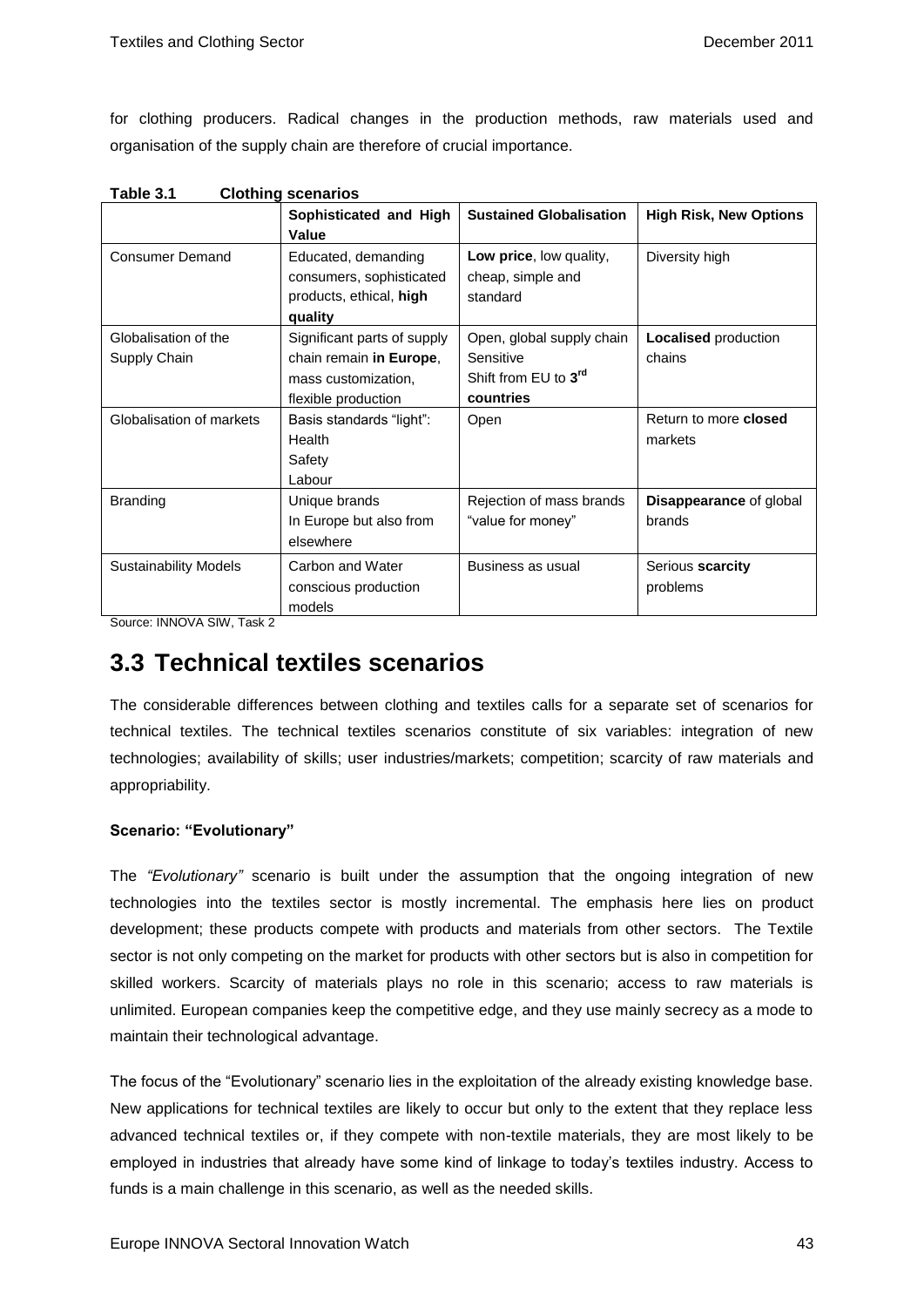### **Scenario: "Breakthrough"**

The second technical textiles scenario, *"Breakthrough"*, is based on a more disruptive development of the technical textiles sector. New interactions with other sectors coincide with severe restriction on the supply side for raw materials. With a highly skilled labour force, breakthrough innovations are the dominating innovation type. Co-operation within the textiles industry and especially with partners outside the industry plays a vital role; patents are heavily used to protect the outcomes of research activities. In contrast to the "Evolutionary" scenario, the market potential of the "Breakthrough" goes far beyond today's market for textiles. New markets for textiles open up in transport, medical, construction, aerospace or protective equipment. However, with the transition to the high tech materials used in various sectors, a dissolution of the textiles sector into other sectors is possible. As a result, textiles would no longer be considered an industrial sector, but rather a material used in and developed by other sectors. At the same time this dissolution of the textiles sector can also help to overcome two main problems the textiles sector is facing today: the lack of skills and the lack of access to funds. For today's textiles manufactures a main challenge in this scenario is to identify these new potential applications and exploit these new markets.

#### **Scenario: "Drag-out"**

The *"Drag-out"* scenario can be considered the worst case scenario for technical textiles. Due to a lack of skilled personal, Europe is reduced to a research workbench for basic academic research; new products are developed and produced outside Europe. The result is a high dependence on foreign suppliers. Moreover the lack of state-of-the-art textiles industry would lead to a dragging effect on other technologies to move out of Europe.

|                           | Evolutionary                                                                                                          | Breakthrough                                                                                                | Drag-Out                                                  |
|---------------------------|-----------------------------------------------------------------------------------------------------------------------|-------------------------------------------------------------------------------------------------------------|-----------------------------------------------------------|
| Integration of new        | Incremental                                                                                                           | <b>Disruptive</b>                                                                                           | <b>Dragging effect on</b>                                 |
| technologies              |                                                                                                                       | New interactions with                                                                                       | other technologies to                                     |
|                           |                                                                                                                       | other sectors                                                                                               | move elsewhere                                            |
| Availability of skills    | <b>Competition for skilled</b>                                                                                        | <b>Attractive sector for</b>                                                                                | <b>Lack of skilled people</b>                             |
|                           | workers                                                                                                               | highly skilled                                                                                              |                                                           |
| User industries/markets   | Emphasis on<br>Textiles in product<br>development<br>competition with<br>products and materials<br>from other sectors | Strong User sector in<br>Europe<br>Growing demand for<br>new materials/ textiles<br>Breakthrough innovation | High dependence on<br>foreign/non-EU suppliers            |
| Competition               | Europe keeps the<br>competitive edge                                                                                  | Europe keeps the<br>competitive edge, world<br>leader                                                       | Developed not in Europe                                   |
| Scarcity of raw materials | Unlimited access                                                                                                      | Severe restriction<br>-User industries                                                                      |                                                           |
| Appropriability           | Secrecy, single<br>companies, competition                                                                             | <b>Co-operation</b> , patenting<br>of research                                                              | Oligopoly in control,<br>limited to research<br>workbench |

| <b>Technical textiles scenarios</b><br>Table 3.2 |
|--------------------------------------------------|
|--------------------------------------------------|

Source: First Europe INNOVA Sectoral Innovation Watch -II Workshop

The *"Evolutionary"* and *"Breakthrough"* scenarios both offer a positive outlook for the European technical textiles sector. They follow different developing paths – incremental innovation with unlimited access to raw material and disruptive development with severe restriction in the raw material supply –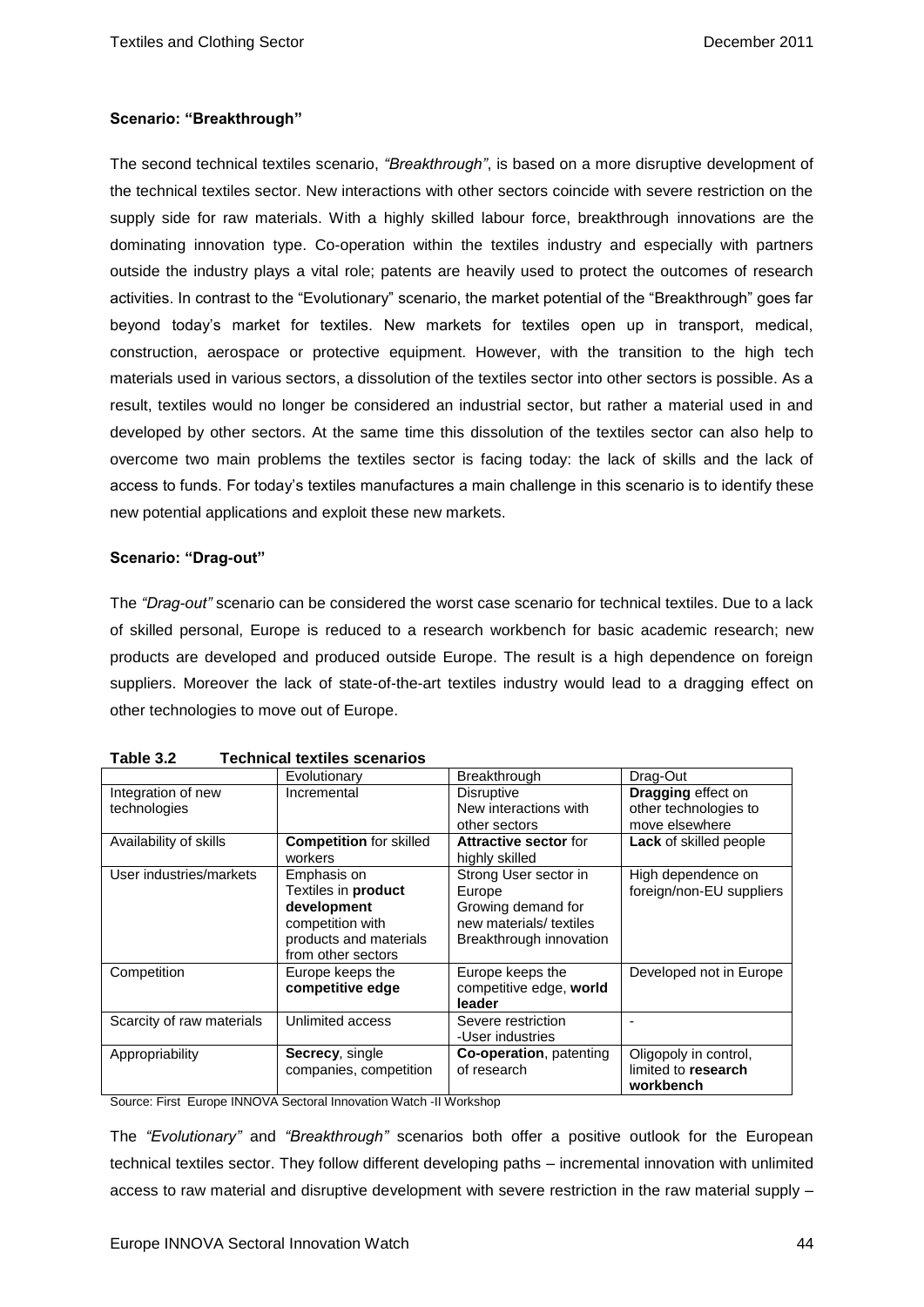but their common assumption, the sufficient access to skills and a T/C in combination with (new) user industries to deploy advanced textile products, enables Europe to stay competitive or even improve Europe's position in the world market. In contrast, the *"Drag-Out"* scenario can be considered a worst case scenario, not only negatively affecting the European T/C industry but also significantly harming user and supplier industries of the T/C sector. Moreover, these negative effects would likely be of a permanent nature as is it very hard to regain a position at the competitive edge.

## **3.4 Future innovation themes and corresponding linkages with other sectors**

The results of the drivers and scenarios exercise can further be broken down in innovation themes which result from the interaction of S&T opportunities and needs/demands. Innovation themes describe concrete applications that emerge in the sectors analyzed.

A first innovation theme are "Multifunctional materials" (MFM) which meet multiple needs at the same time by using advanced textile materials. Potential markets for MFM include applications in the textiles as well as in the clothing sector; including medical clothing, various kinds of protective clothing, sports and leisure clothing, but also the quantitatively important fashion market. Moreover, they can replace other materials, for example in the construction sector or as geo-textiles.

The more *efficient use of resources* is, in light of the potential scarcity of resources and the growing awareness of sustainability among consumers and producers, an important innovation theme for the T/C sector. Resource efficiency can be achieved in the production of T/C products as well as during the use of products; more efficient production methods and recycling are the two main modes for resource-efficient production. The market potential of resource efficiency includes at least three main dimensions: the increasing demand for sustainable products, maintaining or expanding markets in a situation of scarcity problems and a reduction in costs by using resources more efficiently.

The use of *renewable fibres* can contribute to the above discussed resource efficiency and therefore the two innovation themes are in many respects overlapping and interrelated in terms of markets, competitiveness and societal aspects. However, an important aspect of renewable fibres is that the growing of vegetable fibres (and, to a smaller extent, the production of some animal fibres as well) stands in competition with other agricultural products. Agricultural land is limited and needed for food production, and more and more frequently this land is used for bio-fuels as well.

*Advanced machinery* has a special role for the T/C sector; it is needed to unlock the potential of the other innovation themes. At the same time, European user industries for T/C machinery are needed to push forward the development, close collaboration between the machinery producers and the producers of T/C products is important as well as with research institutions and universities. Additional drivers for the development of advanced textiles machinery are findings in technologies outside the T/C sector, for example robotics. Machinery is therefore also an important mode to incorporate nontextile technologies into the T/C sector. The focus of today's textiles machinery producers is more on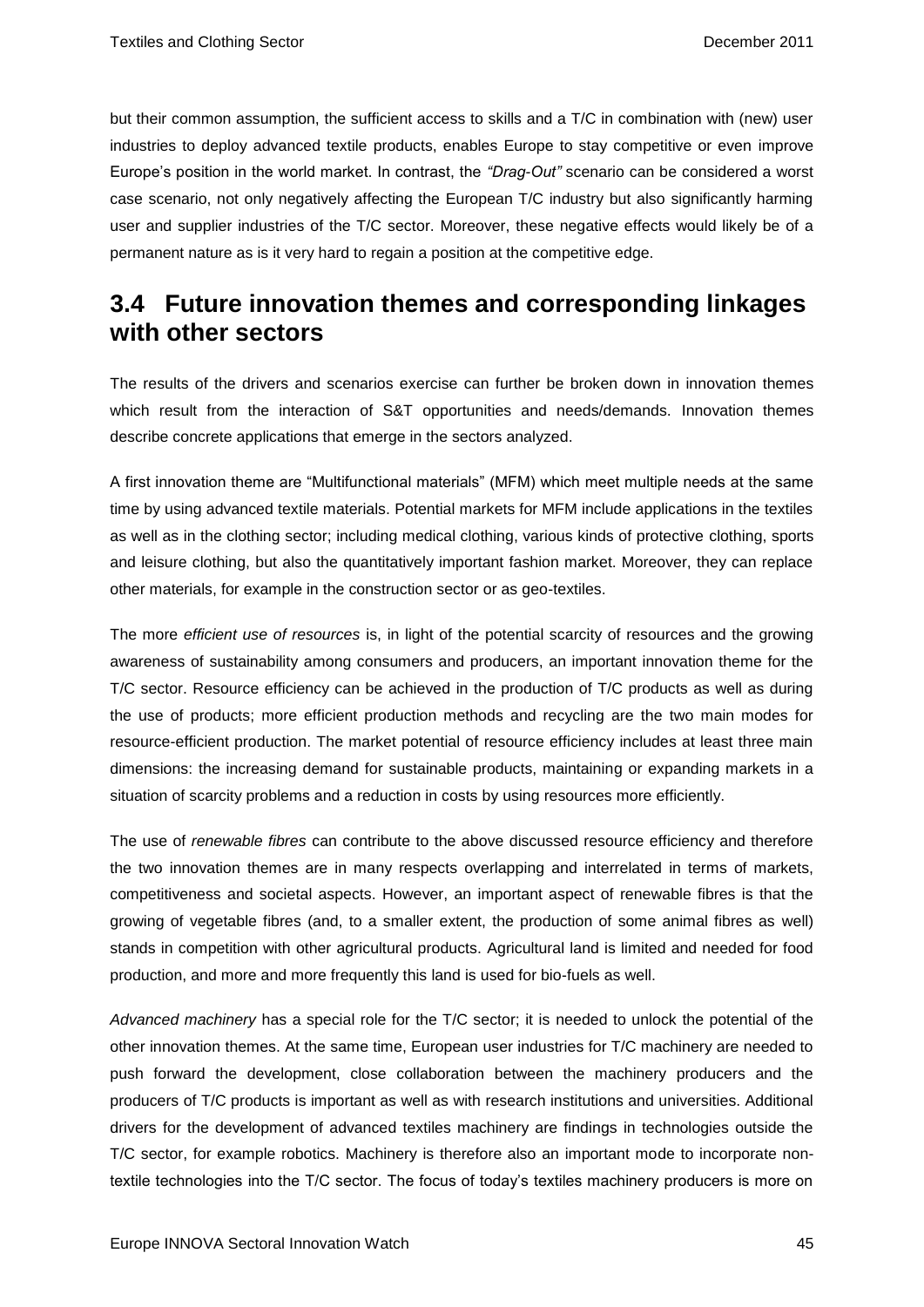the Asian market than on the European. While this market is big in volume, the machinery demanded has a rather low technological level. The medium to long run perspective of this Asia-centred business model is rather poor, for machinery producers as well as for European textiles companies. Producers are likely to face increasing competition from Asian machinery producers in this mass market of standard machinery, while at the same time European T/C companies need high-tech machinery to unlock the potential of other innovation themes. Europe has a traditionally strong position in the production of textiles machinery and, generally speaking, has the capacity to develop the next generation of machinery. Therefore the bottleneck in Europe is on the user side, rather than on the machinery producers' side.

*Virtual prototyping* enables firms to create fashion models that have enough realism to reproduce accurately the behaviour of real garments at lower costs and faster than traditional prototyping. Virtual prototyping is therefore of special importance for applications in which speed matters, for example in quick reaction market trends in the fashion industry. Another important application is mass customization; traditional prototyping is impossible or at least extremely expensive and inefficient for customized clothes. While virtual prototyping and design can also be applied on technical textiles, the most important applications (and therefore also the scope of this innovation theme) are in the clothing subsector.

New technological solutions for shortening the product life cycle have to be embedded in *new organisational concepts.* the main challenge in organisational terms, especially for the clothing industry, is to find the right balance between cost-efficient production and the flexible, fast-changing and high-quality products demanded. Mass customization is one important option to solve this challenge and, due to its importance, is considered as a separate innovation theme; the focus of this section lies therefore on organisation and distribution models for non-customized products. One way to react quickly is to ensure proximity to the market and vertical integration. Another successful organisational model is strategic brand segmentation: While luxury brands are produced in-house and sold in company-owned stores, the same companies outsource the production of their mass (diffusion) brand products, which are mainly sold by retailers.

Advanced production methods, consumer demand for unique clothes and e-commerce all drive production in T/C towards a higher degree of *customisation*. By using mass customization techniques, customized clothes can be produced at prices similar to the price of mass products. The market for customized products can be subdivided into customization in design and customization in fit (made-tomeasure clothing). Fairly simple design customization is already a common practice and a variety of mostly internet-based producers are offering customized shirts, for example.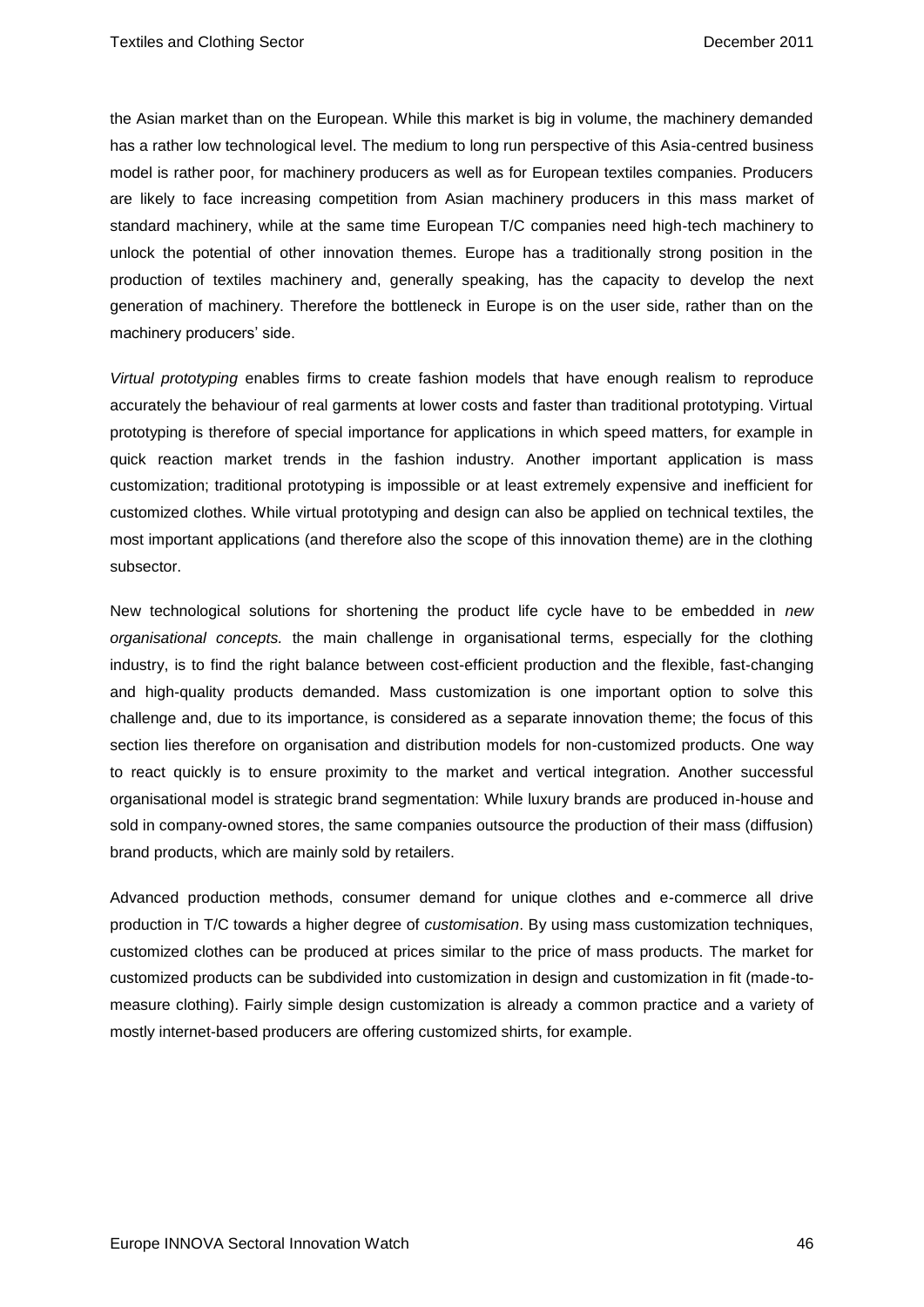## **3.5 New requirements for sectoral innovation: new forms of knowledge, organisational and institutional change, regulatory frameworks**

In order to turn these innovation themes into successful new markets some requirements are necessary. A first requirement relates to *skills in the T/C sector*. The skills demanded in the T/C sector will change significantly with the move from mass production to a more knowledge based production. With the growing importance of inputs from other technologies, a minimum basic knowledge of these input technologies is needed. New production methods replace a big share of the traditionally unskilled or low-skilled part of the textiles and clothing sector. At the same time, due to strong cost pressure from abroad, wages are rather limited in the sector, making it difficult to recruit the highly innovative engineering staff needed in particular for technical textiles.

Some tasks in clothing manufacturing remain difficult to automate, and will thus stay labour intense or at best semi-skilled. For the most part, these jobs have already moved to low-wage countries. A certain part of these jobs will remain in the European Union or at least at locations close to the EU as proximity to the market plays a role. Some of the new member states and the Mediterranean countries may benefit from this development, offering proximity (for example Morocco for Spanish companies) and low labour costs. The general reduction in the total labour force of the T/C sector and in particular of low-skilled workers is likely to continue; at the same time, it is expected that this reduction will slow down in the future.

The move from commodities to specialities and the costly investments necessary for this move make *intellectual property rights (IPR)* and the possibility to enforce them of crucial importance for the T/C sector. At the moment, trademarks and brands are the most commonly used IPRs in this sector, followed by patents. The use of IPR is highly influenced by the size of the company, as almost all large companies have a defined IPR regime. While clothing/fashion companies mostly use trademarks and brand, technical textiles and textiles processing companies rely more on patents. The domination of SMEs in the sector seems to be the main obstacle to an effective IPR strategy. For these companies, the costs and length of the procedure are the main reasons behind the lack of an IPR strategy, and a lack of information plays a main role as well. These costs are considerably higher in Europe than in the US and Japan.

Besides reducing barriers to implementing an IPR strategy for small companies, another main challenge is efficient enforcement. While the reduction of counterfeiting to zero is not likely, the reduction to an acceptable level is the target of a number of already implemented measures including international agreements and also improved customs procedures and public awareness.

*Funding* is one of the main factors hampering innovative activities in the T/C sector. CIS data (see previous sections of this report) indicates that this is the single most important factor hampering innovation in the textiles industry as well as in the clothing industry. For the clothing industry, this is not only the main restricting factor but also a limitation far above the average for all industries. This is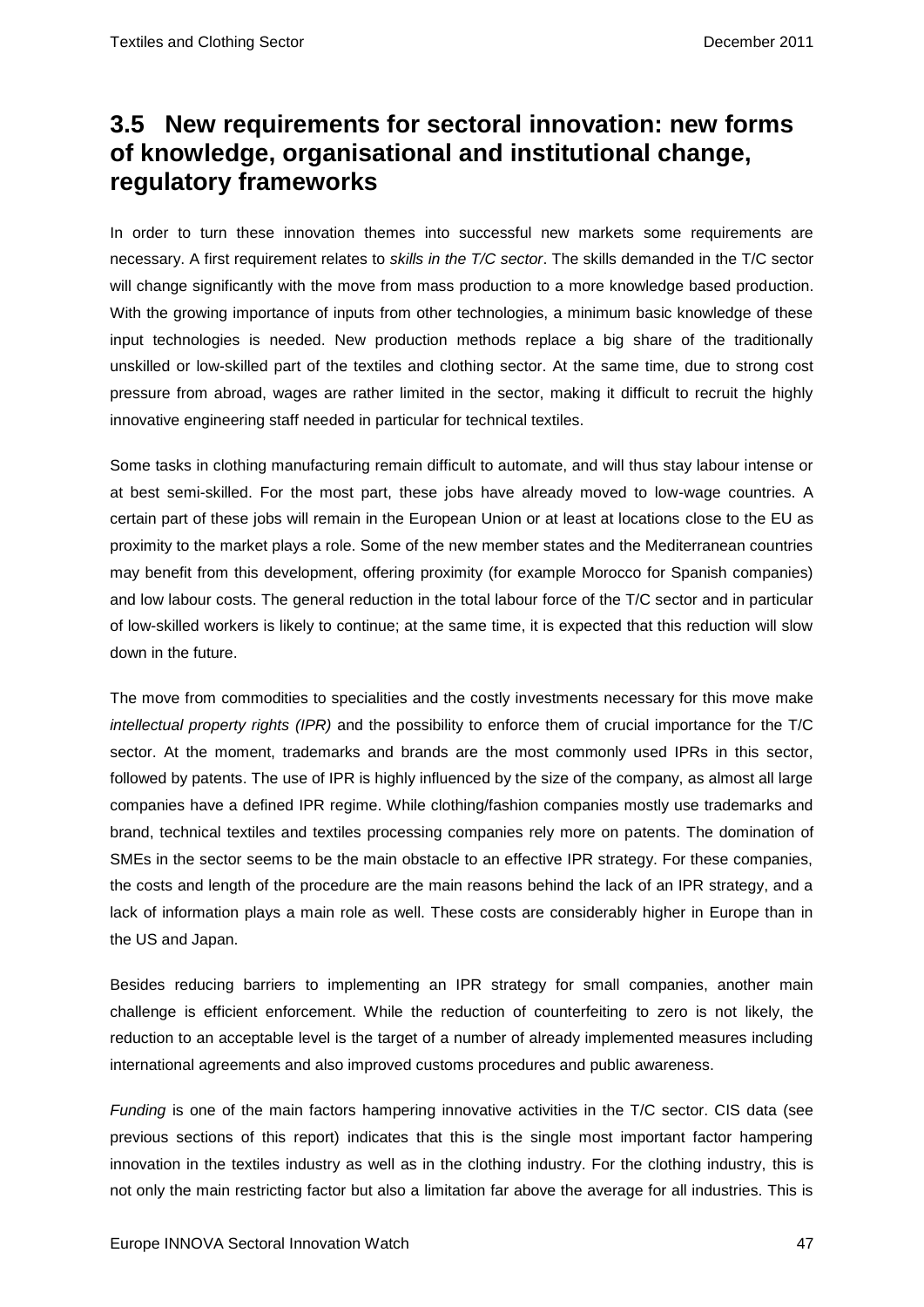partly caused by the domination of SMEs in the sector; with a fragmented venture capital market and low level of equity funding in Europe the access to funds is especially difficult for SMEs.

## **3.6 Sectoral innovation policy in a scenario framework**

The four requirements mentioned in previous section already point to various issues that require policy attention and should be taken up by policy.

Changes in the labour force of the T/C sector are one of the main challenges the sector is currently facing: with an ageing workforce, a permanently shrinking number of jobs, and a high share of lowskilled workers in the labour force, there is a strong need to attract highly skilled workers to make the move to a knowledge-based sector possible. Potential policy measures include educational initiatives, for example, by providing grants for PhD or master students. As the T/C sector is often considered a declining industry by the broader public, particularly in terms of job opportunities, such educational initiatives need to be complimented by measures improving the reputation of the sector, highlighting the opportunities for skilled workers. In the short run, the second main challenge is the sufficient access to funds. There is a need for more risk capital, seed financing and general research funding at all stages. This financial support is needed for start-ups as well as for existing companies moving to more innovative products.

The reputation of the T/C industry as a declining low-tech industry is another main hampering factor across all desirable scenarios and innovation themes. This negative image affects the attractiveness to the needed skilled workers, hardens the access to funds and also negatively influences the usage of textile fibres and products for applications outside the T/C sector as well as potentially fruitful crosssectoral co-operations. A clear focus on high quality, high technology and at the same time high value products is the only possibility to successfully move from a cost-driven labour intense sector to a quality driven knowledge intense industry.

In order to foster dynamism in the T/C sector, closer cooperation with other user industries (e.g. construction, aeronautics, etc.) as well as supplier industries (e.g. electrical and optical) need to be reinforced and corresponding competencies be established, if T/C is to evolve into a more generic and higher technology sector than it is today.

In addition, more specific policies may also be needed to support the unfolding of single innovation themes. With respect to new materials, policy could support and foster their diffusion by promoting the innovative capacities of T/C firms. User industries are often unaware of the possibilities offered by textile fibres, and at the same time T/C companies lack information about the needs of other industries that could be addressed by textile products.

Sustainability in general and *resource efficiency* in particular will be key issues for the T/C sector in the medium and long run. While sustainable production models, such as the increased use of recycling and *renewable fibres*, are clearly favourable in terms of the social and environmental impact, an increased demand for sustainable produced goods can also lead to new markets and new applications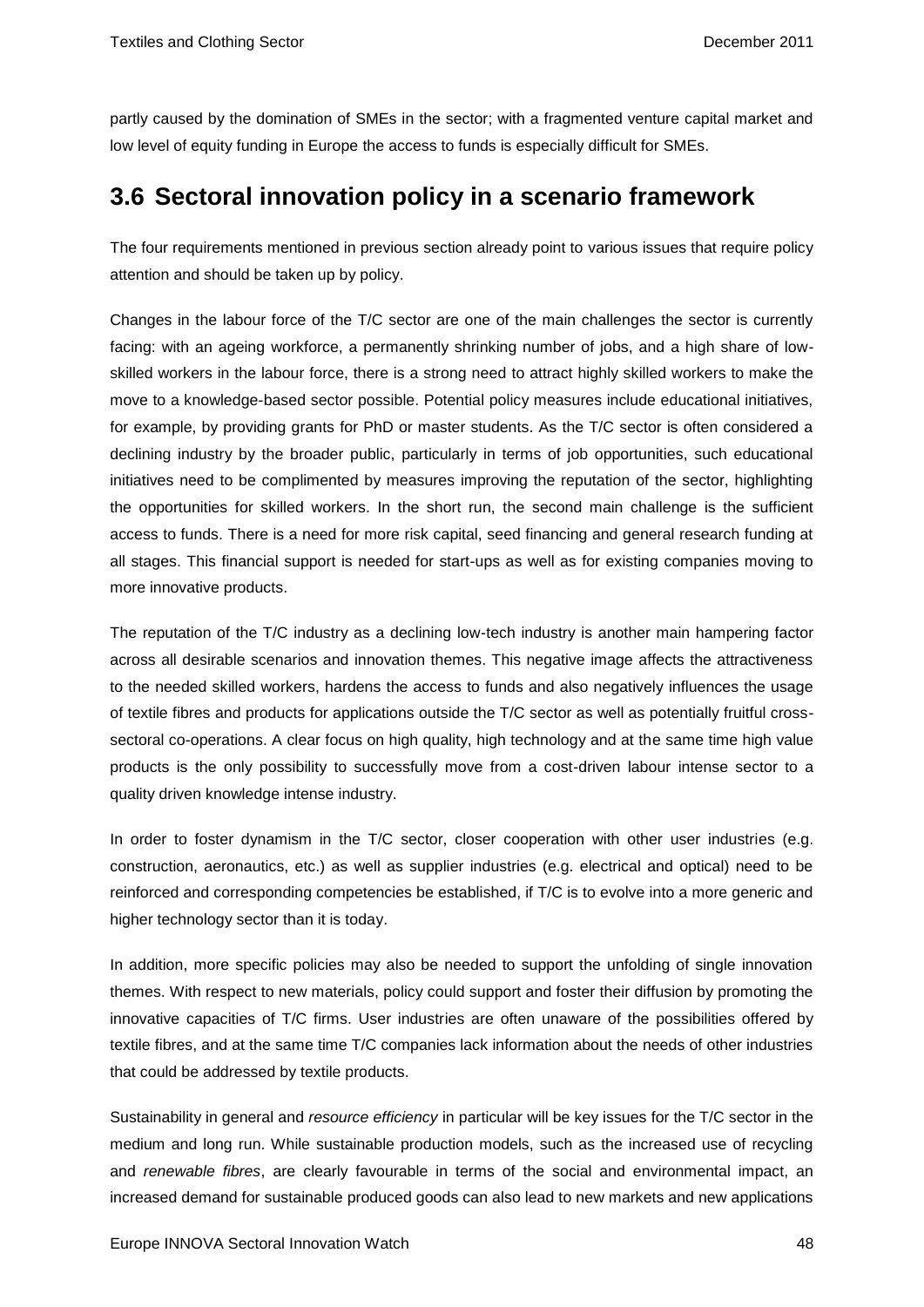for T/C products. Moreover, as the emphasis on environmental, health and safety issues, the already relatively stringent European regulations can, in this regard, potentially be transformed into a competitive advantage. Therefore it is important to continue the already ongoing efforts and initiatives on the European level, even if some regulations are at the moment considered to be a cost factor rather than a competitive advantage.

As stated before, advanced *machinery* has a special role in the T/C sector and is needed to unlock the potential of the other innovation themes, while at the same time European user industries are needed to push forward the development of this machinery. As the lack of consumers of advanced machinery in Europe was considered the main hindrance for producers of such machinery, policies supporting the uptake of the other innovation themes could also benefit machinery producers.

The *move from volume to customized production* and *new organisation and distribution models* often go along with each other, and so flexible production and distribution processes and proximity to the market are of main importance in both cases. One specific problem of customized products is the need for adequate return policies. A clear and consumer friendly regulative framework can help to increase the acceptance of such products by consumers and ensure fair market conditions for all producers. At the same time, such rather stringent policies can put positive pressure on producers to focus on quality and advances in the new technologies regarding body measurement and made-tomeasure production processes.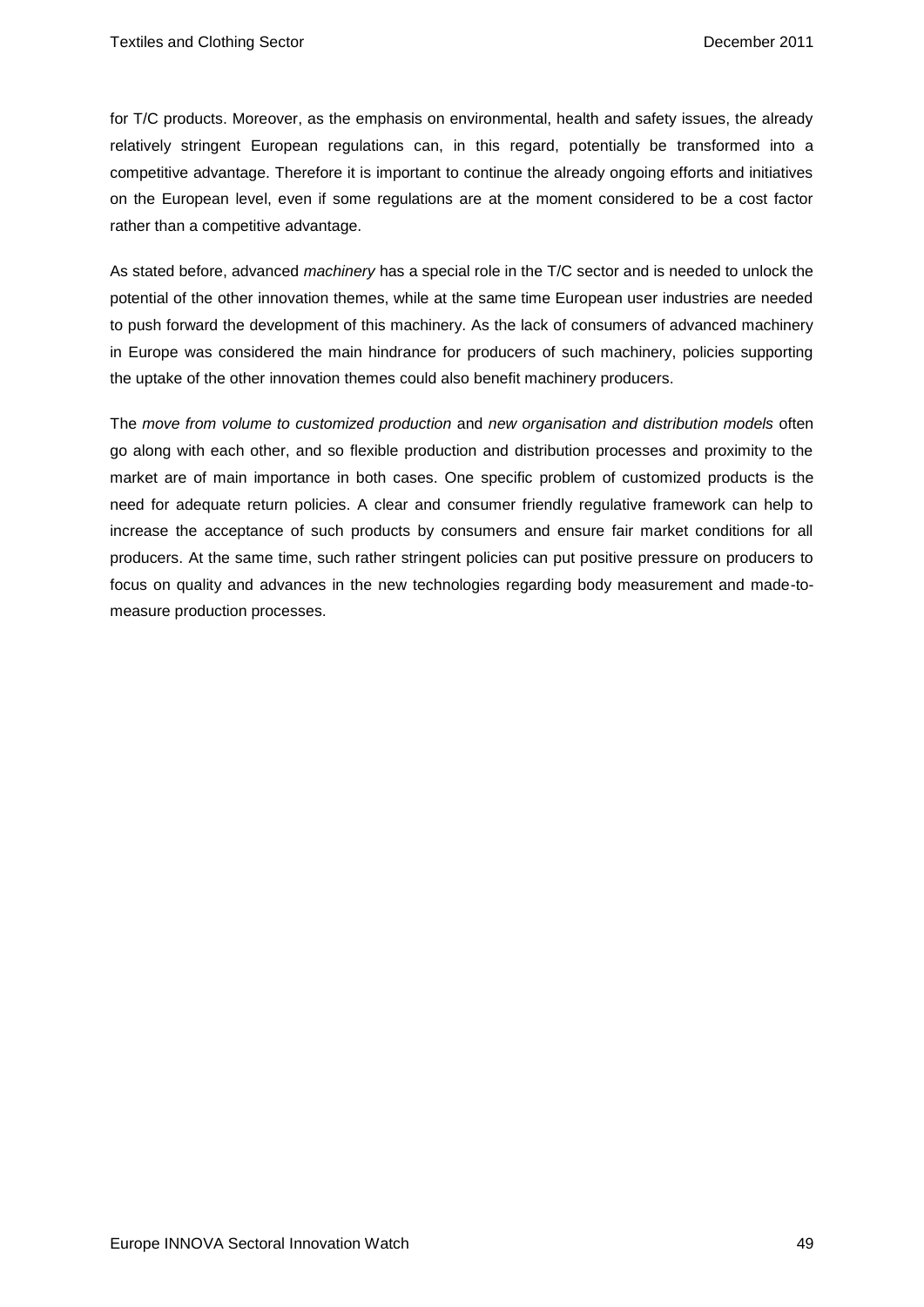## **4 Barriers to innovation in textiles and clothing**

The previous chapter has revealed considerable differences in innovative behaviour between textiles and clothing, which considerably lower innovation performance of the clothing sector. Textiles, in contrast, are on par with business sector average in most indicators.

One explanation for these differences may be the existence of sector-specific factors that constrain or hamper innovation activity. These factors may guide to possible fields for policy intervention, if the challenges and hampering factors identified by CIS can be addressed with adequate policy measures.

Table 4.1 presents an overview of these factors from the CIS. The most urgent challenge for innovative T/C enterprises is innovation financing: Compared to other industries, both, the textiles and the clothing sector are disproportionately strong affected by problems related to innovation financing (see also NetFinTex 2006).

Financial restrictions such as a lack of funds are by far a bigger restriction for the clothing industry compared to the textiles industry. 27% of all textiles and 29.7% of all clothing enterprises find that innovations costs are too high. Another 16.9% of all innovative textiles and 23.3% of all innovative clothing enterprises suffer from a lack of financial resources from outside the enterprise. Financial restrictions are typically more severe for small enterprises with limited access to external financing and less possibilities for internal risk diversification, so we assume that the problem of a lack of finance is also a result of the high share of small and medium enterprises in the sector.

Another area where enterprises in the textiles and clothing sector face on average more severe problems than other enterprises is the availability of qualified personnel. The lack of qualified personnel is an above-average factor hampering innovation in the clothing sector while the textiles sector is again at about all industries average level in this dimension. The CIS, however, does not tell about the reasons for shortage of skilled personnel in the T/C sector: if the reason is a general lack well-educated people for tasks such as design, this may be a field where public training and educational initiative. If it is because the T/C sector is less attractive than other sectors, this may call for a different set of measures. T/C enterprises in the UK, for example, face a shortage of designers although a considerable number of design graduates leave college each year (EC 2008, p. 94). A possible explanation for the low attractiveness of the T/C sector for graduates it the fact that wages in the T/C sector are considerably below the level of the whole business sector, which makes it difficult for T/C enterprises to attract talent (see below).

A third set of hampering factors which are stronger in textiles and clothing than in other industries are factors related to risk and uncertainty. This could be, for example, a lack of information on technology and on markets as well as the difficulty in finding co-operation partners for innovation and the uncertain demand for innovative goods. Policies to overcome these problems include all initiatives to connect individual actors and increase the exchange of knowledge and information among textiles and clothing enterprises, their suppliers and their customers.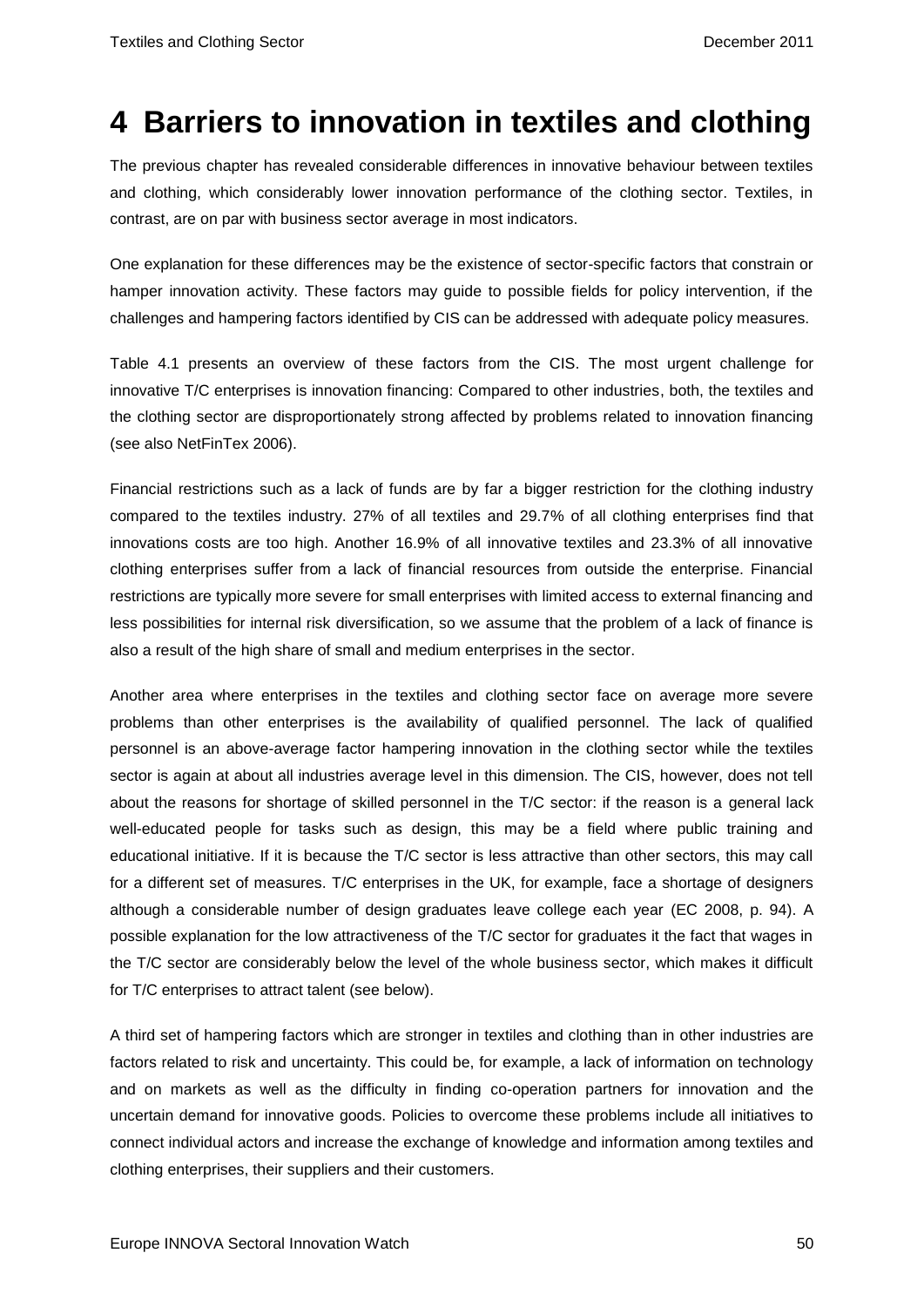|                                             | Average<br><b>Textiles</b> | Average<br>Core<br><b>NACE</b> | % GAP  | Average<br><b>Clothing</b> | Average<br>Core<br><b>NACE</b> | % GAP  |
|---------------------------------------------|----------------------------|--------------------------------|--------|----------------------------|--------------------------------|--------|
|                                             | (2)                        | (1)                            | (2/1)  | (4)                        | (3)                            | (4/3)  |
| Enterprise with innovation activity         |                            |                                |        |                            |                                |        |
| abandoned at the concept stage              | 15.4%                      | 17.1%                          | 90.5%  | 13.0%                      | 16.8%                          | 77.0%  |
| Enterprise with innovation activity         |                            |                                |        |                            |                                |        |
| abandoned after it began                    | 17.1%                      | 12.9%                          | 132.8% | 6.6%                       | 12.7%                          | 51.9%  |
| Enterprise with innovation activity         |                            |                                |        |                            |                                |        |
| seriously delayed                           | 29.0%                      | 33.1%                          | 87.7%  | 28.5%                      | 33.1%                          | 86.2%  |
| Lack of funds within your enterprise or     |                            |                                |        |                            |                                |        |
| enterprise group                            | 19.8%                      | 20.3%                          | 97.3%  | 29.3%                      | 20.5%                          | 142.9% |
| Lack of finance from sources outside        |                            |                                |        |                            |                                |        |
| your enterprise                             | 16.9%                      | 16.0%                          | 105.1% | 23.3%                      | 16.6%                          | 140.3% |
| Innovation costs too high                   | 27.0%                      | 23.9%                          | 112.8% | 29.7%                      | 24.5%                          | 121.3% |
| Lack of qualified personnel                 | 10.7%                      | 10.9%                          | 98.1%  | 15.1%                      | 11.0%                          | 137.9% |
| Lack of information on technology           | 8.1%                       | 5.3%                           | 153.3% | 9.5%                       | 6.0%                           | 158.0% |
| Lack of information on markets              | 9.5%                       | 5.8%                           | 162.8% | 8.6%                       | 5.8%                           | 147.8% |
| Difficulty in finding co-operation partners |                            |                                |        |                            |                                |        |
| for innovation                              | 10.9%                      | 8.3%                           | 130.2% | 10.5%                      | 8.3%                           | 126.5% |
| Markets dominated by established            |                            |                                |        |                            |                                |        |
| enterprises                                 | 11.3%                      | 13.5%                          | 83.9%  | 12.9%                      | 13.7%                          | 94.5%  |
| Uncertain demand for innovative goods       |                            |                                |        |                            |                                |        |
| or services                                 | 16.4%                      | 12.1%                          | 135.5% | 15.8%                      | 12.3%                          | 128.2% |
| No need to innovate due to prior            |                            |                                |        |                            |                                |        |
| innovations                                 | 5.9%                       | 5.8%                           | 101.2% | 4.7%                       | 5.8%                           | 79.9%  |
| No need to innovate because no              |                            |                                |        |                            |                                |        |
| demand for innovations                      | 4.5%                       | 6.6%                           | 68.9%  | 7.9%                       | 6.5%                           | 120.7% |

**Table 4.1 Factors hampering innovative activities, textiles (NACE 17) and clothing (NACE 18); only innovative enterprises** 

Source: CIS 4, own calculations, countries included see annex

Additional hampering factors have been identified by the analysis of Task 3 of SIW. Some of these drivers and barriers are generic in character, and are likely to affect innovation not only in textiles and clothing, but in many parts of the economy. Examples are rising energy prices, the effects of the financial crisis, the need for constant optimisation, rising R&D costs and duration, or opportunities to secure the returns to innovation. Some of these factors, however, point to issues which are more specific to the textiles and clothing industry. A first of these specific sets of drivers and barriers are consumer tastes, which may be changing faster and be more prominent in this industry than in other sectors of the economy. The results clearly show the importance of changes in tastes, together with shorter life cycles, for innovation in textiles and clothing.

A second, more specific finding is the role of market structure. Producers of textiles and clothing seem to be hampered by both supplier and customer market power, which may be a result of the rise of retail chains on the one and rising prices for raw materials on the other hand. Competition from outside the EU is seen as as big obstacle to innovation. Labour costs outside the EU and relocation are seen as barriers to innovation in Europe. It is, however, also interesting to see that the effect of competition from inside the EU is regarded more positive, which a considerable number of respondents that regard this factor as slightly or moderately positive. Moreover, the results of the survey confirm the importance of finance as an obstacle for innovation in T/C. It seems to be difficult for textiles and clothing firms to access public funds for innovation in particular. Collaboration, in contrast, seems to be less relevant for innovation in textiles and clothing. This may be explained by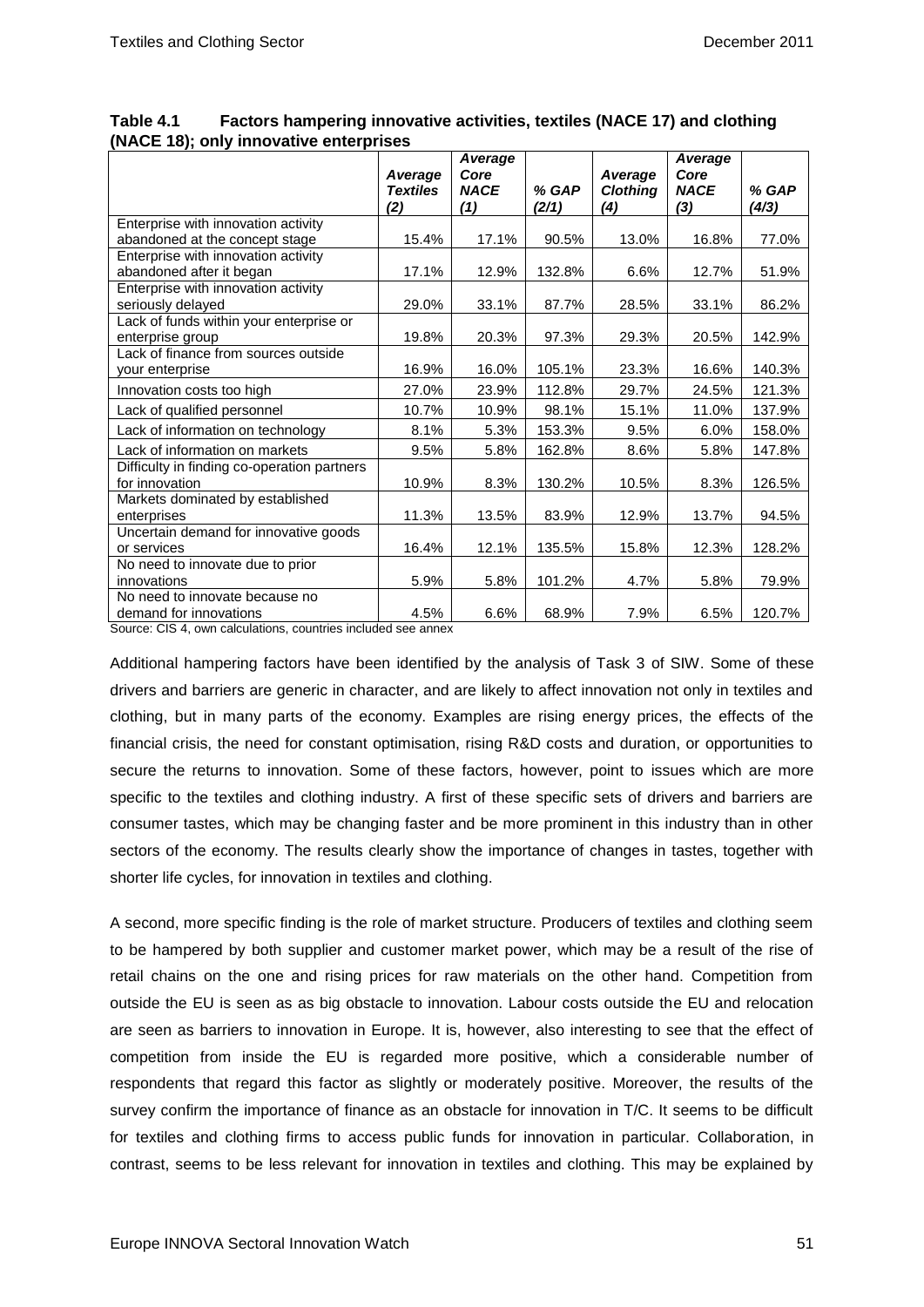the finding that a high share of respondents regard the threat of losing know-how in collaborations as serious.

The analysis also found that some drivers or barriers are strongly related to specific types of innovation. Regulatory uncertainty, an important barrier according to the survey, is highly and positively correlated to innovation in products and management systems. Duration of R&D (also a barrier according to the survey) is highly correlated to management systems. Growth opportunities, opportunities to secure benefits and pioneering advantages are positively correlated to innovation in products. In-house know-how is highly (positively) correlated with layout of production organization, and all types of funding exhibit positive correlations to at least one innovation type. Various forms of regulation, in contrast, exhibit only a moderate association to different types of innovation.

We can draw two conclusions for policy: first, the results highlight the importance of generic drivers and barriers that have relevance in a number of industries. This supports a horizontal approach to innovation policy which focuses on creating framework conditions rather than concrete policy intervention in one particular sectors. This horizontal approach should be accompanied by more sector-specific measures. The analysis has shown that innovation financing, competition and external trade are three fields where a sector-specific approach may be more appropriate. Problems with financing may also be related with the recognition of non-technological innovation by policy. Branding and design are important innovation activities for clothing enterprises in particular, but only rarely supported by many funding schemes which still focus on R&D. The results for the linkages between innovation and globalisation are mixed and contrast the findings from Task 1. As a message to policy, it seems clear that levelling the playing field is the way forward.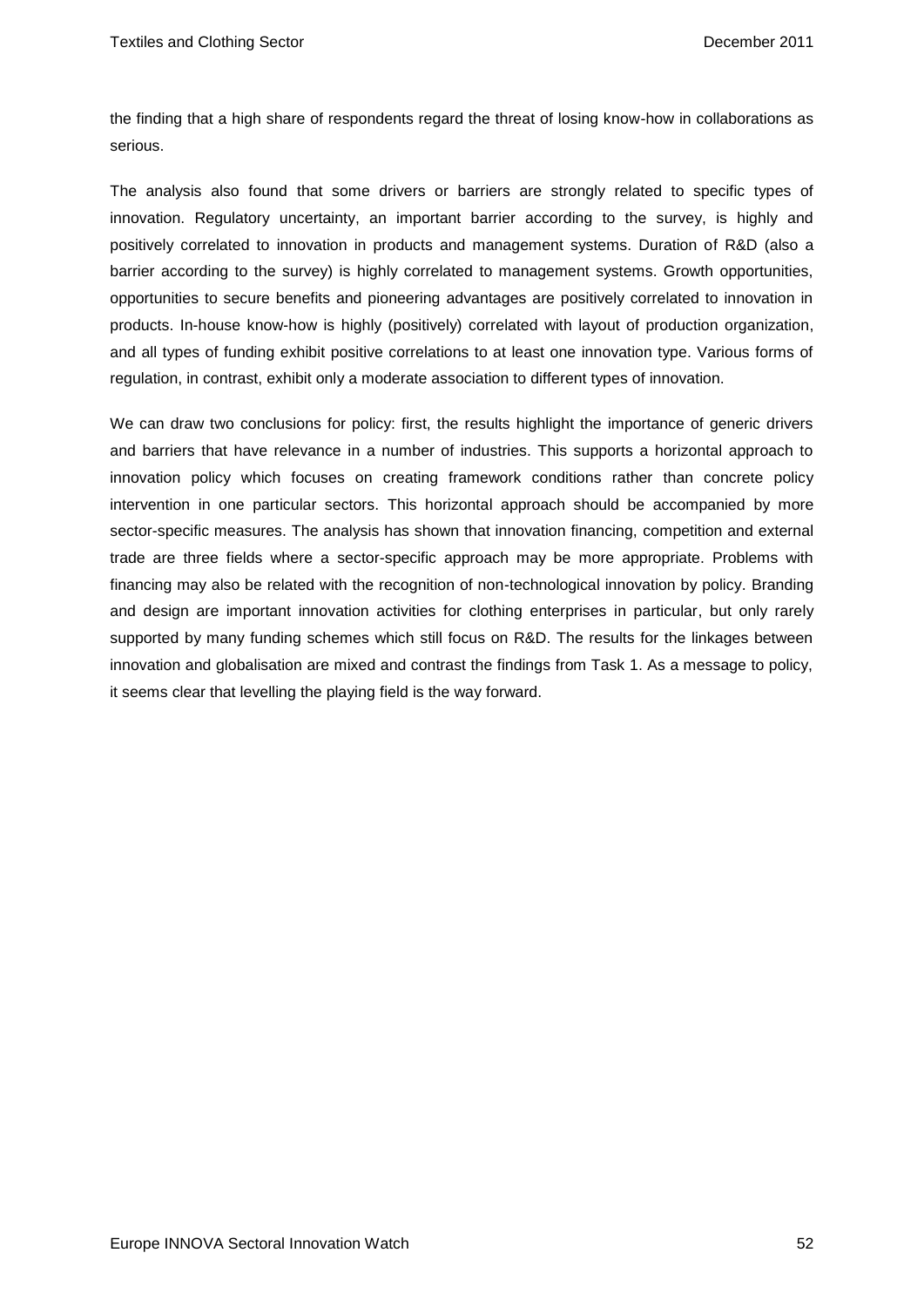## **5 Horizontal issues relevant to the sector**

## **5.1 National specialisation patterns**

Innovation and technological change in textiles and clothing can be studied in various ways. One approach is to use firm-level data, as has been demonstrated in the first sections of this report. An alternative approach is to employ patent data. The report on national specialisation patterns provides a comparative analysis of technological activity in the sectors covered by INNOVA SIW based on patent data.

The results indicate that patenting in textiles and clothing account for a very small share of overall patenting activity in the EU between 1978 and 2005. Only 0.52% of all patents are attributed to T/C. Moreover, the patent share of textiles and clothing has decreased continuously, in contrast to increases in biotechnology, electrical and optical equipment and automotive.

Nearly all T/C patents are held by EU 15 countries and countries outside the EU. Within the EU, the technological competences in the textiles and clothing sector – measured by an above-average specialisation - are mainly located in Denmark, Spain, Italy, and, to a lower extend, in Germany, Austria and France (see figure below). Most of the New Member States have very few patents in textiles and clothing and therefore have comparative technological disadvantages in this sector measured by patent counts.

This result reflects an important finding from the previous sections; T/C firms in North Western Europe predominantly purse strategies which rely on internal R&D and the development of internal capabilities, while T/C firms in Central and Eastern Europe are often technology adaptors. Slovenia, for example performs well in terms of share of turnover with new products from CIS as well as cost reductions, but has almost no patents. Probably Slovenia's textile industry gains its competitive edge through cost advantages.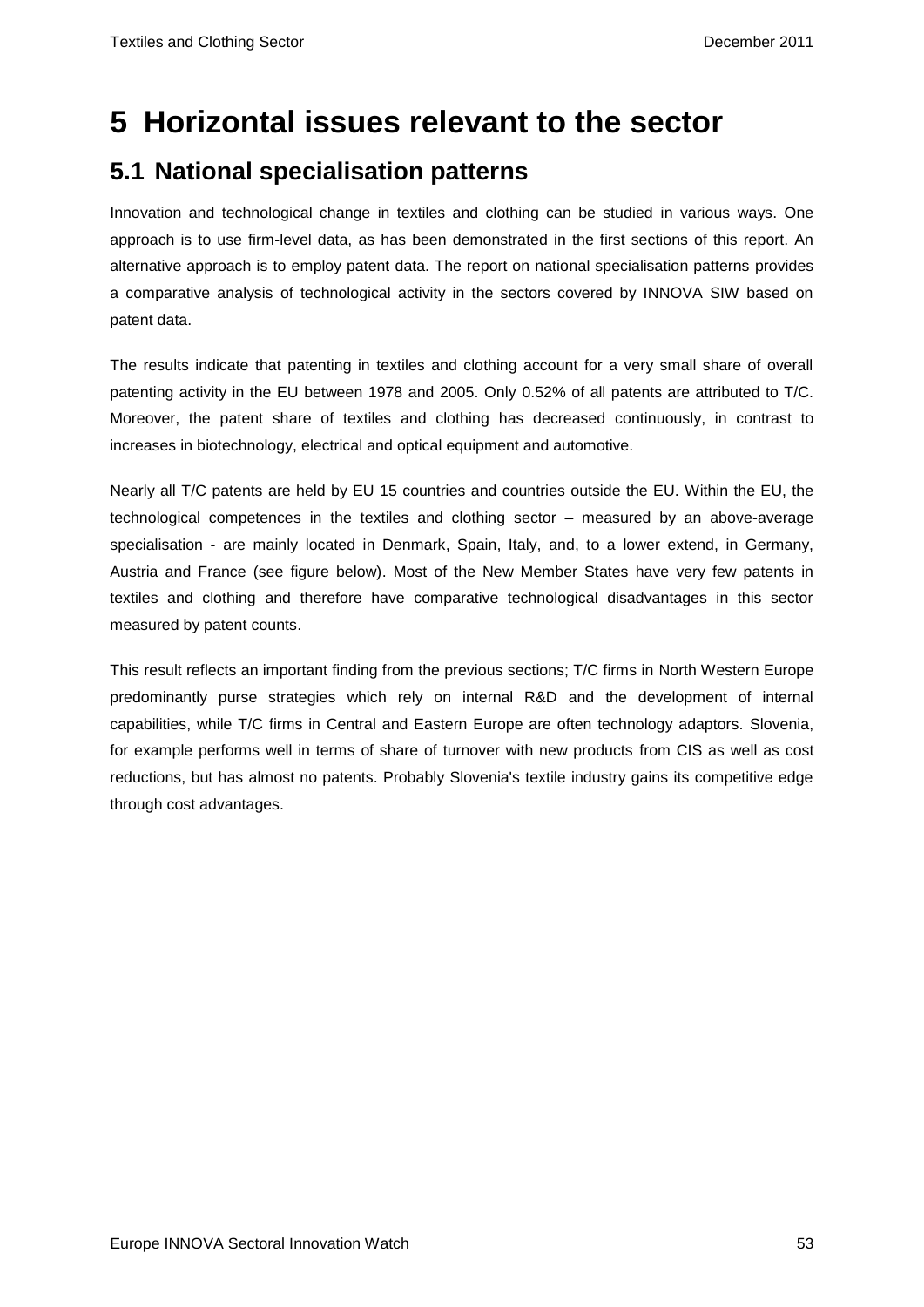

### **Figure 5.1 EU 27 specialisation patterns in textiles and clothing**

Source: Sectoral Innovation Watch, Horizontal Report 1

The analysis can further be refined by employing patent citation data, which are references to other patent documents or non-patent literature. Patent citations are a measure for the quality of the patent. The literature assumes that valuable patents are cited more frequently. Citation data can be used to derive a specialisation index similar to the one for patent inventions. This analysis shows that in the T/C sector there are only two countries which have specialisation advantages in the patent and citation counts indicators: Denmark in the first period and Spain in the second period. This means that both countries have a higher specialisation both in terms of quantity and quality.

Innovation increasingly becomes a collaborative activity in many industries. The national specialisation report has tried to capture this trend by the analysis of co-inventor networks, where one patent inventions is related to two or more individual inventors, often residing in different countries.

The network analysis in the different sectors reveals that almost all countries with many patent applications (such as the United States and Germany) also have many network linkages. Japan, however, is an exception, with only few collaboration linkages. Especially in the case of countries focusing on export, linkages are necessary as products need to be adapted to local markets. The coinventor network of textiles and clothing patent exhibit strong links between EU15 countries, but also between the EU and the United States which plays a central role in this network. In the first period 1994-1996 the US hold strong connections to the United Kingdom and Germany, but also have a strong linkage with Belgium. Within the EU 15 countries there is a lot of collaboration between France and Germany in the second period 2000-2002. Nevertheless connections within the EU increase in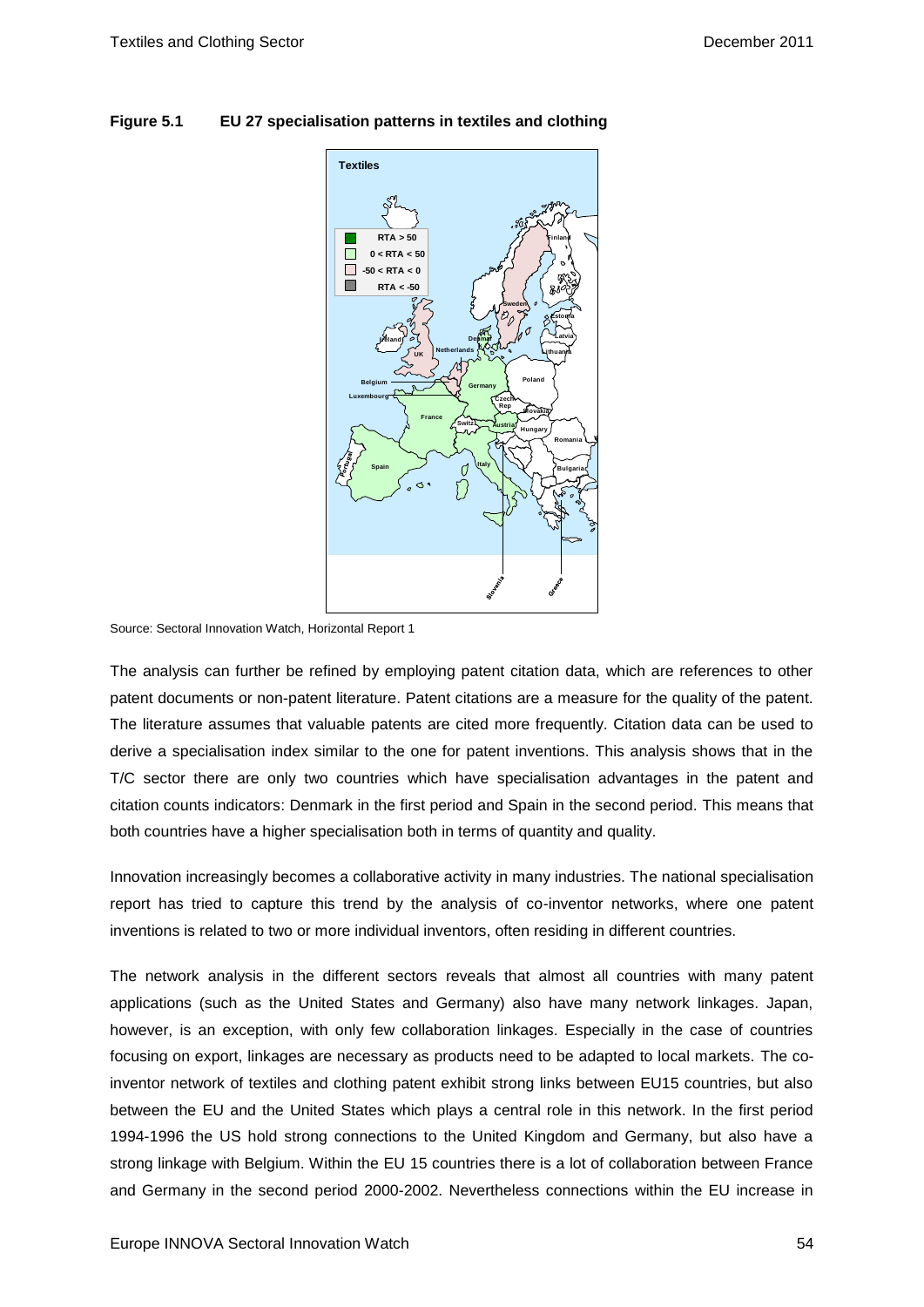2000-2002. While in 1994-1996 there is only one connection from a New Member State (Slovakia) to the EU 15 countries, in 2000-2002 two New Member States establish linkages (namely Hungary and Slovenia). Anyhow, the connections of New Member States do not play a significant role in the textiles and clothing sector.

The sectoral analysis also suggests that specialised countries tend to collaborate with each other. This pattern, however, cannot be found in T/C. The co-inventor network shows no clear relationship between collaboration and specialisation. All country pairs with strong connections (e.g. Germany - France, United States – Germany, Belgium - United Kingdom, United States–United Kingdom) have no clear specialisation in this sector. On the contrary, countries which are highly specialised in this sector (Portugal, Spain and Italy) do not have any outstanding collaboration record. The same holds for highly under-specialised countries. This result may resemble the finding from CIS data that cooperation with external partners is less frequently found in T/C and in clothing in particular than in other sectors, despite the fact that innovation in T/C often originates from outside the enterprise. Moreover, there is a preference for informal sources of information over formal innovation cooperation, which may also explain the patterns of co-inventorship observed in the national specialisation report.

### **5.2 Eco-innovation opportunities and eco-innovation clusters**

Textiles and clothing is one of the industries where environmental and sustainability issues have a noticeable impact on innovation activity. This impact may even increase in the future. Environmental issues related to textiles and clothing include (Diaz Lopez et al. 2010; Zahradnik and Dachs 2010):

- Water and land consumption and the use of pesticides in the production of fibres;
- energy use associated with laundry (particularly of cotton products) and production equipment;
- Use of toxic chemicals and their release in waste water (particularly from pre-treatment of fibres, dyeing, bleaching, finishing and laundry), release of CHC emissions;
- Energy and water used in laundering and drying at different stages of manufacturing;
- Solid waste in textiles production;
- Seasonal and even faster-than-seasonal changes reduce life cycle of clothing and increase waste.
- Energy and water used for washing of textiles and clothing in use

If we add the social dimension to a more comprehensive definition of sustainability, additional issues arise from the increasing share of textiles and clothing imports from countries with weak workers protection, including the issue of child work, fair workers compensation, or the asymmetric effects of the decline of employment in T/C on regional labour markets in Europe. Corporate Social Responsibility (CSR) is often used to address these issues (Dickson and Eckman 2006).

Environmental and sustainability issues drive innovation in at least three ways (EMCC 2008c): First, European consumers increasingly take the environmental impact of their consumer choices and the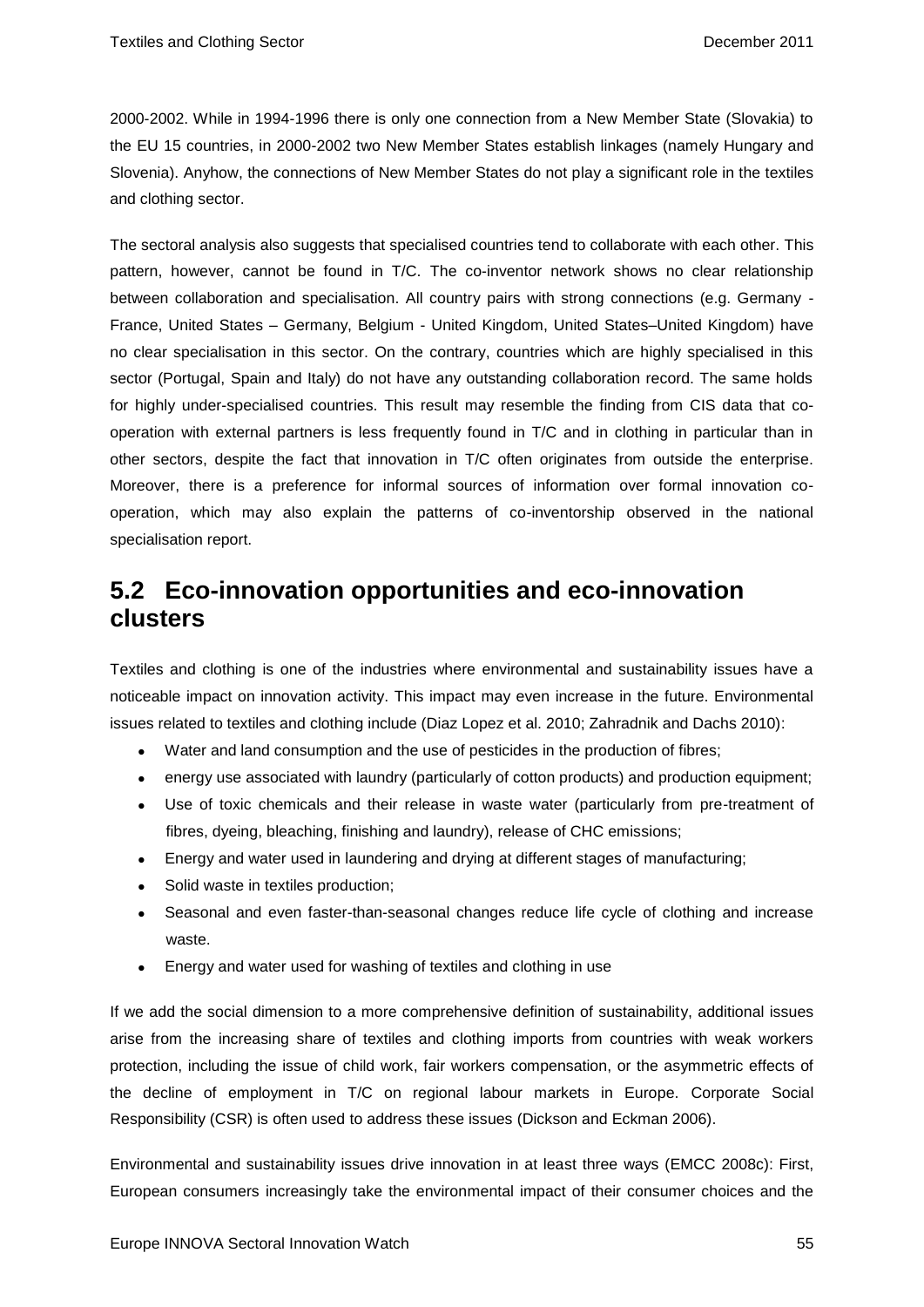products they buy into consideration. Second, national and European policy try to push the T/C sector into more environmentally friendly production technologies. Third, environmental or social misbehaviour of companies, like the use of child labour, in any part of the value chain can significantly harm a brand and reduce sales.

From the producers' point of view a possible strategy to deal with the increasing demand for sustainable T/C products is to ensure that the complete value chain is in line with the social and ecological standards of the majority of consumers. A second way would be to target environmentally conscious consumers by setting higher voluntary standards than competitors

Montalvo et al (2011) have identified a number of eco-innovation opportunities in the textile and clothing sector. These include:

- Enzymes for textiles manufacturing
- Improved textile methods for dyes and auxiliary chemicals
- Eco-finishing of clothes
- Automated systems for monitoring and control
- Plasma technology for eco-wet processing
- Intelligent textiles
- Eco-fibres
- Reused and recycled textiles

Most interesting, Montalvo et al (2011) find that many of these or similar solutions to environmentally friendly production of textiles and clothing already exist, but are only slowly put into practice. This means that there may be the need for additional regulation. These measures, however, have to be balanced with the interest of the European producers of textiles and clothing, who, comprehensibly, fear that such measures may even further deteriorate their competitive position. Moreover, the degree of maturity of traditional textile manufacturing is relatively high which may further hamper change.

One way to foster eco-innovation in textiles and clothing may be regulation. The Integrated Pollution Prevention and Control (IPPC) directive (2008/1/EC) was introduced to foster organisational and technological change in the T&C sector. There is a number of reports that cite the IPPC directive (and the accompanying reference document for the textile industry) as a positive driver for compliance and technological change, especially for water and energy consumption of textile processing. The REACH regulation (EC 1907/2006) is expected to impact the innovative efforts, clearly aligned with environmental aims, of this sector. In addition to the IPPC and REACH, the European Emission Trading System (Directive 2009/29), the Biocides Directive (98/8) and the European Eco-label scheme are important and positive drivers for this sector. Waste and landfill regulation are also reported to act as both a driver and a barrier for eco-textiles.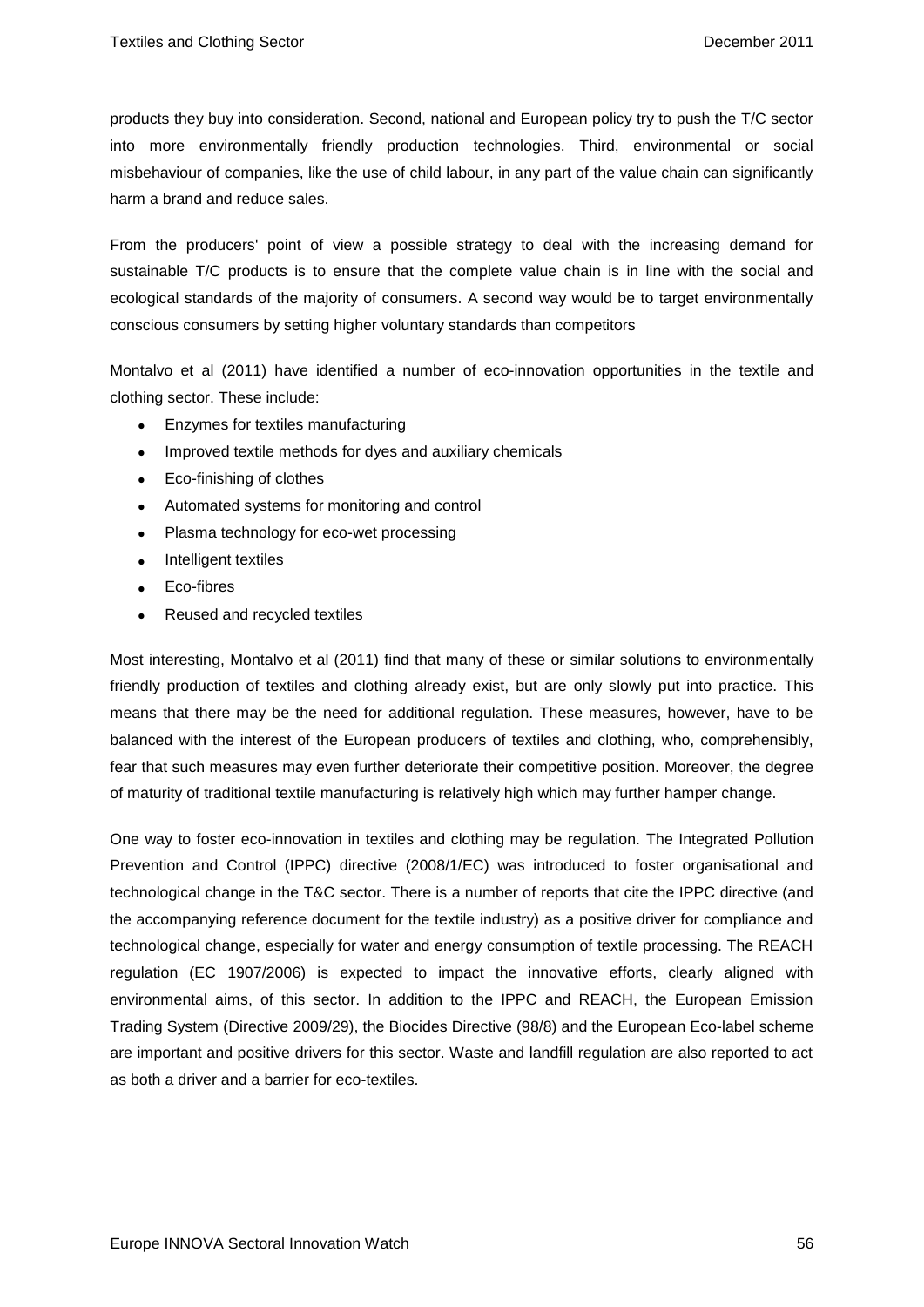### **5.3 Impact of innovation on new lead markets**

Future innovation themes in textiles and clothing point to promising new development both in products and in production technologies that may shape the future development of the T/C sector. These future innovation themes have been discussed in section 3.4 of this report.

Societal developments and global trends are the main drivers for international diffusion of innovation designs. The textile and clothing sector is traditionally regarded as low-tech sector. However, a trend towards additional functionality and new applications of products (e.g. in medical clothing, protective clothing and sports clothing) is conceivable increasing the importance of technological developments and innovation. Making use of high-tech textile materials will provide new opportunities to exploit increasing demand in niche markets. Clothing is increasingly associated with lifestyle, especially among young persons, making knowledge and prompt reaction on global fashion trends more important. Growing purchasing power of the youth population provide potential to exploit high demand and opens up new models of distribution (e.g. e-commerce). Another emerging trend concerns environmental consciousness. Consumers will become more demanding in terms of renewable fibres, environmental friendly production methods and supply chains providing potential for European countries to meet high demand (e.g. for eco labels) and becoming a Lead Market in the respective fields. Additionally, stringent EU regulations in terms of environmental, health and safety issues may additionally boost the demand for resource efficient and sustainable production of textiles and clothing as well as high-tech material. This can positively contribute to gains in competitive advantages.

Future innovations, however, need a favourable environment to flower. The literature of Lead Markets (for example Beise 2004) has identified these environmental conditions and applied this concept to various sectors (Cleff et al. 2007).

*Domestic demand i*s one of the decisive factors within the Lead Market approach. A high degree of demand specialization (i.e. a comparatively high share of the automotive sector on total consumption within a country) indicates a demand advantage of a country compared to other countries. Demand specialisation is high in the *Greece, Portugal, Italy, Cyprus, UK, Malta and Austria* compared to the EU-25 average. These countries most likely gain competitive advantage with respect to domestic demand in the textile and clothing industry and might become a Lead Market in specific innovation designs.

If innovative products or services can be sold at a low relative price on a Lead Market, the probability of diffusion to other markets increases. *Competitive market structures* favour the realization of price advantages. Relative price reductions of innovative products can be achieved either by cost reductions of production and input factors or by economies of scale of mass productions. Resource efficiency with respect to production (e.g. by the reuse of fibres, recycled clothing and materials) and distribution of products promise potential for reductions in costs, and thus, improving competitiveness of specific innovation designs. Additionally, cost reductions can be achieved by high-tech and automated production methods. Technological developments for virtual prototyping and design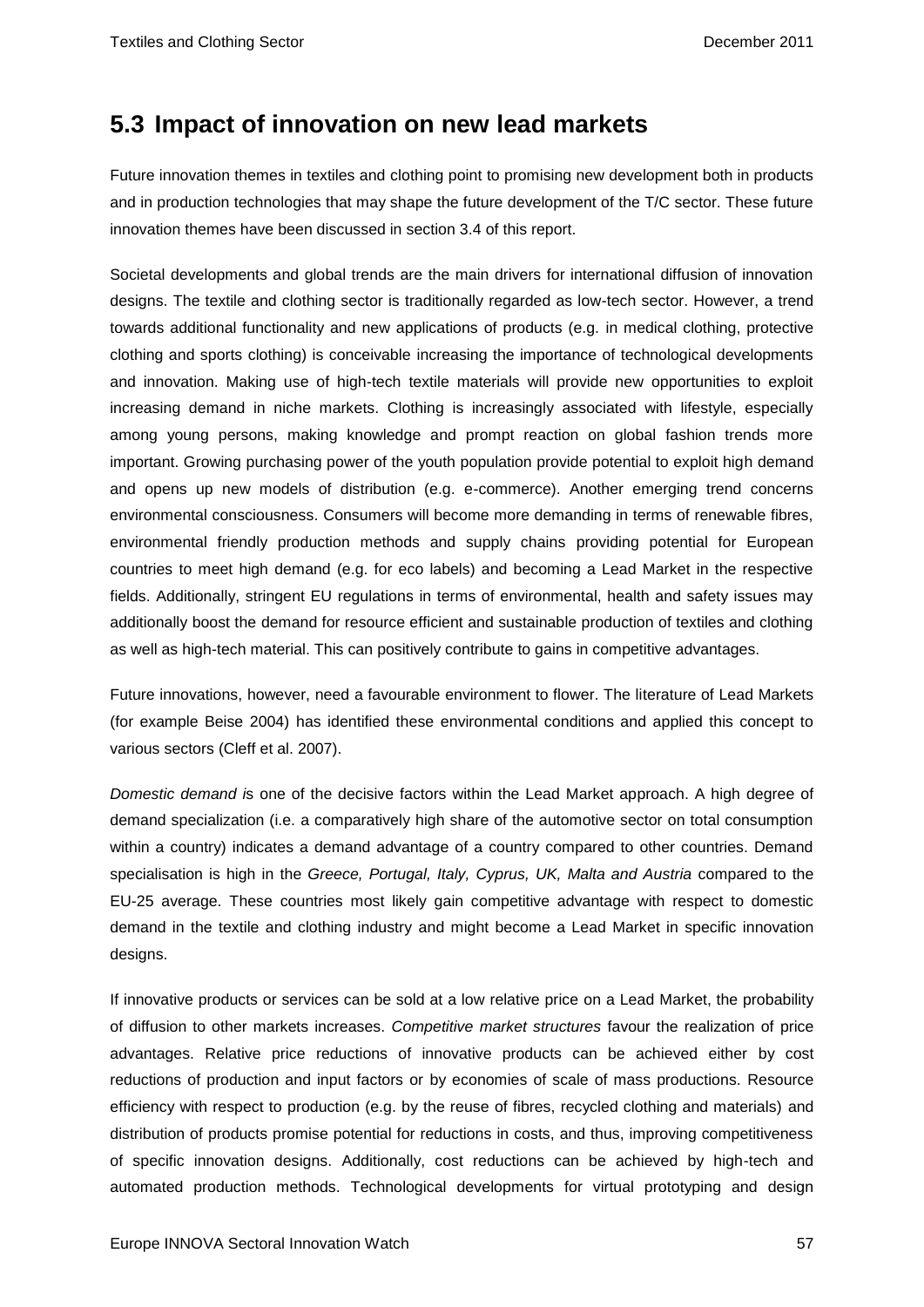provide new application methods in the context of mass customization, as traditional prototyping would be extremely expensive for customized clothes. With the ongoing reduction in length of fashion cycles and increasing variety of designs the costs of prototyping are of growing importance. Low relative prices in the textile and clothing industry can be found in *Denmark, Ireland, France and the Netherlands* in the EU-25.

Cultural, social and economic similarities between countries facilitate the *exportability of innovative designs*. Orientation on foreign customers' needs and preferences increases the sensibility towards global trends and developments. The cycles of global fashion trends are getting shorter and fast moving. Thus, an established position on foreign markets may facilitate a fast identification of emerging trends creating first-mover advantages in the home market. Additionally, new export opportunities for European countries arise from high-tech machinery for the production of textiles and clothing. Lead market potentials can be received from a high degree of export orientation especially in conjunction with high domestic demand for a specific product. The home markets in *Italy, Great Britain and Austria* provide favourable conditions for exporting innovation designs successfully tested at home to other countries.

A country's *transfer advantage* arises from a high degree of internationalisation and close interactions with other countries (e.g. by MNEs). New organisational and distribution models lead to more flexible processes and higher proximity to different markets. E-commerce is one example in this context, enabling the reception of feedback from all over the world. A market and demand specific adaption of products is possible within a short time. Moreover, information about the specific foreign demand can be received more easily due to strong communication ties to other countries. Worldwide distribution channels and globally operating retailers achieve advantages by new organisational models such as vertical integration, including design, just in time production, marketing and sales. Innovative business models promise more flexible processes reducing the time span between production and sales. *Germany and UK* show an above-average proportion of foreign direct investment in the textile and clothing industry and thus, have a transfer advantage compared to other EU member states.

*Competition* is traditionally high in the textile and clothing industry. This is especially the case in mass and low price segments with particular pressure from low-wage countries. However, competitive pressure comes from within the EU as well. In this regard, European countries have to establish a successful position in high-tech machinery and products with advanced materials (multi-functional materials) in order to gain competitive advantages. Furthermore, niche markets for medical clothing and protective clothing show promising conditions. Competitive markets have a higher probability to become a Lead Market, as more innovative designs have to be created in order to persist in a competitive environment. Domestic market structure advantages can be measured by the entry rate of new firms in the specific industry. A highly competitive market structure can be found in *Baltic countries, Slovakia, the Czech Republic, France and Hungary* compared to the EU-25 average.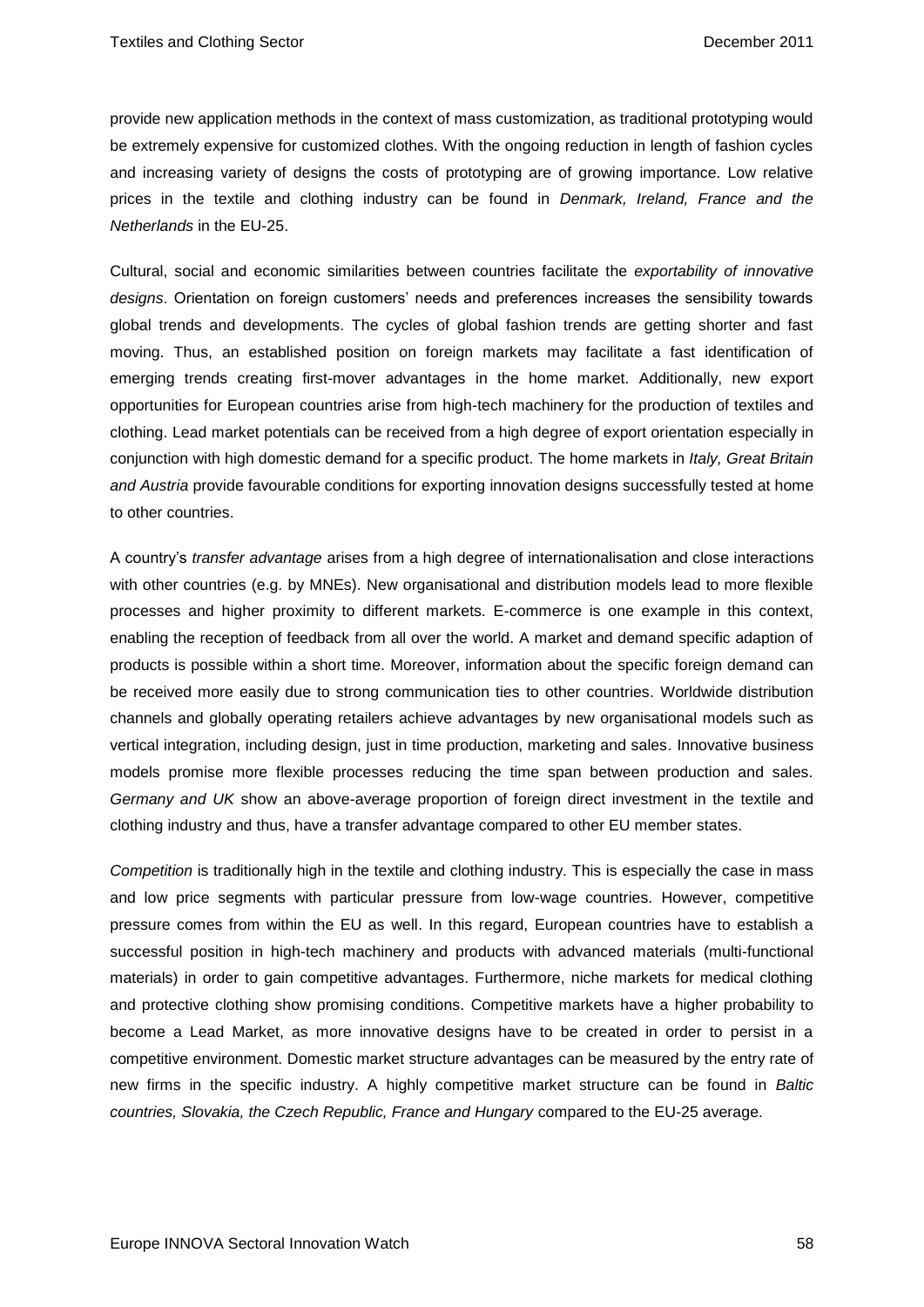## **6 Policy conclusions**

This report has analyzed innovation in the textiles and clothing industry and sketches a possible transformation of textiles and clothing from a labour-intensive low-technology sector to a knowledgeintensive industry. The report has drawn different scenarios of this change. Policy can support this transformation by fostering an innovation culture in textiles and clothing and removing barriers to innovation:

First, the analysis has shown that a lack of skilled workers is a serious problem in the sector. In a dynamic scenario perspective, experts relate a lack of skilled personnel with a steady decline of the sector, even with potentially negative dragging effects on other industries. Continuous efforts to upgrade the skill level combined with an increasing focus on resource efficient and environmental friendly produced high quality products are therefore needed to maintain and increase the competitive position of the European T/C sector. Educational initiatives need to be complimented by measures improving the reputation of the sector, highlighting the opportunities for skilled personnel in the T/C sector.

A second main challenge is the sufficient access to funds. Survey results indicate that a lack of funding hampers innovation in T/C considerably more than in other sectors. There is a need for more risk capital, seed financing and general research funding at all stages. This financial support is needed for start-ups as well as for existing companies moving to more innovative products. Policy should consider the importance of non-technological forms of innovation and value creation for innovation in T/C. Branding and design are important innovation activities for clothing enterprises in particular, but only rarely supported by many funding schemes which still focus on R&D. These activities are, however, less well supported by public innovation funding than technological activity, as can be learned by the low share of firms in clothing that receive public funding for innovation. A stronger promotion of these types of innovation would also facilitate innovation in textiles and clothing.

Third, our results illustrate a variety of innovation strategies in the textiles and clothing sector. Policy should account for this variety by creating favourable framework conditions rather than concrete policy intervention, because there is always the danger of adverse effects; measures targeted to one group inevitably leave many enterprises aside which pursue another strategy. This is also supported by an analysis of barriers to innovation in textiles and clothing. The results highlight the importance of generic barriers that have relevance in a number of industries. This supports a horizontal approach to innovation policy which focuses on creating framework conditions rather than concrete policy intervention in one particular sectors. Hence, policy should foster the innovative capacities of T/C firms and the creation of novelty in the sector in a very general sense. This also includes branding and design which are important innovation activities for clothing enterprises in particular, and measures to foster intellectual property rights.

This horizontal approach should be accompanied by more sector-specific measures. The analysis has shown that innovation financing, competition and external trade are three fields where a sector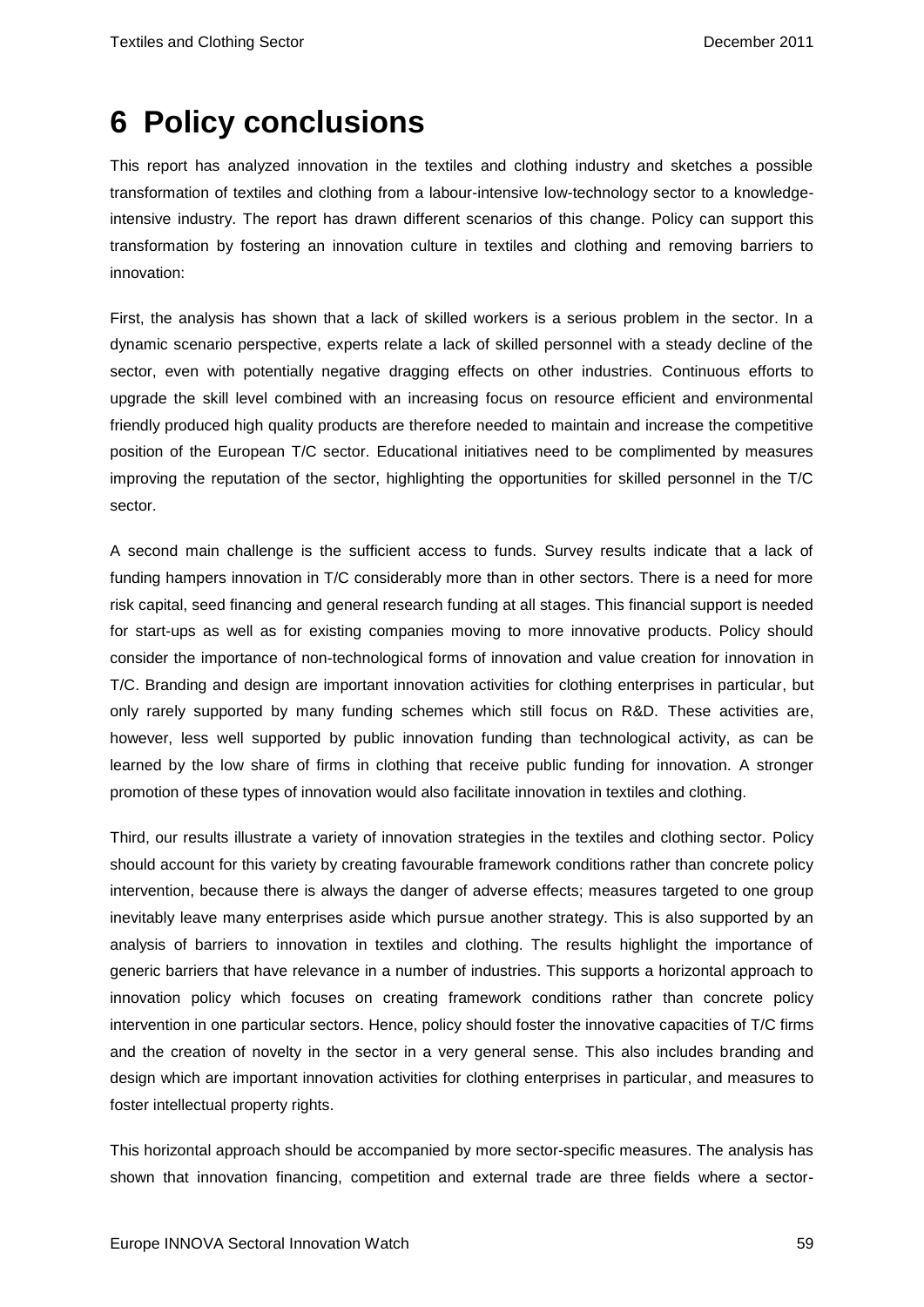specific approach may be more appropriate. With respect to globalisation, levelling the playing field and creating equal conditions for EU and non-EU competitions is the way forward.

The scenario analysis indicates that textiles products will more and more incorporate information, communication and nanotechnologies and textiles will increasingly find applications in non-clothing environments. In order to foster dynamism in the T/C sector, closer cooperation with these user industries (e.g. construction, aeronautics, etc.) as well as supplier industries (e.g. electrical and optical) need to be reinforced and corresponding competencies be established, if T/C is to evolve into a more generic sector than it is today.

Sustainability in general and resource efficiency in particular will be key issues for the T/C sector in the medium and long run. While sustainable production models, such as the increased use of recycling and renewable fibres, are clearly favourable in terms of the social and environmental impact, an increased demand for sustainably produced goods can also lead to new markets and new applications for T/C products. Moreover, as the emphasis on environmental, health and safety issues, the already relatively stringent European regulations can, in this regard, potentially be transformed into a competitive advantage. Therefore it is important to continue the already ongoing efforts and initiatives on the European level, even if some regulations are at the moment considered to be a cost factor rather than a competitive advantage.

Finally, the results confirm the current approach of economic policy with respect to globalisation and offshoring. Offshoring and international expansion does not threaten innovation and technological capabilities in Western Europe but can constitute an incentive for innovation. It is, however, clear that globalisation implies broad changes in value chains and markets that affect EU countries in different domains and create winners and losers. T/C is one of the sectors where the losers of globalisation are most visible. Policy should therefore help that benefits of globalisation spread among all groups affected by the process, rather than try to slow down or block globalisation.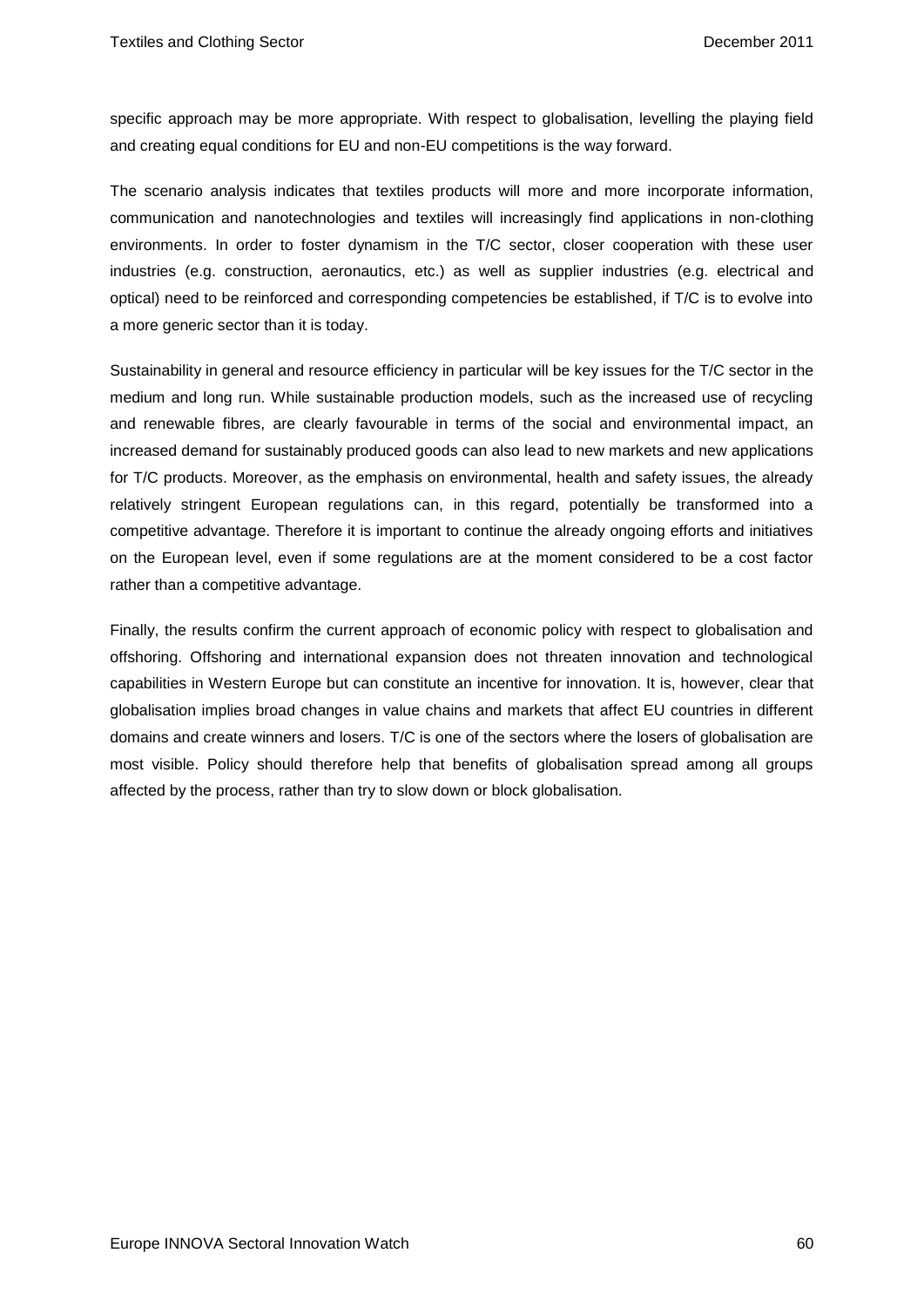## **References**

- Abramovsky, L., E. Kremp, A. López, T. Schmidt, and H. Simpson (2009), "Understanding Cooperative R&D Activity: Evidence From Four European Countries", *Economics of Innovation and New Technology* 18(3), pp. 243-265.
- Aghion, P., and R. Griffith (2005), *Competition and Growth. Reconciling Theory and Evidence*, Cambridge, MA, MIT Press.
- Arundel, A., and H. Hollanders (2005), *EXIS: An Exploratory Approach to Innovation Scoreboards*, MERIT, Maastricht.
- Barba Navaretti, G., and A.J. Venables (eds., 2004), *Multinational Firms in the World Economy*. Princeton and Oxford: Princeton University Press.
- Beise, M. (2004), "Lead markets: country-specific drivers of the global diffusion of innovations", *Research Policy* 33(6-7), pp. 997-1018.
- Bender, G. (2006), *Peculiarities and Relevance of Non-Research-Intensive Industries in the Knowledge-Based Economy*, Final Report of the Project "Policy and Innovation in Low-Tech – Knowledge Formation, Employment & Growth Contributions of the 'Old Economy' Industries in Europe – PILOT", Dortmund.
- Böheim, M. (2006), *Scoping Paper Textiles*, Europe INNOVA Sectoral Innovation Watch. Project on behalf of the European Commission, DG Enterprise and Industry, Vienna.
- Böheim, M. (2008), *Sector Report Textiles*, Europe INNOVA Sectoral Innovation Watch. Project on behalf of the European Commission, DG Enterprise and Industry, Vienna.
- Braconier, H., and K. Ekholm (2000), "Swedish Multinationals and Competition from High- and Low-Wage Locations", *Review of International Economics* 8(3), pp. 448-461.
- Brainard, S.L., and D.A. Riker (1997), Are U.S. Multinationals Exporting U.S. Jobs?, NBER Working Paper 5958, Cambridge [Mass].
- Breschi, S., and F. Lissoni (2001), "Localized knowledge spillovers vs. innovative milieux: Knowledge "taciteness" reconsidered", *Papers in Regional Science* 80, pp. 255-273.
- Bridson, K., and J. Evans (2004), "The secret to a fashion advantage is brand orientation", *International Journal of Retail & Distribution Management* 32(8), pp. 403-411.
- Bruno, G.S.F., and A.M. Falzoni (2003), "Multinational Corporations, Wages and Employment: Do Adjustment Costs Matter?", *Applied Economics* 35(11), pp. 1277-1290.
- Camuffo, A., R. Pozzana, A. Vinelli, and L. Benedetti (2008), *Not doomed to death. A map of small firms' business models in the Italian Textile Apparel industry*, Alfred P. Sloan Industry Studies Working Paper, Boston.
- Chesbrough, H.W. (2003), *Open Innovation: The New Imperative for Creating and Profiting from Technology*, Boston, MA, Harvard Business School Press.
- Clausen, T.H. (2007), *Firm heterogeneity within industries: How important is "industry" to innovation?*, Centre for Technology, Innovation and Culture, University of Oslo, Oslo.
- Cleff, T., C. Grimpke, C. Rammer, A. Schmiele, and A. Spielkamp (2007), *Sectoral Lead Market Analyses*, Final Report, INNOVA Sectoral Innovation Watch, Mannheim.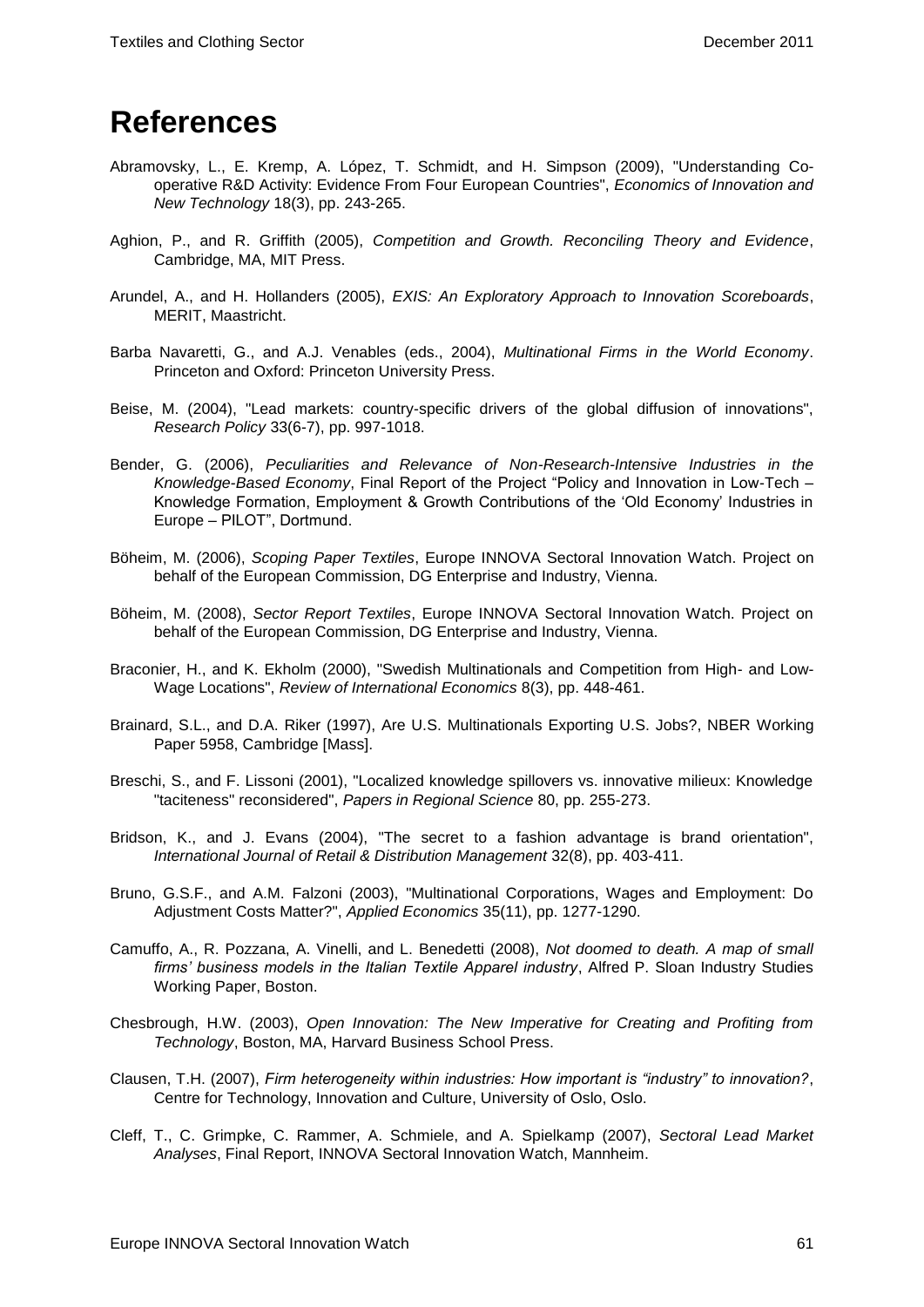- Dachs, B., B. Ebersberger, and S. Kinkel (2008), *Production Offshoring and Technological Competencies at Home*, mimeo, forthcoming,
- Davies, G. (1992), "The two ways in which retailers can be brands", *International Journal of Retail & Distribution Management* 20(2), pp. 24-34.
- Di Maria, E., and V. Finotto (2008), "Communities of Consumption and Made in Italy", *Industry and Innovation* 15(2), pp. 179-199.
- Dickson, M.A., and M. Eckman (2006), "Social Responsibility: The Concept As Defined by Apparel and Textile Scholars", *Clothing and Textiles Research Journal* 24(3), pp. 178-191.
- Djellal, F., and F. Gallouj (1999), "Services and the search for relevant innovation indicators: a review of national and international surveys", *Science and Public Policy* 26(4), pp. 218-232.
- Dunkel, W., J. Flecker, P. Meil, and A. Schönauer (2007), *Restructuring across value chains and changes in work and employment. Case study evidence from the Clothing, Food, IT and Public Sector*, Report on behalf of the WORKS project, European Commission, DG Research, Vienna.
- Dunning, J. (1973), "The Determinants of International Production", *Oxford Economic Papers* 25, pp. 289-336.
- Dunning, J. (1995), "Reappraising the Eclectic Paradigm in an Age of Allicance Capitalism", *Journal of International Business Studies* 26(3), pp. 461-492.
- EC (2004), *The future of the textiles and clothing sector in the enlarged European Union*, European Commission, COM(2003) 649 final, Brussles.
- EC (2006), *European Industry: A Sectoral Overview. Technical Update – 2006*, European Commission, DG Enterprise and Industry, Brussles.
- EC (2008), *European Competitiveness Report 2007*, European Commission, DG Enterprise and Industry, Brussles.
- EC (2009), *European Competitiveness Report 2008*, European Commission, DG Enterprise and Industry, Brussles.
- EMCC (2008a), *Case Study: Herning-Ikast-Brande Cluster, Denmark*, European Foundation for the Improvement of Living and Working Conditions, Dublin.
- EMCC (2008b), *Case Study: Valle del Liri cluster, Italy*, European Foundation for the Improvement of Living and Working Conditions, Dublin.
- EMCC (2008c), *Trends and drivers of change in the European textiles and clothing sector: Mapping report*, European Foundation for the Improvement of Living and Working Conditions, Dublin.
- EURATEX (2002), *Common Strategy Paper*, European Technology Platform for the Future of Textiles and Clothing,
- EURATEX (2004), *A Vision for 2020*, European Technology Platform for the Future of Textiles and Clothing, Brussles.
- European Cluster Mapping Project (2008), *The Catalan Clothing Industry*, Study on behalf of the European Commission, DG Enterprise and Industry, Barcelona.
- European Commission (2009), *Design as a driver of user-centred innovation*, Commission Staff Working Document SEC(2009)501 final, Brussles.
- EUROSTAT (2008), *European Business - Facts and figures - 2007 edition*, Luxemburg.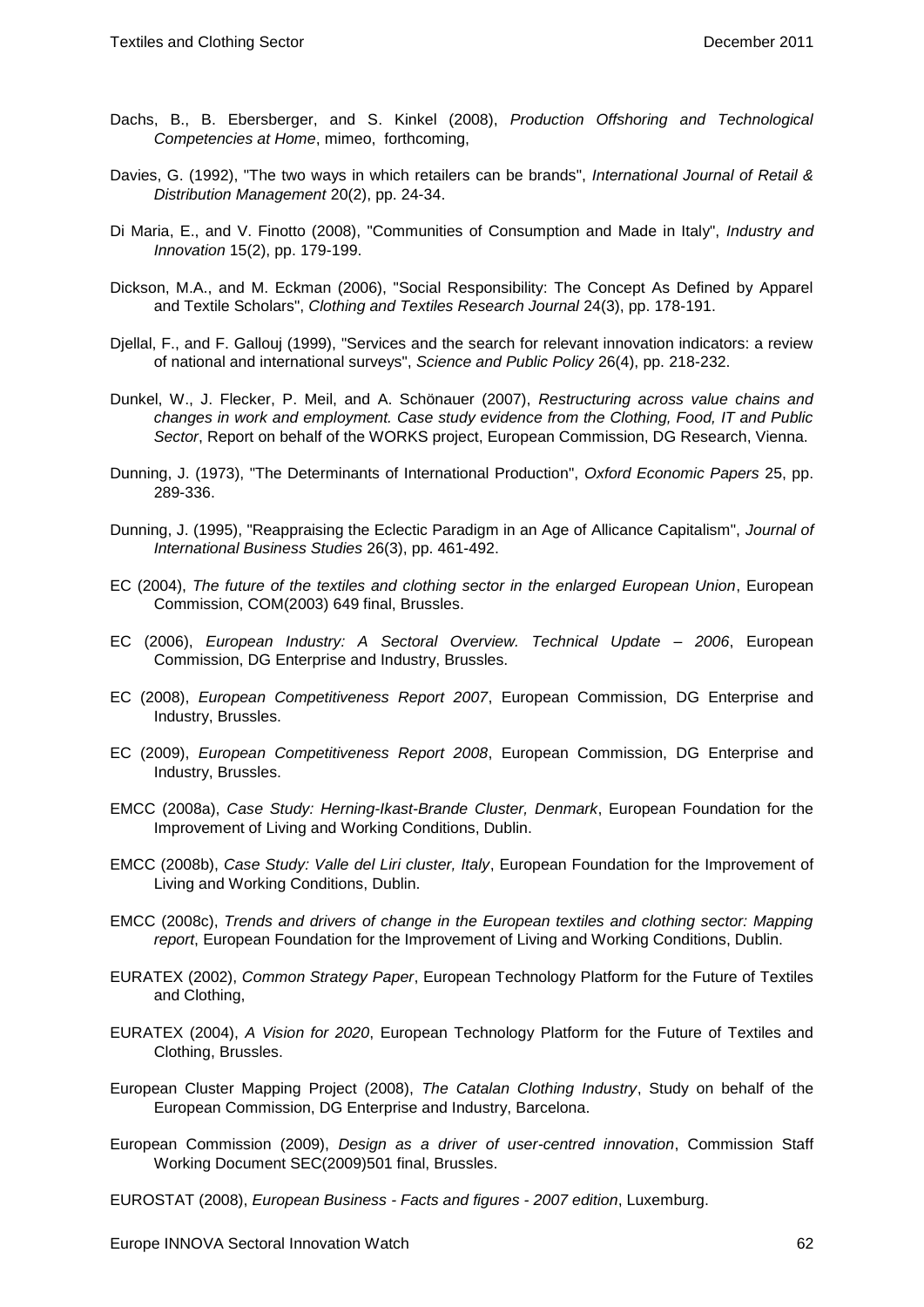Fritsch, M., and R. Lukas (2001), "Who cooperates on R&D?", *Research Policy* 30, pp. 297-312.

- Gersbach, H., and A. Schmutzler (2006), Foreign Direct Investment and R&D Offshoring, Socioeconomic Institute University of Zurich Working Paper 0606, Zürich.
- Greenaway, D., and R. Kneller (2007), "Firm Heterogeneity, Exporting and Foreign Direct Investment ", *Economic Journal* 117(517), pp. 134-161.
- Harris, M., and R. Halkett (2007), *Hidden Innovation. How innovation happens in six 'low innovation' sectors*, The National Endowment for Science, Technology and the Arts (NESTA), London.
- Helpman, E. (2006), "Trade, FDI and the Organisation of Firms", *Journal of Economic Literature* XLIV(3), pp. 589-631.
- Hirsch-Kreinsen, H. (2008), ""Low-Tech" Innovations", *Industry and Innovation* 15(1), pp. 19-43.
- Hollanders, H. (2007), *Strategic Innovators drive Innovation Performance at the sectoral Level: A Sectoral Analysis of Innovation Modes*, Innovation Watch/Systematic research report commissioned by the European Commission, Maastricht.
- IFM (2007), *Study on the competitiveness, economic situation and location of production in the textiles and clothing, footwear, leather and furniture industries*, Report on behalf of te European Commission, DG Enterprise and Industry, Paris.
- Kaufman, L., and P.J. Rousseeuw (2005), *Finding Groups in Data. An Introduction to Cluster Analysis* (2nd ed.), New York, Wiley.
- Kinkel, S., and S. Maloca (2008), *Produktionsverlagerungen rückläufig*, Fraunhofer-ISI, Karlsruhe.
- Laursen, K., and A. Salter (2006), "Open for Innovation: The Role of Openness in Explaining Innovation Performance among UK Manufacturing Firms", *Strategic Management Journal* 27, pp. 131-150.
- le Bas, C., and C. Sierra (2002), "'Location versus Home Country Advantages' in R&D Activities: Some Further Results on Multinationals' Locational Strategies", *Research Policy* 31(4), pp. 589- 609.
- Leiponen, A., and I. Drejer (2008), "What exactly are technological regimes? Intra-industry heterogeneity in the organization of innovation activities", *Research Policy* 36(8), pp. 1221- 1238.
- Marsili, O. (2001), *The Anatomy and Evolution of Industries: Technological Change and Industrial Dynamics*, Cheltenham, UK and Northampton, MA, USA, Edward Elgar.
- Marzal, J.A., and E.T. Esparza (2007), "Innovation assessment in traditional industries: a proposal of aesthetic innovation indicators", *Scientometrics* 72(1), pp. 33–57.
- Miles, I. (2005), *Innovation in Services*, in Fagerberg, J., D.C. Movery, and R.R. Nelson, *The Oxford Handbook of Innovation*, Oxford, Oxford University Press, pp. 433-458.
- Miles, I., and L. Green (2008), *Hidden Innovation in the Creative Industries*, The National Endowment for Science, Technology and the Arts (NESTA), London.
- Montalvo, C., Diaz-Lopez, F.J. and F. Brandes (2011), *Analysis of the potential for eco-innovation in nine sectors*, INNOVA Task 4 Horizontal Report 4, for DG Enterprise and Innovation, European Commission, December 2011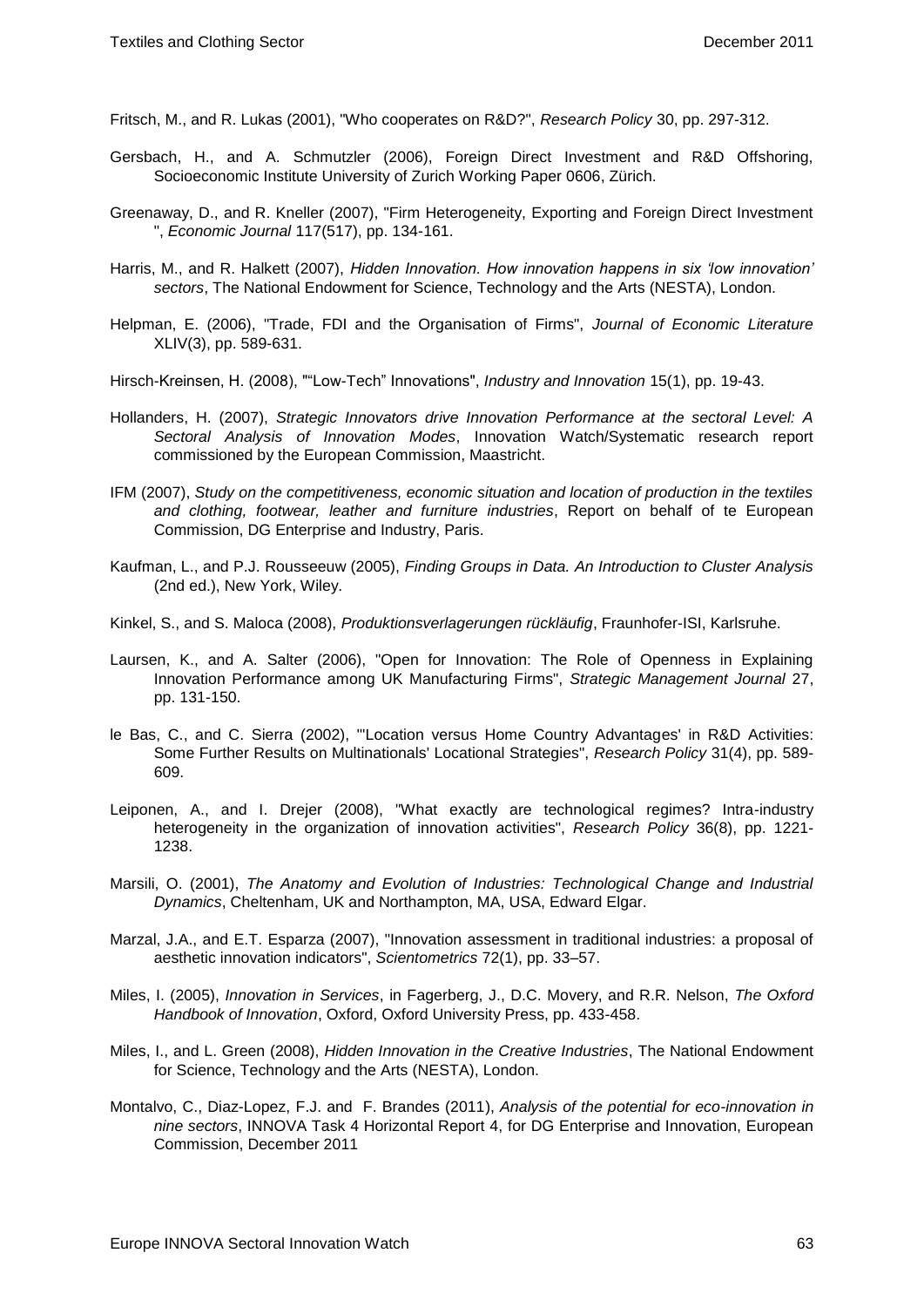- Narula, R. (2003), *Innovation Systems and 'Inertia' in R&D Location: Norwegian Firms and the Role of Systemic Lock-in*, in Narula, R., *Globalisation and Technology: Interdependence, Innovation Systems and Industrial Policy*, Cambridge, Polity Press, pp. 76-106.
- Narula, R., and A. Zanfei (2005), *Globalisation of Innovation: The Role of Multinational Enterprises*, in Fagerberg, J., D.C. Movery, and R.R. Nelson, *The Oxford Handbook of Innovation*, Oxford, Oxford University Press, pp. 318-348.
- Nelson, R.R., and S.G. Winter (1982), *An Evolutionary Theory of Economic Change*, Cambridge, Mass, London, Belknap Press.
- NetFinTex (2006), *Opportunities and Challenges for Financing Innovation in the European Textile and Clothing Industry*, NetFinTex project report, Brussles.
- OECD (2005), *Oslo Manual. Guidelines for Collecting and Interpreting Innovation Data* (Third Edition ed.), Paris, Organisation for Economic Co-operation and Development.
- OECD (2007), *Staying Competitive in the Global Economy. Moving up the Value Chain.*, Paris, Organisation for Economic Co-operation and Development.
- Ożegalska-Trybalska, J., and M. Winkler (2006), *Business Models and IPR Strategies*, NetFinTex project report, Brussles.
- Pavitt, K. (1984), "Sectoral Patterns of Technological Change: Towards a Taxonomy and a Theory", *Research Policy* 13(6), pp. 343-373.
- Peneder, M. (2007), *Entrepreneurship, Technological Regimes, and Productivity Growth. Integrated Taxonomies of Firms and Sectors*, Europe INNOVA Sectoral Innovation Watch Deliverable 4. Project on behalf of the European Commission, DG Enterprise and Industry, Vienna.
- Peters, B., S. Gottschalk, and C. Rammer (2007), *Relevance and Significance of Sector Innovation Indicators*, INNOVA Sectoral Innovation Watch Workpackage 4, Task 4. Project on behalf of the European Commission, Mannheim.
- Pianta, M. (2005), *Innovation and Employment*, in Fagerberg, J., D.C. Movery, and R.R. Nelson, *The Oxford Handbook of Innovation*, Oxford, Oxford University Press, pp. 568-598.
- Ravasi, D., and G. Lojacono (2005), "Managing Design and Designers for Strategic Renewal", *Long Range Planning* 38(1), pp. 51-77.
- Salazar, M., and A.J.D. Holbrook (2004), "A debate on innovation surveys", *Science and Public Policy* 31(4), pp. 254-266.
- Sanna-Randaccio, F., and R. Veugelers (2003), *Global Innovation Strategies of MNEs: Implications for Host Economies*, in Cantwell, J. and J. Molero, *Multinational Enterprises, Innovative Strategies and Systems of Innovation*, Cheltenham, UK and Northampton, MA, USA, Edward Elgar, pp. 17-47.
- Saviolo, S., and D. Ravasi (eds., 2007), *Business relations in the EU clothing chain: from industry to retail and distribution*. Milano: Bocconi University.
- Srholec, M., and B. Verspagen (2008), *The Voyage of the Beagle in Innovation Systems Land.Explorations on Sectors, Innovation, Heterogeneity and Selection*, MERIT, Maastricht.
- Stoneman, P. (2007), *An Introduction to the Definition and Measurement of Soft Innovation*, The National Endowment for Science, Technology and the Arts (NESTA), London.
- Stoneman, P. (2008), *Soft Innovation in Creative and Non-Creative Industries*, The National Endowment for Science, Technology and the Arts (NESTA), London.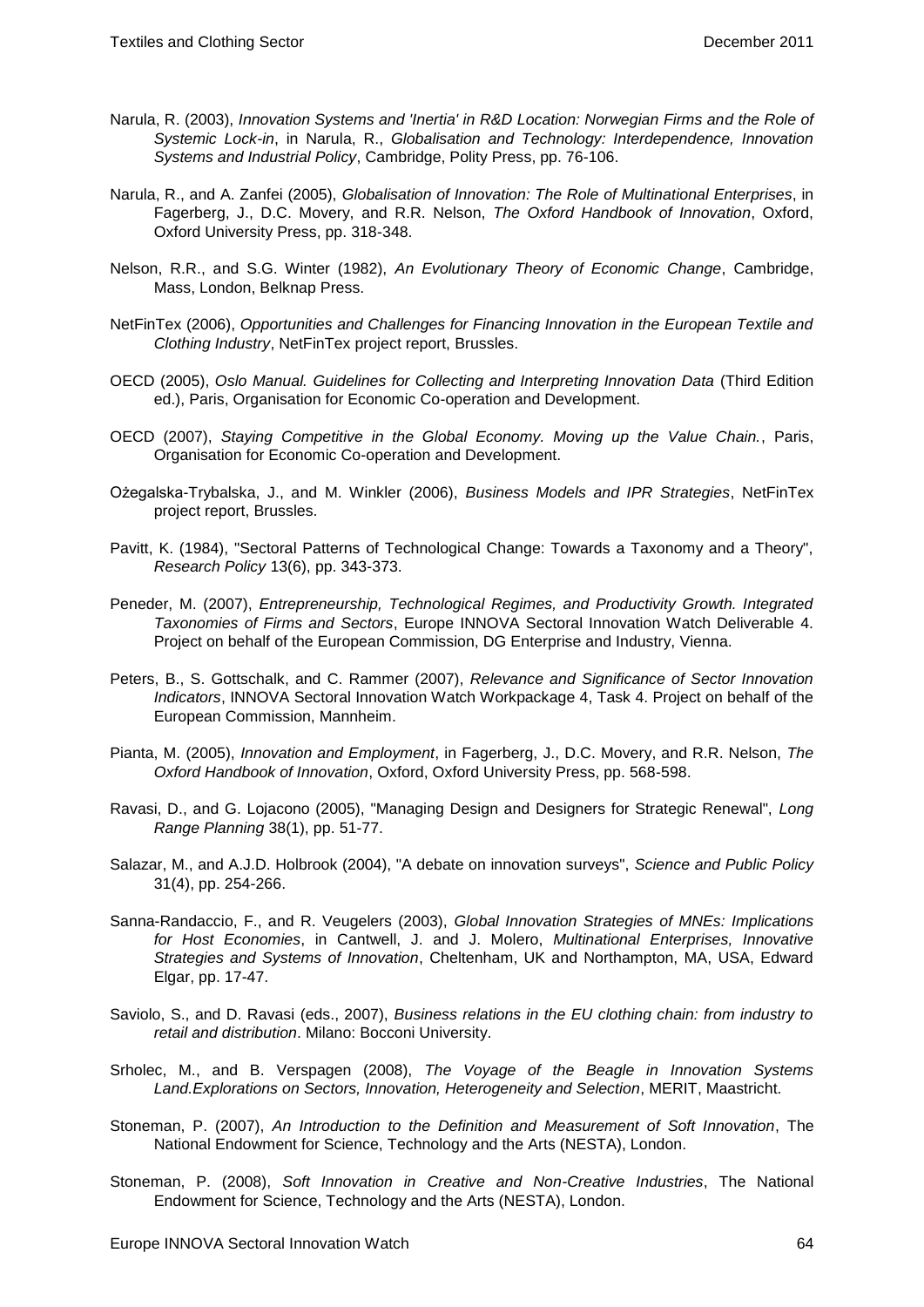- Tether, B. (2006), *The Role of Design in Business Performance*, DTI Think Piece, CRIC, University of Manchester, Manchester.
- Tether, B.S. (2002), "Who Co-operates for Innovation, and Why: An Empirical Analysis", *Research Policy* 31(6), pp. 947-967.
- Vogler-Ludwig, K., and A.C. Valente (2009), *Skills scenarios for the textiles, wearing apparel and leather products sector in the European Union. Final report*, Report on behalf of te European Commission, DG Employment, Social Affairs and Equal Opportunities, Unit Working Conditions, Adaptation to Change, Munich.
- von Tunzelmann, N., and V. Acha (2005), *Innovation in "Low-Tech" Industries*, in Fagerberg, J., D.C. Movery, and R.R. Nelson, *The Oxford Handbook of Innovation*, Oxford, Oxford University Press, pp. 407-433.
- von Zedtwitz, M., and O. Gassmann (2002), "Market versus Technology Drive in R&D Internationalization: Four different Patterns of Managing Research and Development", *Research Policy* 31(4), pp. 569-558.
- Zahradnik, G., and B. Dachs (2010), *Sectoral Innovation Foresight Textiles and Clothing Sector*, Final Report Task 2, Europe INNOVA Sectoral Innovation Watch, for DG Enterprise and Industry, European Commission.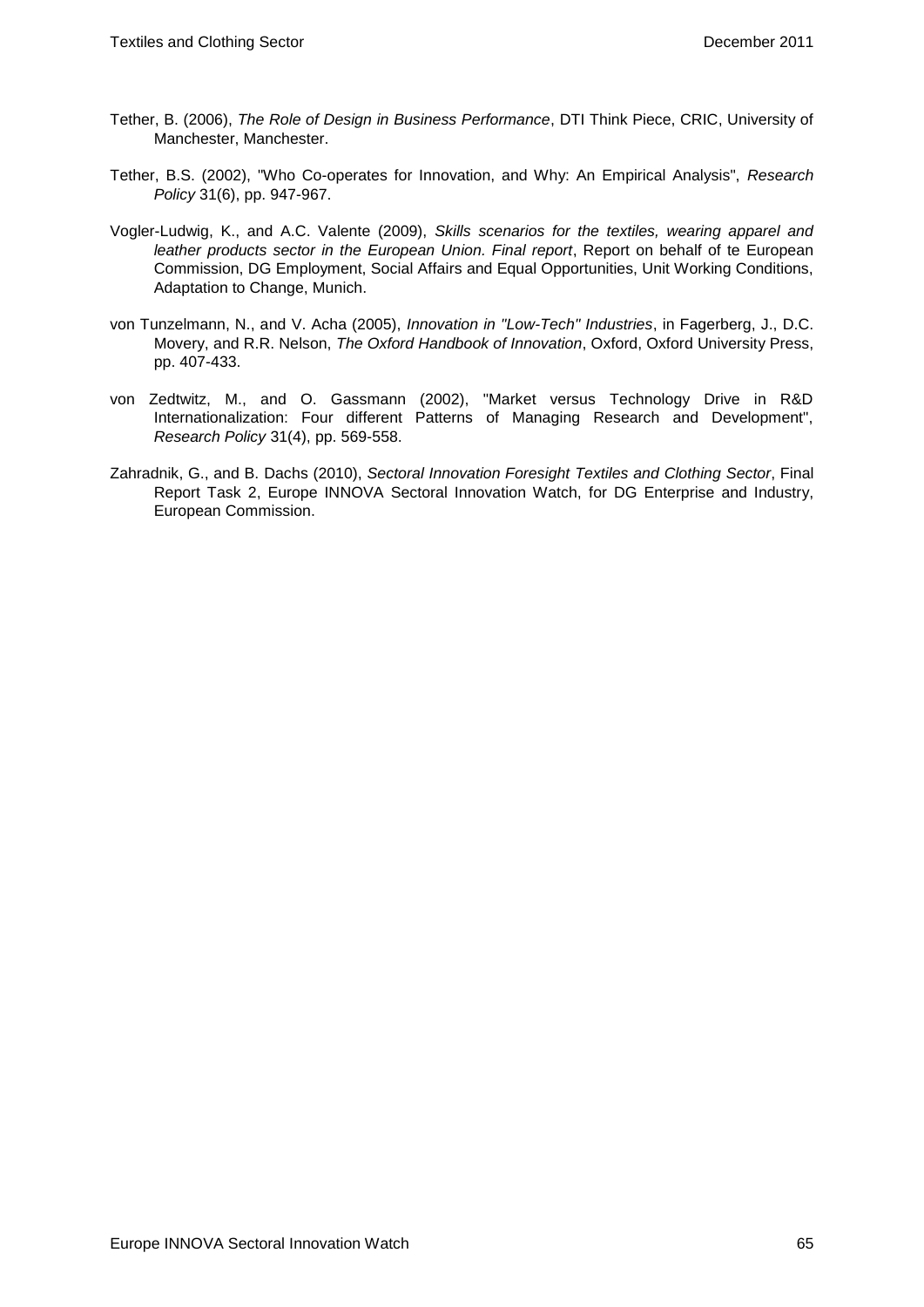## **Annex - Overview SIW deliverables**

Overview of the deliverables from the Europe INNOVA Sectoral Innovation Watch

Deliverables can be downloaded from [www.europe-innova.eu](http://www.europe-innova.eu/)

#### **Task 1 Innovation Performance Sectoral Reports**

Ploder, M., C. Hartmann, E. Veres, B. Bertram (2010) Sectoral Innovation Performance in the Automotive Sector, Final Report Task 1, Europe INNOVA Sectoral Innovation Watch, for DG Enterprise and Industry, European Commission, June 2010, revised December 2010

Enzing, C.M. and T. van der Valk (2010) Sectoral Innovation Performance in the Biotechnology Sector, Final Report Task 1, Europe INNOVA Sectoral Innovation Watch, for DG Enterprise and Industry, European Commission, November 2010

Squicciarini, M. and A.-L. Asikainen (2010) Sectoral Innovation Performance in the Construction Sector, Final Report Task 1, Europe INNOVA Sectoral Innovation Watch, for DG Enterprise and Industry, European Commission, June 2010

Broek, van den T. and A. van der Giessen (2010) Sectoral Innovation Performance in the Electrical and Optical Equipment Sector, Final Report Task 1, Europe INNOVA Sectoral Innovation Watch, for DG Enterprise and Industry, European Commission, June 2010

Leis, M. (2010) Sectoral Innovation Performance in the Food and Drinks Sector, Final Report Task 1, Europe INNOVA Sectoral Innovation Watch, for DG Enterprise and Industry, European Commission, March 2010

Gotsch, M., C. Hipp, J. Gallego and L. Rubalcaba (2010) Sectoral Innovation Performance in the Knowledge Intensive Business Services, Final Report Task 1, Europe INNOVA Sectoral Innovation Watch, for DG Enterprise and Industry, European Commission, June 2010

Giessen, van der A. and M. Poel (2010) Sectoral Innovation Performance in the Space and Aeronautics Sectors, Final Report Task 1, Europe INNOVA Sectoral Innovation Watch, for DG Enterprise and Industry, European Commission, June 2010, revised April 2011

Dachs, B. and G. Zahradnik (2010) Sectoral Innovation Performance in the Textiles and Clothing Sector, Final Report Task 1, Europe INNOVA Sectoral Innovation Watch, for DG Enterprise and Industry, European Commission, May 2010

Schaffers, H., F. Merino, L. Rubalcaba, E.-J. Velsing and S. Giesecke (2010 Sectoral Innovation Performance in the Wholesale and Retail Trade Sectors, Europe INNOVA Sectoral Innovation Watch, for DG Enterprise and Industry, European Commission, June 2010

#### **Task 2 Foresight Reports**

Leitner, K.-H. (2010) Sectoral Innovation Foresight – Automotive Sector, Final Report Task 2, Europe INNOVA Sectoral Innovation Watch, for DG Enterprise and Industry, European Commission, December 2010

Valk, van der T., G. Gijsbers and M. Leis (2010 Sectoral Innovation Foresight – Biotechnology Sector, Final Report Task 2, Europe INNOVA Sectoral Innovation Watch, for DG Enterprise and Industry, European Commission, December 2010

Schartinger, D. (2010) Sectoral Innovation Foresight – Construction Sector, Final Report Task 2, Europe INNOVA Sectoral Innovation Watch, for DG Enterprise and Industry, European Commission, December 2010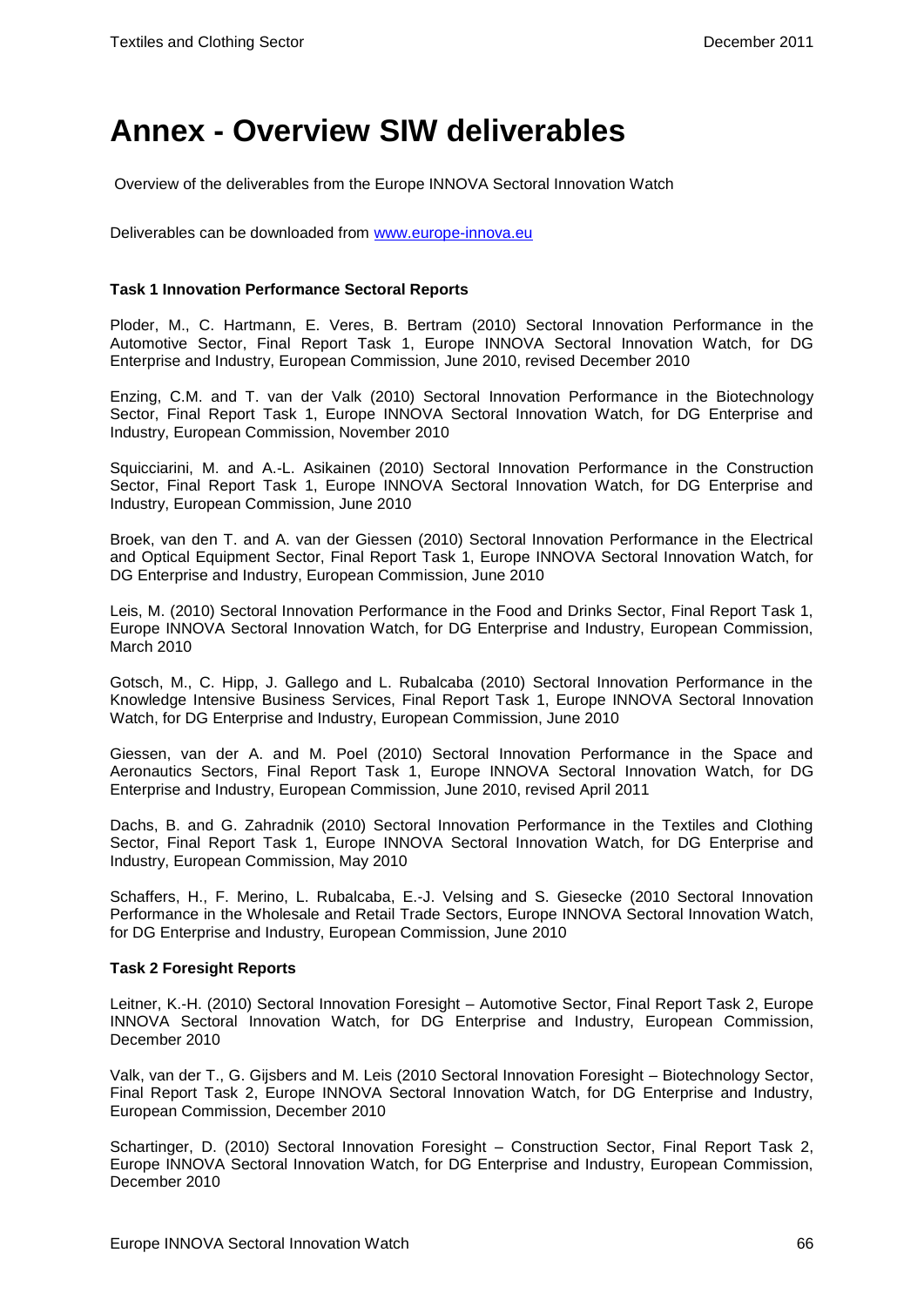Broek, van den T. and A. van der Giessen (2010 Sectoral Innovation Foresight - Electrical and Optical Equipment Sector, Final Report Task 2, Europe INNOVA Sectoral Innovation Watch, for DG Enterprise and Industry, European Commission, December 2010

Leis, M., G. Gijsbers and F. van der Zee (2010) Sectoral Innovation Foresight – Food and Drinks Sector, Final Report Task 2, Europe INNOVA Sectoral Innovation Watch, for DG Enterprise and Industry, European Commission, December 2010

Dachs, B. (2010) Sectoral Innovation Foresight – Knowledge Intensive Business Services Sector, Final Report Task 2, Europe INNOVA Sectoral Innovation Watch, for DG Enterprise and Industry, European Commission, December 2010

Brandes, F. and M. Poel (2010) Sectoral Innovation Foresight – Space and Aeronautics Sectors, Final Report Task 2, Europe INNOVA Sectoral Innovation Watch, for DG Enterprise and Industry, European Commission, December 2010, revised April 2011

Zahradnik, G., B, Dachs and M. Weber (2010 Sectoral Innovation Foresight - Textiles and Clothing Sector, Final Report Task 2, Europe INNOVA Sectoral Innovation Watch, for DG Enterprise and Industry, European Commission, December 2010

Giesecke, S. and P. Schaper-Rinkel (2010) Sectoral Innovation Foresight - Wholesale and Retail Trade Sector, Final Report Task 2, Europe INNOVA Sectoral Innovation Watch, for DG Enterprise and Industry, European Commission, December 2010

### **Task 3 Market and Regulatory Factors**

Montalvo, c. and O. Koops (2011) Analysis of market and regulatory factors influencing innovation: Sectoral patterns and national differences, Final Report Task 3, Europe INNOVA Sectoral Innovation Watch, for DG Enterprise and Industry, European Commission, December 2011

Montalvo, C., K. Pihor and M. Ploder (2011) Analysis of market and regulatory factors influencing sector innovation patterns – Automotive Sector, Final Report Task 3, Europe INNOVA Sectoral Innovation Watch, for DG Enterprise and Industry, European Commission, December 2011

Montalvo, C., F. Diaz Lopez, C. Enzing and K. Koman (2011) Analysis of market and regulatory factors influencing sector innovation patterns – Biotechnology Sector, Final Report Task 3, Europe INNOVA Sectoral Innovation Watch, for DG Enterprise and Industry, European Commission, December 2011

Montalvo, C., K. Pihor, J. Hyönen, T. Loikkanen (2011) Analysis of market and regulatory factors influencing sector innovation patterns – Construction Sector, Final Report Task 3, Europe INNOVA Sectoral Innovation Watch, for DG Enterprise and Industry, European Commission, December 2011

Montalvo, C., K. Pihor and T. van den Broek (2011) Analysis of market and regulatory factors influencing sector innovation patterns – Electrical and Optical Equipment Sector, Final Report Task 3, Europe INNOVA Sectoral Innovation Watch, for DG Enterprise and Industry, European Commission, December 2011

Montalvo, C., M. Mayer and F. van der Zee (2011) Analysis of market and regulatory factors influencing sector innovation patterns – Food and Drinks Sector, Final Report Task 3, Europe INNOVA Sectoral Innovation Watch, for DG Enterprise and Industry, European Commission, December 2011

Montalvo, C., F. Diaz Lopez, M. Gotsch and C. Hipp (2011) Analysis of market and regulatory factors influencing sector innovation patterns – Knowledge Intensive Business Services Sector, Final Report Task 3, Europe INNOVA Sectoral Innovation Watch, for DG Enterprise and Industry, European Commission, December 2011

Montalvo, C., A. van der Giessen and F. Brandes (2011) Analysis of market and regulatory factors influencing sector innovation patterns – Space and Aeronautics Sectors, Final Report Task 3, Europe INNOVA Sectoral Innovation Watch, for DG Enterprise and Industry, European Commission, December 2011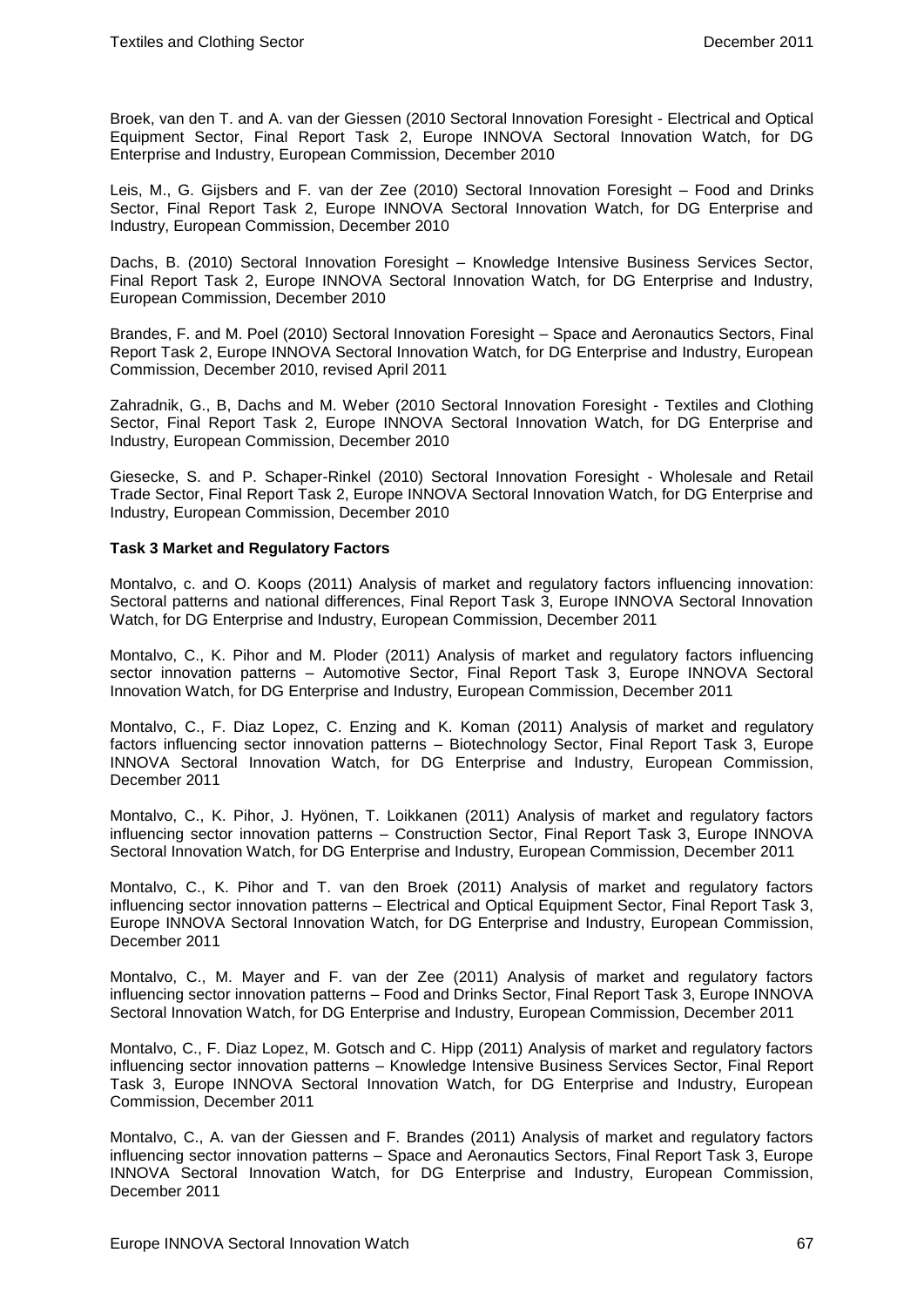Montalvo, C., K. Pihor and B. Dachs (2011) Analysis of market and regulatory factors influencing sector innovation patterns – Textiles and Clothing Sector, Final Report Task 3, Europe INNOVA Sectoral Innovation Watch, for DG Enterprise and Industry, European Commission, December 2011

Montalvo, C., H. Schaffers and K. Pihor (2011) Analysis of market and regulatory factors influencing sector innovation patterns – Wholesale and Retail Trade Sector, Final Report Task 3, Europe INNOVA Sectoral Innovation Watch, for DG Enterprise and Industry, European Commission, December 2011

### **Task 4 Horizontal Reports**

H. Grupp<sup>†</sup>, D. Fornahl, C.A.Tran, J. Stohr, T. Schubert, F. Malerba, Montobbio F., L. Cusmano, E. Bacchiocchi, F. Puzone, (2010) National Specialisation and Innovation Performance, Final Report Task 4 Horizontal Report 1, Europe INNOVA Sectoral Innovation Watch, for DG Enterprise and Industry, European Commission, March 2010

H. Grupp<sup>†</sup>, D. Fornahl, C.A.Tran, J. Stohr, T. Schubert, F. Malerba, Montobbio F., L. Cusmano, E. Bacchiocchi, F. Puzone (2010) Appendix to National Specialisation and Innovation Performance, Final Report Task 4 Horizontal Report 1, Europe INNOVA Sectoral Innovation Watch, for DG Enterprise and Industry, European Commission, March 2010

Rubalcaba, L, J. Gallego, C. Hipp, and M. Gotsch (2010) Organisational Innovation in Services, Final Report Task 4, Horizontal Report 2, Europe INNOVA Sectoral Innovation Watch, for DG Enterprise and Industry, European Commission, February 2010

Dachs, B., I. Wanzenböck, M. Weber, J. Hyvönen and H. Toivanen (2011) Lead Markets, Final Report Task 4, Horizontal Report 3, for DG Enterprise and Industry, European Commission, March 2011

Montalvo, C., Diaz Lopez F.J., and F. Brandes, (2011) Potential for eco-innovation in nine sectors of the European economy, Final Report Task 4, Horizontal Report 4, Europe INNOVA Sectoral Innovation Watch, DG Enterprise and Industry, European Commission, December 2011

Mitusch K. and A. Schimke (2011) Gazelles – High-Growth Companies, Final Report Task 4, Horizontal Report 5, Europe INNOVA Sectoral Innovation Watch, for DG Enterprise and Industry, European Commission, January 2011

### **Task 5 Input and Output Papers**

Mitusch, K., C.A. Tran, J. Stohr, F. Montobbio, L. Cusmano and F. Malerba (2010) National Specialisation Report, Input Paper to the workshop ´Tomorrow's innovative industries: Regional and national specialisation patterns and the role of the regional business environment', Task 5, Europe INNOVA Sectoral Innovation Watch, for DG Enterprise and Industry, European Commission, May 2010

Mitusch, K, C.A. Tran, F. Montobbio, L. Cusmano and F. Malerba (2010) National Specialisation Report, Output Paper to the workshop ´Tomorrow's innovative industries: Regional and national specialisation patterns and the role of the regional business environment', Task 5, Europe INNOVA Sectoral Innovation Watch, for DG Enterprise and Industry, European Commission, June 2010

Rubalcaba L., J. Gallego and Hipp C. (2011) Organisational innovation, service innovation, and the value chain: New trends and policy implications. Input paper for the Workshop on the 25th of January 2011, Task 5, Europe INNOVA Sectoral Innovation Watch, DG Enterprise and Industry, European Commission, January 2011

Rubalcaba, L, J. Gallego, C. Hipp, and M. Gotsch (2011) Organisational innovation, service innovation, and the value chain: New trends and policy implications. Output paper of the Workshop Services Innovation and Value Chains on the 25th of January 2011, Europe INNOVA Sectoral Innovation Watch, for DG Enterprise and Industry, European Commission, February 2011